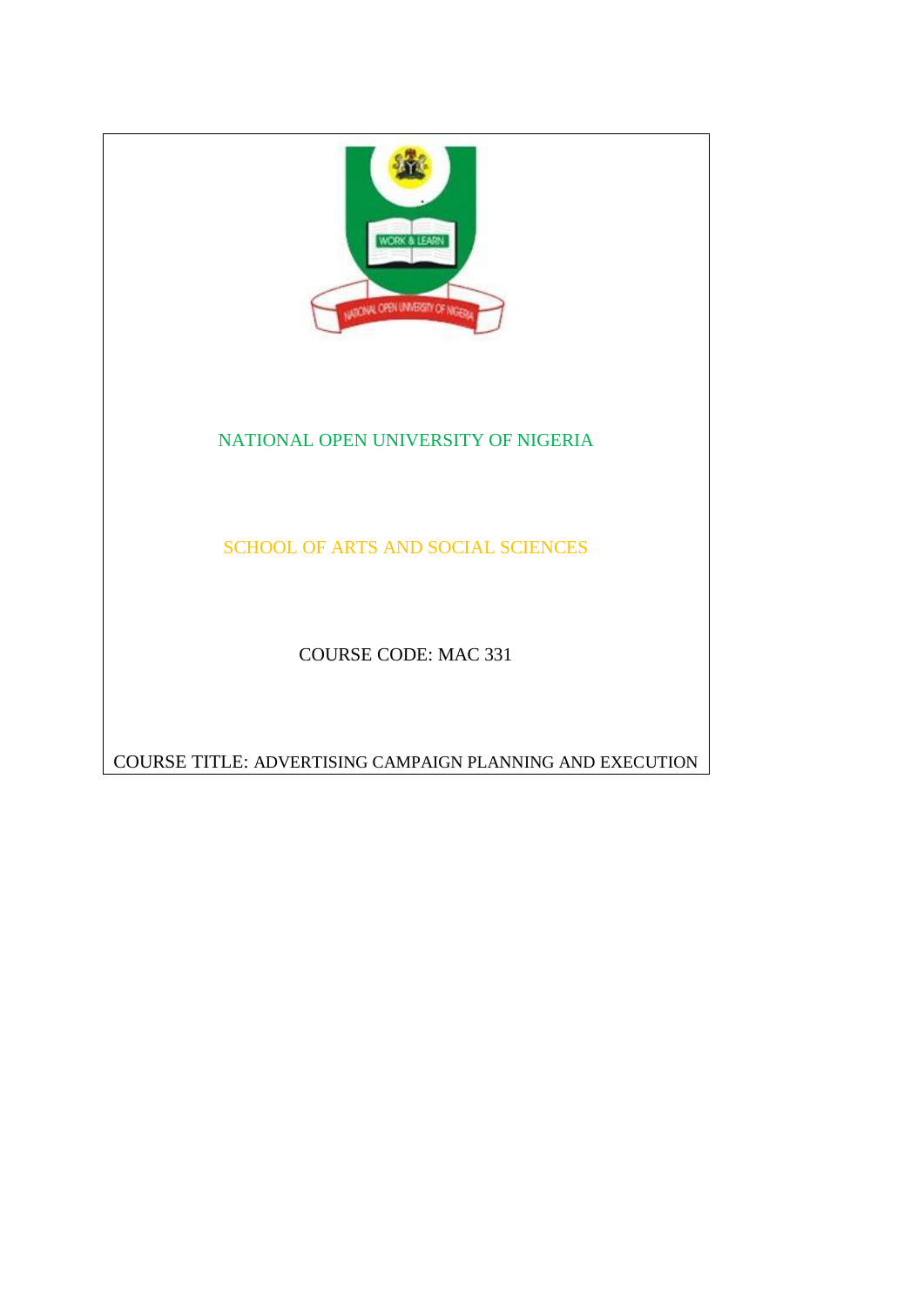**MAIN CONTENT**

**CONTENTS PAGE** 

|        | <b>Module 1 Necessity for Planning and Processes of Advertising</b> | 1  |
|--------|---------------------------------------------------------------------|----|
| Unit 1 | Meaning and Need for Planning in Advertising                        | 1  |
| Unit 2 |                                                                     | 8  |
| Unit 3 |                                                                     | 12 |
| Unit 4 |                                                                     | 16 |
| Unit 5 |                                                                     | 20 |
|        | Module 2 Organisational Structure of the Advertising Industry       | 23 |
| Unit 1 | Advertising Practitioners Council of Nigeria (APCON)                | 23 |
| Unit 2 | Association of Advertising Agencies of Nigeria (AAAN)               | 29 |
| Unit 3 | Advertising Association of Nigeria (ADVAN)                          | 33 |
| Unit 4 | Newspaper Proprietors Association of Nigeria (NPAN)                 | 36 |
| Unit 5 | Outdoor Advertising Association of Nigeria (OAAN)                   | 38 |
| Unit 6 | Broadcasting Organisation of Nigeria (BON)                          | 41 |
| Unit 7 | Media Independent Practitioners Association of Nigeria              |    |
|        |                                                                     | 44 |
|        | Module 3 Media of Advertising in Nigeria                            | 47 |
| Unit 1 |                                                                     | 47 |
| Unit 2 | Newspapers as Platforms for Advertising                             | 52 |
| Unit 3 | Magazines as Platforms for Advertising                              | 56 |
| Unit 4 | Billboards as Advertising Instrument                                | 59 |
| Unit 5 |                                                                     | 63 |
| Unit 6 |                                                                     | 67 |
| Unit 7 | Television as a Special Advertising Tool                            | 71 |
| Unit 8 | Advertising through Cinema/Film/Home Videos                         | 75 |
| Unit 9 | Internet and Social Media as Advertising Channels                   | 79 |
|        | Module 4 Advertising Campaign Execution                             | 83 |
| Unit 1 | <b>Pre-Advertising Campaign Execution Arrangements</b>              | 83 |
| Unit 2 | Advertising Campaign Execution                                      | 87 |
| Unit 3 | Post- Advertising Campaign Execution Activity:                      |    |
|        |                                                                     | 91 |
|        |                                                                     |    |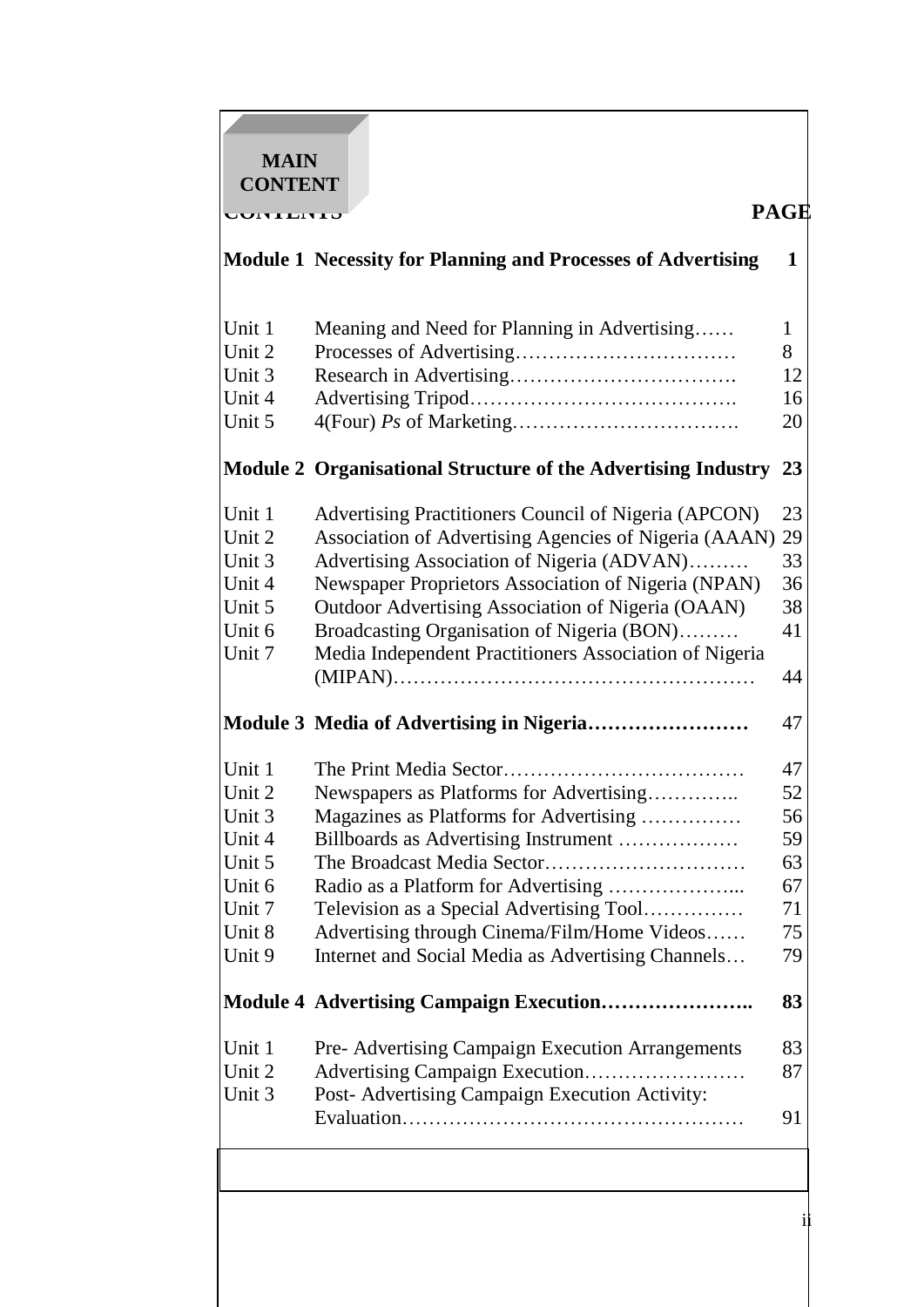|        | Module 5 The Imperative of Advertising Regulation | 94  |
|--------|---------------------------------------------------|-----|
| Unit 1 |                                                   | 94  |
| Unit 2 | Regulating Advertising: Tools at APCON's Disposal | 101 |
| Unit 3 | Regulating Advertising: Areas Requiring Special   |     |
|        |                                                   | 105 |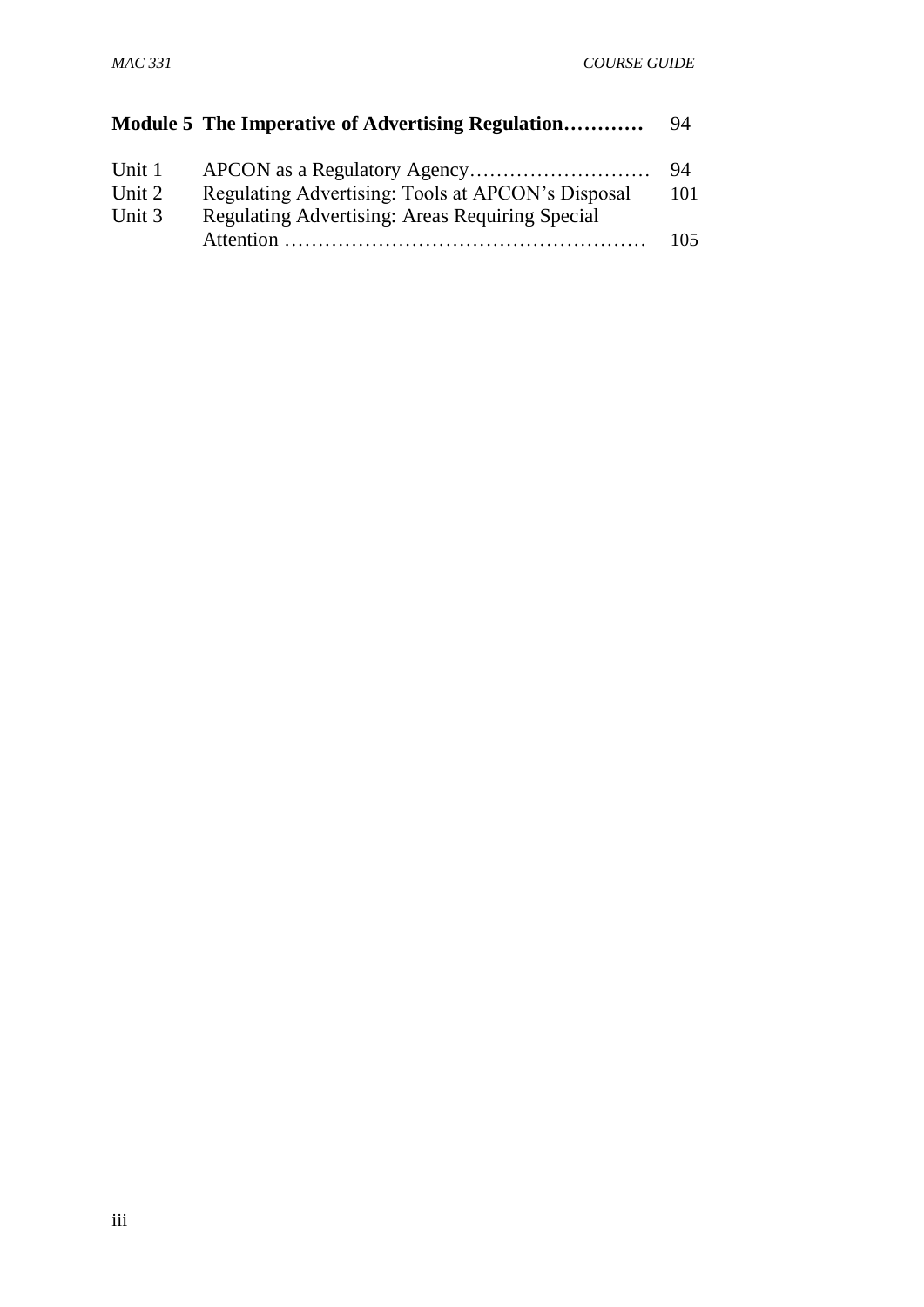# **COURSE GUIDE**

## **MAC 331 ADVERTISING CAMPAIGN PLANNING AND EXECUTION**

**Course Team** Dr. Jonathan E. Aliede (Course Writer/Programme Leader)-NOUN Dr. Ben Nwanne (Content Editor)-DELSU, Abraka Dr. Ademuyiwa Simbiat (Course Coordinator)- NOUN

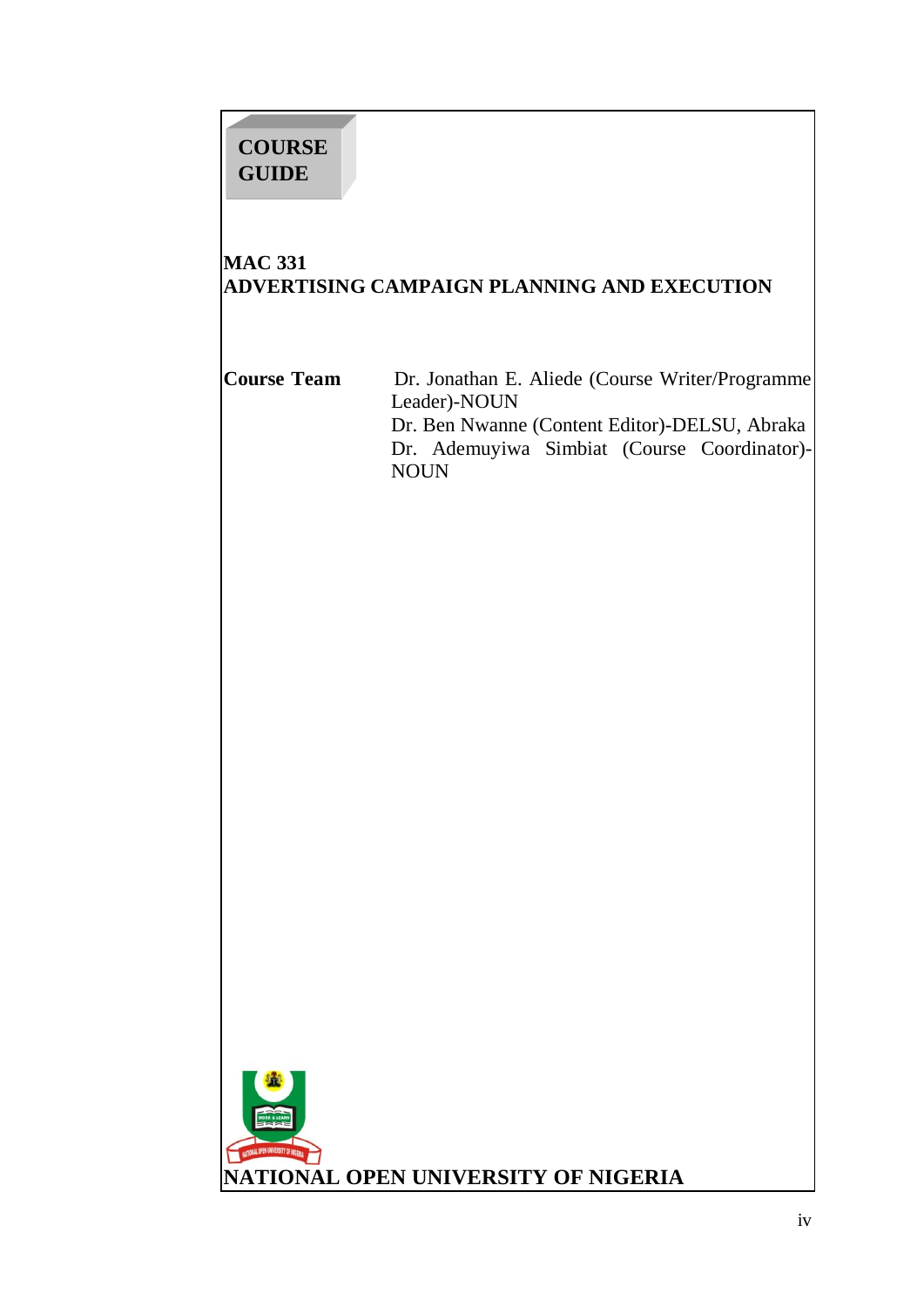National Open University of Nigeria **Headquarters** 14/16 Ahmadu Bello Way Victoria Island, Lagos

Abuja Office 5 Dar es Salaam Street Off Aminu Kano Crescent Wuse II, Abuja

E-mail: [centralinfo@nou.edu.ng](mailto:centralinfo@nou.edu.ng) URL: [www.nou.edu.ng](http://www.nou.edu.ng/)

Published by National Open University of Nigeria

Printed 2013

Reprinted 2015

978-058-065-6

All Rights Reserved

Printed by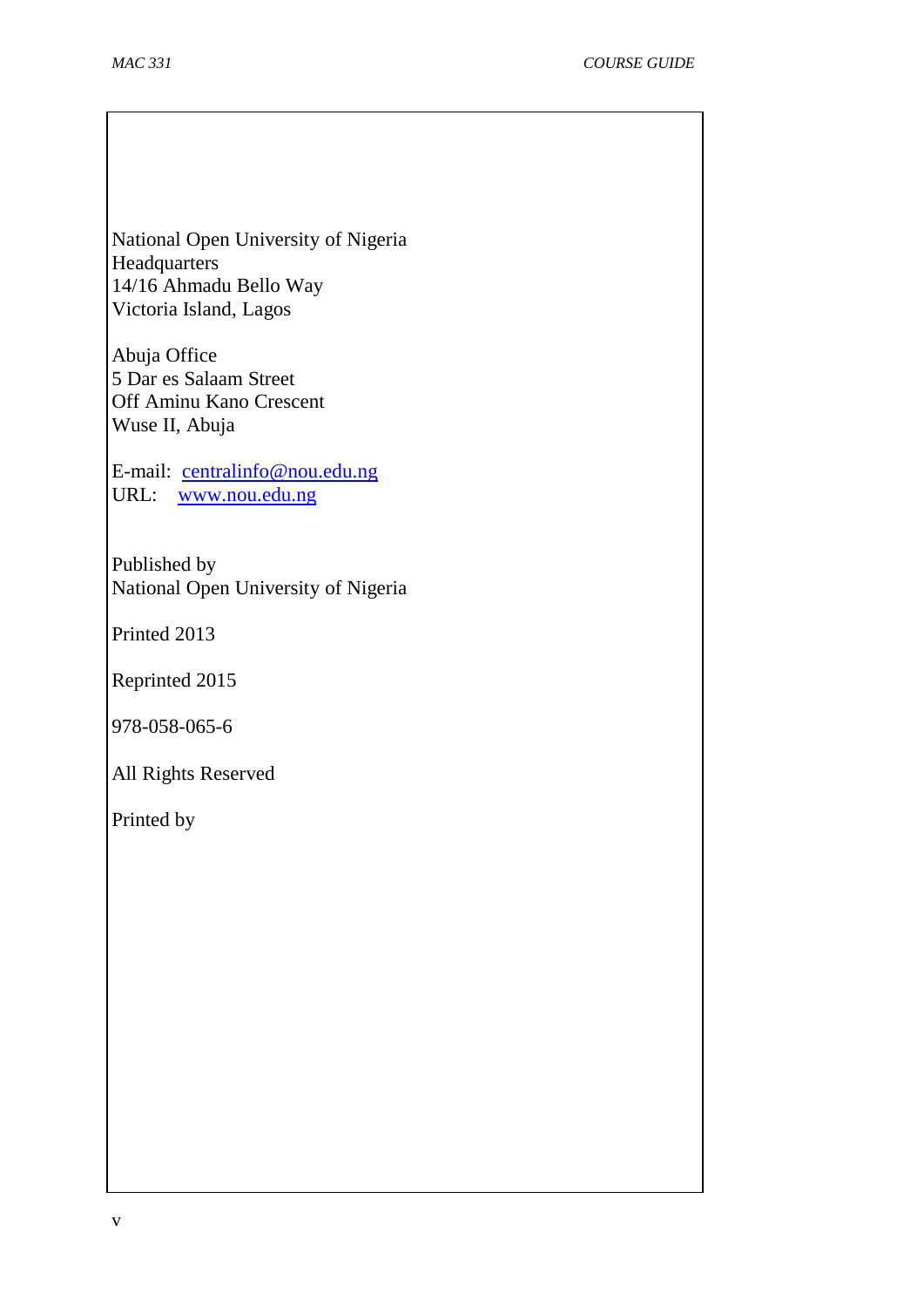## **CONTENTS PAGE**

|  | 1V  |  |
|--|-----|--|
|  | 1V  |  |
|  | 1V  |  |
|  | 1V  |  |
|  | V   |  |
|  | V   |  |
|  | V1  |  |
|  | V1  |  |
|  |     |  |
|  |     |  |
|  | V11 |  |
|  | V11 |  |
|  | 1X  |  |
|  | 1X  |  |
|  |     |  |
|  | X   |  |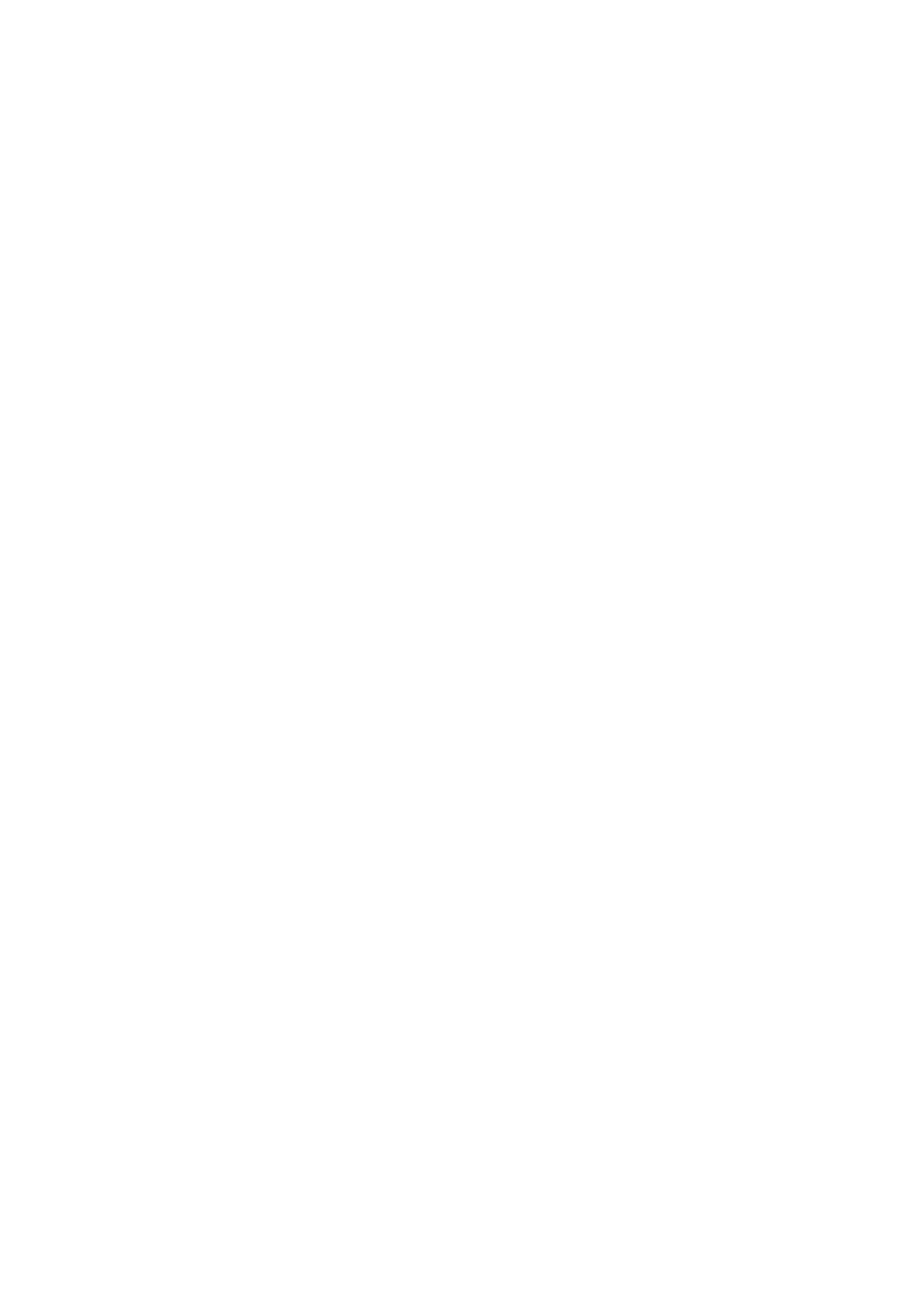## **INTRODUCTION**

**This course** is a (three) 3-credit unit course. It is devised to enhance your knowledge of the application of advertising, with special focus on the desirability of adequate planning arrangements before the implementation of an advertising programme or campaign. To this end, you are exposed to such critical components like need for planning, process and the role of research in advertising planning. The organisational structure of the industry is further exposed to you, with special attention on the regulatory agency- the Advertising Practitioners Council of Nigeria (APCON) and the relevant stakeholders/sectoral bodies. The country's advertising media environment are further appraised, in addition to the examination of all advertising campaign execution entails. The necessity for effective regulation of the industry is also advocated.

### **COURSE AIMS**

The course aims at exposing you to current trends in advertising campaigns and planning. At the end of the course, therefore, you are better prepared to handle any advertising campaign in an effective way that will safeguard the clients' aspiration and as well protect the professional integrity and reputation of the practitioners.

## **COURSE OBJECTIVES**

At the end of the course, you should, therefore, be able to:

- discuss the imperative of planning before advertising execution
- identify the various processes of advertising
- explain the central role of research in advertising
- analyse the inter-connectedness of the Nigerian advertising industry- with APCON as the hub
- classify the inherent strengths and weakness of the individual components of Nigerian advertising medium
- explain what it takes to effectively execute an advertising programme
- discuss in detail why and how the industry can be properly regulated.

## **WORKING THROUGH THIS COURSE**

To maximise your attainable goals in this course, you are advised to first study carefully the course guide. It will give you the focus and how to properly handle the course material. Handle each module and unit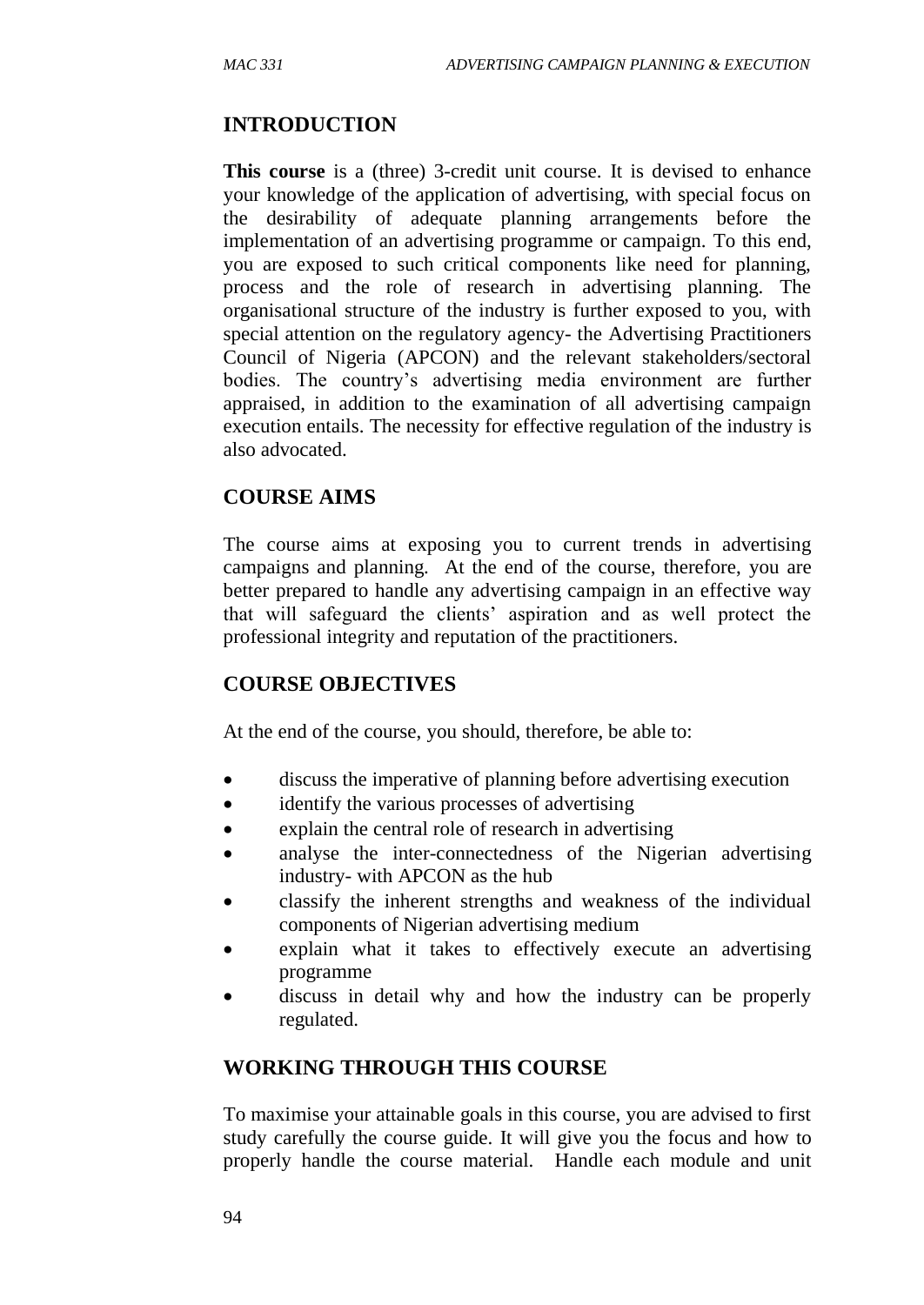sequentially, taking notes of salient points. Do also take seriously the self-assessment exercises as preparatory ground for handling the Tutormarked Assignments, (TMA). Equally, for broadened view of the course, make effective use of the referenced materials. All these will assist you with your written assignments as well as the final examination.

## **COURSE MATERIALS**

The crucial items you require for this course are listed below.

- 1. Course Guide
- 2. Study unit
- 3. Textbooks and other reference sources
- 4. Assignment file
- 5. Presentation schedule.

## **STUDY UNITS**

This course is divided into five modules, made up of a total of 27 units, as shown below.

#### **Module 1 Imperative of Planning and Processes of Advertising**

- Unit 1 Meaning and Need for Planning in Advertising
- Unit 2 Processes of Advertising
- Unit 3 Research in Advertising
- Unit 4 Advertising Tripod
- Unit 5 4(Four) *Ps* Marketing

#### **Module 2 Organisational Structure of the Advertising Industry**

- Unit 1 Advertising Practitioners Council of Nigeria (APCON)
- Unit 2 Association of Advertising Agency of Nigeria (AAAN)
- Unit 3 Advertising Association of Nigeria (ADVAN)
- Unit 4 Newspaper Proprietors Association of Nigeria (NPAN)
- Unit 5 Outdoor Advertising Association of Nigeria (OAAN)
- Unit 6 Broadcasting Organisation of Nigeria (BON)
- Unit 7 Media Independent Practitioners Association of Nigeria (MIPAN)

#### **Module 3 Media of Advertising in Nigeria**

- Unit 1 The Print Media Sector
- Unit 2 Newspapers as Platforms for Advertising
- Unit 3 Magazines as Tool for Advertising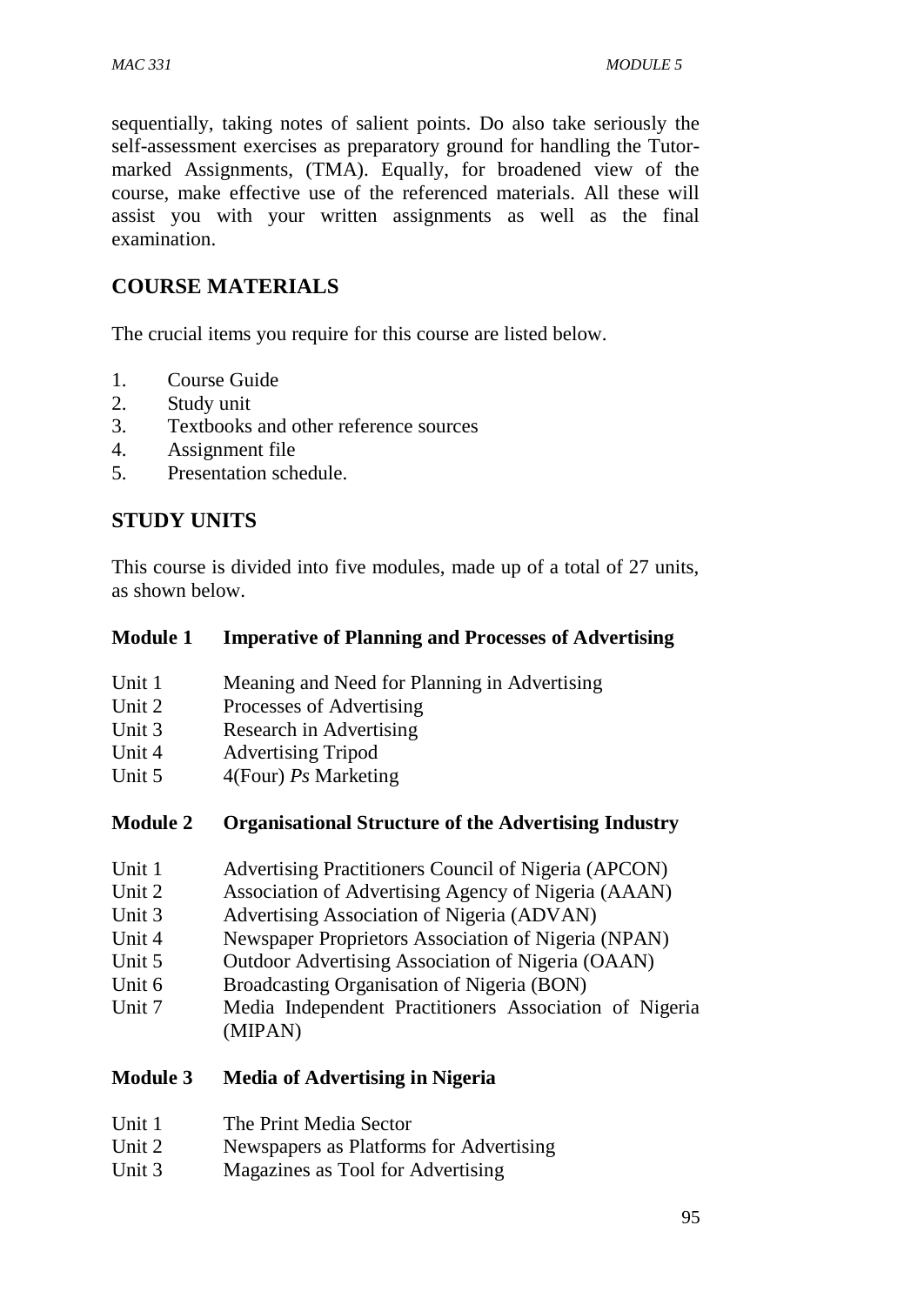- Unit 4 Billboards as Advertising Instrument
- Unit 5 The Broadcast Media Sector
- Unit 6 Radio as a Platform for Advertising
- Unit 7 Television as a Special Advertising Tool
- Unit 8 Advertising Through Cinema/Film/Home Videos
- Unit 9 Internet and Social Media as Advertising Channels

#### **Module 4 Advertising Campaign Execution**

- Unit 1 Pre- Advertising Campaign Execution Arrangements
- Unit 2 Advertising Campaign Execution
- Unit 3 Post- Advertising Campaign Execution Activity: Evaluation

#### **Module 5 The Imperative of Advertising Regulation**

- Unit 1 APCON as a Regulatory Agency
- Unit 2 Regulating Advertising: Tools at APCONs Disposal
- Unit 3 Regulating Advertising: Areas Requiring Special Attention

### **TEXTBOOKS AND REFERENCES**

Each unit is ended with a list of relevant text books. On your own as a student, you are expected to widen your search for helpful reading materials. This is a way of enhancing your scope and world view, not only of the course, but also mass communication.

## **ASSESSMENT FILE**

You will be given an assessment file and a marking scheme. It spells out details of the work you will submit for your tutor for making. They involve the tutor-marked assignments and the written examination. The marks from the two areas will constitute your final marks. Accordingly, ensure you submit your assignments for assessment.

## **TUTOR-MARKED ASSSIGNMENTS (TMAs)**

You will have to submit about 30 TMAs. This means one TMA for each of the units of the entire course. You are also required to attempt all the questions, and you will be assessed on all of them, but the best six performances from the (TMAs) will be used for your 30% grading. This means each will amount to about 5% or returned to 5% after grading.

When you have completed each assignment, send it together with a Tutor-Marked Assignment form, to your tutor. Make sure each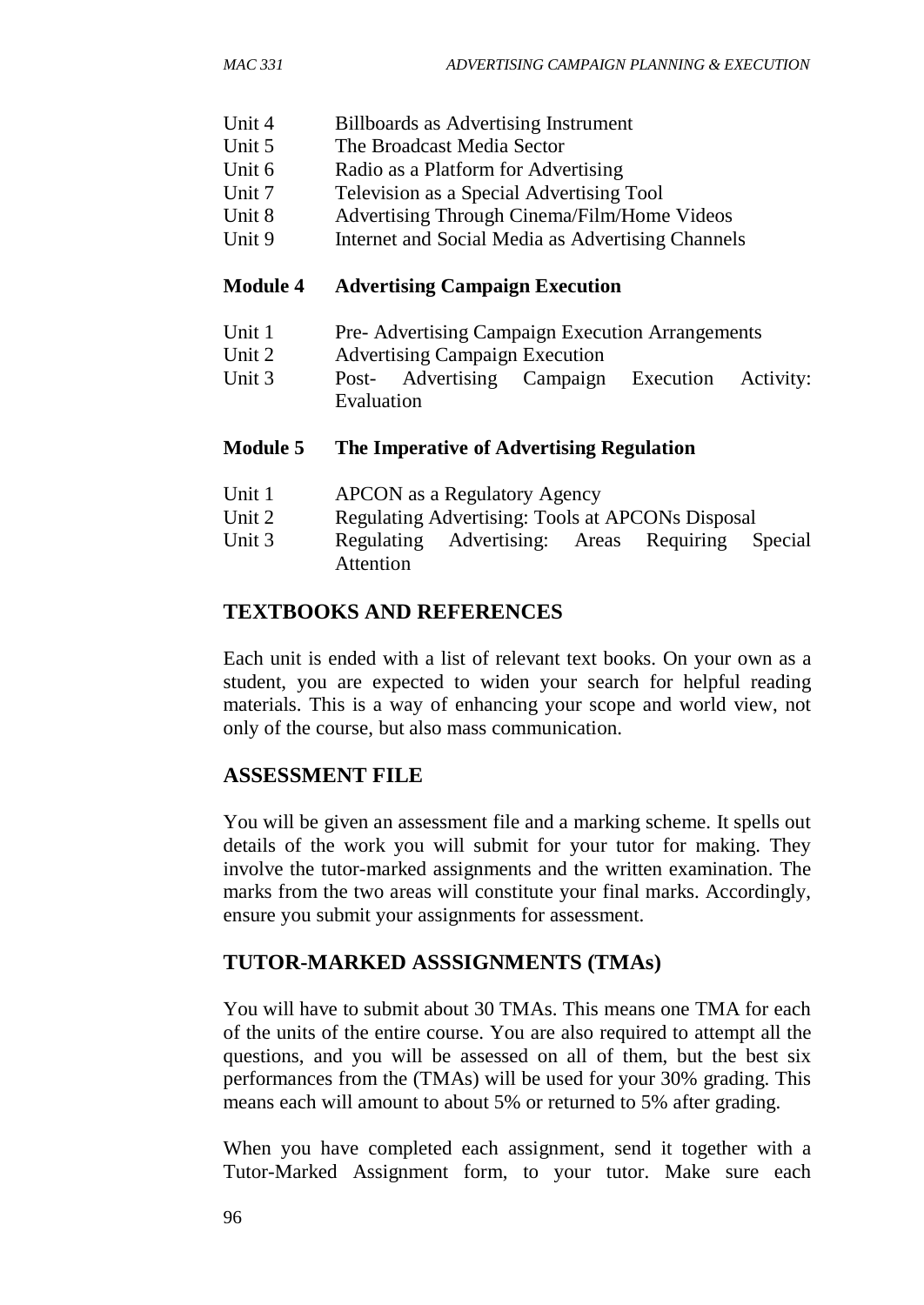assignment reaches your tutor on or before the lifeline for submissions. If for any reason you cannot complete your work on time, contact your tutor with a valid explanation on why you need an extension. Failure to do this may result in an unpleasant and avoidable situation.

## **FINAL EXAMINATION AND GRADING**

Since this is a three (3)-unit course, the final examination will be a test of two hours. All areas of the course will be examined. It is in your own interest to read the entire units all over again before your written examination. As earlier mentioned, the final examination will attract 70% of the total course grade. This should not be taken for granted. The examination will consist of questions, which reflects the kinds of *SAEs* and *TMAs* you have previously dealt with in the course.

## **COURSE MARKING SCHEME**

You are expected to do four *TMAs* out of which the best three will be recorded for you. The sum of the *TMAs* will account for 30% of the overall total marks for the course as shown below.

| S/N              | <b>ASSESSMENT</b>                | <b>MARKS</b> |
|------------------|----------------------------------|--------------|
| 1.               | TMA <sub>1</sub>                 | 10 marks     |
| 2.               | TMA <sub>2</sub>                 | 10marks      |
| $\overline{3}$ . | TMA <sub>3</sub>                 | 10 marks     |
| 4.               | TMA4                             | 10 marks     |
| $\overline{5}$ . | <b>Total for TMAs</b>            | 30%          |
| $\overline{6}$ . | <b>Final Written Examination</b> | 70%          |
| 7.               | <b>Overall Total</b>             | 100%         |

## **COURSE OVERVIEW**

Advertising Campaign Planning and Execution is an undergraduate course for students of mass communication. If aims at emphasing the imperative of adequate planning before advertising implementation. Accordingly, it focuses on advertising process, planning and the structural organisation of advertising environment in course focuses on the media of advertising and the advertising environment in Nigeria; the requirement for effective advertising, as well as the need for advertising regulation. You are encouraged to note the following.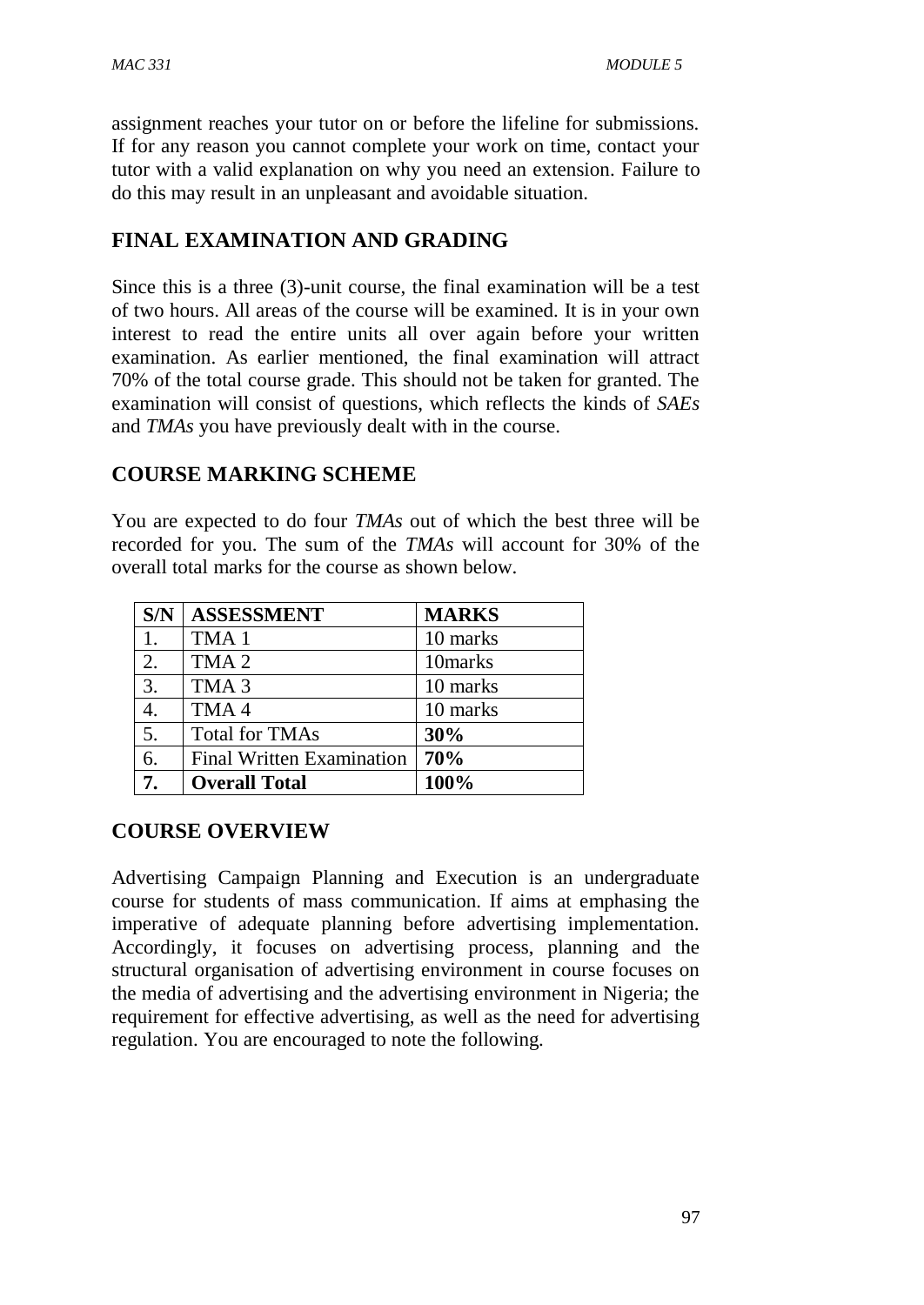| <b>Module</b> | Unit    | <b>Title Of Module</b>                                                  | Weeks<br><b>Activity</b> | <b>Assessment</b> |
|---------------|---------|-------------------------------------------------------------------------|--------------------------|-------------------|
| <b>ONE</b>    | $1-5$   | <b>Imperative of Planning and Processes</b>                             | Weeks<br>1               | $1-4$             |
|               |         | of Advertising                                                          | and 2                    |                   |
|               | Unit 1  | Meaning and Need for Planning in<br>Advertising                         | Week 1                   | Assignment 1      |
|               | Unit 2  | Processes of Advertising                                                | Week 1                   | Assignment 2      |
|               | Unit 3  | Research in Advertising                                                 | Week 2                   | Assignment 3      |
|               | Unit 4  | <b>Advertising Tripod</b>                                               | Week 2                   | Assignment 4      |
|               | Unit 5  | 4 Ps Marketing                                                          | Week 2                   | Assignment 4      |
| <b>TWO</b>    | $1 - 7$ | Organisational<br><b>Structure</b><br>of<br>the                         |                          |                   |
|               |         | <b>Advertising Industry</b>                                             |                          |                   |
|               | Unit 1  | Advertising Practitioners Council<br>of<br>Nigeria (APCON)              | Week 3                   | Assignment 1      |
|               | Unit 2  | Association of Advertising Agency of<br>Nigeria (AAAN)                  | Week 3                   | Assignment 2      |
|               | Unit 3  | Advertising Association of Nigeria<br>(ADVAN)                           | Week 3                   | Assignment 3      |
|               | Unit 4  | Newspaper Proprietors Association of<br>Nigeria (NPAN)                  | Week 4                   | Assignment 4      |
|               |         | Outdoor Advertising<br>Association<br>of<br>Nigeria (OAAN)              | Week 4                   | Assignment 5      |
|               |         | Broadcasting Organisation of Nigeria<br>(BON)                           | Week 5                   | Assignment 6      |
|               |         | Independent<br>Practitioners<br>Media<br>Association of Nigeria (MIPAN) | Week 5                   | Assignment 7      |
| <b>THREE</b>  | $1-9$   | <b>Media of Advertising in Nigeria</b>                                  |                          |                   |
|               | Unit 1  | The Print Media Sector                                                  | Week 6                   | Assignment 1      |
|               | Unit 2  | Platforms<br>Newspapers<br>for<br>as                                    | Week 6                   | Assignment 2      |
|               |         | Advertising                                                             |                          |                   |
|               | Unit 3  | Magazines as For a for Advertising                                      | Week 6                   | Assignment 3      |
|               | Unit 4  | <b>Billboards as Advertising Instrument</b>                             | Week 7                   | Assignment 4      |
|               | Unit 5  | The Broadcast Media Sector                                              | Week 7                   | Assignment 5      |
|               | Unit 6  | Radio as a Platform for Advertising                                     | Week 7                   | Assignment 6      |
|               | Unit 7  | Television as a Special Advertising Tool                                | Week 8                   | Assignment 7      |
|               | Unit 8  | Advertising<br>Through<br>Cinema/Film/Home Videos                       | Week 8                   | Assignment 8      |
|               | Unit 9  | Internet and Social Media as Advertising<br>Channels                    | Week 8                   | Assignment 9      |
| <b>FOUR</b>   | $1 - 3$ | <b>Advertising Campaign Execution</b>                                   |                          |                   |
|               | Unit 1  | Pre-Execution Proper                                                    | Week 9                   | Assignment 1      |
|               | Unit 2  | <b>Campaign Execution Proper</b>                                        | Week 9                   | Assignment 2      |
|               | Unit 3  | Post-execution Activity: Evaluation                                     | Week 9                   | Assignment 3      |
| <b>FIVE</b>   | $1-5$   | Imperative<br><b>Advertising</b><br>of<br>The<br><b>Regulation</b>      |                          |                   |
|               | Unit 1  | <b>APCON</b> as a Regulatory Agency                                     | Week 10                  | Assignment 1      |
|               | Unit 2  | Regulating<br>Advertising:<br>Tools<br>at<br><b>APCONs Disposal</b>     | Week 10                  | Assignment 3      |
|               | Unit 3  | Regulating Advertising: Areas Requiring<br><b>Special Attention</b>     | Week 11                  | Assignment 4      |
|               |         | <b>Revision</b>                                                         | 1 week                   |                   |
|               |         | <b>Written Examination</b>                                              | 1 Week                   |                   |
|               |         | <b>Total Weeks</b>                                                      | <b>16 Wks</b>            |                   |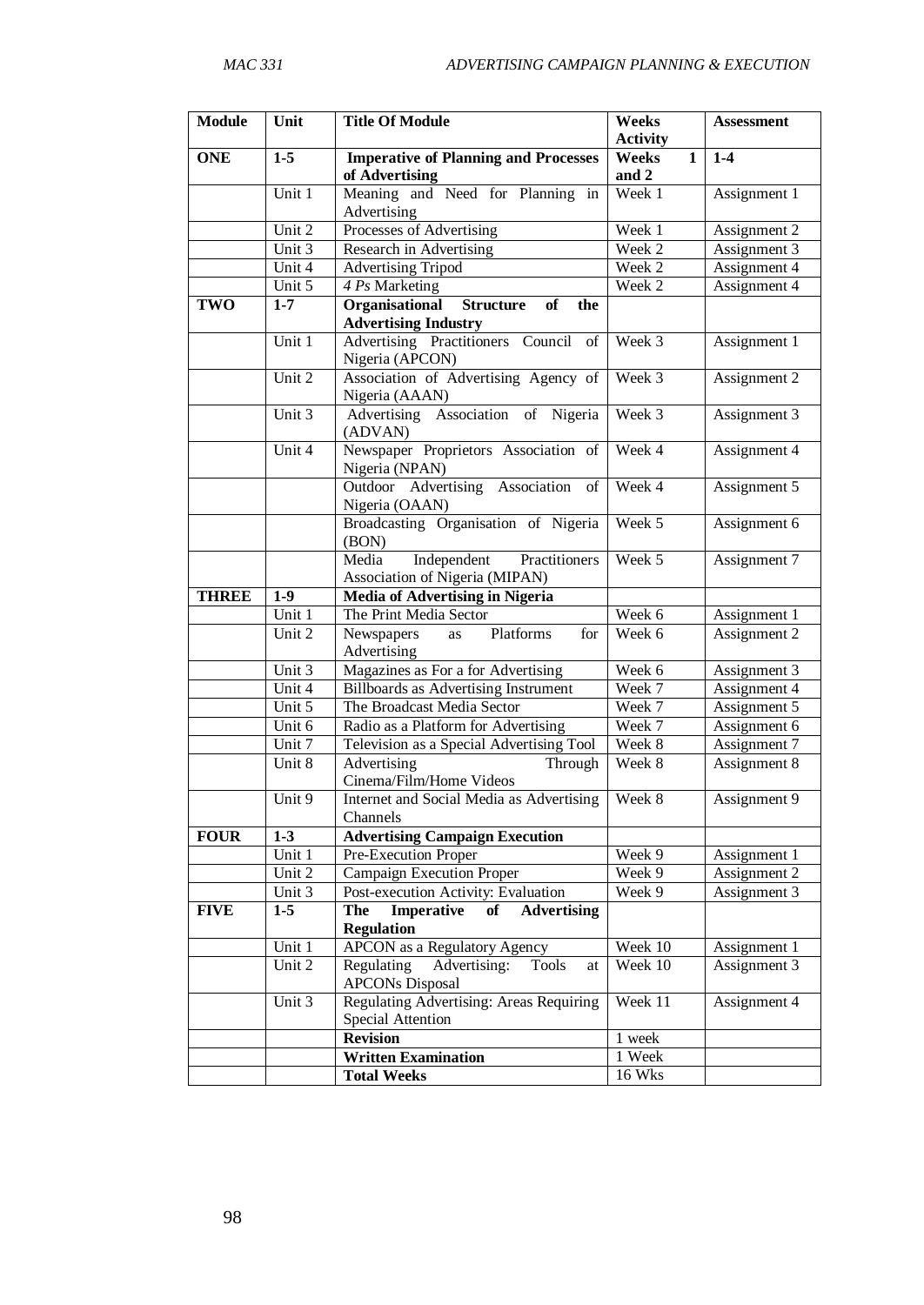## **HOW TO GET THE MOST FROM THIS COURSE**

The Open University system is a unique system whereby the study units replace the traditional university lectures. You will, therefore, be required to study the units on your own. However, you may arrange to meet with your assigned tutor for tutorials on an optional basis at the study centre. You can also locate likeminded course mates and have interactive sessions with them.

You will have assignments at the end of every module and units. This is not different from the traditional university system where a Lecturer might give you some reading to do. The study units will tell you where to read, and which are your text materials or recommended books. You have been given enough in this course so none of you will have any excuse not to do well in this course. Each of the study units follows a common format. The first item is an introduction to the subject matter of the unit, and how a particular unit is integrated with the other units and the course as a whole. Next to this is a set of learning objectives. These objectives will help you assess your comprehension of the unit per time. They are also meant to guide your study so as to give you an all round learning experience. The main body of the unit guides you through the required reading from other sources. This will usually be either from your recommended books or from a particular reading section.

In summary, this structure is designed to bring out the best in a distance learner. However, you may still want to interact with a tutor over controversial, confusing or any other topic or issue you are finding difficult to comprehend yourself. NOUN has made adequate arrangement to see that this is resolved in the interest of the student. This is the major reason why you must visit the study centre.

## **FACILITATORS/TUTORS AND TUTORIALS**

You will be provided with information relating to the tutor and tutorials at the appropriate time. Your tutor will mark and comment on your assignments, keep a close academic watch on your progress as well as assist you resolve any difficulties you might encounter from time to time. You must, therefore, take your *TMAs* to the study centre well before the due date (at least two working days before the expiration of the lifeline). The *TMAs* will be marked by your Tutor and returned to you as soon as possible.

Also, you are expected to contact your tutor if you need help over the following issues: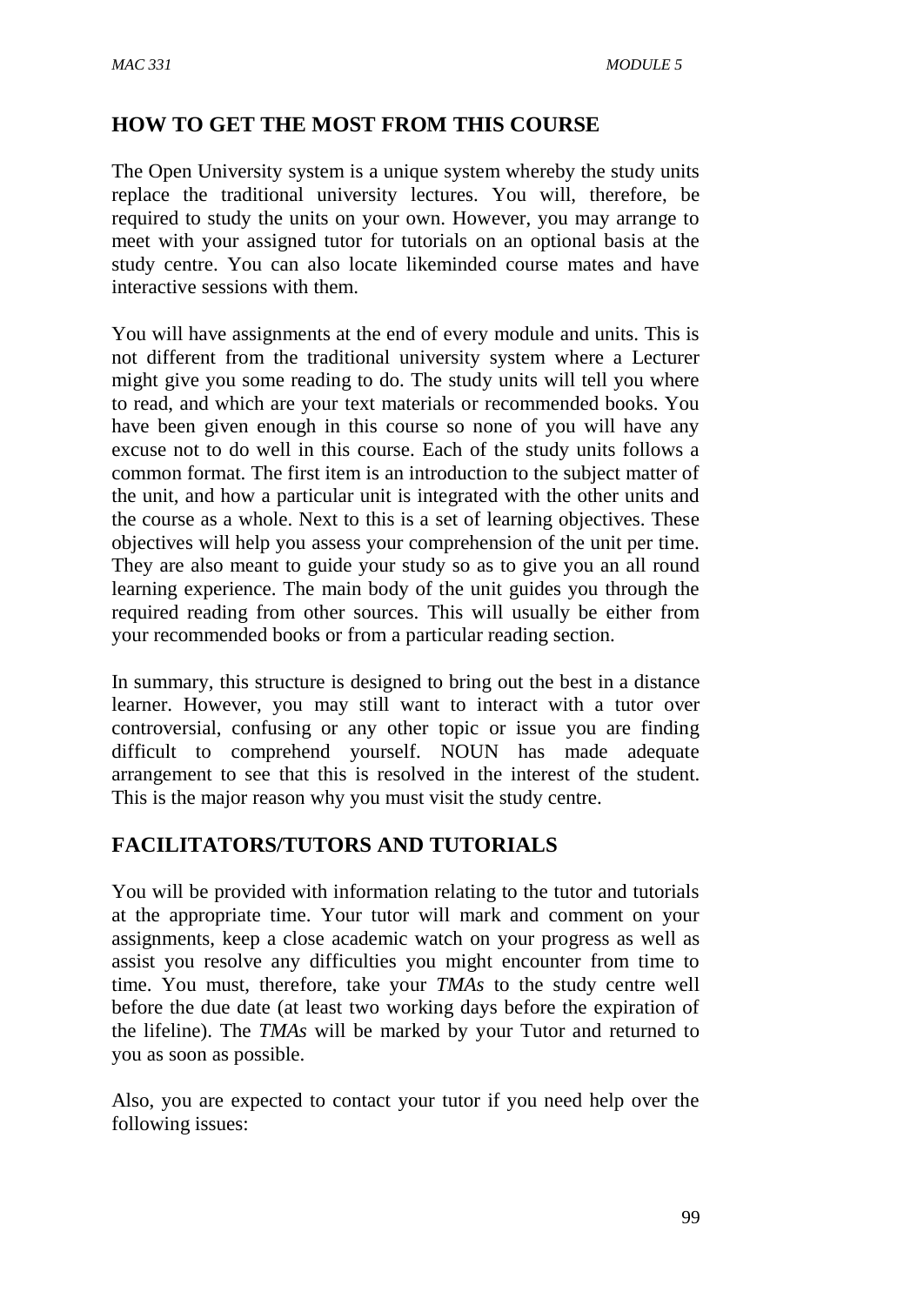- You do not understand any part of the study units or the assigned readings;
- You have difficulty with the exercises and assignments;
- You have a question or a problem with your tutor's comments on an assignment or with the grading of an assignment.
- You have a question or problem with any part of the Course Structure which you think has not been adequately discussed in this Course Guide.

It is also expected (in your own interest) to make efforts to attend tutorials. This is the only chance to have face-to-face contact with your tutor and ask pertinent questions which are answered immediately. You can raise any problem encountered in the course of your study during the tutorial sessions. To gain the maximum benefit from the course tutorials, it is advised you prepare a question list before attending them. You will learn a lot from being an active participant in the discussions at the study centers or during tutorial sessions.

### **SUMMARY**

The course guide is generally an overview of what you should expect in the entirety of the course. Advertising Campaign Planning and Execution- as a course, is designed to train you to become acquainted with all the vital skills and expertise required for proper and effective planning and implementation of any advertising programme on campaign. These involved advertising research, analysis and interpretation; media selection, budgeting; copywriting; recruitment of talents; production; placement and scheduling; monitoring and supervision and evaluation.

Besides, you will be exposed to some relevant organs and bodies in the Nigerian advertising industry. Also examined are such pertinent topics like advertising regulation; the regulatory body and other adjunct and sectoral organsations with the profession and industry. All these are expected to assist in building that practitioner, who will be useful in making advertising a tool for national development. We wish you success with the course and hope that you will find the learning experience captivating, interesting, and useful and worth your time.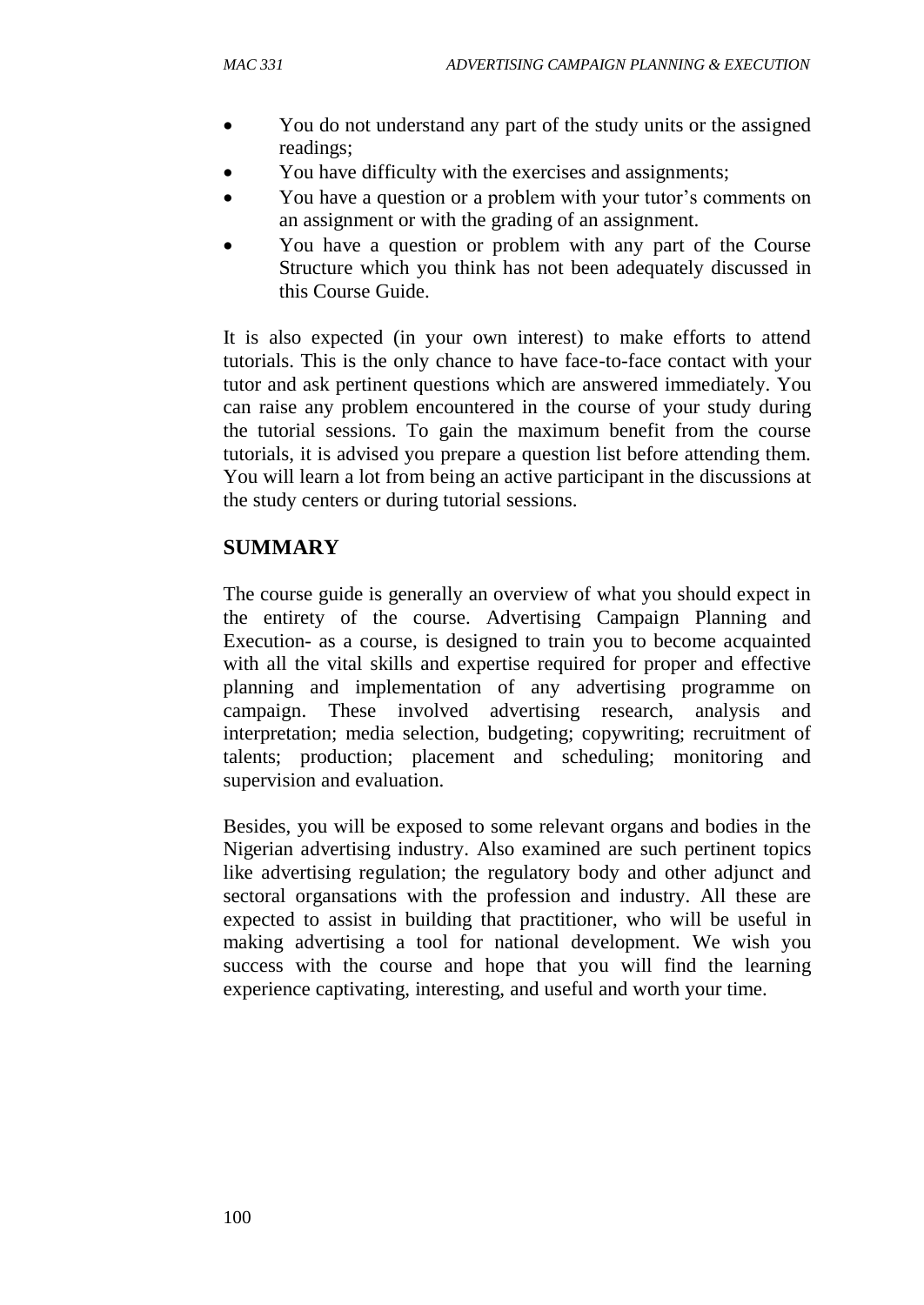## **MODULE 1 NECESSITY FOR PLANNING AND PROCESSES OF ADVERTISING**

- Unit 1 Meaning and Need for Planning in Advertising
- Unit 2 Processes of Advertising
- Unit 3 Research in Advertising
- Unit 4 Advertising Tripod
- Unit 5 Four *Ps* of Marketing

## **UNIT 1 MEANING AND NEED FOR PLANNING IN ADVERTISING**

## **CONTENTS**

- 1.0 Introduction
- 2.0 Objectives
- 3.0 Main Content
	- 3.1 Meaning of Planning in Advertising
	- 3.2 Why Advertising is Planned
	- 3.3 Reasons for the Failure of Some Advertising Campaigns
	- 3.4 Challenges Facing Today's Advertising Practitioners
	- 3.5 Benefits of Planned Advertising
- 4.0 Conclusion
- 5.0 Summary
- 6.0 Tutor-Marked Assignment
- 7.0 References/Further Reading

## **1.0 INTRODUCTION**

The task of providing sufficient and reliable information about goods and services, persuading potential consumers to patronise them and constantly reminding them of their existence is not an easy one. These goals are only achievable if necessary steps are taken right from the stage of conceptualising the advertising programme. Most crucial of all these steps and processes is planning; without adequate and effective planning, no advertising campaign or programme can succeed. Planning is, literally, laying the foundation on which the advertisement will stand. The position of planning emphasises its importance in any advertising campaign programme. Consequently, this unit clearly underscores planning as a fundamental and indispensable stage that must be, carefully, handled in order to attain the goal of successfully and profitably marketing the advertised product.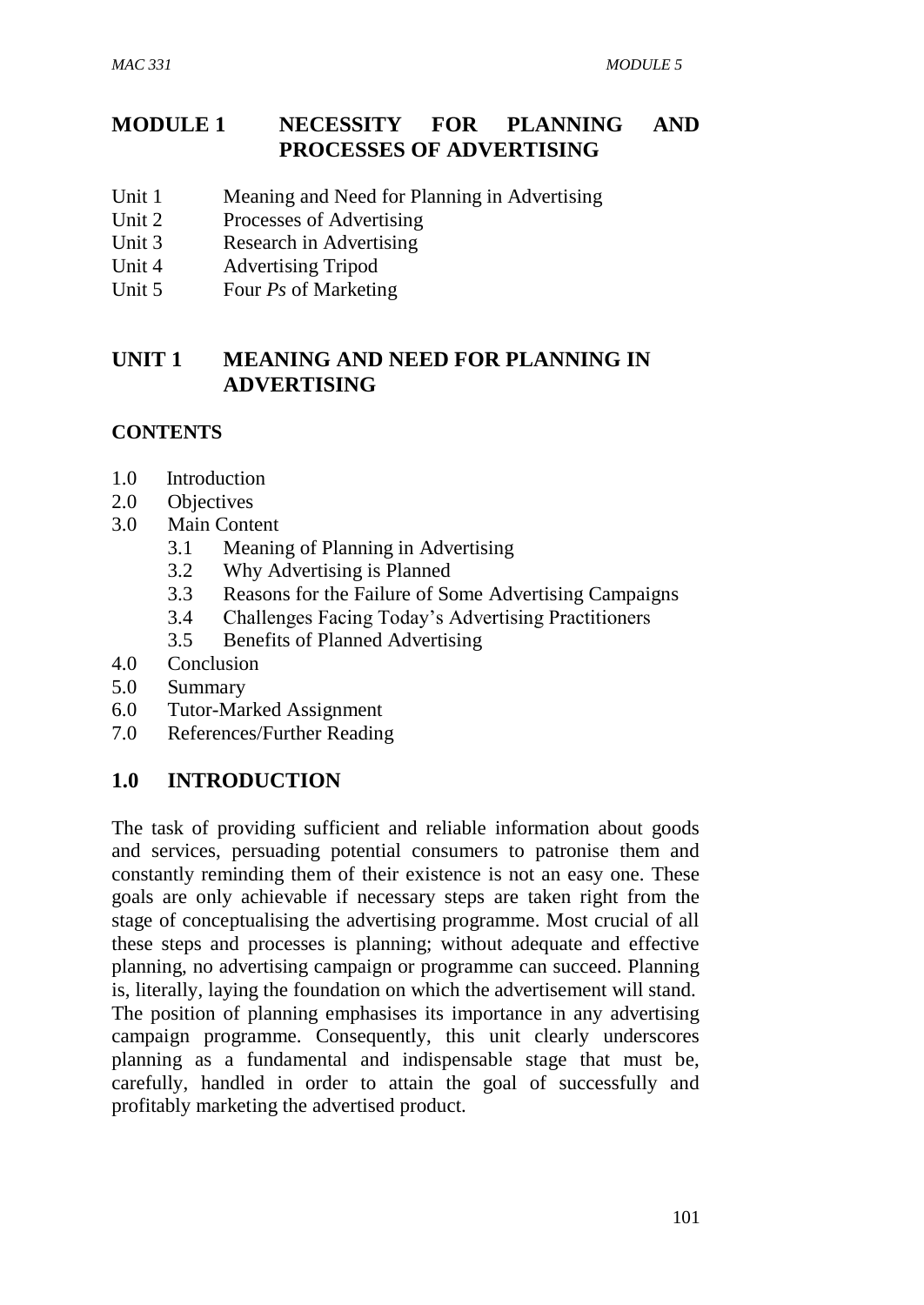## **2.0 OBJECTIVES**

At the end of this unit, you should be able to:

- explain planning as a segment of the advertising process
- state why advertising should be planned
- identify some factors that lead to advertising campaign failures
- highlight the challenges facing today's advertising practitioners
- discuss the benefits derivable from planned advertising.

## **3.0 MAIN CONTENT**

## **3.1 Meaning of Planning in Advertising**

Planning is a preliminary necessity in advertising. It can be, literally, linked to the arrangements, scheming, designing, drawing, sketching or plotting which take place before laying a formidable foundation. No wonder, Nwosu and Nkamnebe (2006: 115) see planning, irrespective of wherever it is applied, as a "guide and guardian". It includes the versatility of critical decisions which must be taken and, effectively, implemented, if all the resources expended in the advertising programme will not go down the drain.

A vital requirement of many undertakings and human endeavours, especially if they involve management, planning is central and pivotal to effective advertising. According to Anyacho (2007:128), it "proposes strategies for targeting the audience, presenting the advertising message and implementing media"; planning, therefore, provides the needed focus, bearing and direction crucial for developing the right communication messages, selecting the suitable media and, professionally, disseminating the advertising messages to the targeted market.

As well, it provides the platform for these decisions and arrangements that will enable( in the words of Nwosu and Nkamnebe (2006:115)) systematic approach to the advertising programme, in addition to informed, rational and responsible manner of handling every stage of the process involved- from the beginning to evaluation.

## **3.2 Why Advertising is Planned**

Several factors justify the insistence that every advertising campaign should be planned before its execution. Among the reasons are the few ones listed below.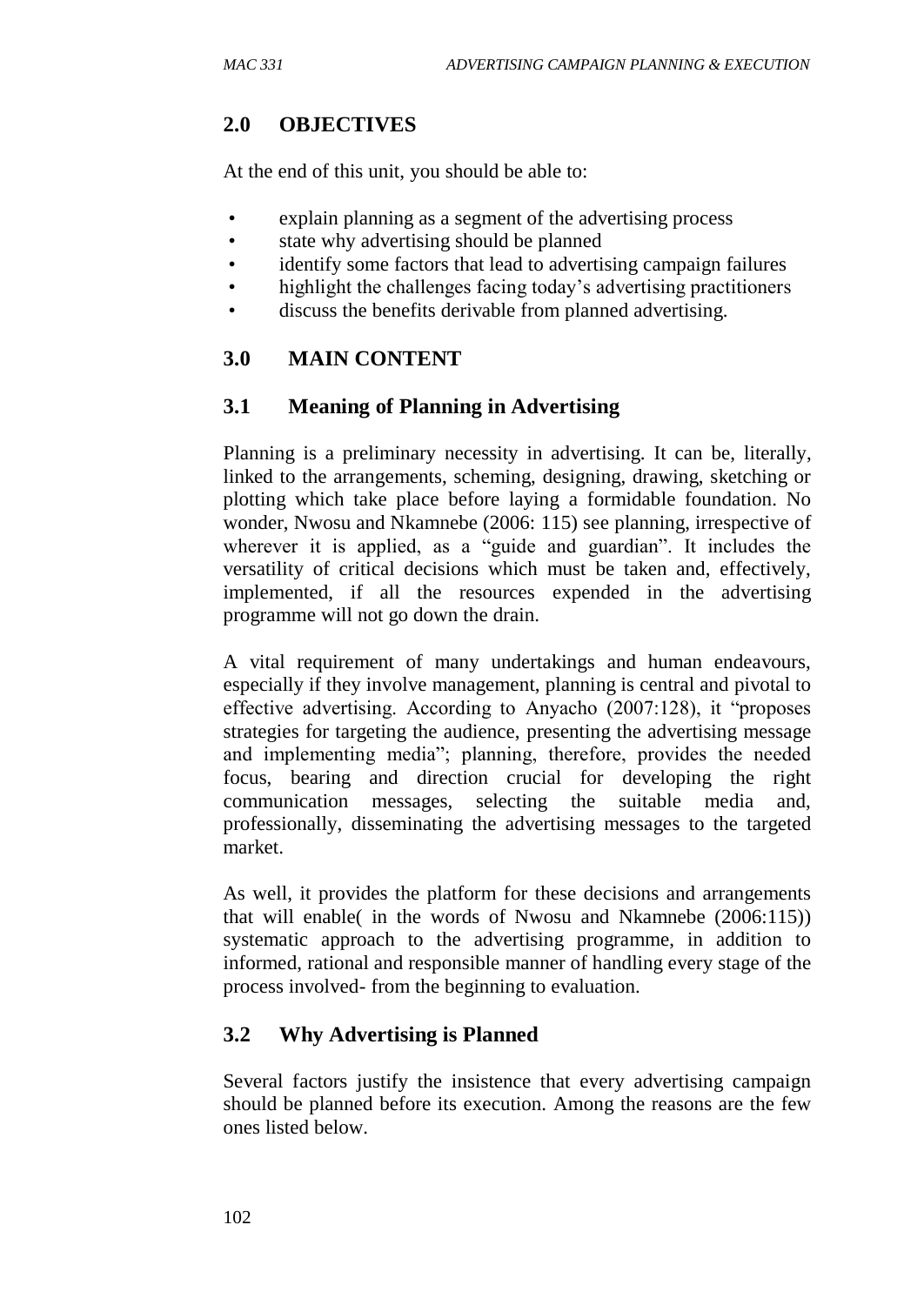#### **(a) Safeguarding the investment of the advertiser**

The cost of the advertisement is borne by the client who finances the programme. Planning is imperative in order to package a campaign that will lead to successful marketing of his goods or services. Only this will ensure that his profit expectations are met.

#### **(b) Meeting the challenge of competition**

Every advertising agency faces stiff competition occasioned by rival agencies, numerous media of communication and advancement in information and communication technologies in today's globalised world. To excel, planning is an essential ingredient for packaging qualitative advertisements that can withstand the competition.

#### **(c) Satisfying consumers**

In this age of enlightenment, information and social media, today's consumer- with his improved education, is no more gullible. He is wise and can make informed choices, more so as he has options, alternatives and substitutes. The advertising practitioner must, therefore, as Aliede (2005:114) puts it, be able to convince the consumer that the product is capable of meeting his needs.

#### **(d) High cost of advertising**

The cost of producing advertising campaign messages has continued to rise, steadily. Expectedly, no investor, after providing such funds, would want his resource to be unproductive. Effective planning is one way of averting such a disaster.

#### **(e) Protecting the corporate image of the agency**

While handling an advertising programme, the image and reputation of the agency is at stake. This is also true of the advertising practitioners involved, as they must prove their worth or have their professional integrity tarnished. One way of avoiding this is looking before leaping or planning before implementing the advertising programme. Every available measure that will enable the practitioners to succeed must be fully exploited and applied. This, on the other hand, is only tenable if enough planning is done.

#### **3.3 Reasons for the Failure of Some Advertising Campaigns**

Notwithstanding its pivotal position as an important component of effective advertising, it must be stressed that it is not planning only that ensures the profitable marketing of goods and services.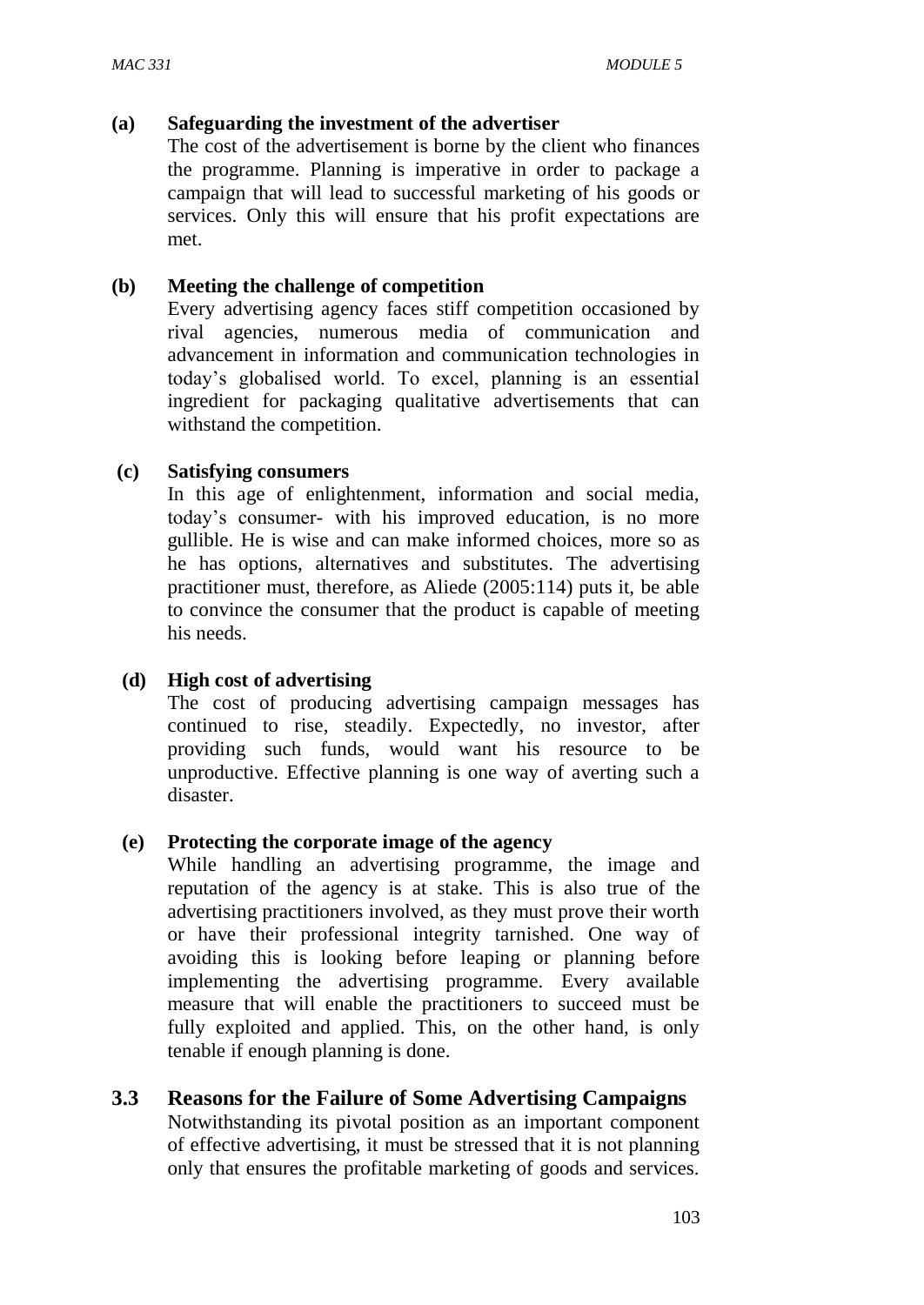Advertising involves several stages and each of them is as important as every joint of a chain. All these stages must- apart from being well planned, be provided for, well produced, packaged and executed.

In addition to planning, enormous resources are needed in packaging and producing an advertisement. These range from manpower, finance, materials, logistics, infrastructure and technology. All these have to be in place in their right quantities. For some advertising practitioners, in a bid to grab some accounts, beat deadlines or to maximise profits, compromise a number of vital stages or inputs, thereby producing low quality advertisements which cannot stand the test of time. This must be watched and avoided. On the other hand, planning, which includes research, is the answer to enable the agency to collect the required data.

## **3.4 Challenges Facing Today's Advertising Practitioner**

As a social agent in a globalised world, advertising is faced with numerous challenges. This it must overcome in order to make the right impact on a society that expects much from it. Although it is not doubtful if advertising has made its mark in contributing to our socioeconomic and political development, yet the same society very often casts aspersions on advertising (Aliede, 2005). Most of these criticisms are usually centered on ethical and social responsibility considerations. Shimp (2000:70-72), O'Guinn, *et al* (1998:80-91) and Belch and Belch (1995:678-702) give these as some of the accusations against advertising.

- 1. Advertising is untruthful, dishonest and deceptive, often using subliminal stimulations.
- 2. Advertising is manipulative.
- 3. Advertising is offensive and in bad taste, causing irritation and distastes; for instance, advertisements of condom, abortion and contraceptive to pro- life activists.
- 4. Advertising promotes sexual appeals through pornography and nudity.
- 5. Advertising creates and perpetuates stereotypes.
- 6. Advertising is sometimes superficial.
- 7. Advertising leads to wastage and extravagance.
- 8. Advertising promotes materialism
- 9 Advertising makes people buy things they do not really need.
- 10. Advertising plays on people's fears, anxieties and insecurity
- 11. Advertising is often insensitive to the plight of vulnerable groups like children, women and minority ethnic groups.
- 12. Advertising uses vulgar language.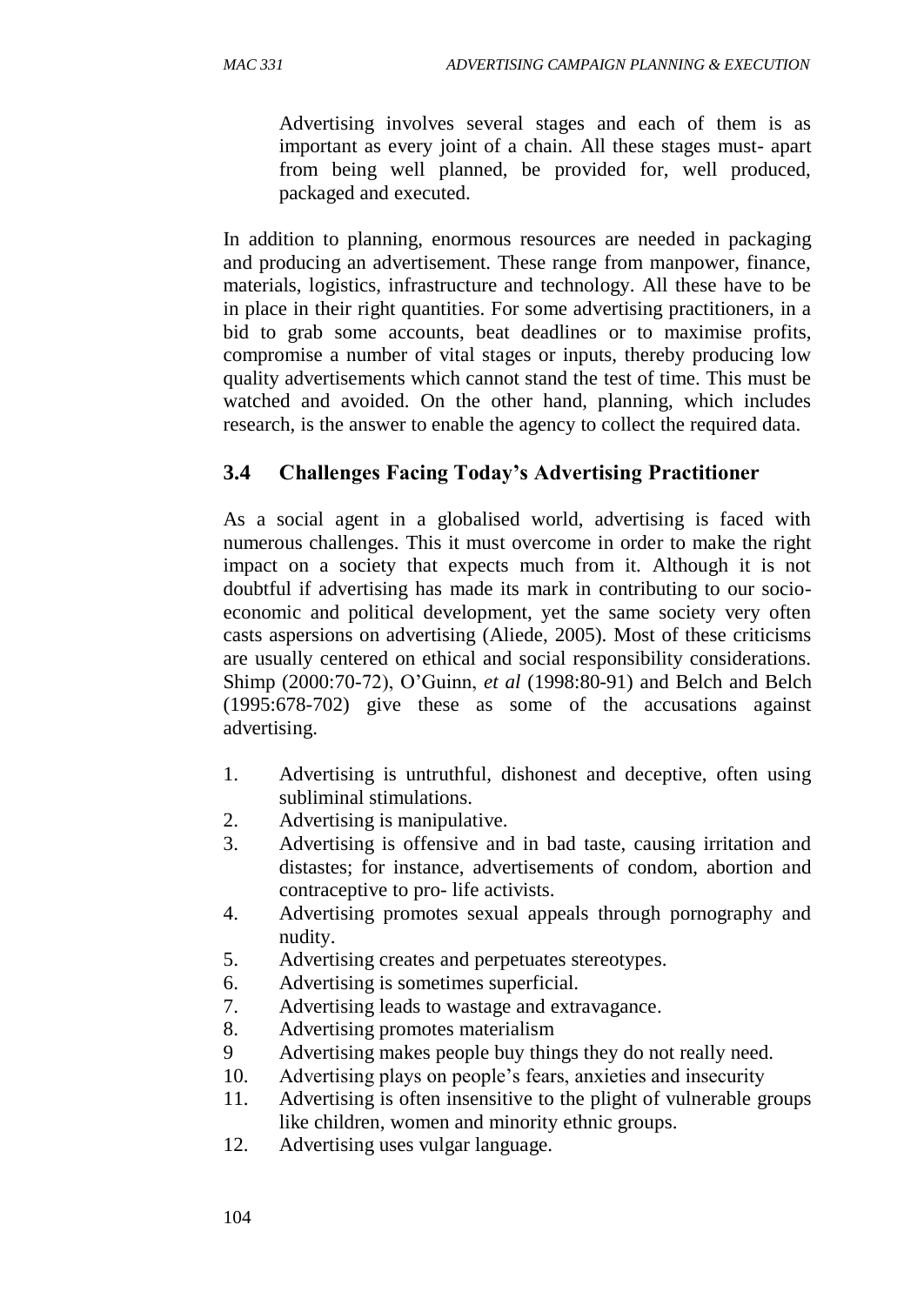- 13. Advertising intensifies competition and increases cost of production-which is later shifted to the consumer.
- 14. Advertising presents fewer choices to consumers.
- 15. Advertising negatively influences media contents and programming.

The need to overcome these criticisms further underscores the imperative of well planned advertising undertaking. Planning entails meticulous preparation and arrangements; which then blocks the loopholes from where the attacks emanate, leading to more qualitative services to consumers.

## **3.5 Benefits of Planned Advertising**

When effectively and professionally planned, advertising is better placed to meet the needs of its customers, consumers and stakeholders. First, other things being equal, it enables successful execution, culminating in the profitable marketing of the advertised product. Two, it meets the socio-economic needs of consumers, whose standard of living is enhanced, economically empowered and presented with better choices. Still, it provides the bulk of the funds required to finance vibrant, functional and efficient media. Above all, when well planned, the conditions for successful advertising are put in place; these, according to Bovee and Arens (1992) include the following.

- 1. The product must be qualitative
- 2. The advertisement efforts must go beyond the threshold
- 3. The product must have enough distinguishing features *(USPs)*
- 4. The price must be moderate and commensurate with the quality and quantity of the product
- 5. A uniform standard of quality must be maintained
- 6. The advertisement must reach the target market
- 7. The advertisement objectives must be measurable
- 8. It must be realistic
- 9. It must have a given time frame
- 10. The nature and expectations of the target audience/market must be understood.

Planning provides the advertising practitioner the opportunity to have the above leverages. Their prevalence, undoubtedly, means that the particular advertising message creates the necessary awareness, leads to comprehension, is convincing enough, stimulates the desire and acceptance of the credibility and efficacies of the product and as well motivates its patronage. (Aliede, 2005:104-105). Indeed, planning is the root of a well executed advertising campaign programme.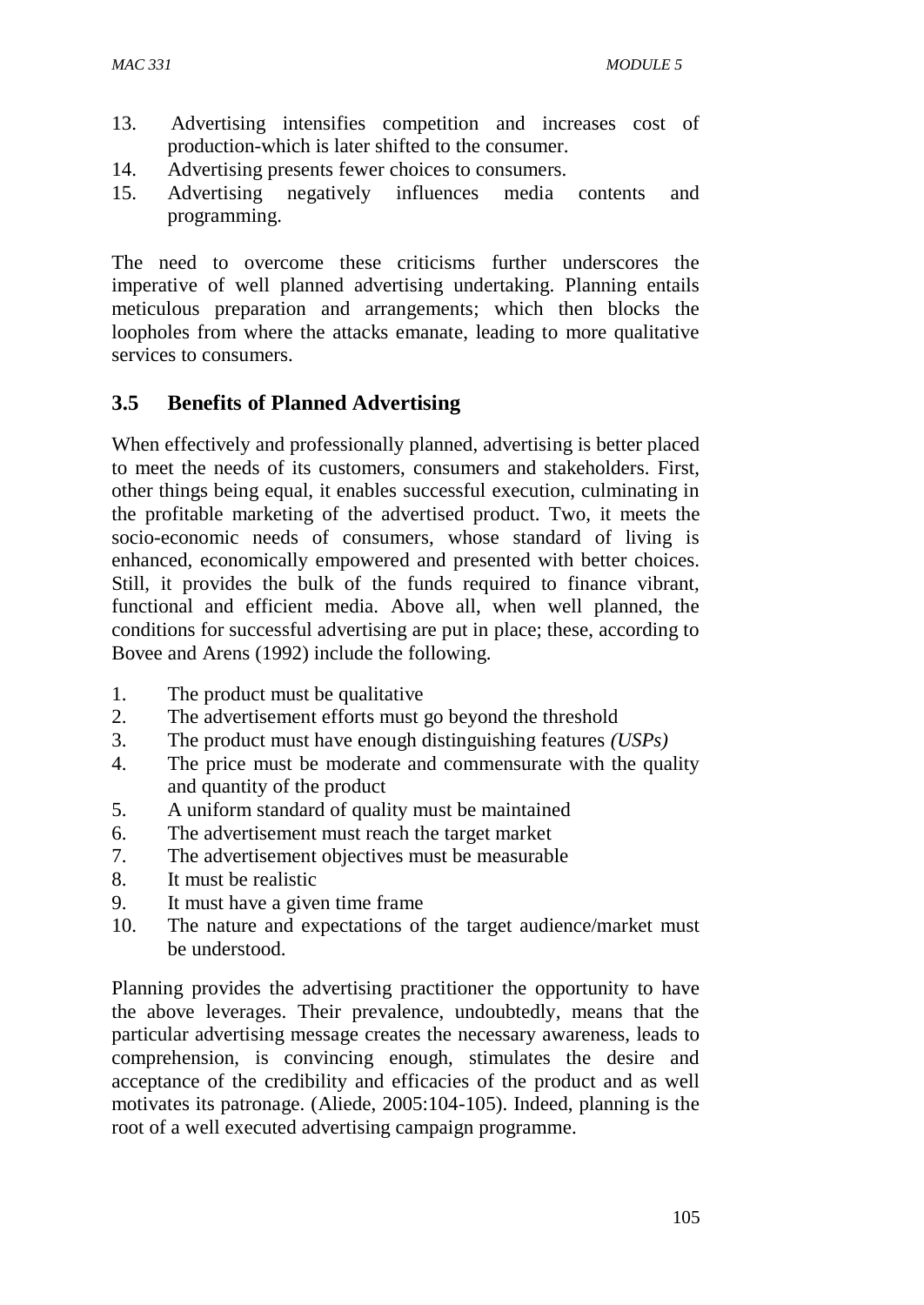#### **SELF-ASSESSMENT EXERCISES**

- i. Show why planning is relevant in advertising.
- ii. Explain the causes of the failure of some advertisements.
- iii. With critical arguments, support or refute attacks on advertising.
- iv. How can planning be used to overcome advertising criticisms?
- v. Distinguish between planning in advertising and other professions.

## **4.0 CONCLUSION**

In this unit, we have discussed the concept of planning as an imperative segment of advertising. It has been emphasised to you here that planning must take place before the execution of any advertising programme. It is also a necessity if the avalanche of condemnations against the profession and industry must be contained. That way, advertising will be able to serve the society and sustain its enviable social status and act as agent of change and development.

## **5.0 SUMMARY**

The unit has focused on the meaning, needs, reasons and gains of planned advertising. It equally tackles the challenges facing the industry and how they can be solved.

## **6.0 TUTOR-MARKED ASSIGNMENT**

- i. Explain planning as an integral necessity of successful advertising.
- ii. Show how prepared Nigerian advertising practitioners are in withstanding the challenges of today's competitive industry.
- iii. Compare the level of planning today and twenty years ago in the Nigerian advertising industry.

## **7.0 REFERENCES/FURTHER READING**

- Aliede**,** J.E. (2005). "The Challenge of Professional Advertising in Nigeria". In: Nwosu, I.E., *et al.* (Ed.) *Mass Communication: One Course, Many Professions.* Enugu: Prime Targets Limited.
- Anyacho, R.C. (2007). *Advertising: Principles and Practice – the Nigerian Perspective. Lagos:* Teejay Enterprises.
- Belch, G.E. & Belch, M.A. (1995). *Introduction to Advertising and Promotion: An IMC Perspective.* (3rd ed.)*.* Boston: Irwin McGraw-Hill.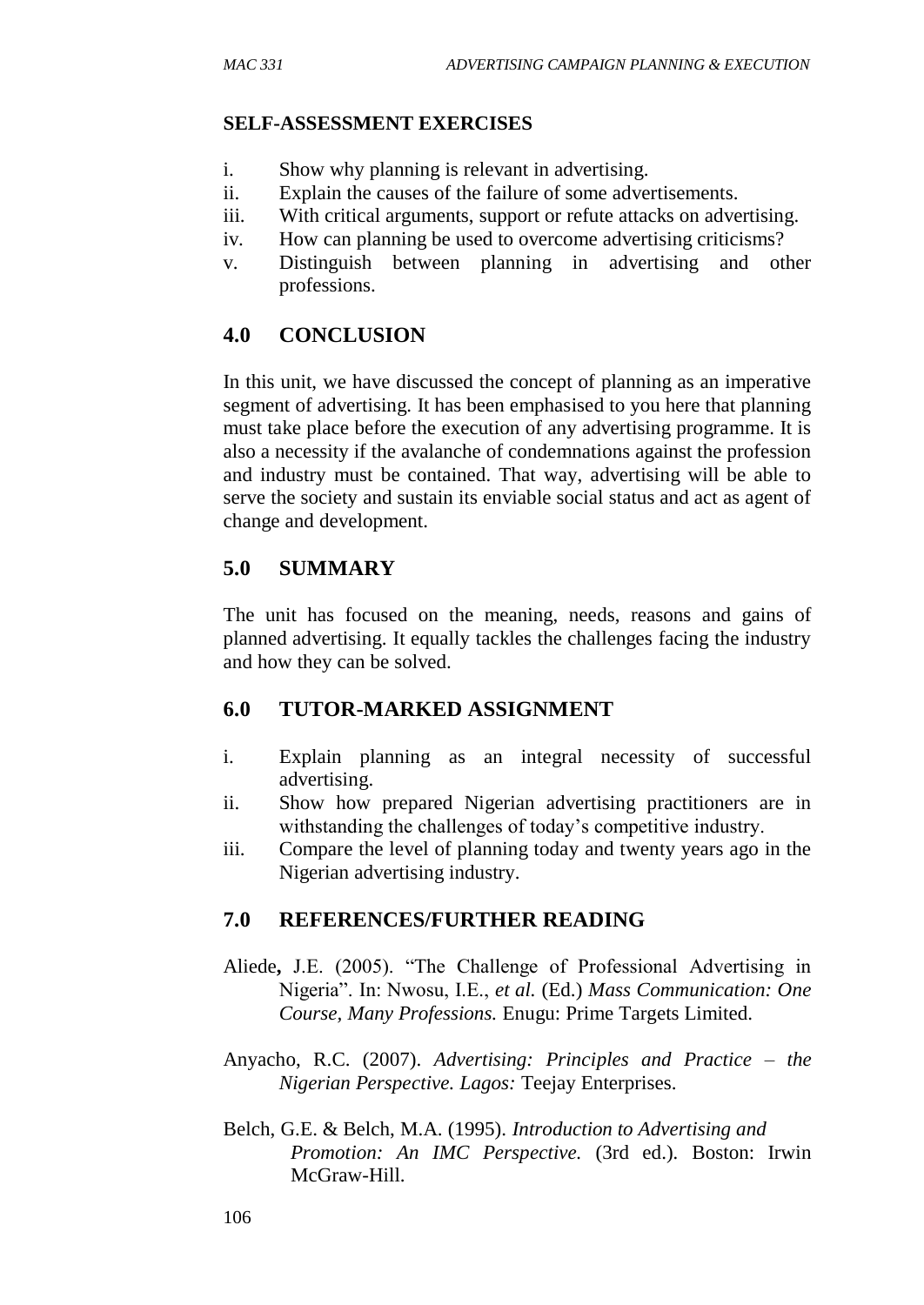- Bovee, C.L. & Arens, W.F. (1992). *Contemporary Advertising. (*4th ed.). Boston: Richard D. Irwin Inc.
- Nwosu, I.E. & Nkamnbe, A.D. (2006). *Triple-P Advertisings Principles: Processes, Practices.* Aba: Afri-Towers Ltd*.*
- Shimp, T.A. (2000). *Advertising and Promotion*. (5<sup>th</sup> ed.). Philadelphia: The Dryden Press.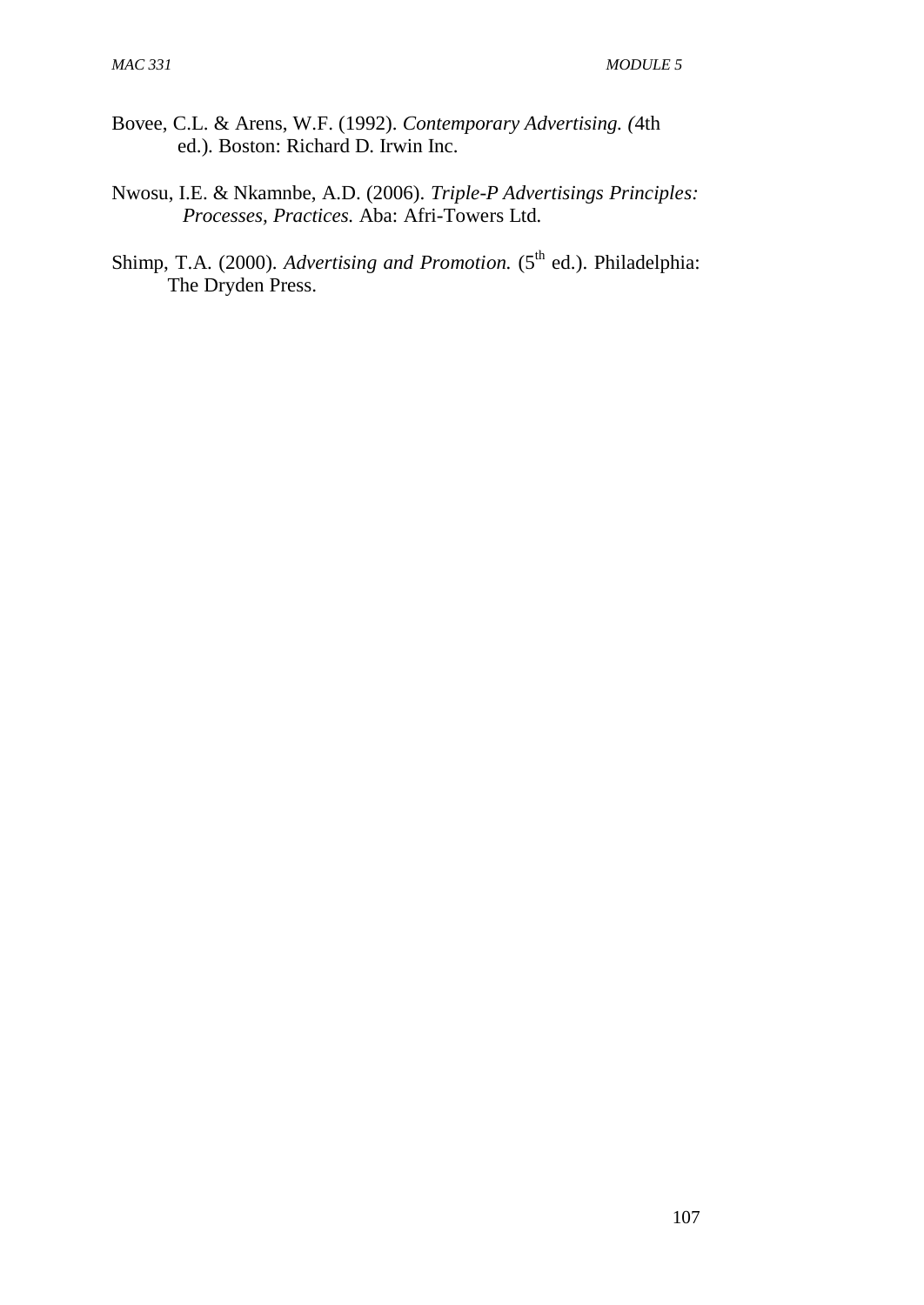## **UNIT 2 PROCESSES OF ADVERTISING**

#### **CONTENTS**

- 1.0 Introduction
- 2.0 Objectives
- 3.0 Main Content
	- 3.1 Processes of Advertising
- 4.0 Conclusion
- 5.0 Summary
- 6.0 Tutor-Marked Assignment
- 7.0 References/Further Reading

## **1.0 INTRODUCTION**

Advertising is a process, a profession and an industry. This is a quality which often distinguishes it from other fields, just as it is an art and science. As a scientific undertaking, it undergoes some laid down procedures. It, therefore, follows systematic steps. This ensures the involvement of all necessary stages to guarantee the success of an advertising campaign.

### **2.0 OBJECTIVES**

At the end of this unit, you should be able to:

- identify the various stages of advertising
- explain the steps and their relevance
- discuss the inputs required to carry out advertising.

#### **3.0 MAIN CONTENT**

#### **3.1 Processes of Advertising**

A fundamental knowledge every advertising practitioner must have is that of the process of advertising. It is crucial as otherwise could lead to the misapplication of resources, hence wastage of often scarce resources and the eventual failure of the campaign.

Although no two advertising programmes may require the same steps; knowing these steps, nonetheless, is very essential for all professional practitioners (Nwosu and Nkamnebe, 2006; John-Kamen, 2006 and Anyacho, 2007). The following are the processes of advertising.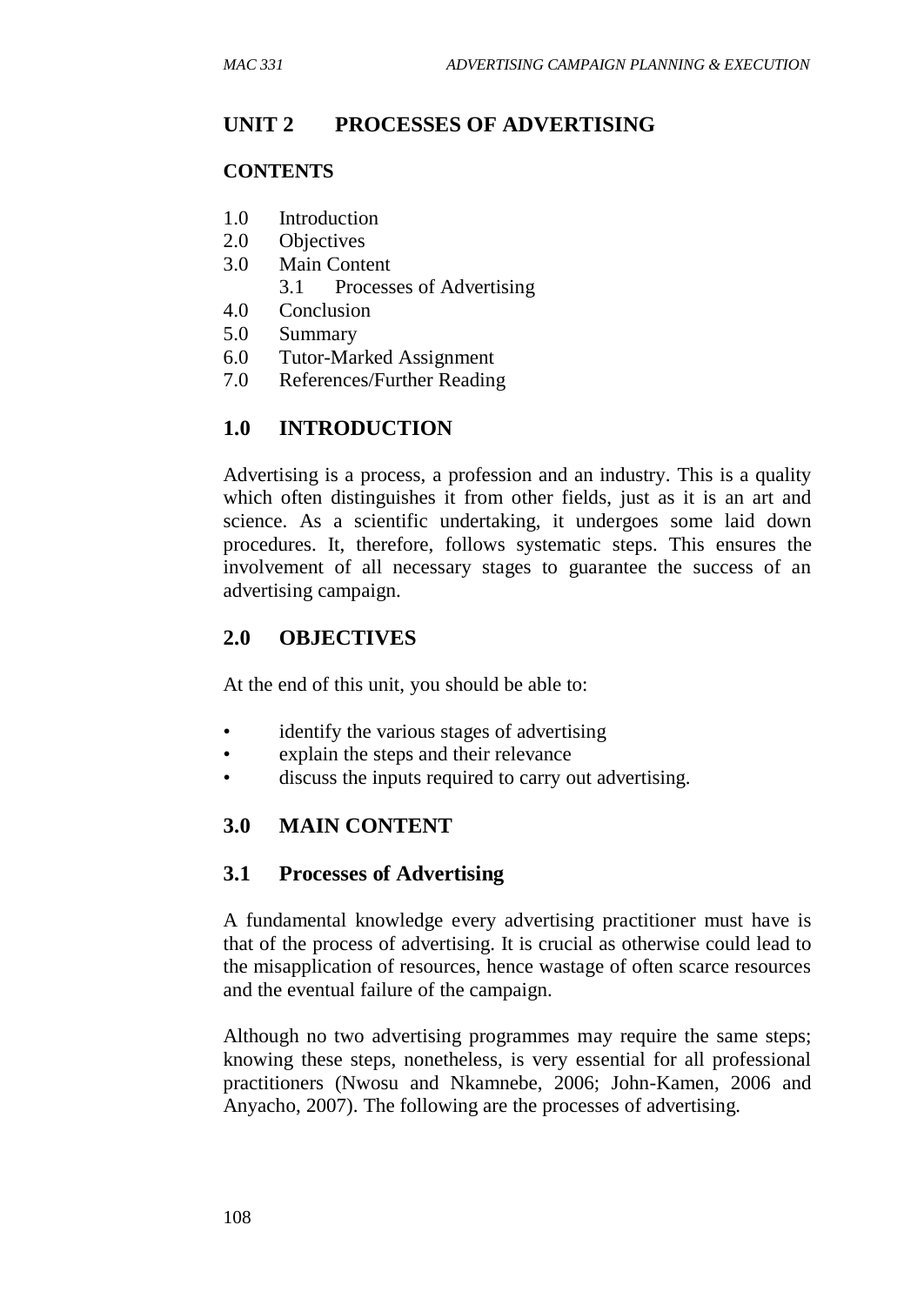## **1. Conceptualisation**

At this very first step, what is involved is some mental exercise during which the mental picture of the product is formed. Also called ideation, it takes the form of visualising the structural and physical outlook of the production and stages of the advertisement.

### **2. Advertising brief**

Here, the source of the product, the client, who may be the producer, manufacturer or marketer of the goods and services, provides all available information on the product. These may include- target market and their demographic and psychographic features; raw materials; production processes; attributes and qualities; competitive environment; pricing policy; promotional exercises; distribution, among others.

### **3**. **Research**

Only in rare cases will the brief from the client be sufficient. This suffices this vital stage, where through investigations and data collection, the advertising agency sources sufficient information with which the product would be advertised.

#### **4. Planning**

This is the stage where all the critical managerial decisions pertaining to the effective and professional advertising and marketing of the product are made. It encompasses a number of sub-stages, as given below.

- **Budgeting** based on the information got from the collected data, fund is appropriated to various stages of the advertising campaign.
- **Copywriting-** this involves the scripting and visualising of the advertising message, whether it is to be channeled through the print or electronic media (jingles or commercials).
- **Recruitment** at this step, talents to feature in the production of the advertising message are selected and engaged. It could be actors, footballers, musicians or celebrities, who train, rehearse and finally perform as personas of the advertisement.
- **Media selection** from the numerous media available to the advertising agency handling the campaign, decisions are made based on sound judgment on the most suitable channels of disseminating the advertising messages.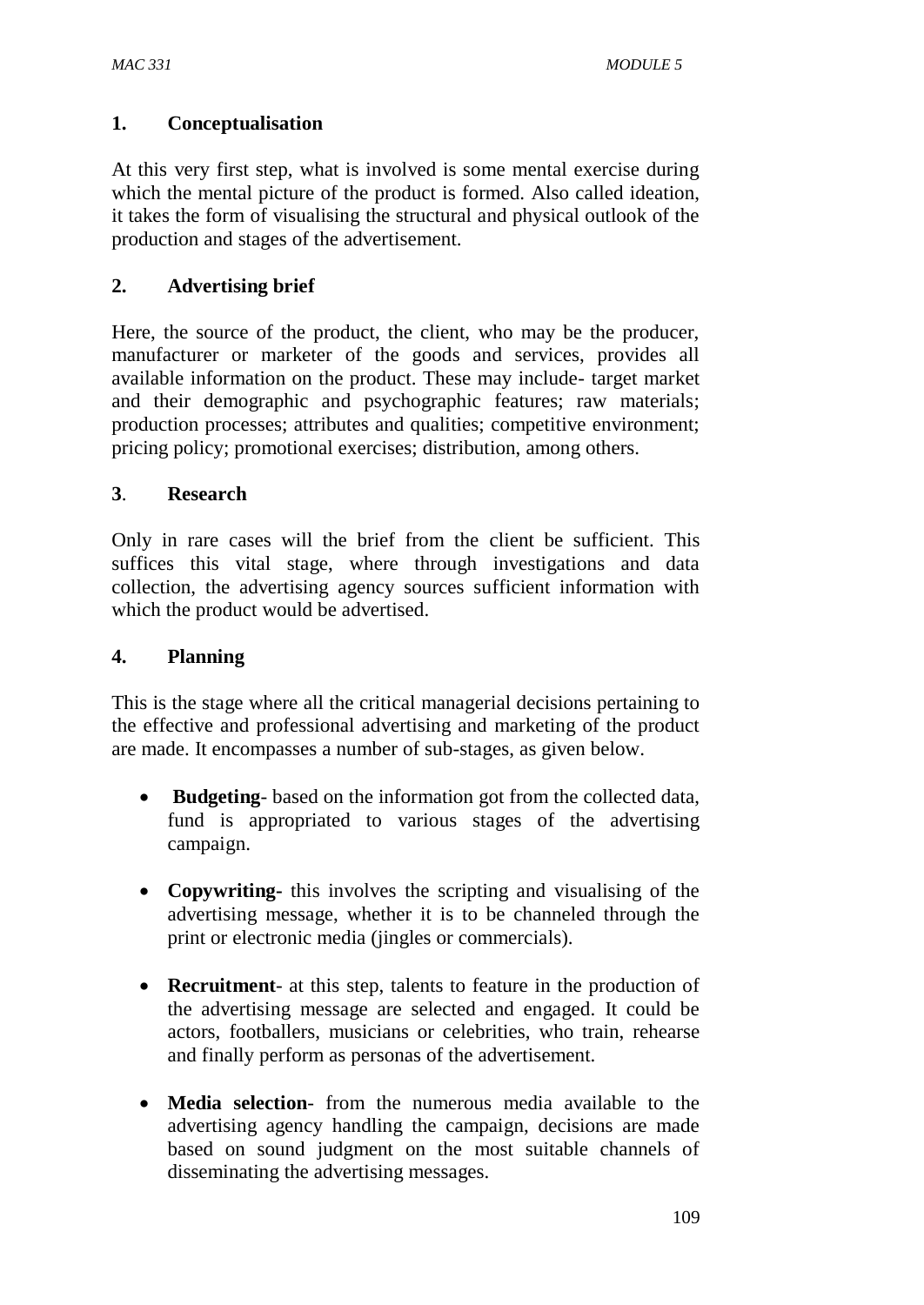#### **5**. **Production**

The advertisement is finally produced. These entails- for instance, in the case of a television commercial: shooting, coverage, editing and packaging of the commercial. For others like jingles, print adverts (billboards newspapers, magazines or posters), the actual production takes place at this stage

#### **6**. **Placement and scheduling**

Arrangements are made and agreements reached between the agency and the chosen media on the timing, spaces, frequency and costs of publishing the advertising messages.

### **7**. **Monitoring and supervision**

Agencies do not make payments to media organisation and go home to relax. Dutiful supervision is done to ensure that the advertisements are carried as and when scheduled and according to specifications. In the event of any mistake are error, reports are made for possible re-runs.

#### **8**. **Evaluation**

This is the stage of stocktaking. Agencies here appraise, review and assess the level of success or failure of the entire campaign programme. The outcome of this analysis determines the future actions of the agency.

Each of these stages is cardinal to the attainment of the goal of the advertising campaign and must, therefore, be strictly adhered to. Already, it is during planning that managerial inputs into the campaign are made, hence underlining its importance.

#### **SELF-ASSESSMENT EXERCISE**

X-ray each segment of the advertising process, pointing out the relevance of each stage to the success of any advertising campaign.

## **4.0 CONCLUSION**

Good knowledge of these stages of advertising is very crucial to every practitioner in this field. This informed the length this unit went into highlighting the stages and their roles to the achievement of the advertising objectives. You are, therefore, expected to understand them for subsequent application of the knowledge.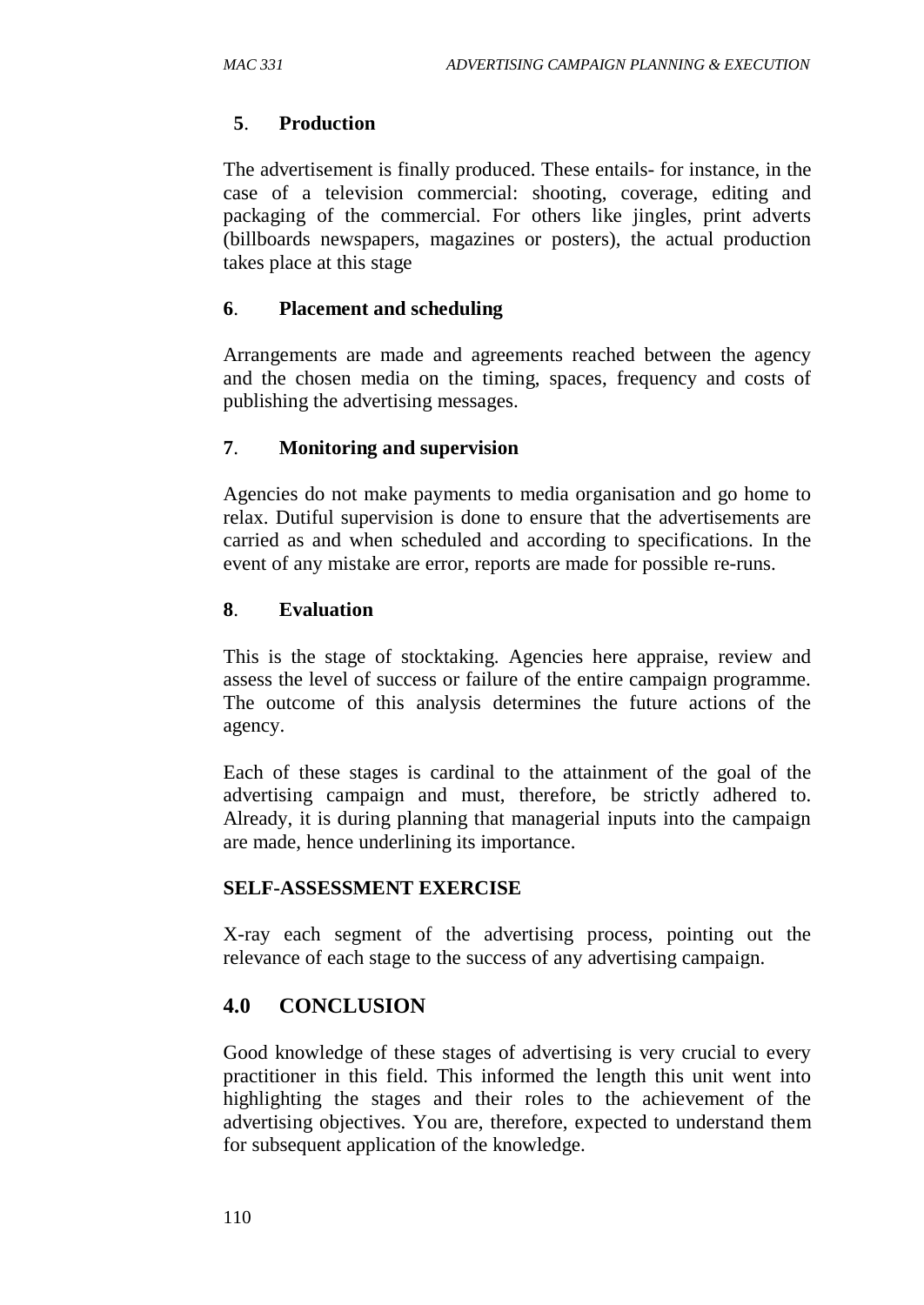## **5.0 SUMMARY**

The unit has taken you through the stages an advertisement undergoes from conceptualisation to completion. Efforts have been made to outline their meanings and functions; you must get acquainted with these for your practical, field work.

## **6.0 TUTOR-MARKED ASSIGNMENT**

With a named hypothetical product, show how an advertisement can be placed in national dailies while applying the processes discussed.

## **7. 0 REFERENCES/FURTHER READING**

- John-Kamen, A. U. (2006). *Advertising: Genesis, Evolution, Principles, and Practice.* Enugu: Snaap Press Limited.
- Nwosu, I.E. & Nkamnebe, A.D. (2006). *Triple-P Advertising: Principles, Processes, Practices.* Aba: Afri-Towers Ltd.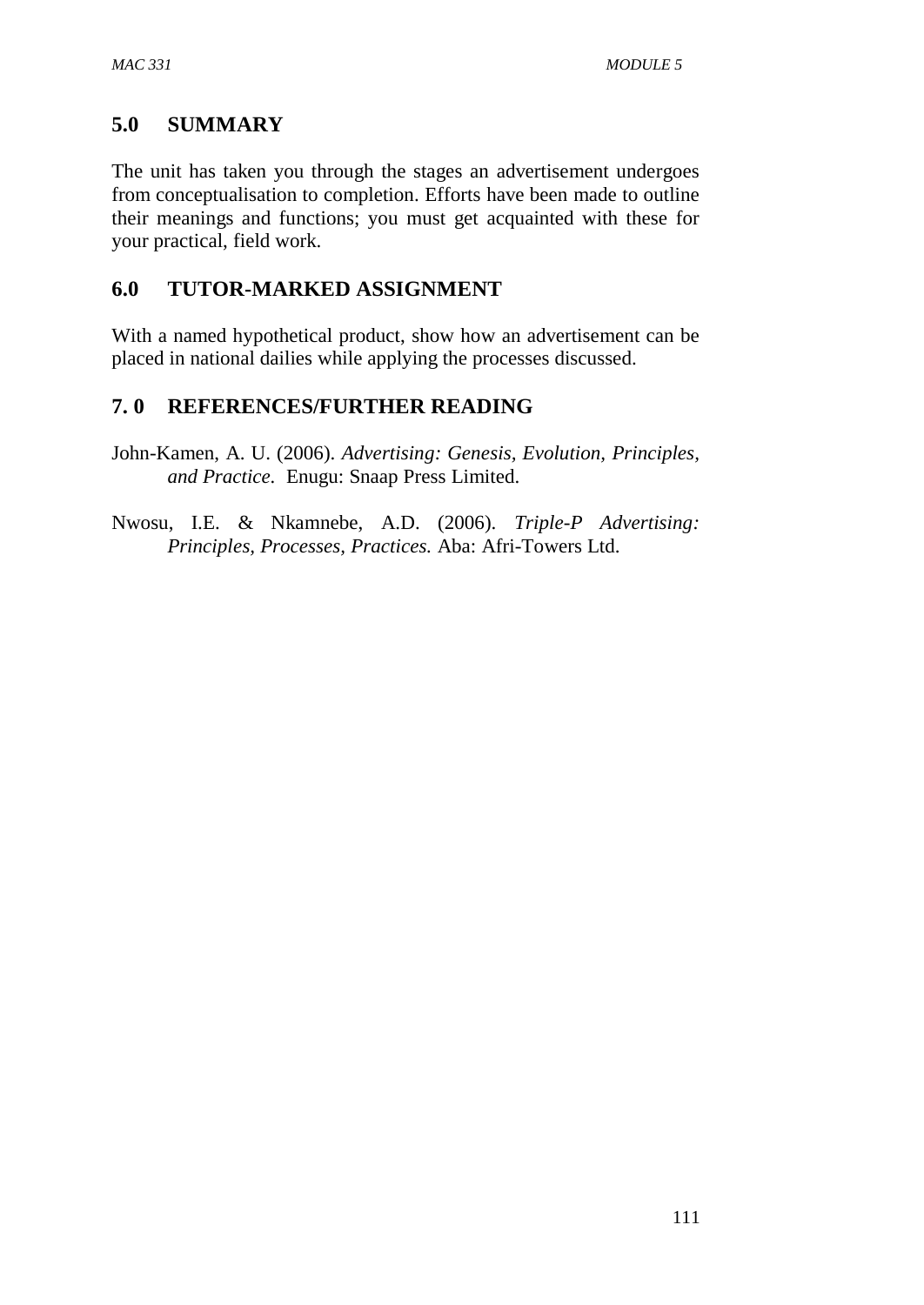#### **UNIT 3 RESEARCH IN ADVERTISING**

#### **CONTENTS**

- 1.0 Introduction
- 2.0 Objectives
- 3.0 Main Content
	- 3.1 Research in Advertising
	- 3.2 Advertising Evaluation
- 4.0 Conclusion
- 5.0 Summary
- 6.0 Tutor-Marked Assignment
- 7.0 References/Further Reading

#### **1.0 INTRODUCTION**

Advertising involves a lot of inputs and resources, some of which may not always be at the disposal of an advertising agency. The data or information needed to successfully execute a campaign of a given product may not be available to the agency at the outset of the business engagement. At the same time, the client may not be in position to supply such facts and figures. This scenario emphasises the place of research as the source of the statistics the agency will require to carry out professional advertising. This requires a thorough exploration that will expose students to the full appreciation of research as a vital ingredient of advertising, as well as evaluation as a platform for assessing the level of success after every advertising campaign.

#### **2.0 OBJECTIVES**

At the end of the unit, you should be able to:

- discuss the role of research in advertising
- explain why any practitioner who ignores research will fail in his campaign
- justify the need for evaluation after every campaign.

#### **3.0 MAIN CONTENT**

#### **3.1 Research in Advertising**

Advertising is a management and behavioural function, as well as a social science. This confirms an umbilical interface between it and research. As in the views of Nwosu and Nkamnebe (2006:145), it is both hard and impossible to, successfully, implement an advertising programme in this information age without research. In the same vein, it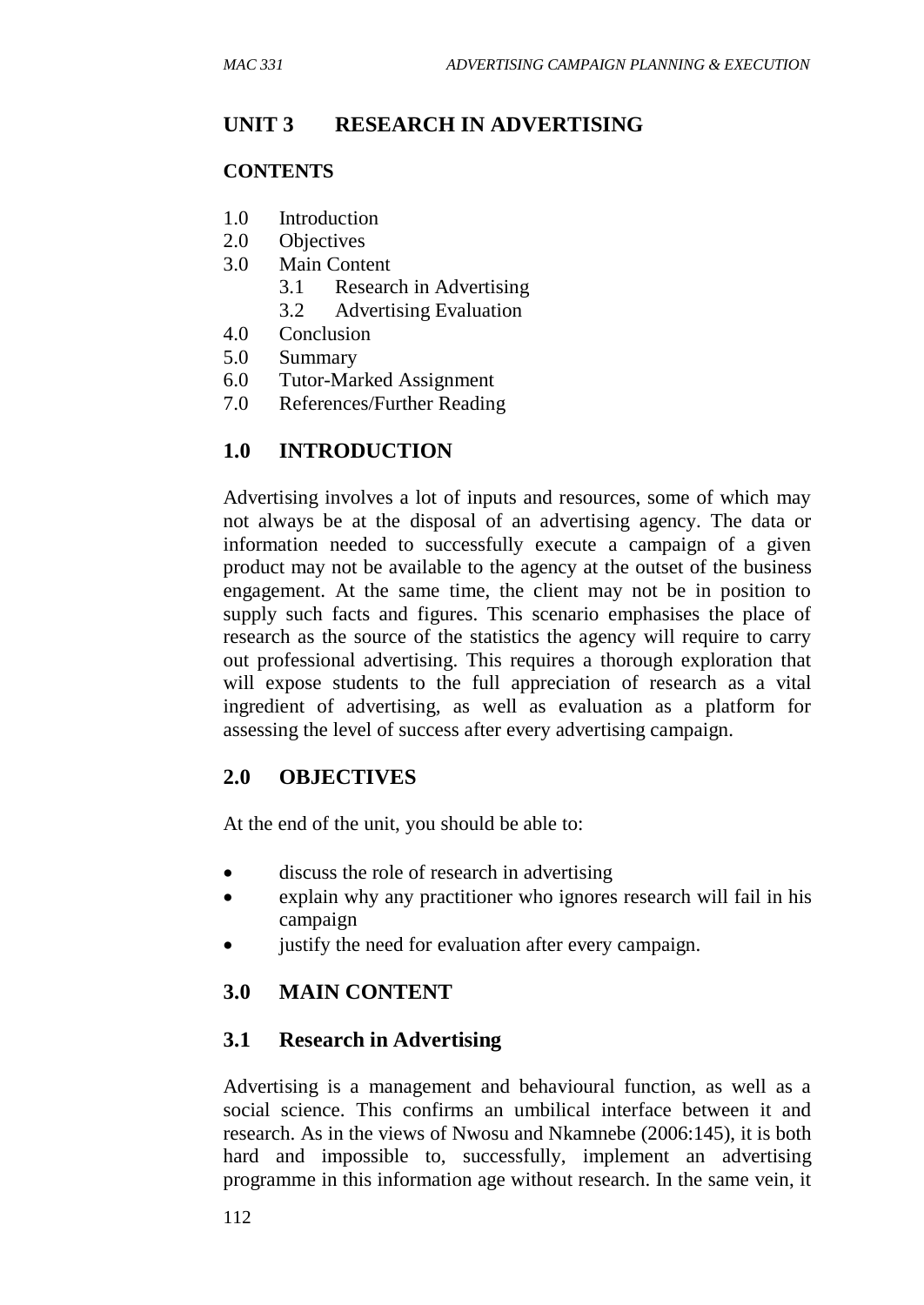is Aliede's position that "to meet acceptable standards today, communicators (advertising practitioners) adopt and apply modern research methods" (Aliede, 2005).

Research- as a management principle provides the data on which reliable decisions are based. At every level of advertising processes, sensitive decisions some of which involve enormous resources must be made. So, to safeguard investors' hard-earned finances, such resolutions and judgments should as a matter of necessity, be anchored on empirical evidence. In today's competitive world, guesses, hunches, intuitions, even experience, are no more adequate and reliable.

Many research methods, designs and techniques are available to today's advertising practitioner. These, when effectively applied in collecting data and statistics, yield data, which if scientifically processed, analysed and interpreted, provide the dependable information which credible decisions can be based on. Examples of such methods, are listed below ( Nwosu and Nkamnebe, 2006; Anyacho, 2007, and Aliede, 2005).

- Diagnostic research
- Focus group discussion
- Projective test techniques
- Public opinion polling
- Content analysis
- Experimental
- Observation
- Strategic
- Creative development
- Exploratory
- Rating scales
- Historical
- Questionnaire
- Interviews

When their application is combined with information technologies, advertising is significantly aided. Wilcox, *et al.* (1997:125-128) cite some of them as online databases, networks, internet and World-Wide-Web (WWW). As Aliede (2005:324) sums up, these instruments:

> "provide cheaper, speedier, more convenient, reliable and detailed avenues for sourcing information and data for the purpose of packaging dependable, impactful and professionally oriented communication programmes."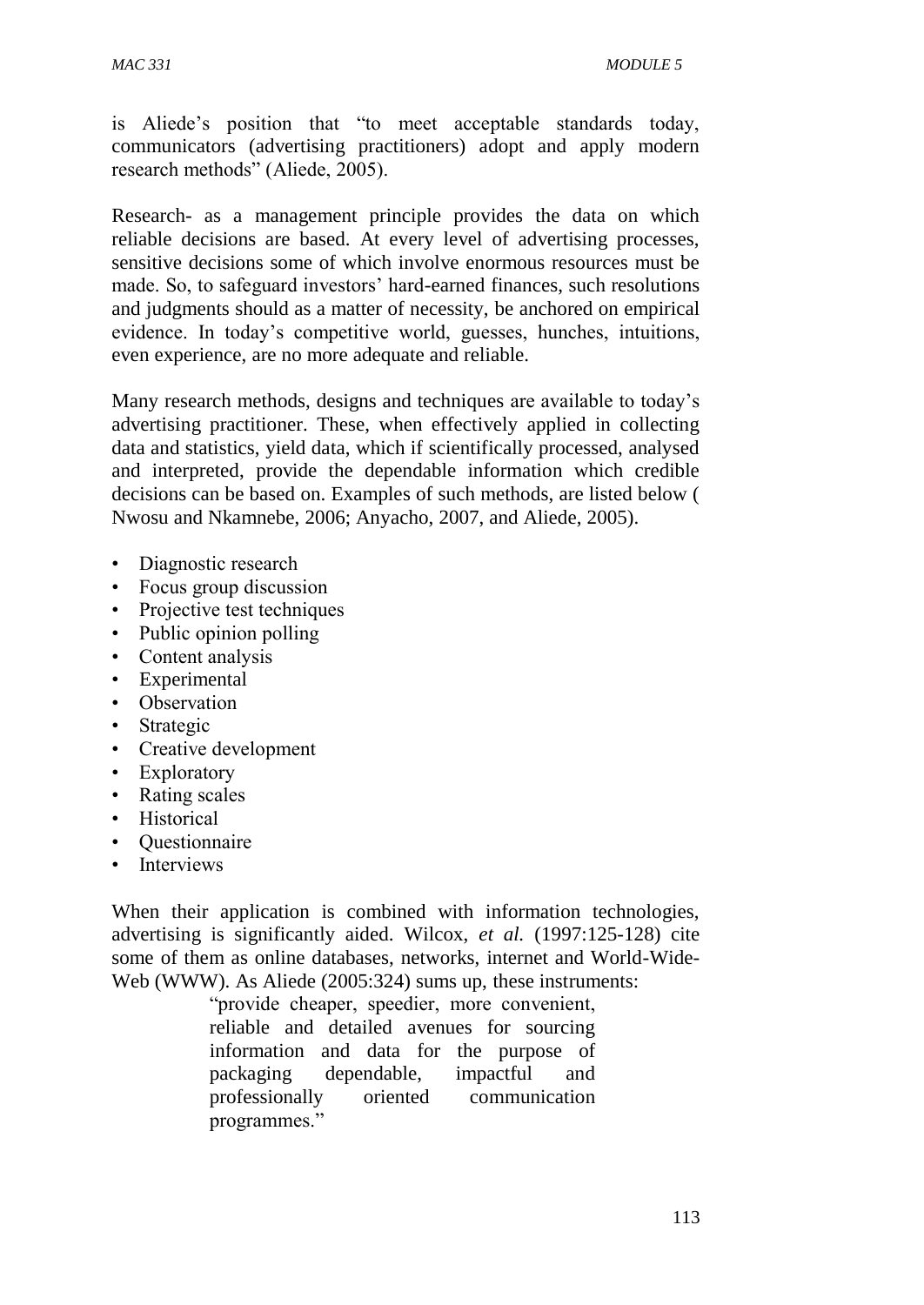The importance of research to advertising can further be appreciated if it is understood that no planning can take place without data, as vital materials are sourced through research. Similarly, the high cost of advertising today and the need to satisfy the client also make research a necessity. Equally, with the high level of competition among agencies within and outside our borders as a result of globalisation and information and communication technologies, have all pushed the place of research in advertising to the front burner.

It must be mentioned that research methods, techniques and designs are as many as the multiplicity of advertising dimensions. However, the application tool at any given case and time, depends on the nature of the particular advertisement, its sophistication and available resources.

## **3.2 Advertising Evaluation**

Evaluation is another significant segment of advertising. We look at it here so as to expose its similarities and differences with research. Although it may often connote research, it is not, realistically, research. Its need arises since the extent of achievement, of advertising goals must be measured after expending an investor's resources. It, consequently, concerns the scientific analysis and assessment of tenable gains after an advertising programme.

According to Anyacho (2007) and Nwosu (152), advertising evaluation covers such areas as- media research, cost benefit, awareness, recall, attitude, purchase, usage, intent sales data, feedback and recognition. Perhaps another means of distinguishing research from evaluation is to regard the former as a pre-event and the latter as post-event. In all, both are inevitable tools for ensuring effective advertising, moreso, in this information-driven age and in a competitive industry.

#### **SELF-ASSESSMENT EXERCISE**

- i. Define research in relation to advertising.
- ii. Underscore the role of research in advertising.
- iii. Differentiate research from evaluation.

#### **4.0 CONCLUSION**

Research has come to stay as a vital part of any advertising programme. Practitioners risk failure should they attempt to bypass data for dependable decision making. As well, evaluation is important, in order to determine the extent of performance in a given advertising campaign programme.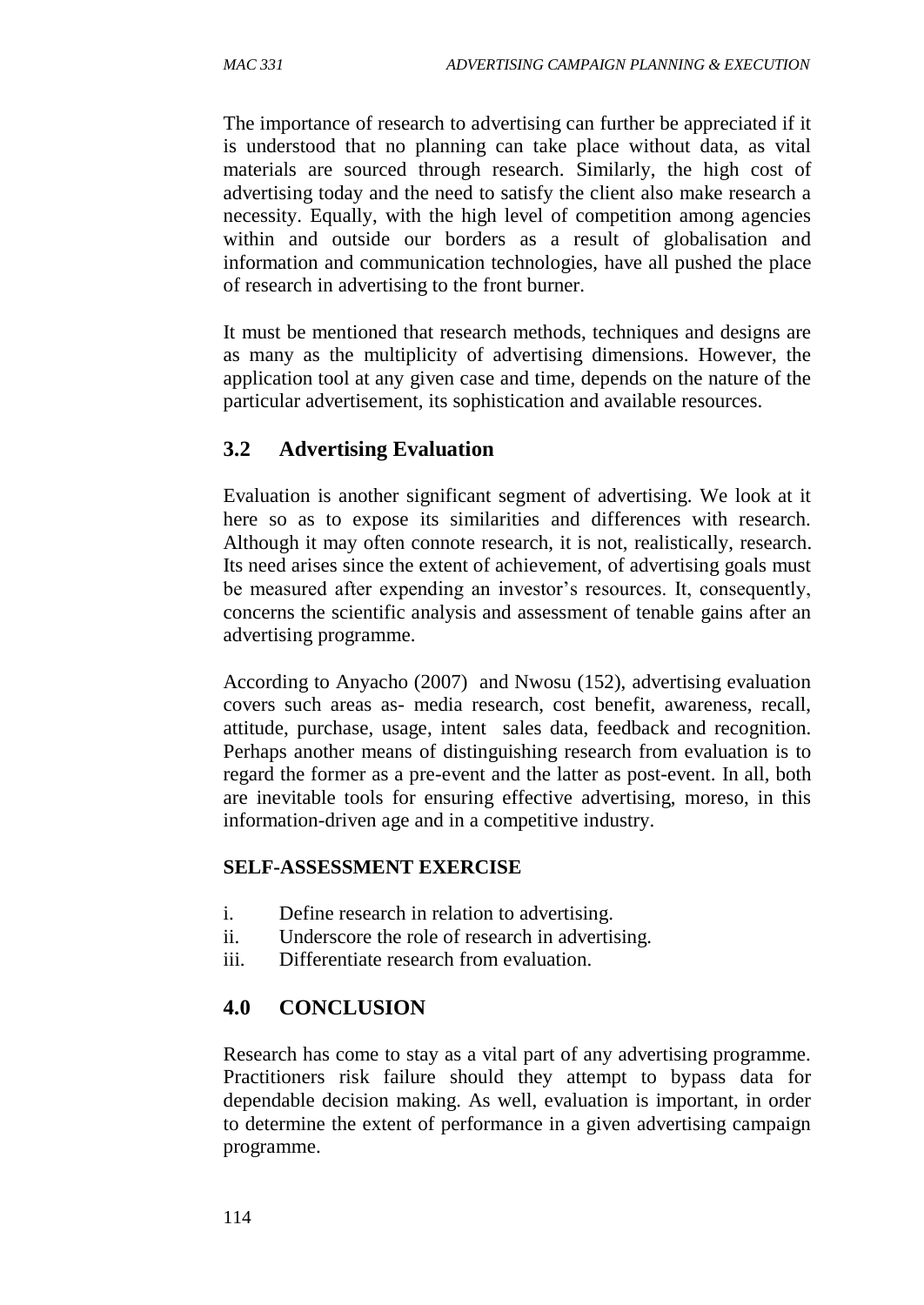## **5.0 SUMMARY**

This unit examines the role of research in modern advertising. It has been emphasised that research is a must for success in an advertising campaign. Evaluation, too, has been shown to be a complementary tool for judging the extent of performance in an advertising programme.

#### **6.0 TUTOR-MARKED ASSIGNMENT**

- i. Research is the life wire of advertising. Discuss.
- ii. Research and evaluation are inseparable twins in the advertising process; comment on this.

### **7.0 REFERENCES/FURTHER READING**

- Aliede**,** J.E. (2005). "The Challenge of Professional Advertising in Nigeria". In: Nwosu, I.E., *et al.* (Eds) *Mass Communication: One Course, Many Professions.* Enugu: Prime Targets Limited.
- Anyacho, R.C. (2007). *Advertising: Principles and Practice the Nigerian Perspective. Lagos:* Teejay Enterprises.
- Nwosu, I.E. & Nkamnbe, A.D. (2006). *Triple-P Advertisings Principles: Processes, Practices.* Aba: Afri-Towers Ltd.
- Wilcox D. L., Ault, P.H., & Ages, W.K. (1997). *Public Relations: Strategies and Tactics.* New York: Longman.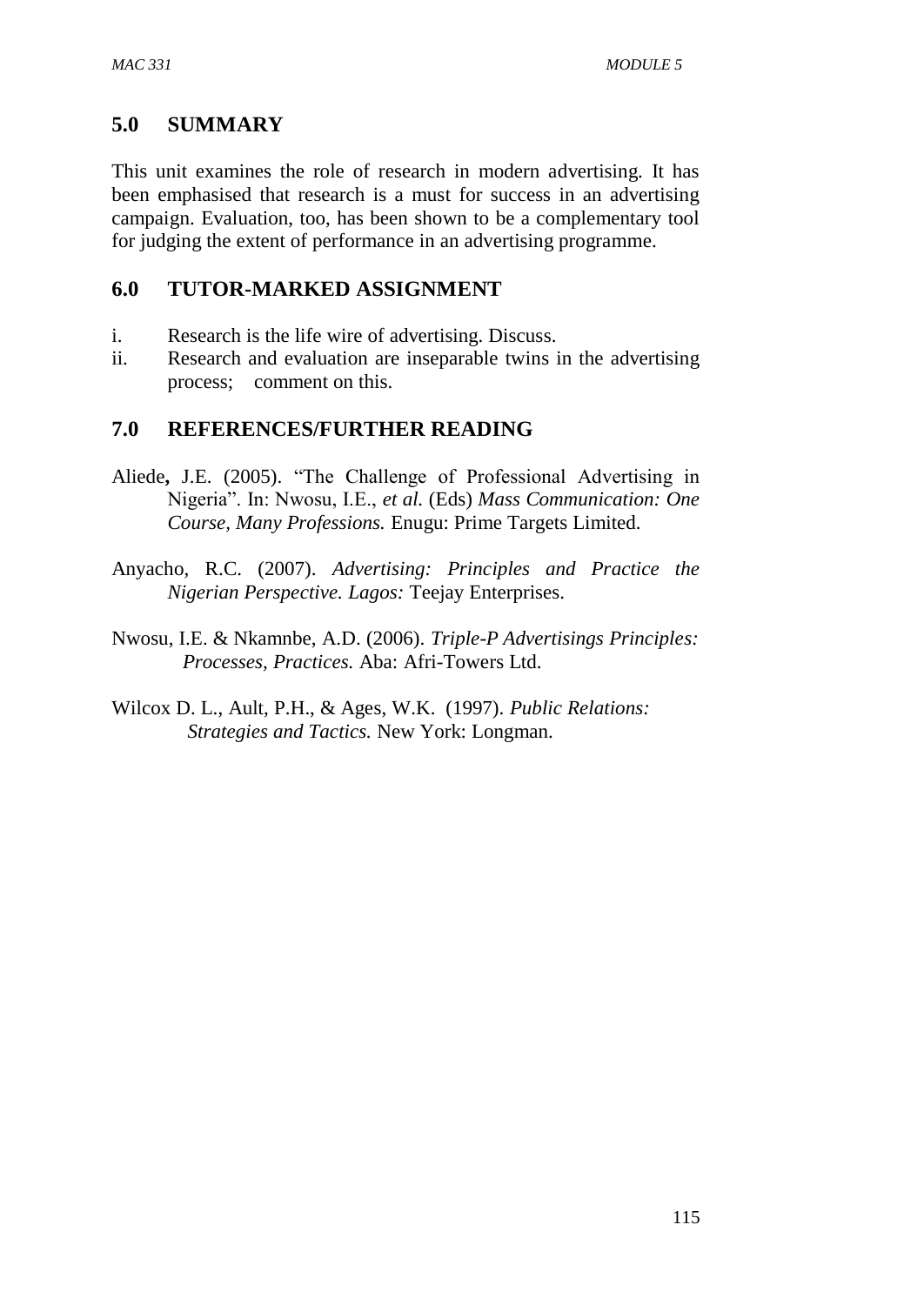## **UNIT 4 THE ADVERTISING TRIPOD**

#### **CONTENTS**

- 1.0 Introduction
- 2.0 Objectives
- 3.0 Main Content
	- 3.1 Meaning and Functions
	- 3.2 Structural Interface
- 4.0 Conclusion
- 5.0 Summary
- 6.0 Tutor-Marked Assignment
- 7.0 References/Further Reading

## **1.0 INTRODUCTION**

Advertising tripod is one of the structural components from which advertising can be looked at. A concept involving a tripodal or triangular outlook, it is made up of the three cardinal components or elements whose full participation determines the functioning and success of advertising. Their key roles and cohesive relations end in the actualisation of the advertising process. These are our major concerns in this unit.

#### **2.0 OBJECTIVES**

At the end of this unit, you should be able to:

- identify the components of the tripod
- explain their individual roles in advertising.

#### **3.0 MAIN CONTENT**

#### **3.1 Meaning and Functions**

The tripod is made up of three key elements. These include the client, agency and the media. As a student of this course, you should know this, as it is made up of the main institutional framework which enables advertising to take place. For advertising to, fully and successfully take place, the three have to effectively play their roles.

#### **• Client**

The client is the originator of the advertised product. A manufacturer, producer or marketer, the client takes his product to the agency. This is the case for the product which, through professional touch, must gain public acceptance and patronage. To advertise the product in order to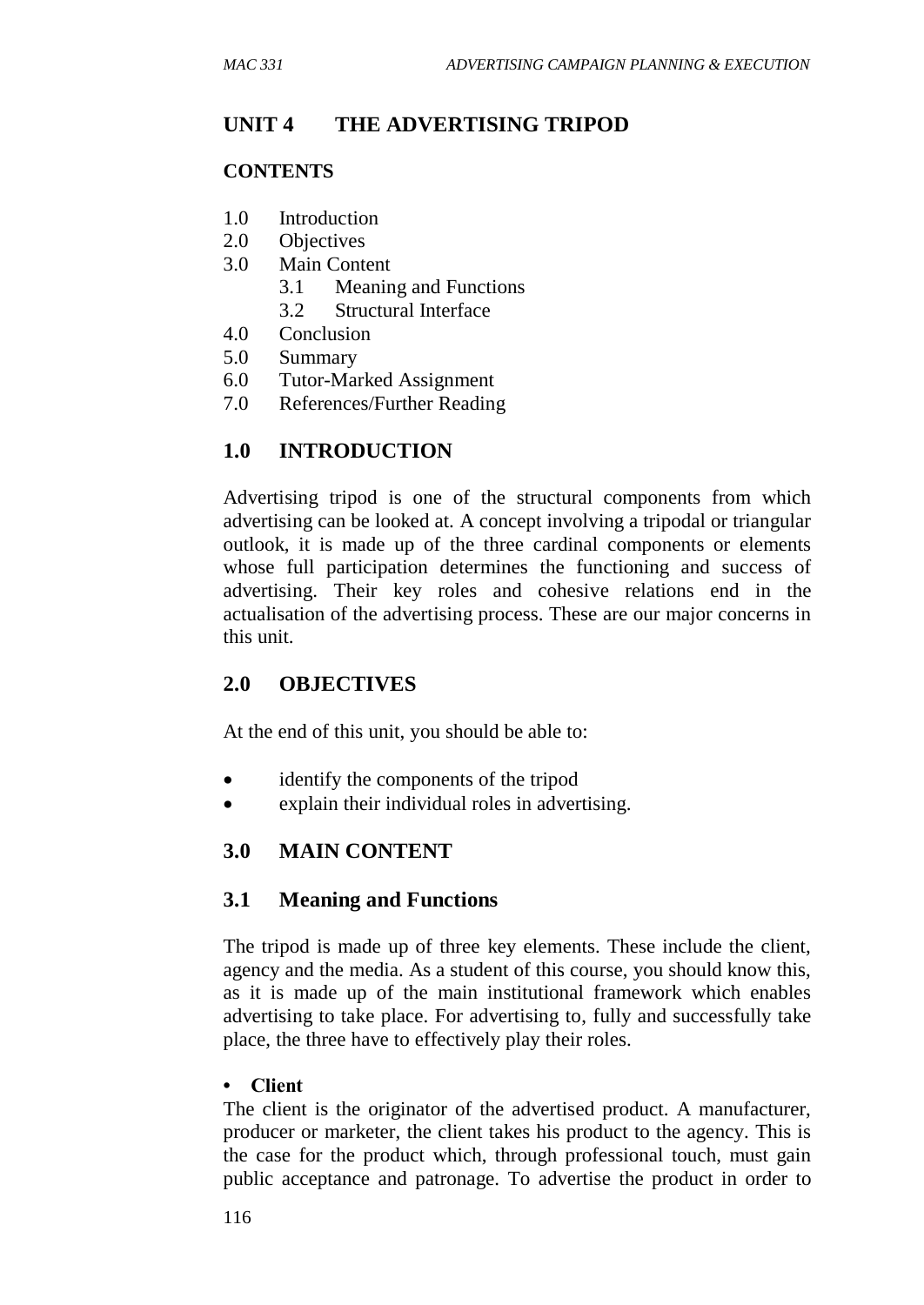meet his business ambition, the client or advertiser finances the undertaking. Therefore, the advertising problem is solved on his payment of fees or commission. Funding the entire processes of advertising explains the strategic role and position of the client.

Besides funding, the client performs other supportive roles like furnishing the agencies with the information with which the advertising communication messages are formulated and produced. This is also referred to as "briefing", as previously discussed.

#### **Agency**

This is an embodiment of professional advertising practitioners. Together as a business team, they render advertising services to clients.

With their wide knowledge, expertise, skills and experience of its constituent members, they collectively work to render such professional services that would enable the client to market his products profitably

#### **Media**

The media is the third link in this chain; here, the components are radio, television, cinema, internet, newspapers, magazines and billboards. They are the vehicles for conveying advertising messages. Depending on the product and the target market, the messages produced are packaged by professionals in the agency and are disseminated through the appropriate media.

#### **Structural interface**

The tripod is an interdependent arrangement of those sensitive components whose roles are central to the actualisation of the goal of advertising. Their functions, though individualistic, must blend to achieve the deserved results (Anyacho, 2007). This is illustrated below.



Agency Media

Figure 4.1: The Advertising Tripod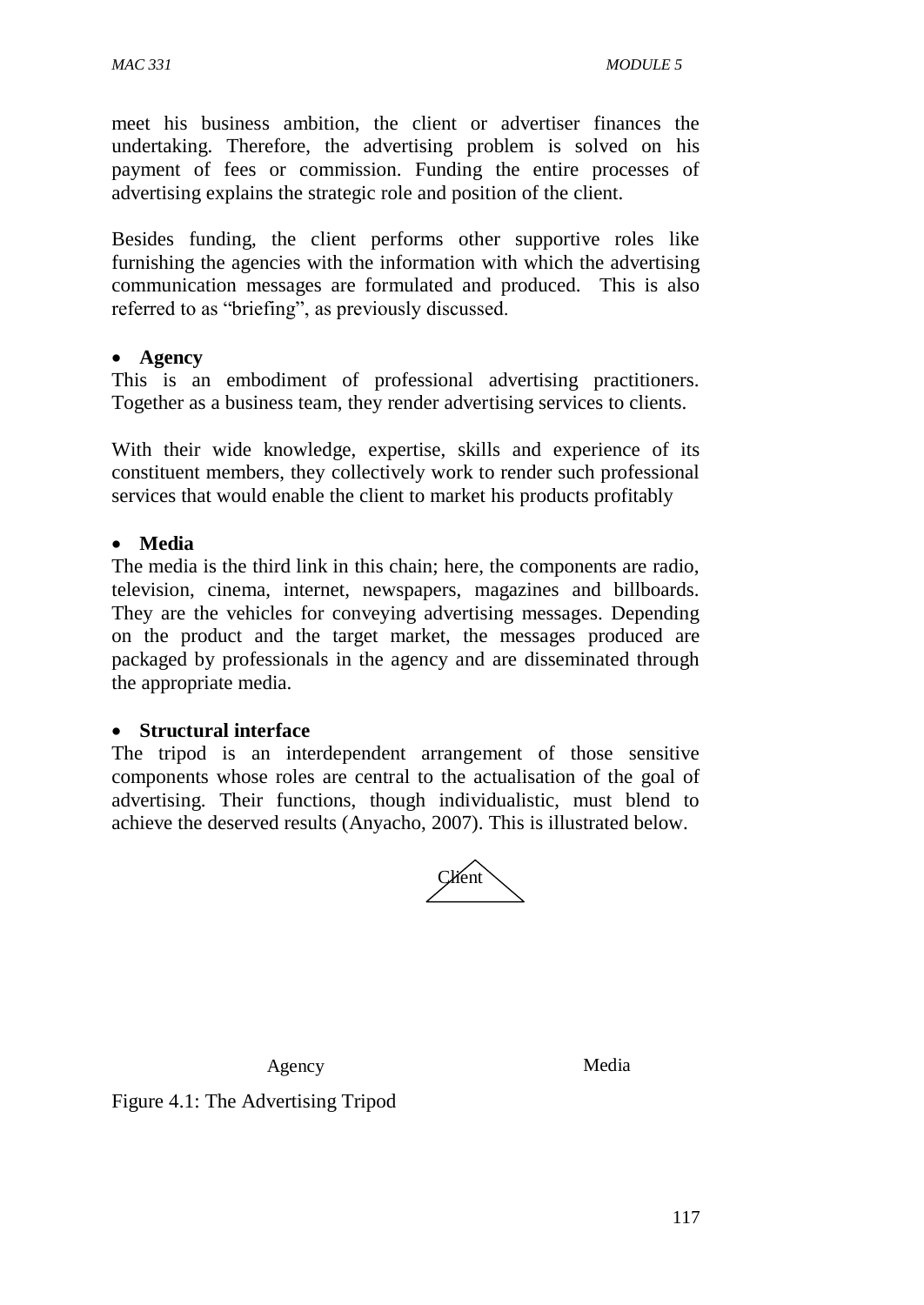From the beginning of the business partnership to its conclusion, there must be consistent linkage, cooperation, collaboration and synergy between and among the three. Any lapse or snag anywhere causes disruption in the system, and ultimately, this may make the campaign to fail. In the words of Ozoh (1998:31), "This independence does not however obviate their general interdependence".

It is, therefore, a union that must be sustained through active and mutual functioning. The advertiser pays the bill and provides needed information. The agency researches for more information, plans and executes the advertisement in conjunction with the media. The media provides popular avenues, programmes, space or sites with sufficient public accessibility and visibility. All these coupled with requisite managerial skills; result in the success of the advertisement, to the profit of the advertiser, credibility of the agency and satisfaction of the media.

#### **SELF-ASSESSMENT EXERCISE**

Explain the functional linkage between the three components of the advertising tripod.

## **4.0 CONCLUSION**

The Advertising tripod is made up of triplets who must coexist and function for advertising to flourish. Often we see quacks and charlatans who bypass one or more of this tripod in presenting to the public certain advertisements; but the consequences are obvious. It can hardly succeed, however, if it does, the level will be minimal.

## **5.0 SUMMARY**

The unit looks at the individual nature and roles the advertisers, agency and media must jointly play to succeed in implementing an advertising campaign. It exposes their inherent potentials and how they can be harnessed in order to attain advertising objectives.

## **6.0 TUTOR-MARKED ASSIGNMENT**

- i. Show how the three elements of the tripod must work for an advertising programme to succeed.
- ii. What level of success is achievable if one of these three items is ignored?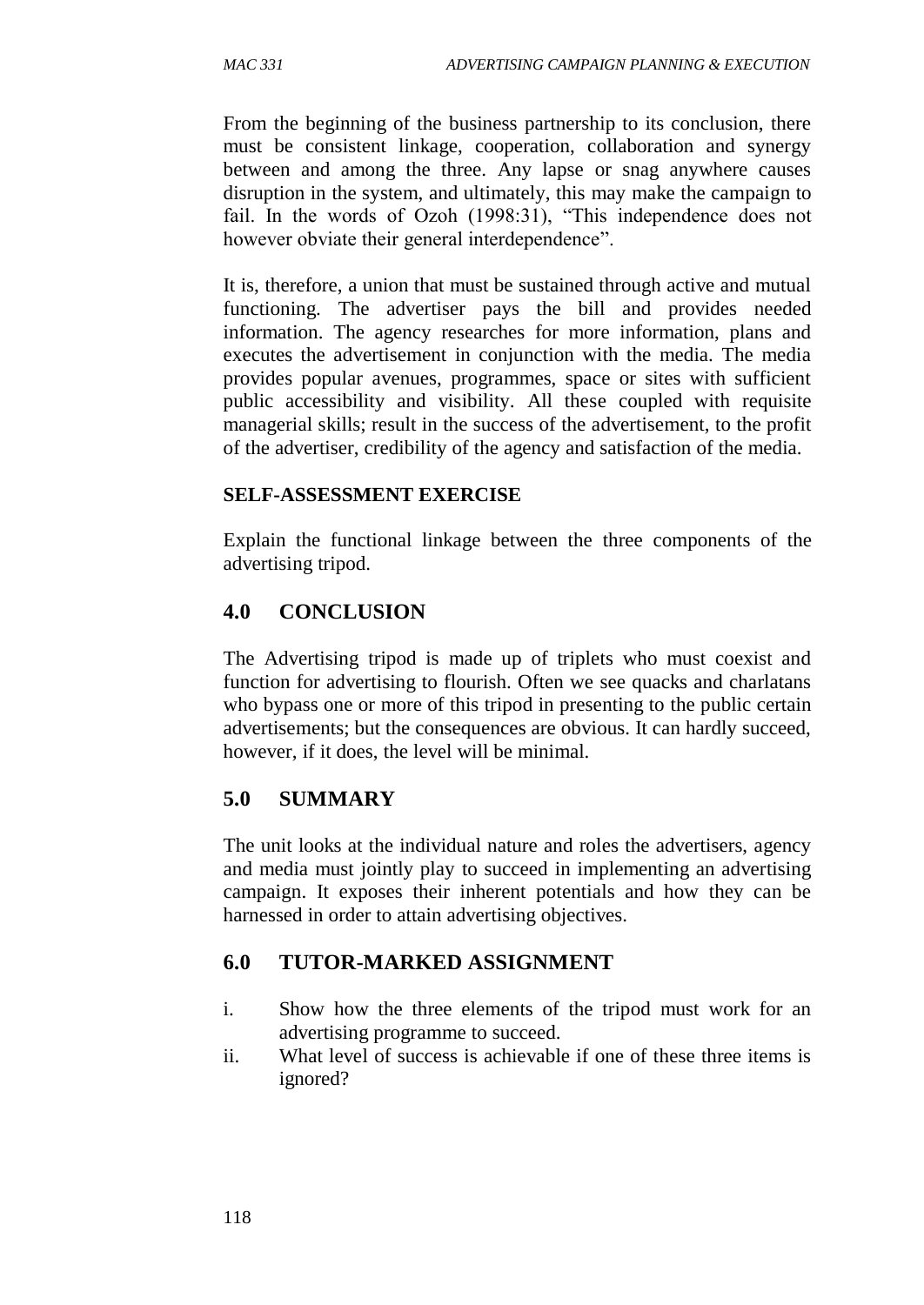## **7.0 REFERENCES/FURTHER READING**

- Anyacho, R.C. (2007), *Advertising: Principles and Practice-Nigerian Perspectives.* Lagos: Teejay Enterprises.
- Ozoh, H. C. (1998). *Principles and Practices of Advertising.* Lagos: APCON.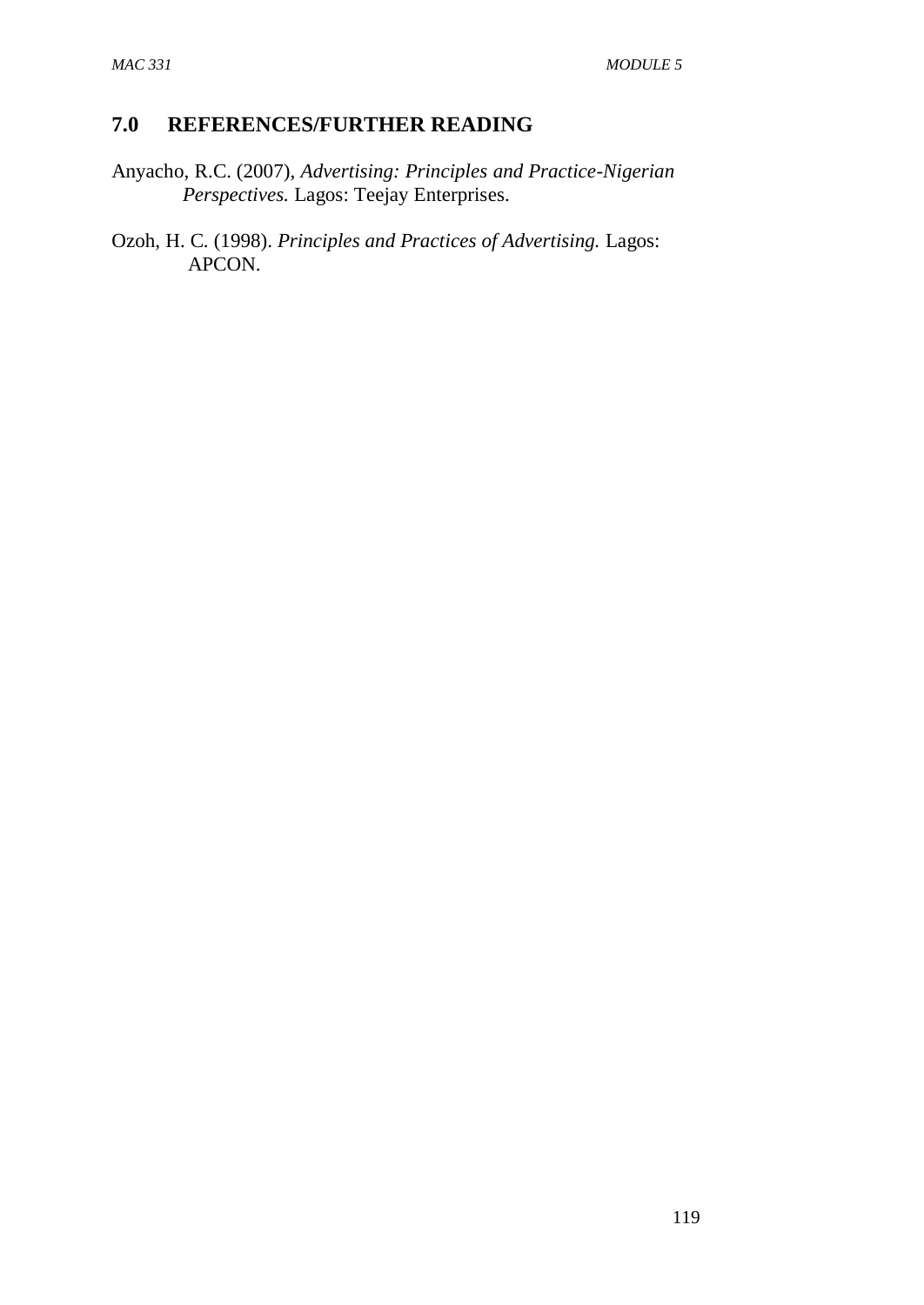## **UNIT 5 Four** *Ps* **OF MARKETING**

## **CONTENTS**

- 1.0 Introduction
- 2.0 Objectives
- 3.0 Main Content
	- 3.1 Four *Ps* of Marketing
- 4.0 Conclusion
- 5.0 Summary
- 6.0 Tutor-Marked Assignment
- 7.0 References/Further Reading

## **1.0 INTRODUCTION**

This concept yet addresses another angle of the several essential elements, steps or actions that must be in place for advertising to be successfully executed. It illustrates some sensitive and pertinent decisions and actions that must come within the ambit of the close relationship between the agency, the media and the client. They are policy issues that must be addressed during the planning stage of an advertisement.

## **2.0 OBJECTIVES**

At the end of this unit, you should be able to:

- discuss the four components of the marketing mix (*4Ps*)
- appreciate their pivotal roles in the marketing of products.

## **3.0 MAIN CONTENT**

## **3.1 Four** *Ps* **of Marketing**

The coinage, "Four Ps of marketing" clearly emphasises the obvious affinity between advertising and marketing. Also called *marketing mix*, they pertain to marketing decisions jointly taken by the account executive of the agency and the marketing manager of the client's organisation. How well they are professionally handled goes a long way in determining the extent of recordable success in marketing of the advertised goods and services.

According to Belch and Belch (1995:6) these elements must be put together to make possible the "potential for exchange with consumers in the market place (through) an effective marketing programme". The four elements in the mix are as follows.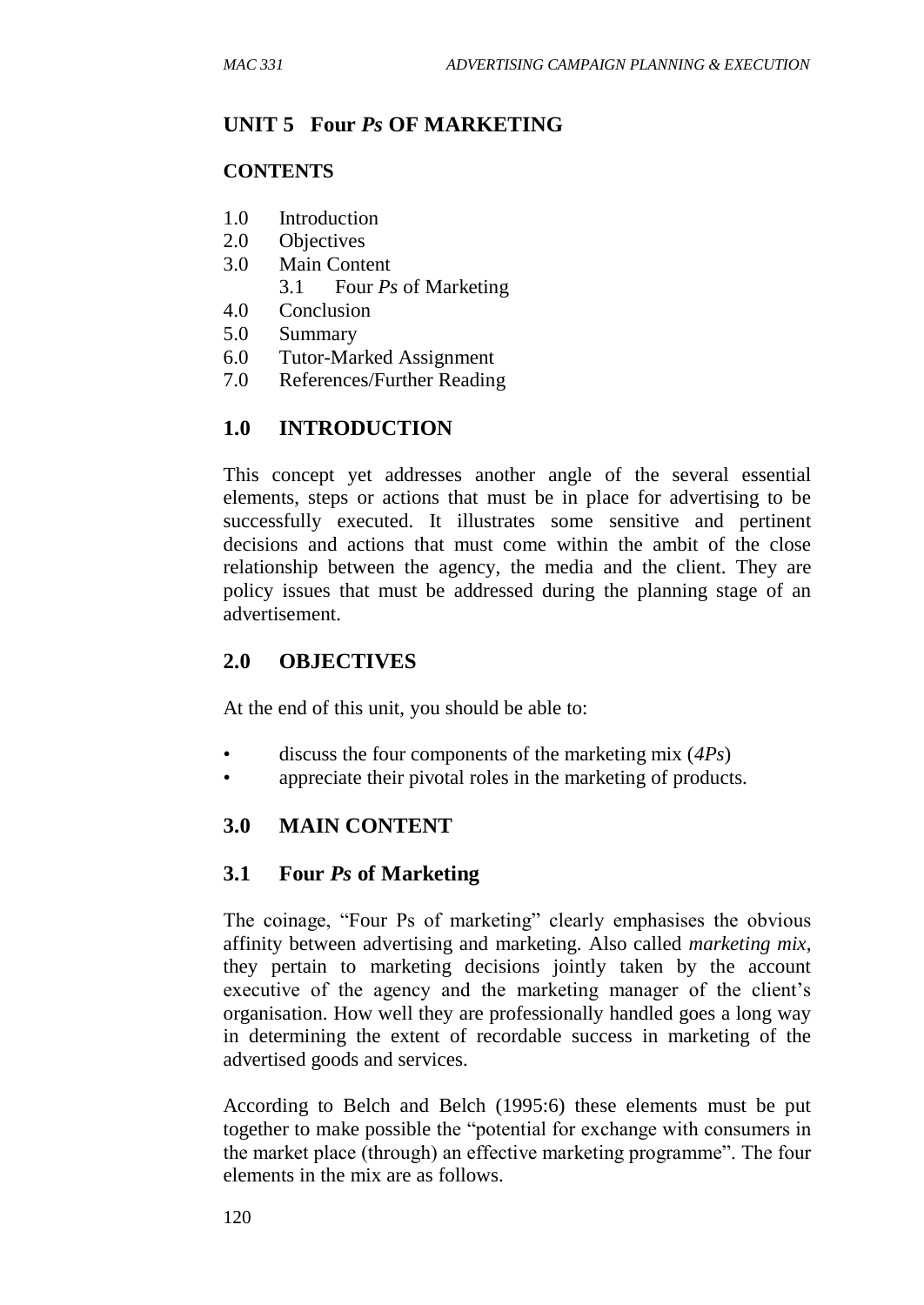#### **Product**

The first *P* stands for product. It stipulates the variety and intensity of the measures which should be taken to ensure that the product is sustainably qualitative. Right from the stage of its conceptualisation, every step must be made to translate into high quality product, which must meet the needs and desires of consumers. Everything- size, shape, taste, texture, aroma, assortment, model, economy, durability, standard, must measure up to the aspirations of the consumer of the product. It is, no doubt, a critical aspect of the mix- perhaps, the most important.

#### **Price**

Decision on the price of the product must be based on sound judgments. A number of factors should be put into consideration, among which should include the quantity and quality of the goods. The price should be commensurate with those factors so as not to scare away customers, who have other choices and substitutes. Others are prevailing economic circumstance, potential consumers' purchasing ability, competitive environment and existing control mechanisms.

### **Promotion**

This, generally, represents all efforts geared to informing, reminding and persuading potential consumers of the product. It, therefore, encompasses advertising, public relations, publicity, promotions, advertorials, exhibitions, trade fairs. Others are plant tours, direct selling, and launching, public presentation, among others.

#### **Place**

Place, the fourth *P* stands for distribution. It advocates that the product should be distributed so efficiently to enable consumers get it conveniently at no extra costs. Efficient distribution is one of the secrets of many successful corporate organisations; a typical and local example is the Nigerian Bottling Company, producers of Coca Cola products. The direct result is that its products are accepted by all and sundry.

Some analysts advocate for a fifth *P-which* they call people. It is the contention that to succeed in carrying out the policy goals of the *4Ps*, people must play major roles. It is further argued that right from the very first process of visualising the product, it is the task of some personnel, ranging from skilled, non-skilled, technical, managerial and out of organisation staff. For optimal performance at all these levels, they should be well catered for in such areas like conducive environment, welfare, remuneration, including retirement.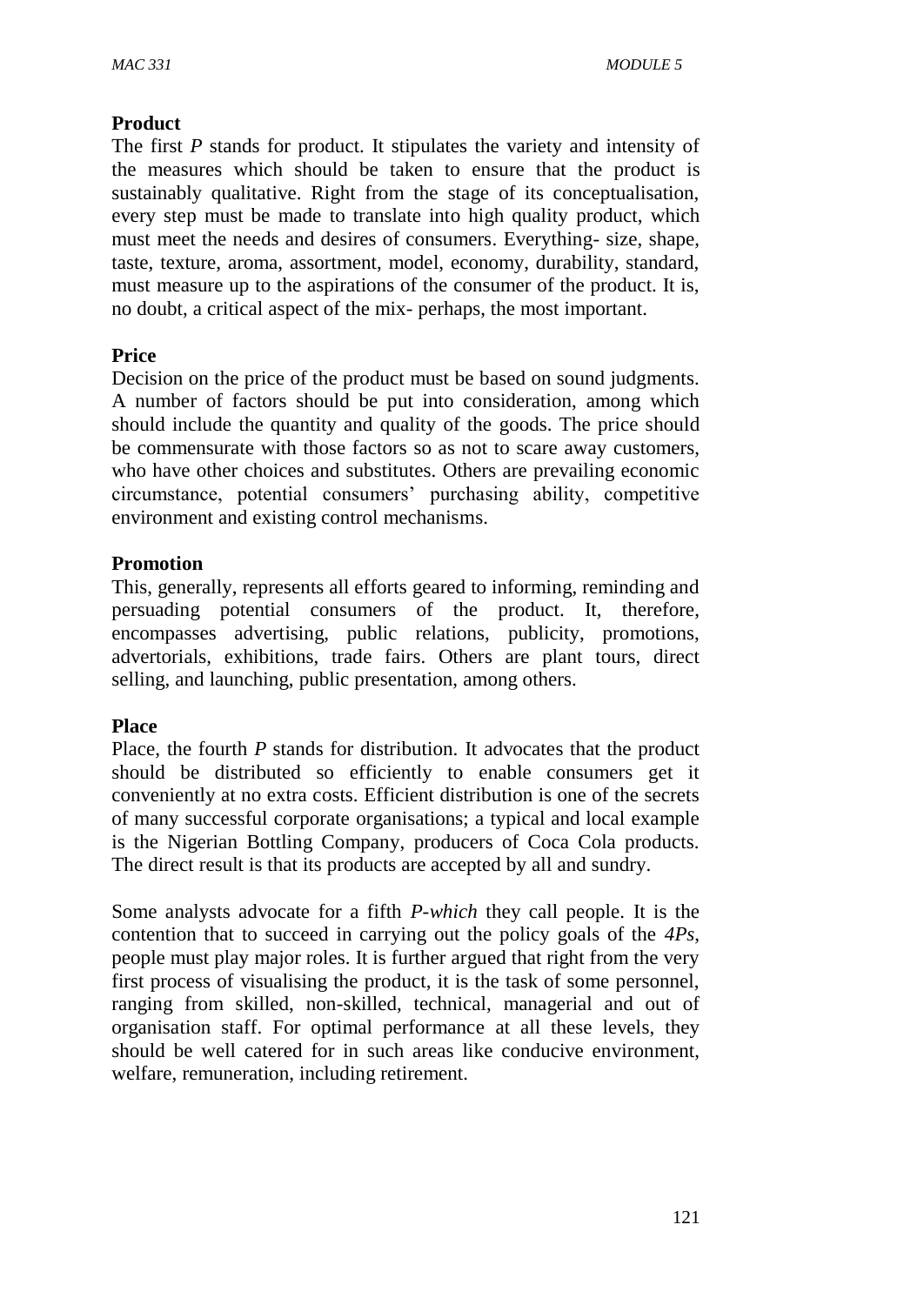#### **SELF-ASSESSMENT EXERCISE**

Discuss the linkage between the *4Ps* in successful advertising and marketing of a product.

## **4.0 CONCLUSION**

The *4Ps* of marketing is a vital aspect of advertising and marketing processes. Knowledge of them is essential to the would-be practitioner who must know all strings to pull to achieve the goal of product communication and marketing success.

### **5.0 SUMMARY**

The unit discusses the four elements which aid both advertising and marketing. It would have aided your appreciation of their importance.

#### **6.0 TUTOR-MARKED ASSIGNMENT**

- i. Name and explain the components of the marketing mix.
- ii. Show how the *4Ps* can be applied to the successful advertising and marketing of a new baby food.

#### **7.0 REFERENCES/FURTHER READING**

- Belch, G.E. & Belch, M.A. (1995). *Introduction to Advertising and Promotion: An Integrated Marketing Communications Perspective.*(3rd ed.). Boston: Irwin McGraw-Hill.
- Nwosu, I. E. & Nkamnebe, A.C. (2006). *Triple-P Advertising: Principles, Processes and Practices.* Aba: Afri-Towers Ltd.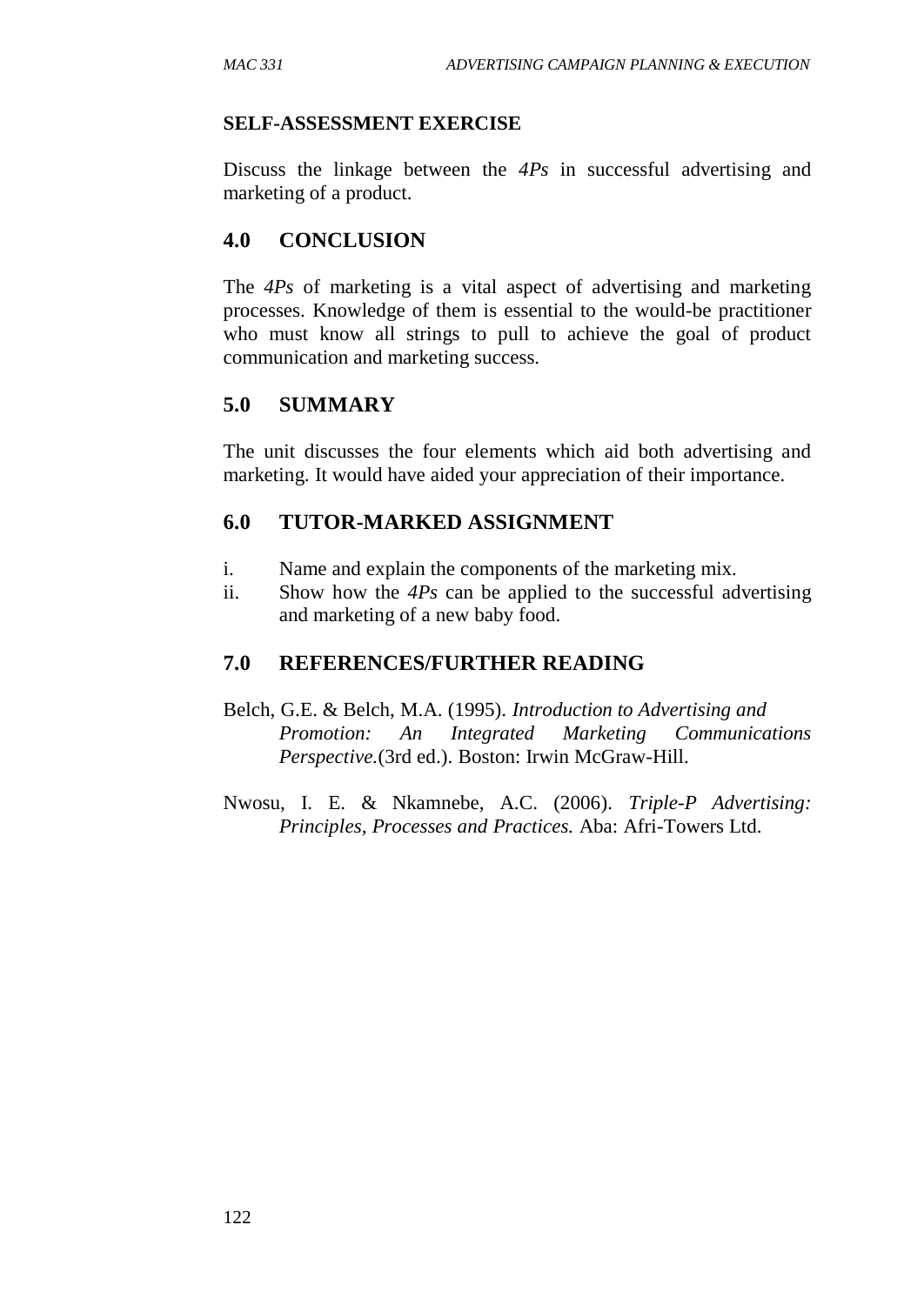# **MODULE 2 ORGANISATIONAL STRUCTURE OF THE NIGERIAN ADVERTISING INDUSTRY**

- Unit 1 Adverting Practitioners Council of Nigeria (APCON)
- Unit 2 Association of Advertising Agencies of Nigeria (AAAN)
- Unit 3 Advertisers Association of Nigeria (ADVAN)
- Unit 4 Newspaper Proprietors Association of Nigeria (NPAN)
- Unit 5 Outdoor Advertising Association of Nigeria (OAAN)
- Unit 6 Broadcasting Organisation of Nigeria (BON)
- Unit 7 Media Independent Practitioners Association of Nigeria (MIPAN)

# **UNIT 1 ADVERTISING PRACTITIONERS COUNCIL OF NIGERIA (APCON)**

# **CONTENTS**

- 1.0 Introduction
- 2.0 Objectives
- 3.0 Main Content
	- 3.1 APCON: Arrow Head of the Nigerian Advertising Industry
	- 3.2 Need for and Functions of APCON
	- 3.3 Organisational Structure of APCON
	- 3.4 APCON: Challenges and Prospects
- 4.0 Conclusion
- 5.0 Summary
- 6.0 Tutor-Marked Assignment
- 7.0 References/Further Reading

# **1.0 INTRODUCTION**

The advertising industry has come a long way- in terms of age, achievements and challenges. All these have played out to its advantage, as reflected in its robust outlook, notwithstanding some inherent challenges. Although the very first means of formal advertising in the country dates back to *Iwe Irohin*, the Abeokuta located bilingual newspaper founded in1859; modern advertising debuted with the establishment of West African Publicity Limited, later called Afromedia Nigeria Limited, by the United African Company (UAC), on August 31, 1928.

This pioneering role by the private sector continued and later saw the involvement of other conglomerates like Kingsway Stores, Nigeria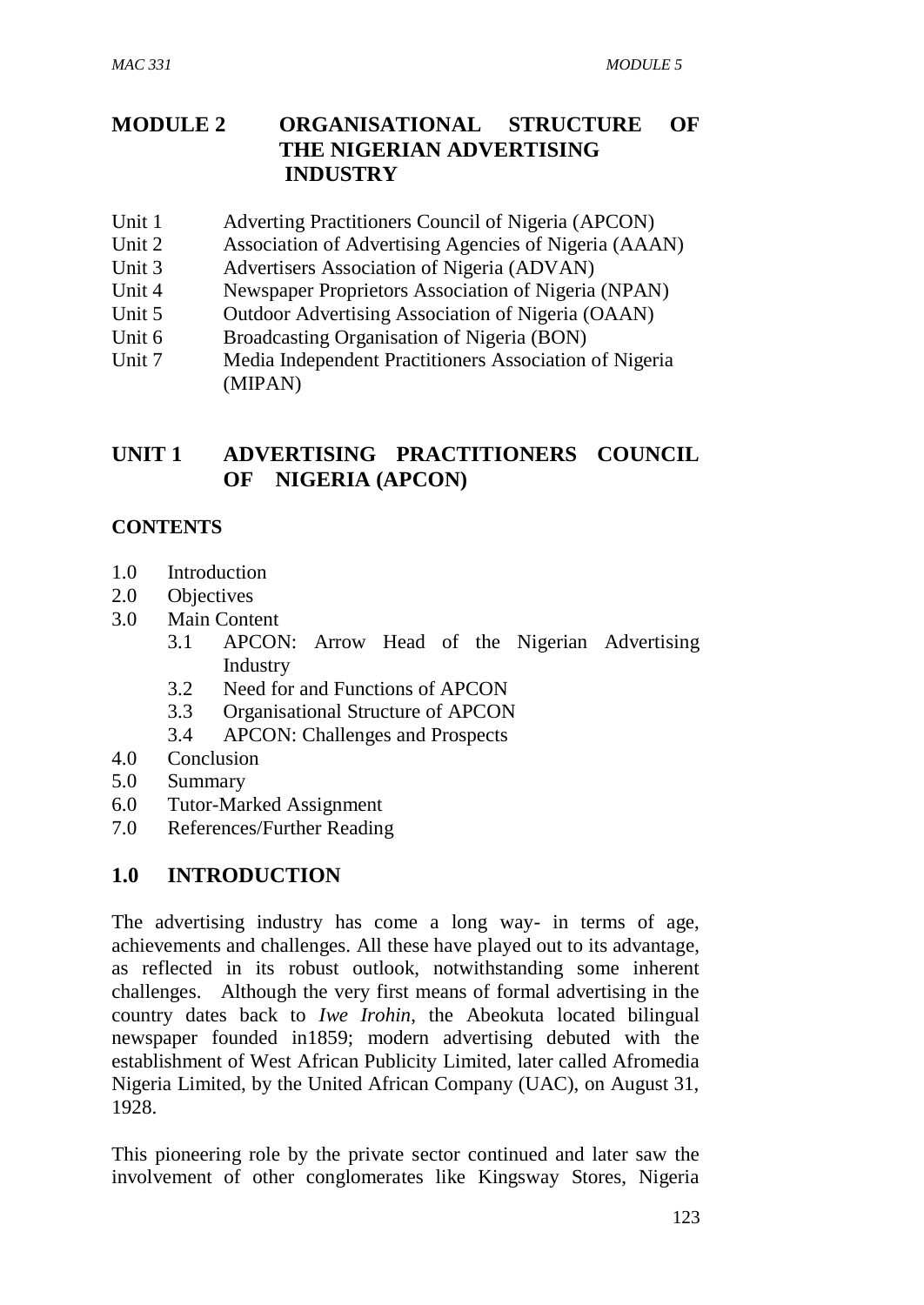Tobacco Company Limited, Guinness Nigeria Limited, Nigeria Breweries Limited and Lever Brothers (Ajayi, 2005:14). With time, the scenario in the industry turned ugly, due to the unwholesome activities of quacks and interlopers.

This forced self**-**mirroring by agencies themselves. Their anxiety and concerns culminated in their subsequent quest for the incorporation and professionalisation of the industry. This was championed by the then Association of Advertising Practitioners of Nigeria (AAPN), now Association of Advertising Agencies of Nigeria (AAAN). The result was the establishment of APCON in 1988.

### **2.0 OBJECTIVES**

At the end of this unit, you should be able to:

- appreciate the statutory responsibilities of APCON
- explain the organisational structure
- identify the strengths and weaknesses of APCON.

# **3.0 MAIN CONTENT**

### **3.1 APCON: Arrow Head of the Advertising Industry**

Advertising is a very sensitive, pervasive and delicate arm and kind of communication. Often intrusive and volatile, especially if subjected to misuse; it requires careful and systemic guide and mediation. Practitioners under the umbrella of AAPN noticed this on time and clamoured for a formidable organ to provide such security and leadership in the industry.

This became necessary in order to shield the field from the nefarious activities of irresponsible and unqualified practitioners. It is under this condition that advertising could fulfill its social responsibilities, and as well contribute to national development. This goal was attained with the promulgation of Act No. 55 of 1988- as amended, to regulate the practice of advertising in the country (APCON, 2003; Anyacho, 2007; and Ozoh, 1998).

The Act confers on APCON the duty of determining practitioners, standards and also the power to sanction defaulting practitioners. Accordingly, as the sole regulating body for advertising in the country, the formulation and execution of any major policy decision about the profession and industry in Nigeria falls on the council. In essence, APCON was saddled with the responsibility of policing the entire industry.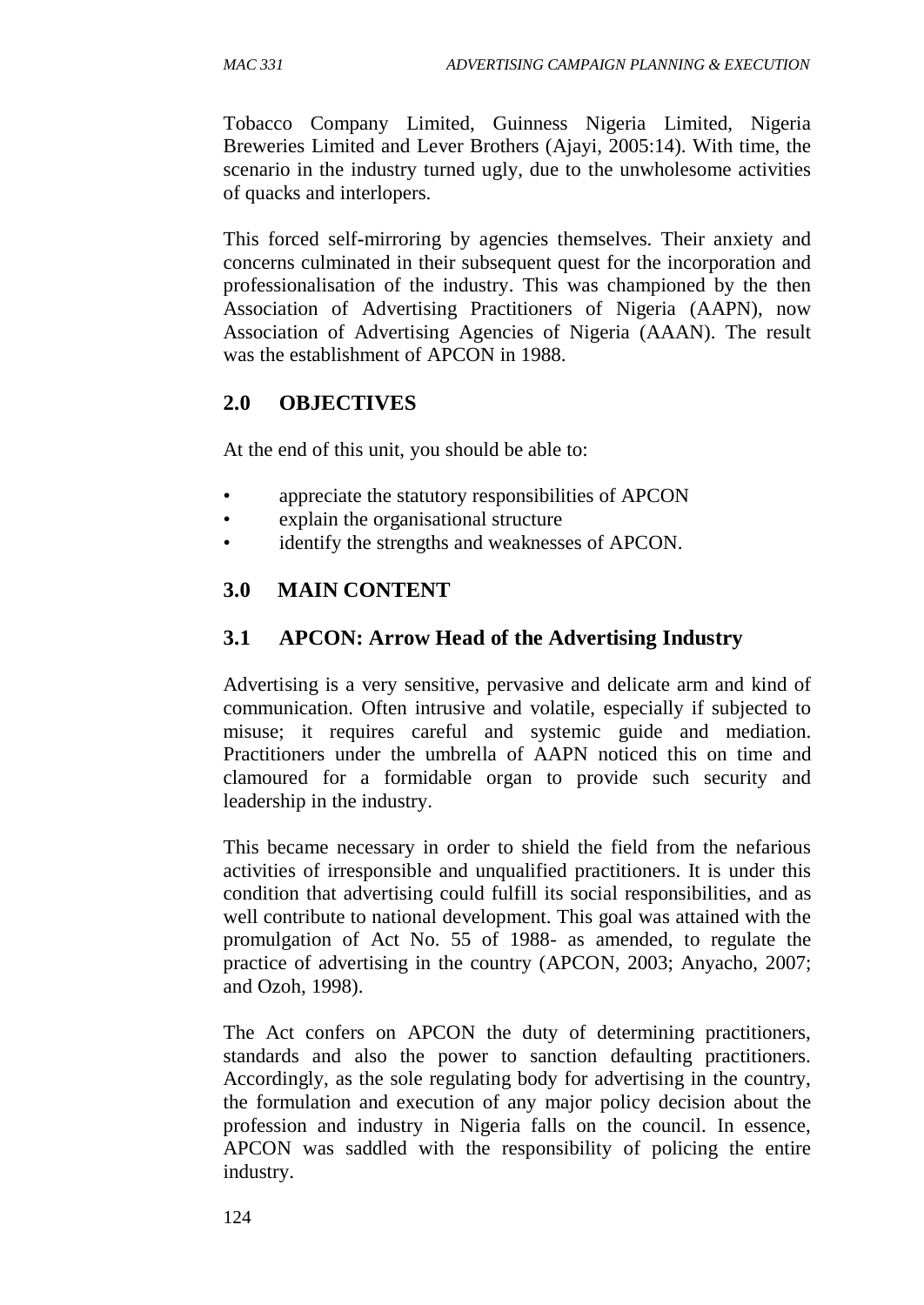# **3.2 Need for and Functions of APCON**

In today's information-driven society, advertising as a social agent is a key player. In countries where it has attained its rightful status, advertising is a major factor in the socio-economic and political well being and development of such areas. Such condition, no doubt, is obtainable only if advertising is professionally, responsibly, rationally and reasonably practiced by these charged with such responsibilities.

To be able to fulfill this mandate, APCON is given some specific roles as contained in the legislation that gave birth to it. In clear terms, these functions, according to Anyacho (2007:86) empowers the council to use advertising as an instrument for positive development, besides ensuring its practice is in a sanitised manner. The functions include the following.

- 1. Determine who are advertising practitioners
- 2. Setting the standards of knowledge required for registration as members of the advertising profession and reviewing them from time to time
- 3. Compiling and maintaining a register of practitioners
- 4. Regulating and controlling the practice of advertising in all its aspects and ramifications
- 5. Conducting examinations in the profession and awarding certificates, and
- 6. Performing other functions in pursuit of the above functions.

# **3.3 Organisational Structure of APCON**

APCON has a Governing Council. It is its highest policy making organ. It is headed by a chairman and has 19 other members, with the Registrar as the secretary. Ten of these members, according Anyacho (2007:86), are selected from the statutory sectoral arms of the industry, while the remaining come from relevant organs of the society, like Ministry of Health, Manufacturers Association of Nigeria, National Council of Women Society and Consumer Protection Council. The Council is made up of committees, which include the following.

- Advertising Practitioners Investigating Panel. It probes into reports, cases and complaints brought against advertising practitioners.
- Advertising Practitioners Disciplinary Committee. It decides the level of sanctions appropriate for members of APCON found guilty of offences.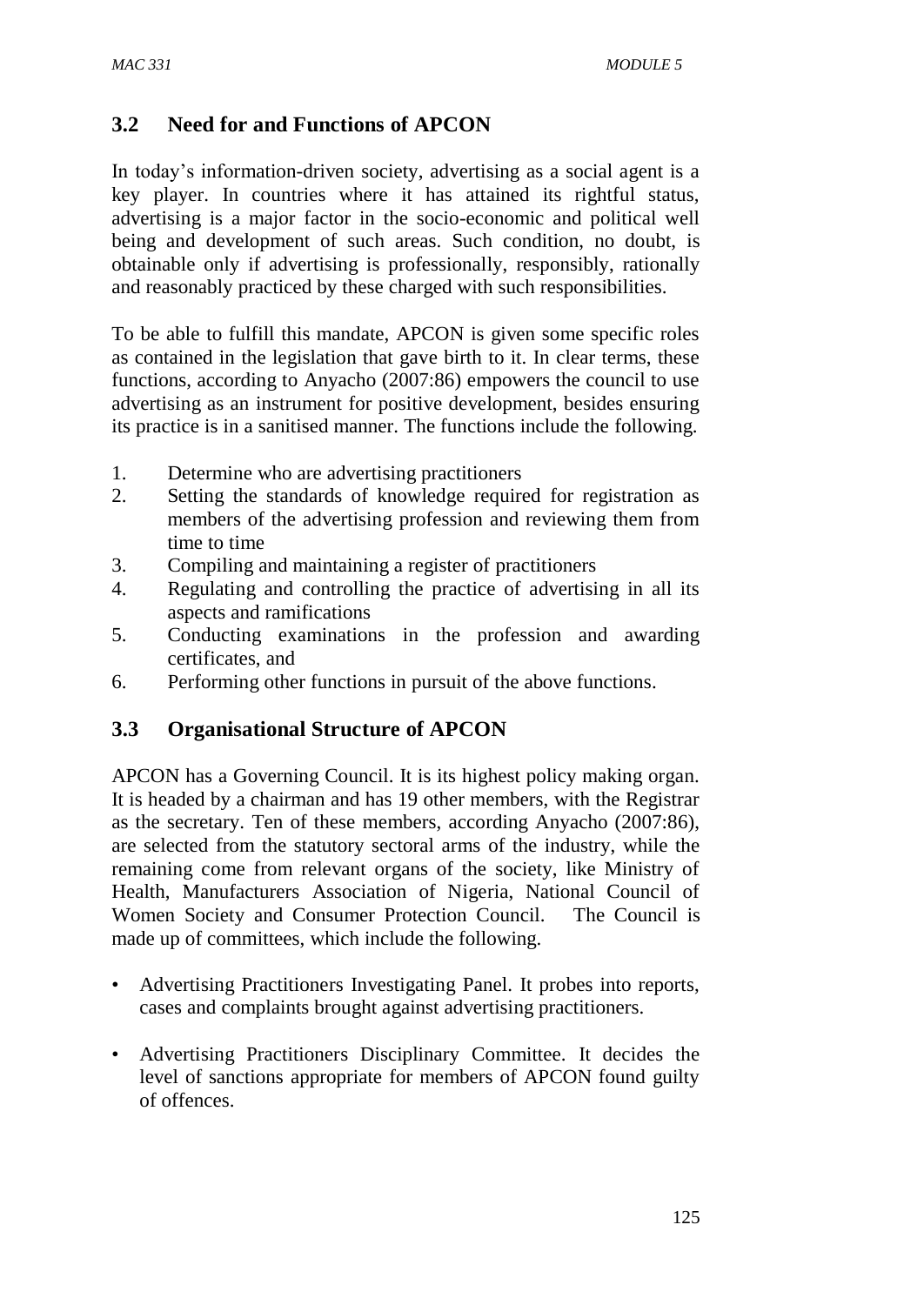- Advertising Standards Panel. This committee ensures adherence to standards by practitioners.
- Membership and Privileges Committee. It determines and registers new members and prescribes rewards.
- Education and Training Committee. It is in charge of training and retraining of members, including organising seminars, certificate and diploma programmes.
- Administration and Finance Committee. This performs such functions as employment, promotions, among other administrative duties (Anyacho 2007:88). The secretariat of the Advertising Practitioners Council of Nigeria (APCON) is organised and structured to leverage its complementary roles of the committees of the council. It is headed by a Registrar/Chief Executive Officer. It has the following departments/sections.
- Office of the Registrar
- Research, planning and statistics
- Administration and finance
- Registration and career matters
- Regulation, monitoring and enforcement.

APCON has membership categories that range from students to associates, full, honourary fellow and fellow.

# **3.4 APCON: Challenges and Prospects**

Like any other organ operating in the society, APCON is not immune from the challenges which face similar corporate organisations. These challenges revolve around the efforts geared towards fulfilling its mandate. The tasks within the purview of its mandate include the following.

- 1. Acting as an effective regulatory authority capable of covering all nooks and crannies of this vast nation.
- 2. Flushing out quacks whose activities dent the image of the industry and profession.
- 3. Setting and ensuring improved standards of advertising practice in the country.
- 4. Enhanced educational opportunities for members through capacity building and exchange programmes with similar bodies elsewhere.
- 5. Extending its presence to other parts of the country through the establishment of more zonal offices.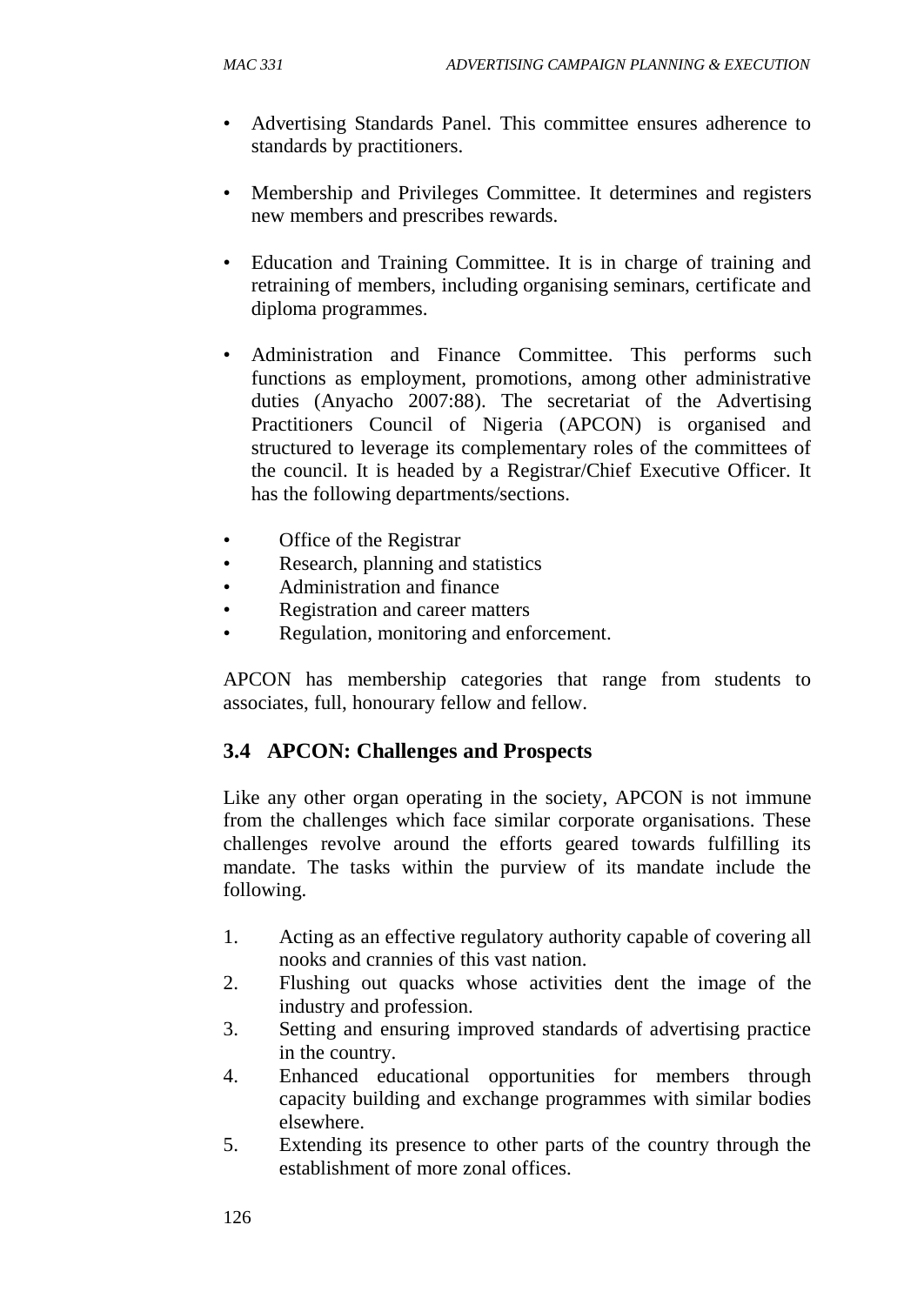- 6. Formulation of impactful corporate social responsibility policies with which the council would be endeared to the hearts of current and intending members.
- 7. Focusing more on programmes that will portray the profession as a more responsible and people oriented corporate entity, committed to national development.
- 8. Accrediting institutions offering advertising and similar courses.

The foregoing tasks notwithstanding, APCON has made its mark, especially in discharging its duties. Its efforts in sanitising the industry manifest in its ongoing arrests and prosecution of practicing nonmembers, and the establishment of zonal offices at Kano, Enugu, Owerii and Port Harcourt, among others. Expectedly, the council will do and achieve more if better equipped with requisite resources. Similarly, its members can also assist the council by practicing more responsibly, cooperatively and ethically.

# **SELF-ASSESSMENT EXERCISE**

- i. Attempt a presentation of the history of advertising in Nigeria.
- ii. Show APCON as either a strong or weak agency.

# **4.0 CONCLUSION**

The emergence of modern advertising in Nigeria was a natural improvement to the prevailing state of proceeds advertising in its rudimentary form, before the arrival of westernisation and modernity. Since then, it has gone through series of revolutionary changes that have boosted the industry and its contribution to national development. APCON, the advertising regulatory body again brought to its wake the needed sanity and developments. Still, more can be done to further position the profession as an agent of change and development.

# **5.0 SUMMARY**

This unit provides you with vital insights with which to appreciate the genesis of the emergency, development, contributions, impediments and future of APCON in the country. You are, therefore, better positioned to do an objective assessment of its impact in the country, as well as add to how it can be improved to enhance its services to the people.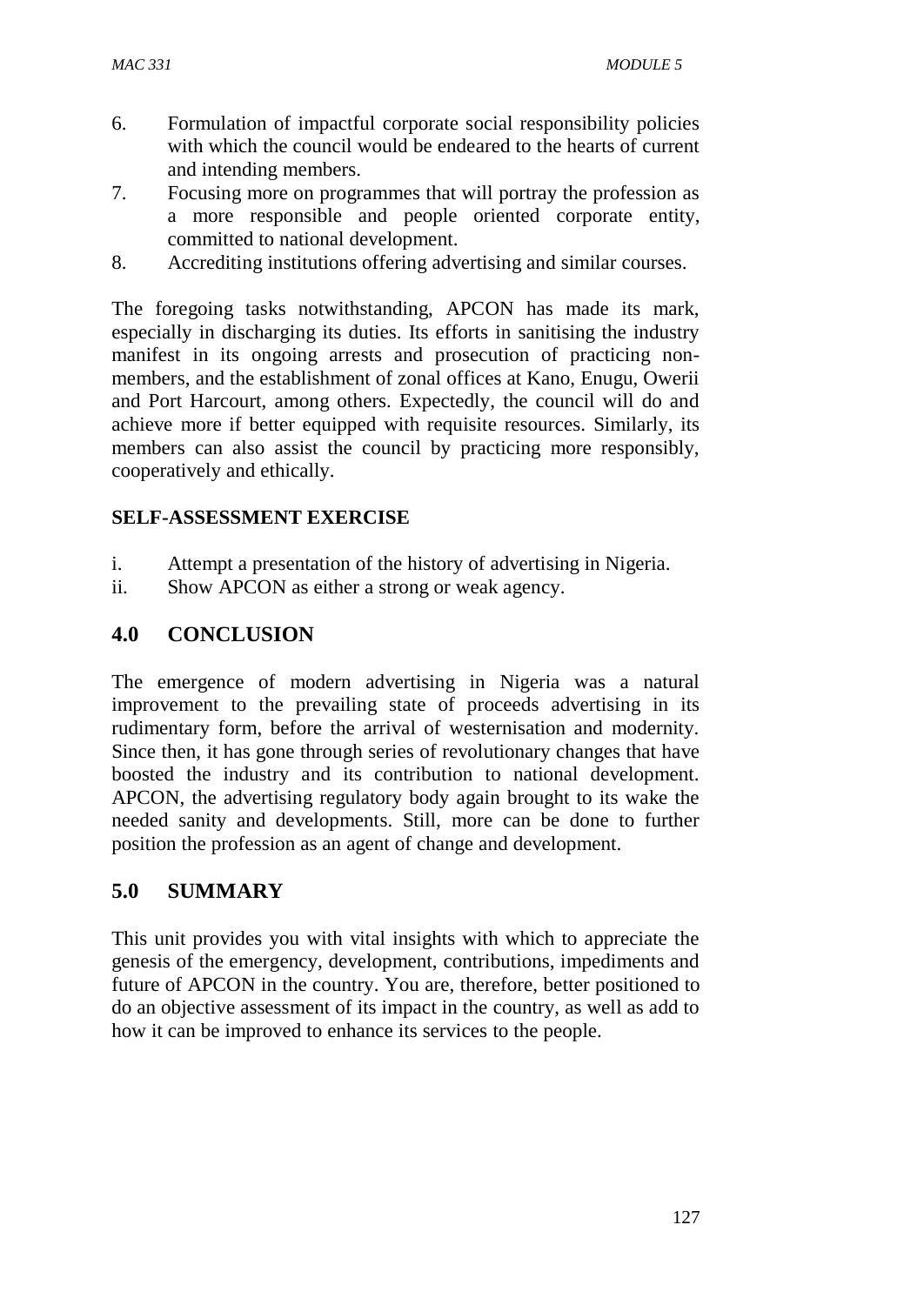### **6.0 TUTOR-MARKED ASSIGNMENT**

- i. Analyse the level of the capacity of APCON as a true agent of social change.
- ii. Critically examine the statutory responsibilities of APCON with a view to pointing out its strengths and weaknesses.

### **7.0 REFERENCES/FURTHER READING**

- Ajayi, B.O. (2005). *Understanding Outdoor Advertising*. Lagos: Fem Publicity Limited.
- Anyacho, R.C. (2007). *Advertising: Principles and Practices – the Nigerian*. *Perspectives.* Lagos: Teejay Enterprises.
- APCON. (2003). *Advertising Annual.* Lagos: APCON.
- Ozoh, H.C. (1988). *Principles and Practice of Advertising*. Lagos: APCON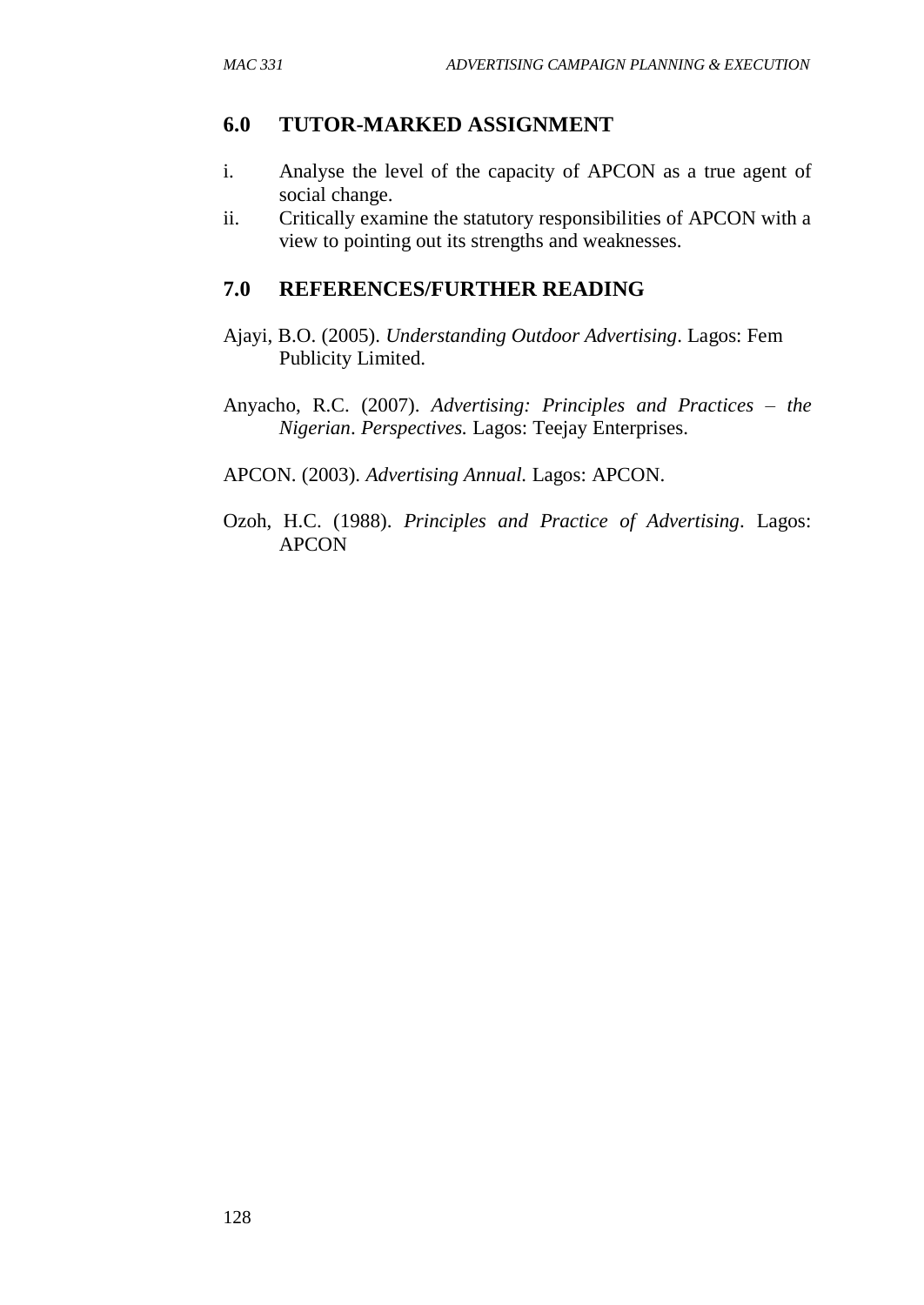# **UNIT 2 ASSOCIATION OF ADVERTISING AGENCIES OF NIGERIA (AAAN)**

### **CONTENTS**

- 1.0 Introduction
- 2.0 Objectives
- 3.0 Main Contents
	- 3.1 Areas of Operation of AAAN
	- 3.2 Structure of an Advertising Agency
- 4.0 Conclusion
- 5.0 Summary
- 6.0 Tutor-Marked Assignment
- 7.0 References/Further Reading

# **1.0 INTRODUCTION**

The Association of Advertising Agencies of Nigeria (AAAN), formally Association of Advertising Practitioners of Nigeria (AAPN) is a foremost sectoral organ of the industry. It is made up of all registered advertising agencies in the country. Its members fought hard and pioneered the bid to institutionalise and professionalise the industry. Today, it is still a formidable and a major player in using advertising to enhance Nigeria's socio-economic and political development.

# **2. 0 OBJECTIVES**

At the end of this unit, you should be able to:

- identify the nature and functions AAAN
- explain the organisational composition AAAN.

# **3.0 MAIN CONTENT**

### **3.1 Areas of Operation of AAAN**

Only advertising agencies, and not individuals, are members of this association. Applicants must meet certain basic requirements in the areas of capital, staffing, accounts and infrastructure, Ozoh (1998:44). A vehement protector of the interests of the industry over the years, AAAN has a secretariat, with its members spread across the country (APCON, 2003:102).

The body affords its teeming members opportunity for mutually beneficial relationship that often extends beyond its confines. Its numerous functions (Anyacho, 2007:66-67) centre on enhancing,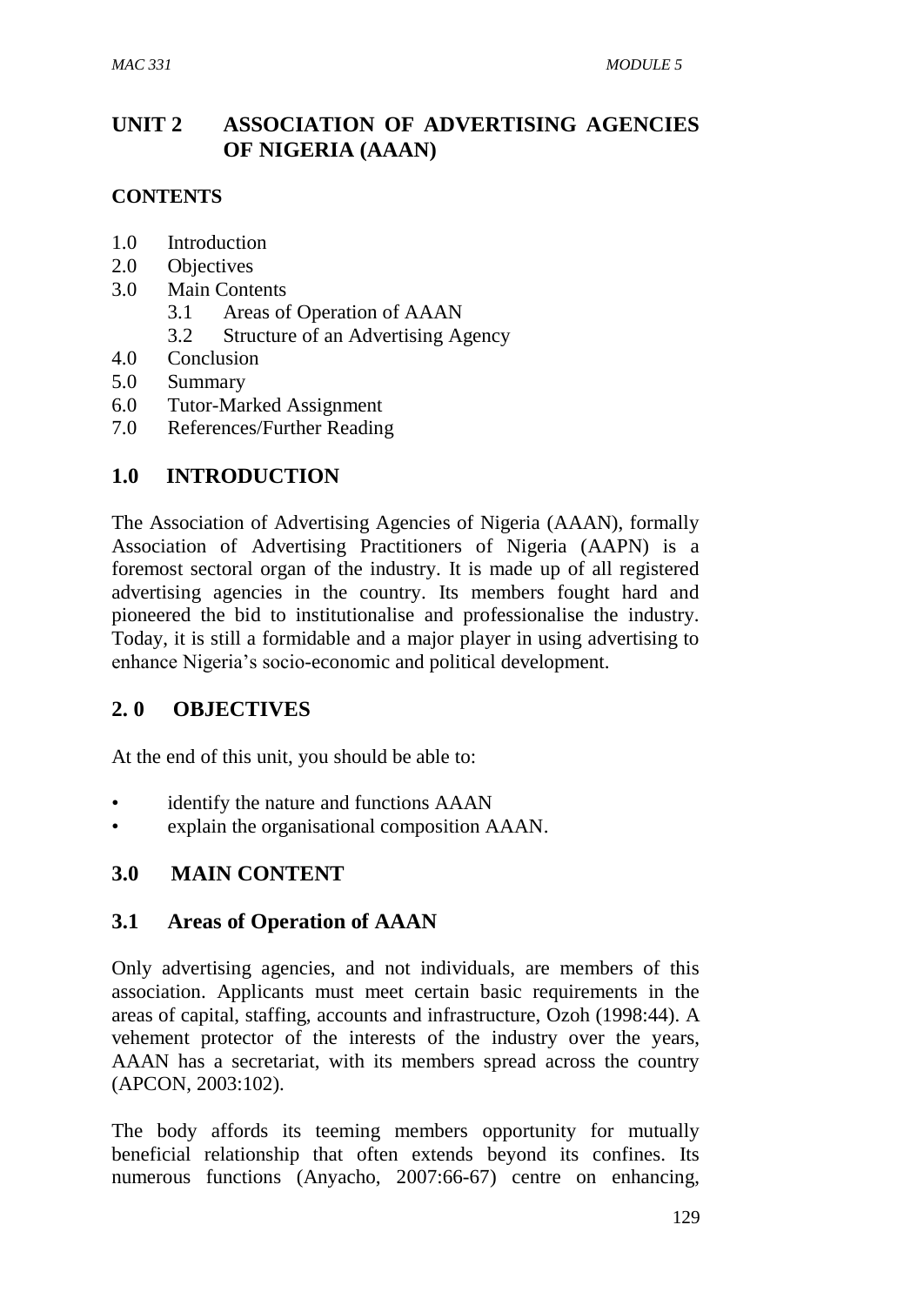promoting and consolidating advertising practice and professionalism through strict insistence on responsible practice. The agency is organised in such a manner that it has adequate supervisory power over its members. It has, as Anyacho (2007:66) has noted, a patron, vice patrons, president, vice-president, treasurer and other executive positions.

Its members, who must also belong to APCON- the regulatory agency of the industry, are classified as full and associate members. They mandatorily must adhere to the code of the association; ensure high standards and responsible practice.

# **3.2 Structure of Advertising Agencies**

Advertisers and clients rely on advertising agencies to realise their advertising dreams. Composed of professional and seasoned practitioners, an agency renders services to clients by advising customers, planning, preparing and scheduling their communication messages in the media and other related functions.

To achieve the goal of effective services to their diverse clients, advertising agencies are departmentally structured. Each department is headed by a director or personnel of that rank and is answerable to the Chief Executive Officer of the advertising organisations. The following are the departments of advertising agencies according to (Ozoh, 1998:3) and (Anaycho, 2007:27)

#### **Client services or 'key account' department**

The department coordinates controls and handles all business relationships between the agency and the clients, among other responsibilities. It is the link between the agency and the client and directly handles the specific execution of client's direct products or brands, to ensure harmonious and profitable outcomes

#### **Media department**

Among others, it plans, selects and liaises with the media. At the same time it schedules, places, monitors/supervisors the execution of the advertising campaign.

#### **Creative department**

The work of the department includes visualisation, copywriting, graphic arts strategising and others.

#### **Production department**

This handles the production of approved advertising materials to specifications, and in tune with clients' expectations.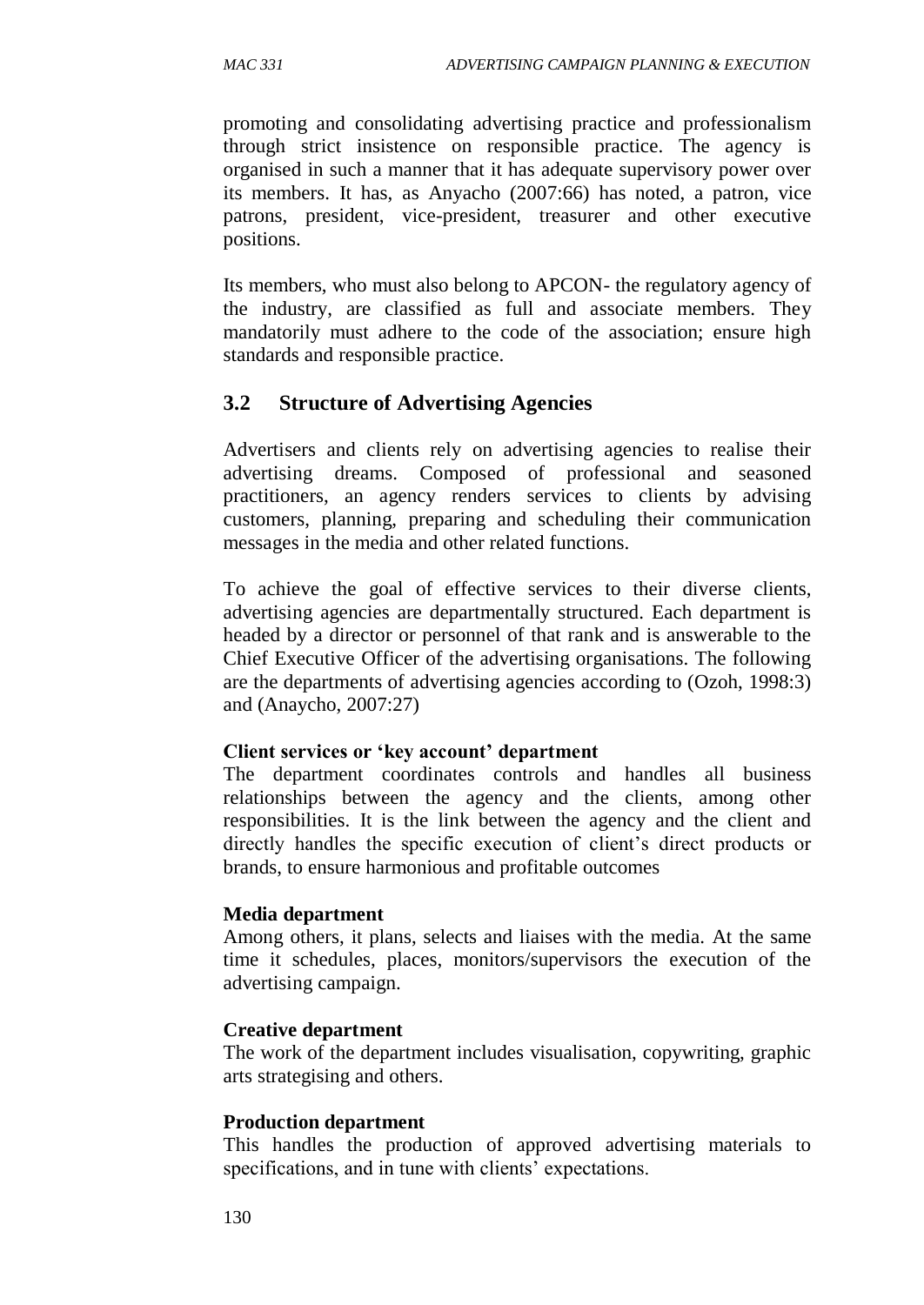### **Finance department**

This is in charge of the agency's financial undertakings, including receipts of income, payments and purchases, salaries, wages, pensions, gratuities, among others.

### **Administration department**

This handles the day-to-day affairs of the agency, including recruitment, discipline, promotions, retirement and rewards.

### **Research**

It is its duty to- through inquires and investigations, collect data with which customers' services are rendered effectively and credibly. It often works closely with the creative department. It is worthy to note that an agency does not have definite number of departments. What each has, primarily, depends on its financial endowments, focus, among other factors. Some can ever afford to have a department of public relations; others may situate it in the *CEO's* office or in the administration department.

Meanwhile, advertising agencies can be divided into two categories. One is full service agencies. This is so fully endowed with operational resources to virtually meet all cliental demands (Bovee and Arens, 1986; Ozoh, 1998; and Anyacho, 2007). On the other hand, non-full services agencies do not do the same. They rather specialise in some specific areas. Examples are creative boutiques, media planning, research, media buying, and strategic planning. Glaring instance are the now rampart media independent agencies, which concentrate and specialise in specific service areas.

# **4.0 CONCLUSION**

The agency is a life wire of the advertising industry in any country. This explains the coveted position of the Association of Advertising Agencies of Nigeria. It has not only championed, but also assiduously worked for the professionalisation of the dynamic industry. To perform such roles, agencies are uniquely and functionally structured. That way, AAAN has played key roles in Nigeria's economic, social and political development.

# **5.0 SUMMARY**

This unit prepares the ground for you to understand the nature, organisation and functions of advertising agencies, particularly their umbrella body- the Association of Advertising Agencies of Nigeria (AAAN).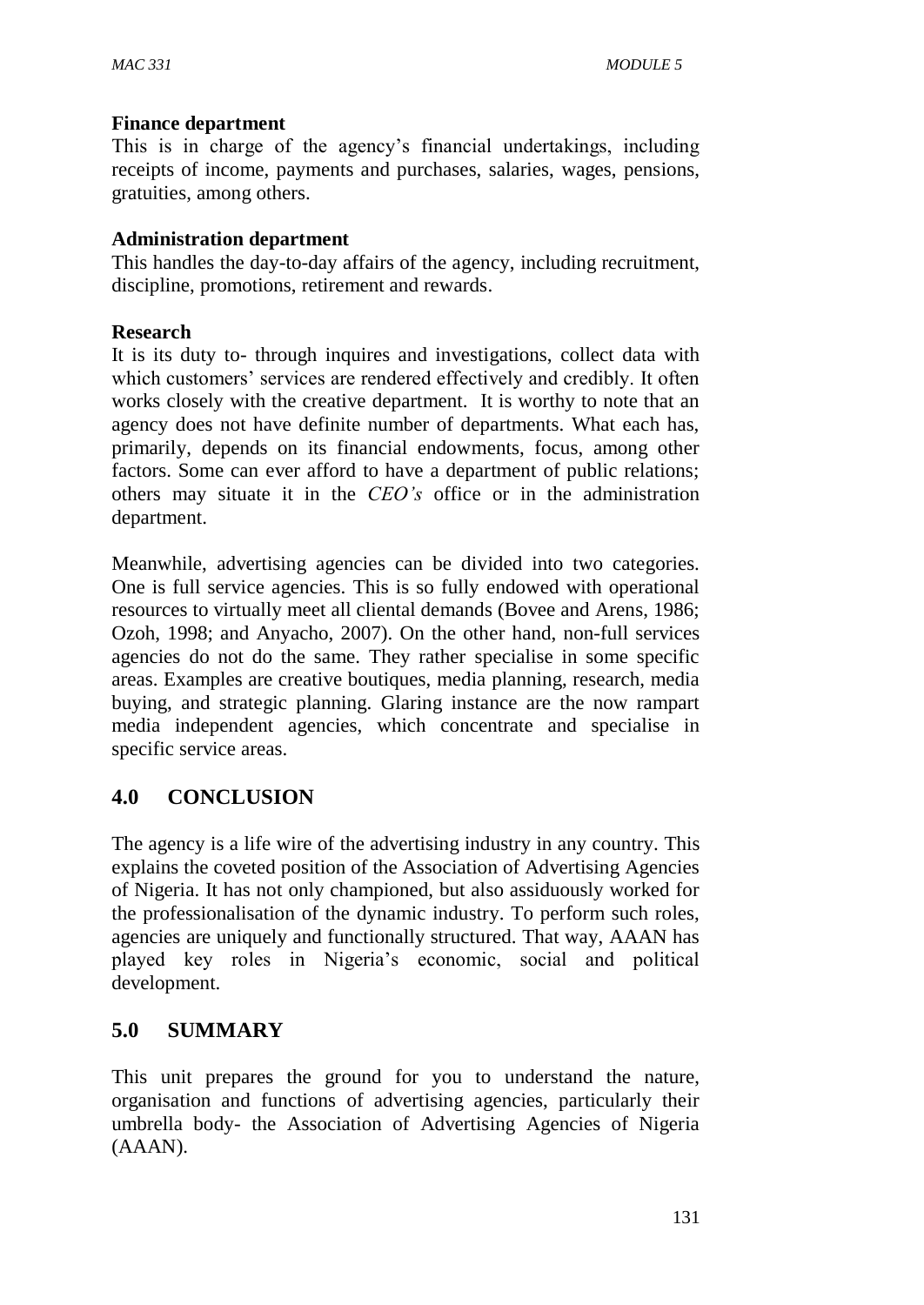### **6.0 TUTOR-MARKED ASSIGNMENT**

- i. Trace the up-to-date history of AAAN.
- ii. Discuss the structure and functions of AAAN.
- iii. How do the departments in an agency assist it to perform its functions?

### **7.0 REFERENCES/FURTHER READING**

- Anyacho, K.C. (2007). *Advertising: Principles and Practice. The Nigerian Perspective.* Lagos: Teejay Enterprises.
- APCON. (2003). *Advertising Annual*. Lagos: APCON.
- Bovee, C.L. & Arens, W.F. (1986). *Contemporary Advertising.* Boston: Richard D. Irwin Inc.
- Ozoh, H.C. (1998). Principles and Practice of Advertising Lagos: APCON.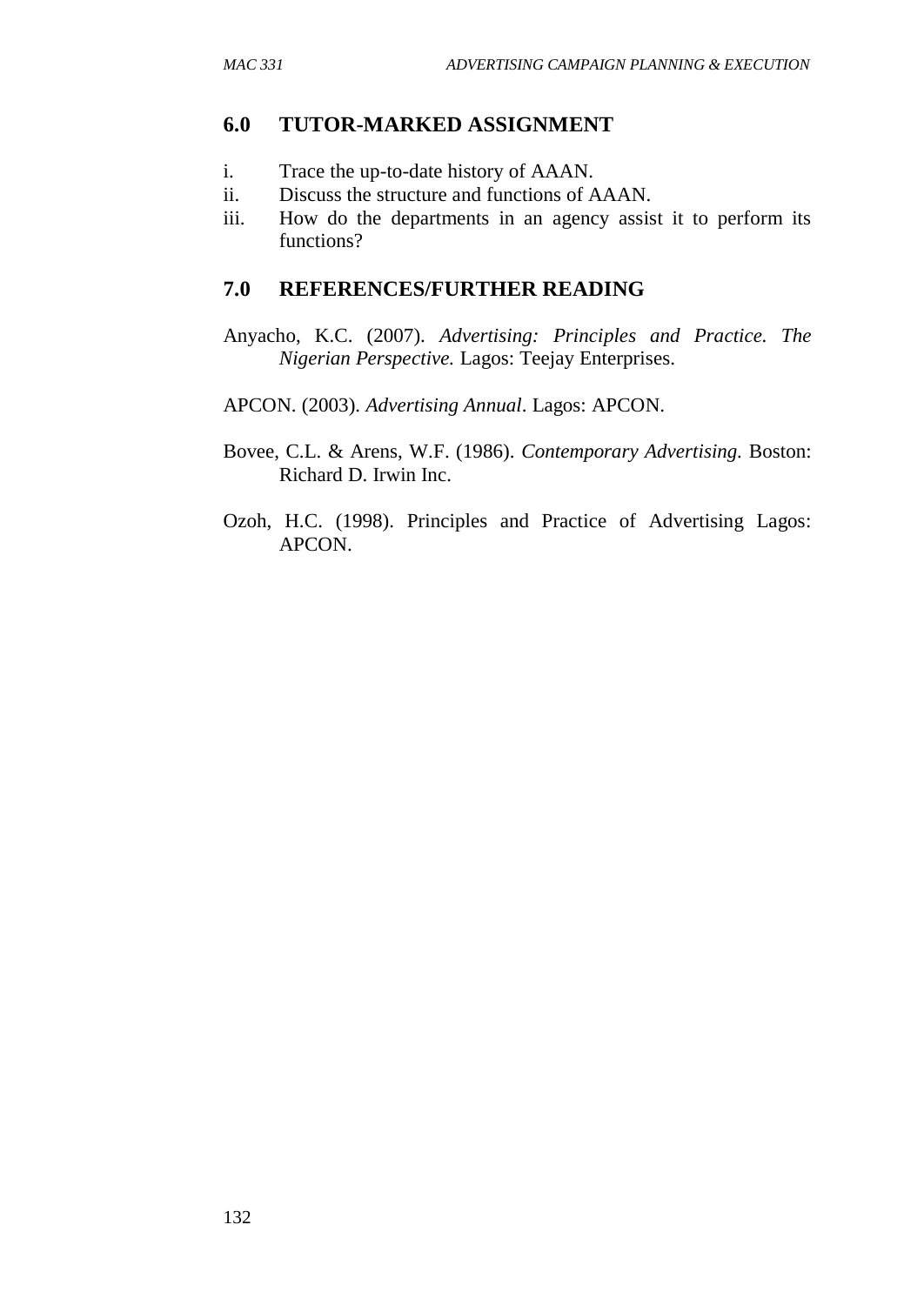# **UNIT 3 ADVERTISING ASSOCIATION OF NIGERIA (ADVAN)**

### **CONTENTS**

- 1.0 Introduction
- 2.0 Objectives
- 3.0 Main Content
	- 3.1 Formation of *ADVAN*
	- 3.2 Organs of *ADVAN*
- 4.0 Conclusion
- 5.0 Summary
- 6.0 Tutor-Marked Assignment
- 7.0 References/Further Reading

# **1.0 INTRODUCTION**

The Advertising Association of Nigeria (ADVAN) is made up business and other corporate bodies which make use of advertisements in promoting their businesses. To be able to have influence in the decision process of the advertising industry, they came together. Some of its members include the big names in Nigerian manufacturing and service industries. It is a sectoral arm of the advertising industry.

# **2.0 OBJECTIVES**

At the end of the unit, you should be able to:

- state the members of ADVAN
- discuss their roles and functions in the industry.

# **3.0 MAIN CONTENT**

# **3.1 Formation of ADVAN**

*ADVAN* is a child of circumstance. In the 1990s, according to Anyacho (2007:60), multinational corporations which spend much money in their promotional activities felt the need to be on their own. They consequently established this body. The formation asserted their position as key financiers of both agencies and the media. It also enabled them to cut down their expenditures. They also bypassed the big boss postures of some advertising agencies, and "seek to protect the collective interests of advertisers", (Ozoh, 1998:30).

Some of its members include Guinness Nigeria Plc, Uniliver Plc, Cadbury Nigeria Plc, UAC Foods, NICON Insurance Plc, Coca Cola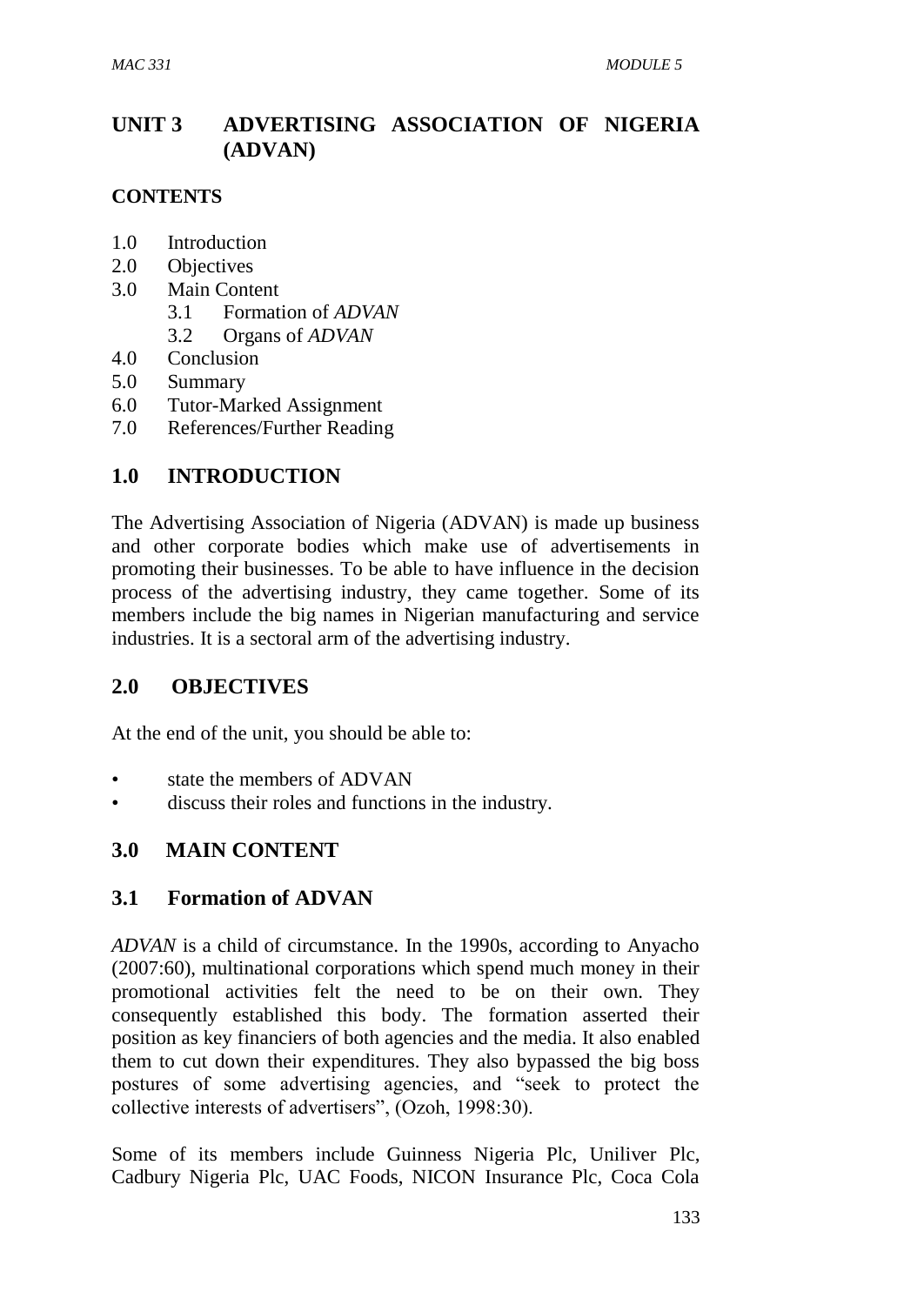Nigeria Plc, Nestle Foods Plc. Others are big banks like First Bank Nigeria Plc, Union Bank Plc, UBA Plc, among so many others. One can guess the level of their annual investment within the industry. They are thereby able to assert their overwhelming influence being the key financiers of the industry and directly and indirectly, the national economy.

# **3.2 Organs of ADVAN**

The Advertising Association of Nigeria (ADVAN) is, structurally, tailored to its other counterparts in the advertising industry. It is made up of the General Meeting, Executive Council and Trustees. *ADVAN*'s administrative and policy making fall within these structures- with constitutions to back up their powers (Anyacho, 2007:61). This way, the body is a formidable force, represented in APCON and exerting influence on agencies, the media and the entire Nigeria advertising industry.

### **SELF-ASSESSMENT EXERCISE**

Discuss the structure and membership of ADVAN.

# **4.0 CONCLUSION**

*ADVAN*, is an important arm of the Nigerian advertising industry, having made its mark. It is a sector every practitioner must know and recognise. Such knowledge leads to one's eventual understanding of the executive involvement of many powerful companies in the affairs of the entire industry.

# **5.0 SUMMARY**

This unit has made some insightful presentation on *ADVAN*. It includes how it came into being and its organisational structure.

# **6.0 TUTOR-MARKED ASSIGNMENT**

- i. What were the circumstances which prompted the formation of *ADVAN*?
- ii. Has the association lived up to its billing?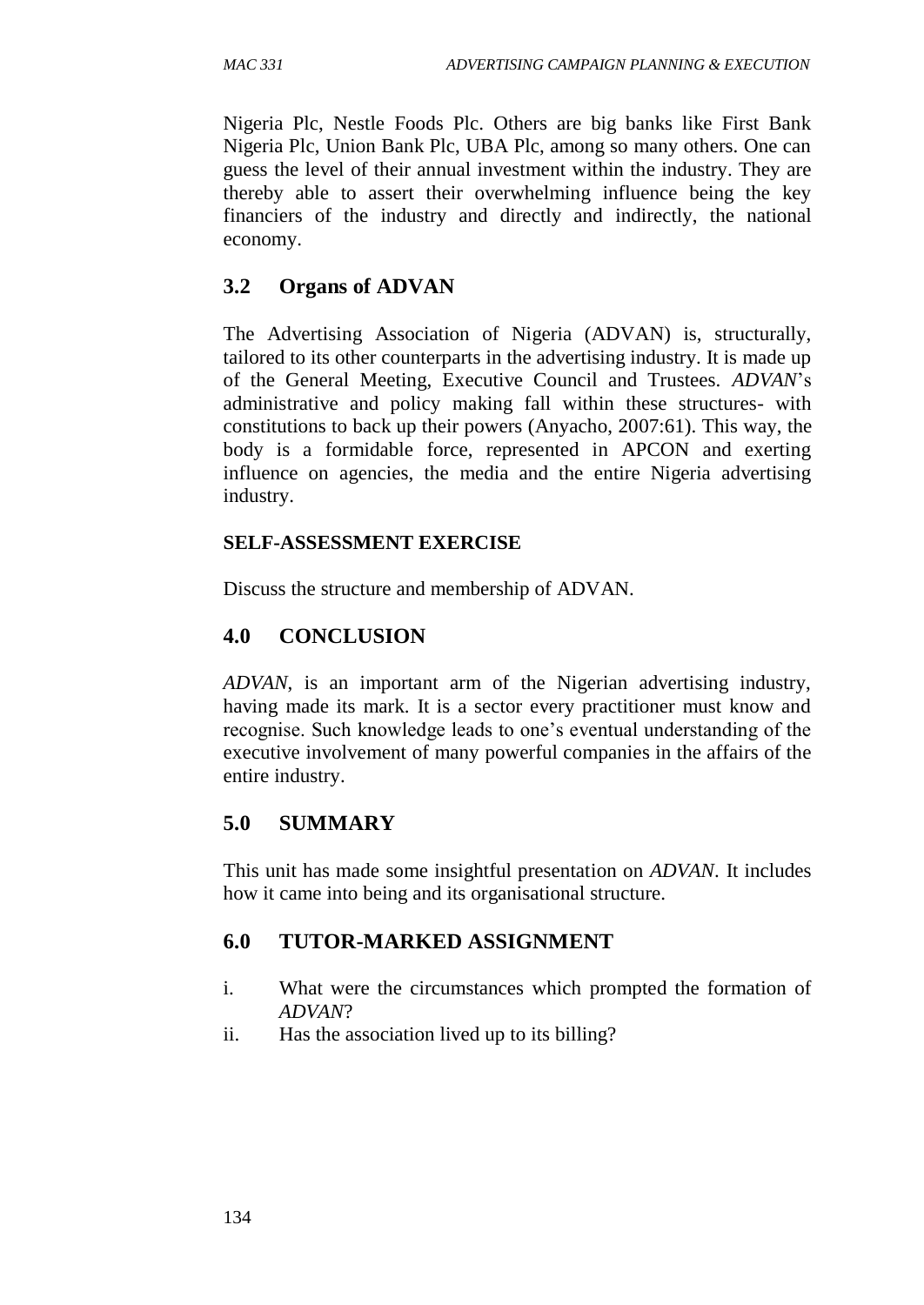# **7.0 REFERENCES/FURTHER READING**

- Anyacho, R.C. (2007). *Advertising: Principles and Practice-The Nigerian Perspective*. Lagos :Teejay Enterprises.
- Ozoh, H.C. (1998). *Principles and Practice of Advertising*. Lagos: APCON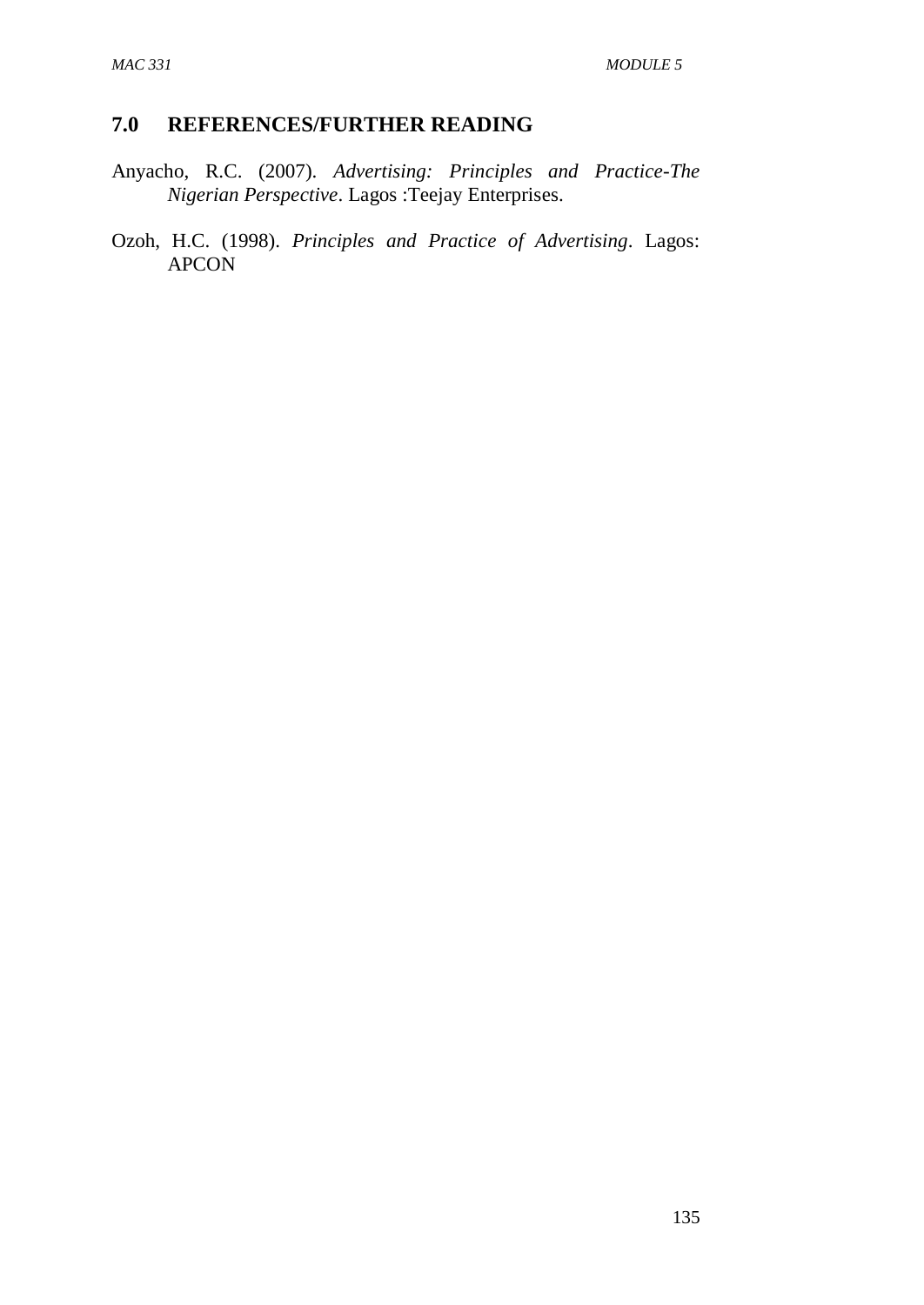# **UNIT 4 NEWSPAPER PROPRIETORS ASSOCIATION OF NIGERIA (NPAN)**

#### **CONTENTS**

- 1.0 Introduction
- 2.0 Objectives
- 3.0 Main Content
	- 3.1 Brief History of *NPAN* and Organs of *NPAN*
- 4.0 Conclusion
- 5.0 Summary
- 6.0 Tutor-Marked Assignment
- 7.0 References/Further Reading

### **1.0 INTRODUCTION**

This is another prominent sectoral organ of the country's advertising industry. It comprises the main newspaper and magazine publishing organisations in the country. Its newspaper segment pioneered modern advertisement in Nigeria, via the first newspaper in the country, Iwe Irohin, which was founded in 1859. Having being in existence for over 150 years, the print media has come a long way. Therefore, fortified with expertise, resources, technical know-how and experience, the sector, is no push over in product promotion.

### **2.0 OBJECTIVES**

At the end of this unit, you should be able to:

- explain the background of the print industry in Nigeria
- discuss it organs and contributions to the economy.

### **3.0 MAIN CONTENT**

### **3.1 Brief History of NPAN**

To broaden, harmonise, articulate and formalise their contributions to the advertising industry, proprietors of newspapers and magazine in Nigeria formed this body. The entity, *NPAN* is positioned to protect and champion the cause of its members within the advertising industry. It started in 1962 with an initial membership of eight. With members in all states of the federation, *NPAN* is today a force to reckon with in the advertising sector. With the association, an umbrella is in place for these print media owners through which to air their views on issues of national importance. Newspapers and magazines are endowed with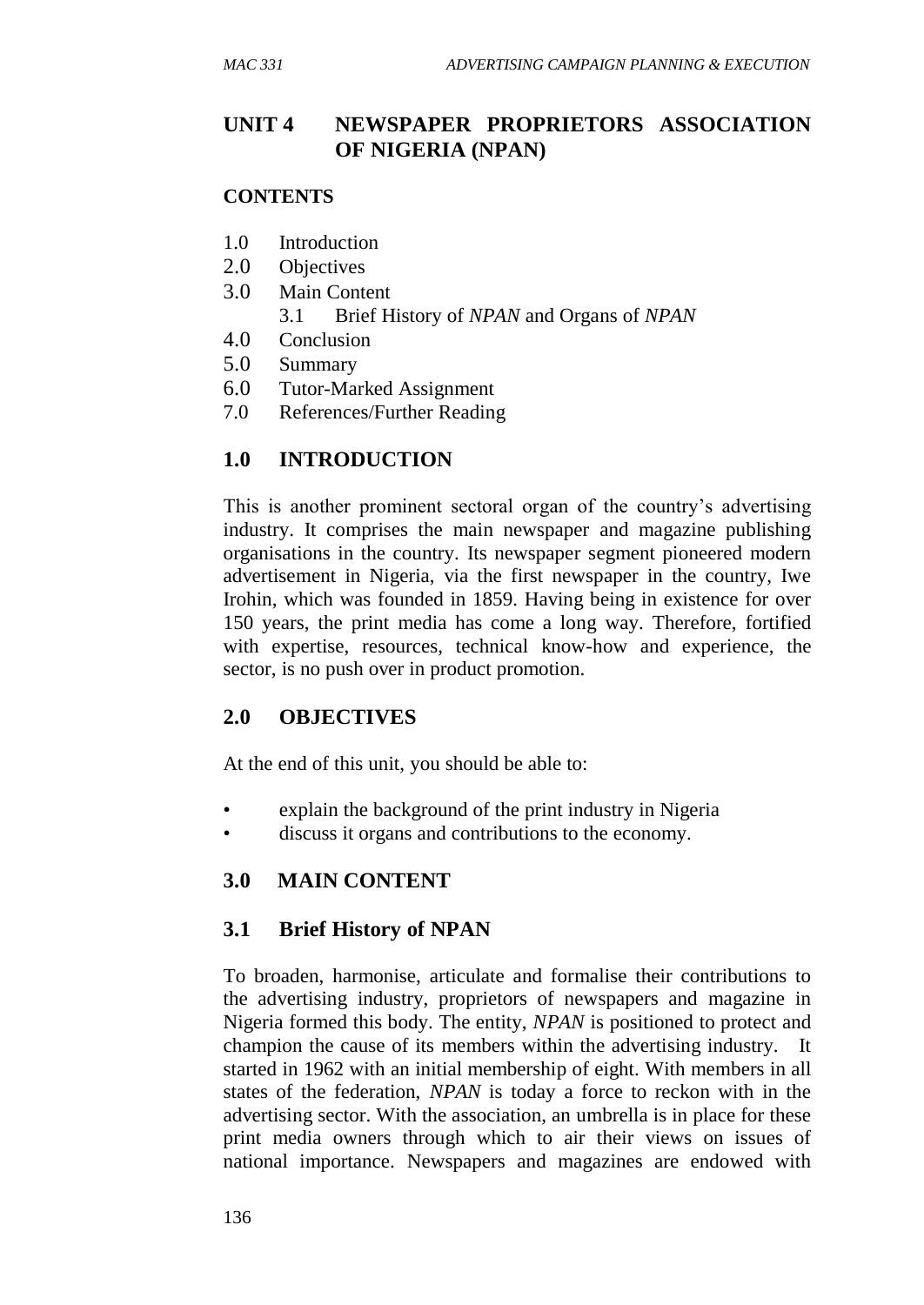features of documentability, retrievability, colour presentation, flexibility, among others; *NPAN* is therefore bound to continue to occupy a privileged place among the stakeholders of this vital industry.

The association, according to Anyacho (2007:76), is made of these components- board of trustees, executive council, secretariat and committee. These strategic structures are effectively harnessed, alongside its dynamism, resourcefulness and experience, to consolidate and enhance its enviable position in the industry. This is in addition to its collaborative sss industry.

# **4.0 CONCLUSION**

The story of Nigerian industrial and business sectors cannot successfully be told without a special place for *NPAN*. As a sector that modestly commenced its long journey, the print media sector today is the toast of its rivals in terms of achievements, resources and prospects. It is, no doubt, more poised to continue to play useful roles towards the growth and development of the industry and country.

# **5.0 SUMMARY**

The unit shows the features, strengths and prospects of *NPAN*. Knowledge of *NPAN* further provides information on the managerial skills and dexterity that has continued to sustain the sector from as far as the colonial period. It is a treasure to future print media practitioners and owners.

# **6.0 TUTOR-MARKED ASSIGNMENT**

- i. Trace the history of the origin of *NPAN*.
- ii. Compare the organisational structure of *NPAN* and, at least, one similar body.

# **7.0 REFERENCES/FURTHER READING**

Anyacho, R.C. (2007). *Advertising: Principles and Practice-The Nigerian Perspective.* Lagos: Teejay Enterprises.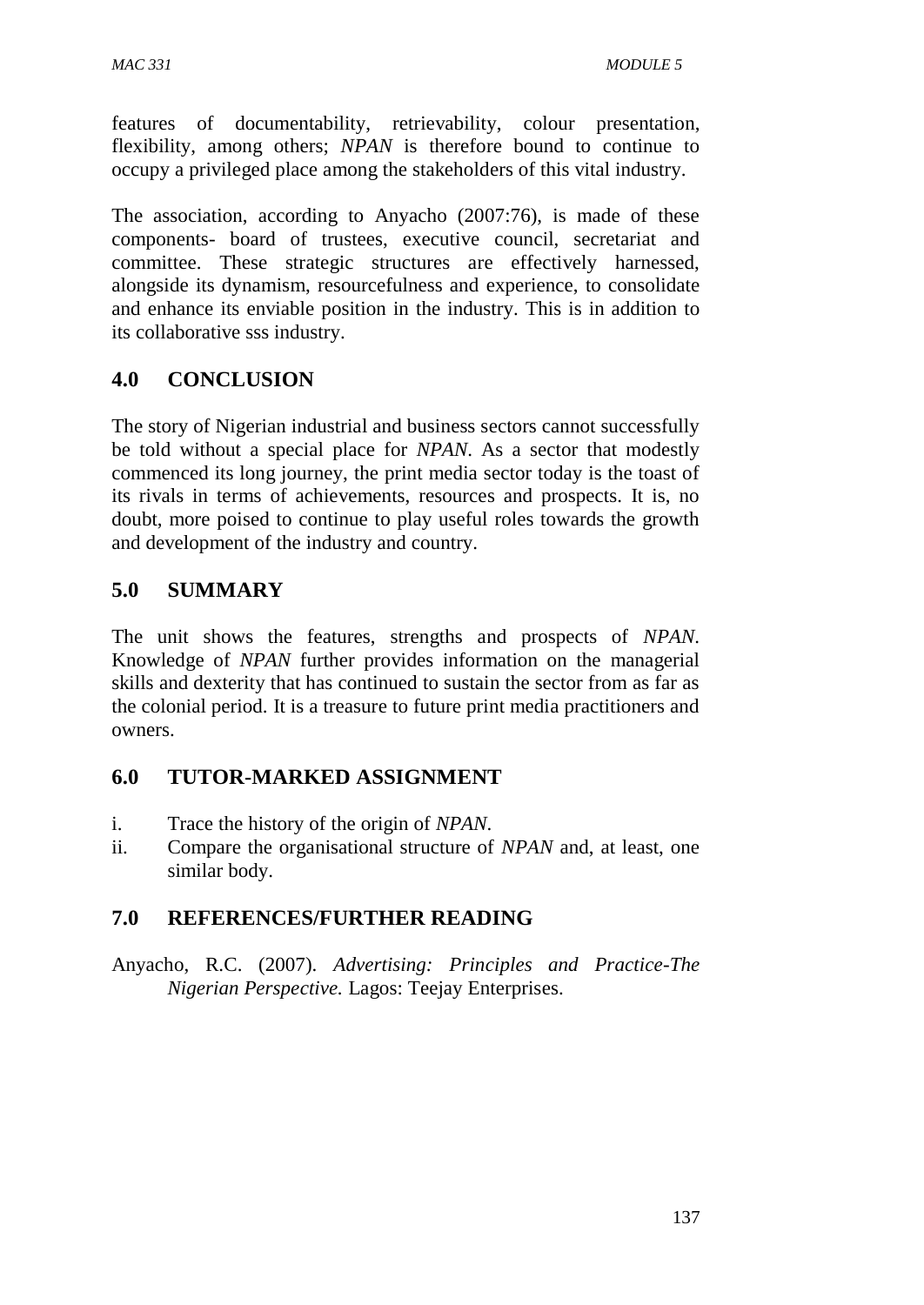# **UNITS 5 OUTDOOR ADVERTISING ASSOCIATION OF NIGERIA (OAAN)**

#### **CONTENTS**

- 1.0 Introduction
- 2.0 Objectives
- 3.0 Main Content
	- 3.1 Organs of *OAAN*
	- 3.2 Goal**s** of *OAAN*
- 4.0 Conclusion
- 5.0 Summary
- 6.0 Tutor-Marked Assignment
- 7.0 References/Further Reading

# **1.0 INTRODUCTION**

Advertising, in its modern organised form in Nigeria, began under this sector; that was West African Publicity, in 1928. Owned by UAC, it advertised in form of outdoor and ordinary/conclusion methods, which have grown into a sectoral organ- powerful enough and playing outstanding roles in the Nigerian advertising industry. The uniqueness of its advertising tools has visibly underscored the position of *OAAN* in Nigeria.

# **2.0 OBJECTIVES**

At the end of this unit, you should be able to:

- distinguish the peculiar role of *OAAN*
- explain the structural outlook of *OAAN*.

# **3.0 MAIN CONTENT**

# **3.1 Goals of OAAN**

According to Ozoh (1998:71), *OAAN* aims at safeguarding the business and other interests of its continent members, the industry and the profession. Anyacho (2007:78-79) aggress with him and goes on to include other goals such as- standardising outdoor advertising practice, regulating the sector, protection from harsh laws, promotion of beneficial legislations and collaborative efforts with governments and others in order to improve the well being of the sector.

*OAAN* pursues these aims through its code of conduct formulated to ensure healthier relationship between and among its members. This is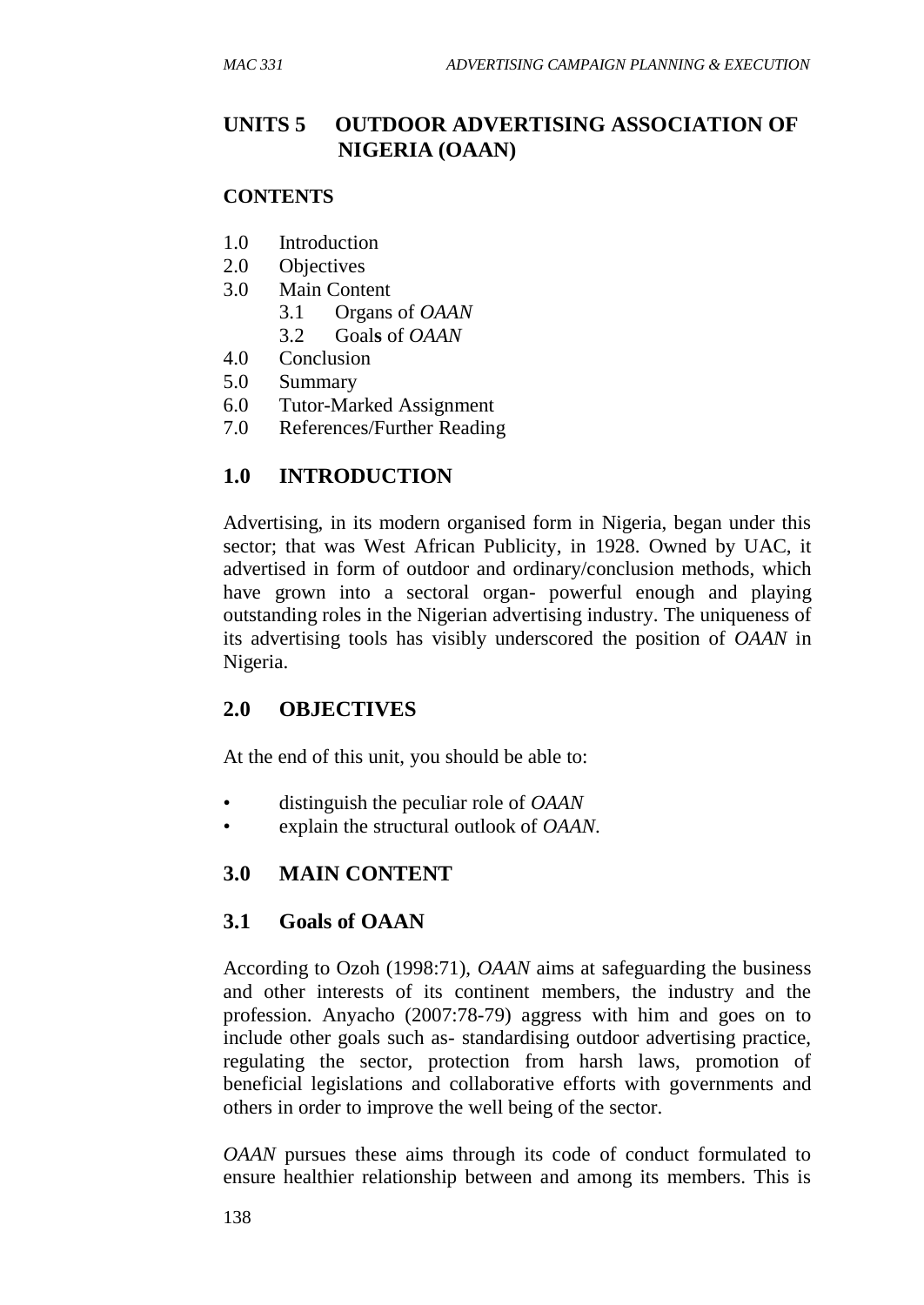important in the face of the prevailing avalanche of human, natural and legislative factors affecting the practice of outdoor advertising at all levels of government. The approach has, however, paid off as the body has been able to pursue its statutory social and professional responsibilities notwithstanding the hurdles. Still, challenges persist, in the opinion of Anyacho (2007:51). These include excruciating legal, extra-judicial measures, over taxation by government and nonconformity to rules by members.

# **3.2 Organs of OAAN**

The body is made of a secretariat, an executive and nine other committees. The committees are- membership, billboards monitoring, guidelines enforcement, government relations; others are business relations, corporate and disciplinary, publicity and education, research and development, and finance and administration. The sector has gone through a number of changes since 1928, from West African Publicity to Lintas and Afromedia, to four other private sector members, namely-NTC Ltd, Nigeria Breweries Ltd, Lever Brothers Ltd and Guinness Nigeria Ltd, who jointly formed the Outdoor Advertising Contractors Association of Nigeria (OACAN).

As its membership greatly increased in the 1980s and 1990s so did its challenges. These include hostile government measures, members' selfinflicted repressions through offensive billboard messages, among others. Still, the association continued to weather the storm, by adopting collective approach to solve some of the problems. In 1984, it removed from its name the word "contractors", and remained with Outdoor Advertising Association of Nigeria (OAAN). It has, like others, made its mark in using the advertising industry to uplift the country (Ajayi, 2005:18).

# **SELF-ASSESSMENT EXERCISE**

Discuss the peculiar circumstances *OAAN* has faced since inception and how it overcame them.

# **4.0 CONCLUSION**

Outdoor advertising has its unique attributes. Such peculiarities tend to emphasise the challenges facing *OAAN*. It has, however, used its evolutionary experience to tackle some of these. Though some challenges still exist, the sectoral body has not allowed them to derail in focus, but it has continued to assist in Nigeria's development.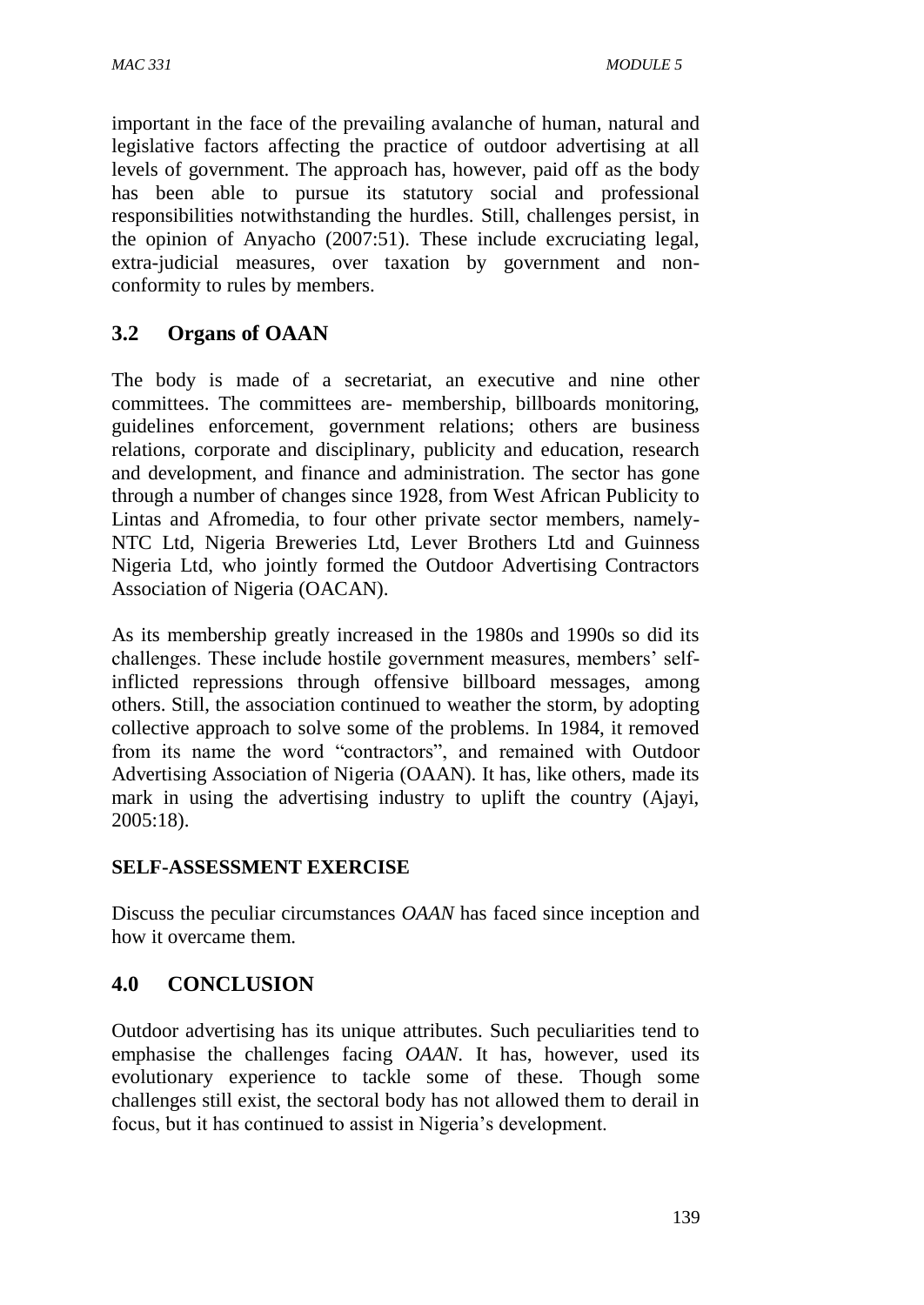# **5.0 SUMMARY**

*OAAN* has come a long way. Its long experience has also been very useful in tackling its numerous challenges. It has shown it will continue to adjust with time. Future practitioners should follow these trends of events in this sector of the industry.

# **6.0 TUTOR-MARKED ASSIGNMENT**

- i. Trace the brief, but eventful history of *OAAN*
- ii. Show how its structure has aided its resilience.

# **7.0 REFERENCES/FURTHER READING**

- Ajayi, B.O. (2005). *Understanding Outdoor Advertising*. Lagos: Fem Publicity Limited.
- Anyacho, R.C. (2007). *Advertising: Principles and Practice-The Nigerian Perspective.* Lagos: Teejay Enterprises.
- Ozoh, H.C. (1998). *Principles and Practice of Advertising.* Lagos: APCON.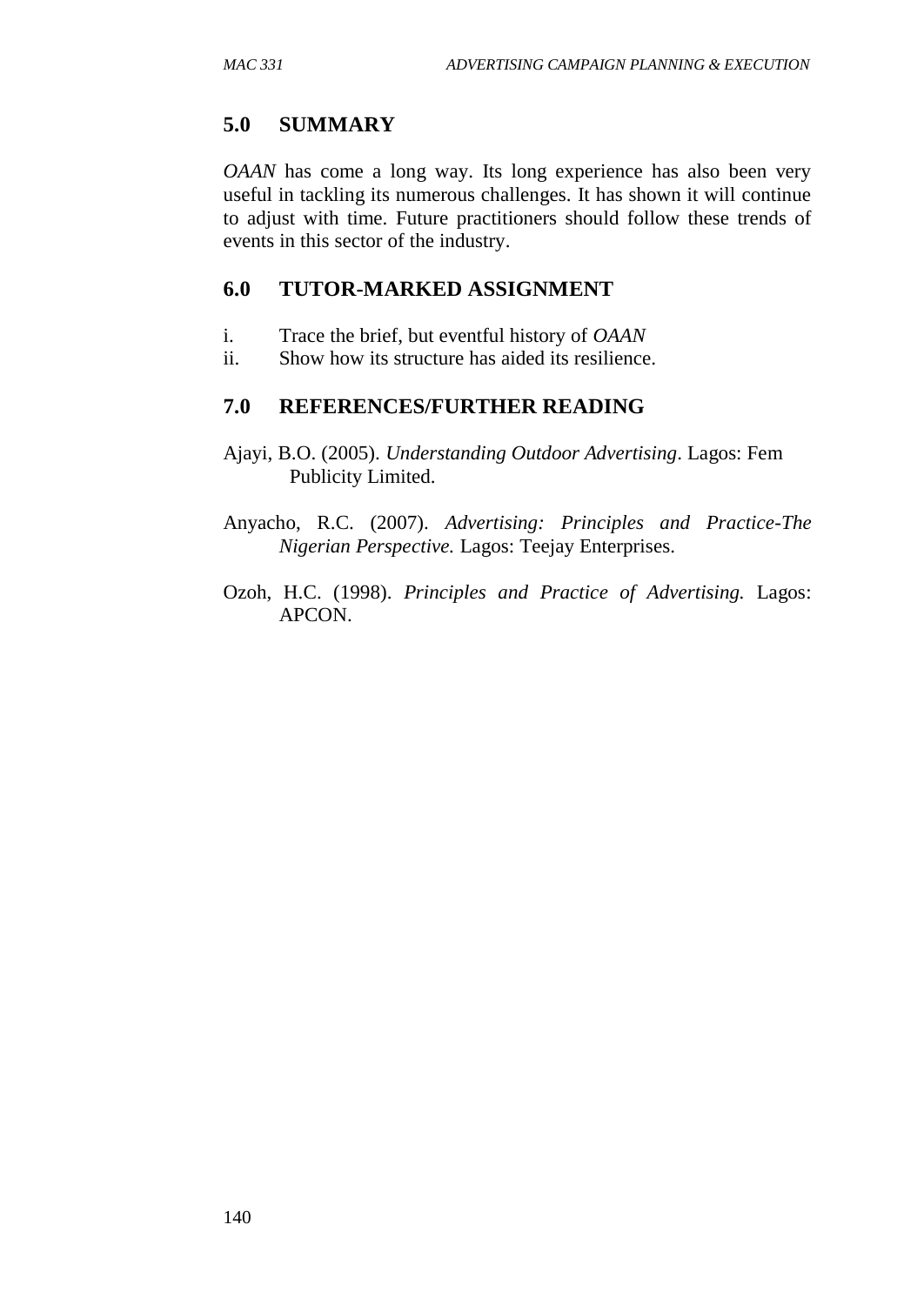# **UNIT 6 BROADCASTING ORGANISATION OF NIGERIA (BON)**

#### **CONTENTS**

- 1.0 Introduction
- 2.0 Objectives
- 3.0 Main Content
	- 3.1 Background of *BON*
	- 3.2 Organs of *BON*
- 4.0 Conclusion
- 5.0 Summary
- 6.0 Tutor-Marked Assignment
- 7.0 References/Further Reading

### **1.0 INTRODUCTION**

Before the inception of *BON*, there was no central body under which broadcast houses would speak with one voice. However, chief executives of federal and state-owned broadcast houses- radio and television stations, met occasionally as the need arose. According to Anyacho (2007:83), such meetings were not a sufficient forum with which the needed goals would be achieved. The need for such a formidable organisation such as *BON* then became imperative. Stakeholders in the sector continued to yearn for a day such a dream would come through. Eventually, it did in 1988, through the instrumentality of the then Minister of Information, Prince Tony Momoh.

### **2.0 OBJECTIVES**

At the end of this unit, you should be able:

- narrate the historical background of *BON*
- explain the functions of *BON*
- discuss the structural outlook of *BON.*

# **3.0 MAIN CONTENT**

### **3.1 Background of** *BON*

An earlier attempt to form this kind of body failed in 1973. At a meeting of all the broadcasting stations in the country to discuss how best to collectively cover the All African Games, for cost effectiveness and efficiency, which Nigeria hosted that year. The meeting resulted in the formation of the Broadcasting Organisation of Nigeria (BON). Nigeria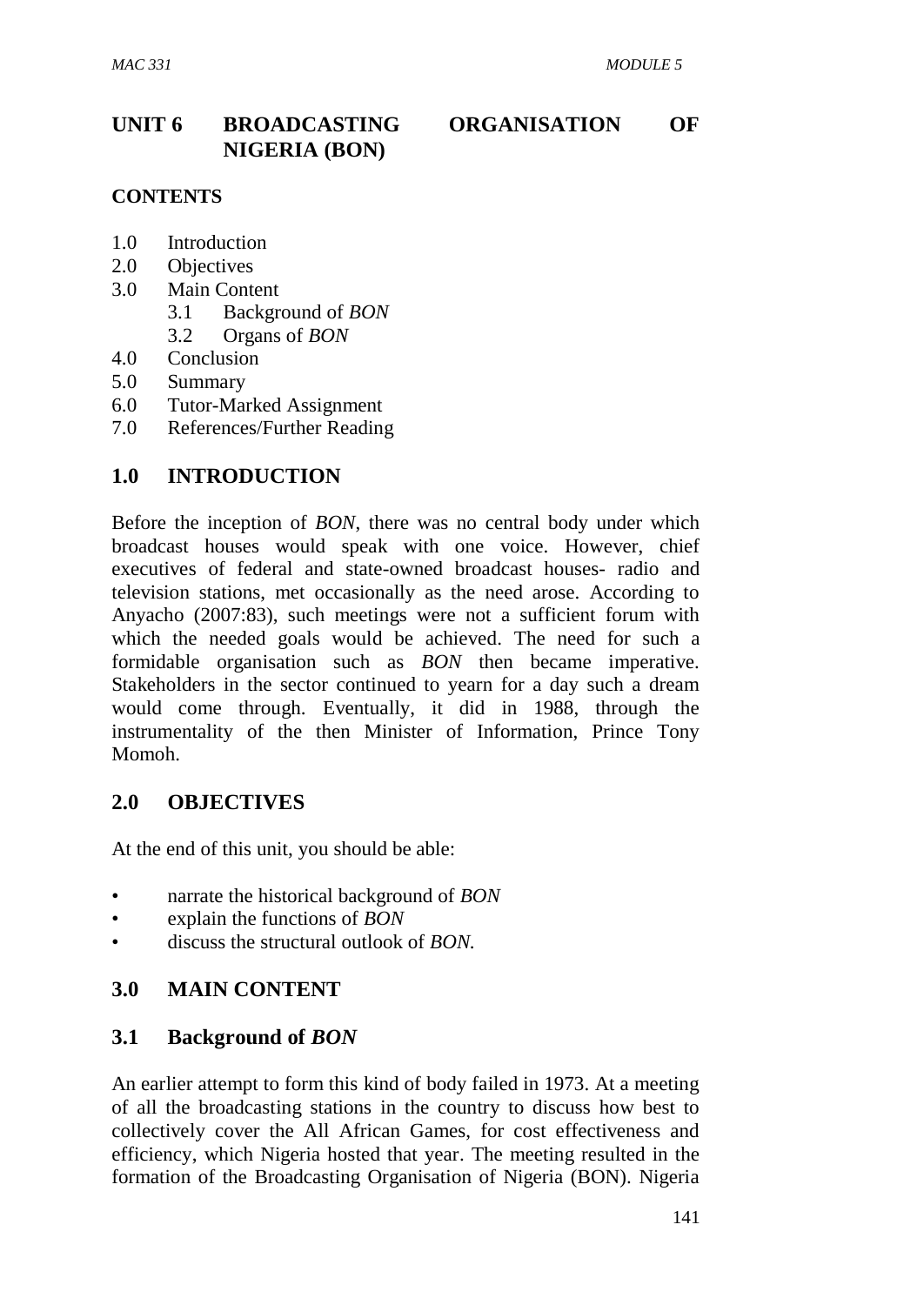was to later in 1977 host another international event, *FESTAC*. The experiment, however, ended after the execution of the immediate programme. In 1988, Tony Momoh resurrected the idea during a meeting of broadcasting stations' managers. This time the idea came to fruition as *BON* was formed.

*BON* purses such goals as providing forum for discussion, advising government on broadcasting issues, avenue for cooperation among stations, embarking on training and research, setting standards for and superintending the activities of its members (Anyacho, 2007:83). On the deregulation of the broadcast sector in 1992, through Decree No. 32, private broadcast stations came on stream. They joined *BON*, hence it is no more the exclusive preserve of government owned radio and televisions stations.

### **3.2 Organs of** *BON*

The Broadcasting Organisation of Nigeria (BON) has the following organisational structure.

- 1. General assembly
- 2. Central working committee
- 3. Sub-committees
- 4. Technical
	- a. Finance
	- b. News and programme
	- c. Legal
	- d. Commercial
- 5. Zonal groups (A-F)

The membership of *BON* is on institutional basis and not individual. The organisation provides its members the opportunity to work as a group and collectively handle any challenges facing the broadcasting industry. It also affords a forum for tackling one of *BON*'s problems- advertising agencies indebtedness to member stations (Oroh, 1998:68). *BON* is a no mean force in the Nigerian advertising industry, and consequently occupies an enviable place in *APCON*.

#### **SELF-ASSESSMENT EXERCISE**

- i. What goals informed the formation of *BON*?
- ii. Explain its organisational structure?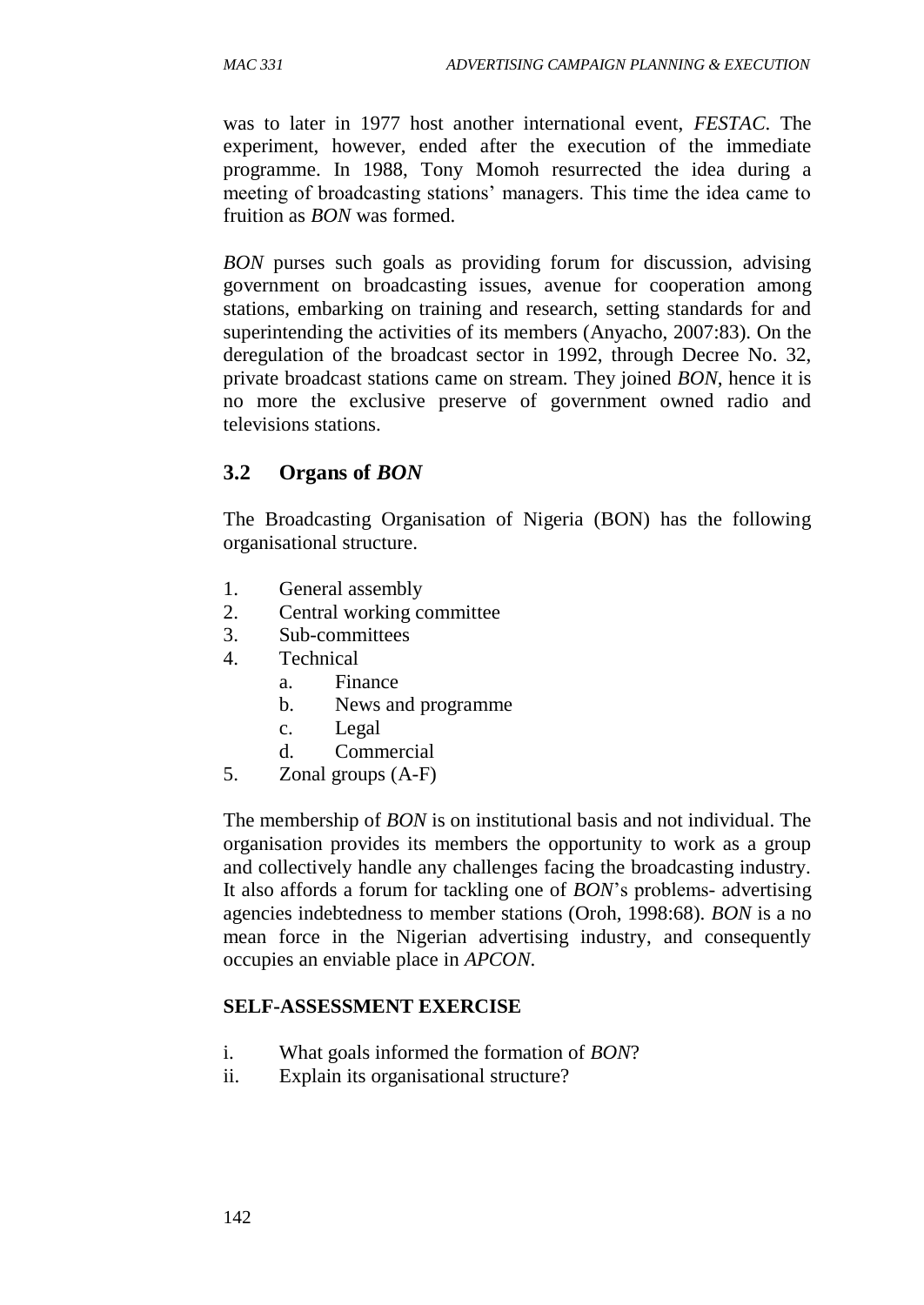# **4.0 CONCLUSION**

The formation of *BON* though late, meets an important goal of providing a forum for the interaction and policy formulation of a major arm of the advertising industry i.e. broadcasting. With its occupation of this rightful place, now, in conjunction with similar sectoral organs, it assists *APCON* in stipulating standards, controlling and regulating practice in order for it to be a vehicle for national development and transformation.

# **5.0 SUMMARY**

The unit affords the student the chance of understanding the need for the emergence of *BON*, its goals functions and organisational structure. It, therefore, adds to the wealth of knowledge you need to have as a potential practitioner in a very sensitive industry like advertising.

# **6.0 TUTOR-MARKED ASSIGNMENT**

- i. Show how Nigeria's hosting of an event in 1973 eventually led to the formation of *BON*.
- ii. What is the organisational structure of *BON*?
- iii. To what extent has the organisation attained the goals it set for itself?

# **7.0 REFERENCES/FURTHER READING**

- Anyacho R.C. (2007). *Advertising*: *Principles and Practice- the Nigerian Perspective*. Lagos: Teejay Enterprises.
- Ozoh H.C. (1998). *Principle and Practice of Advertising.* Lagos: APCON.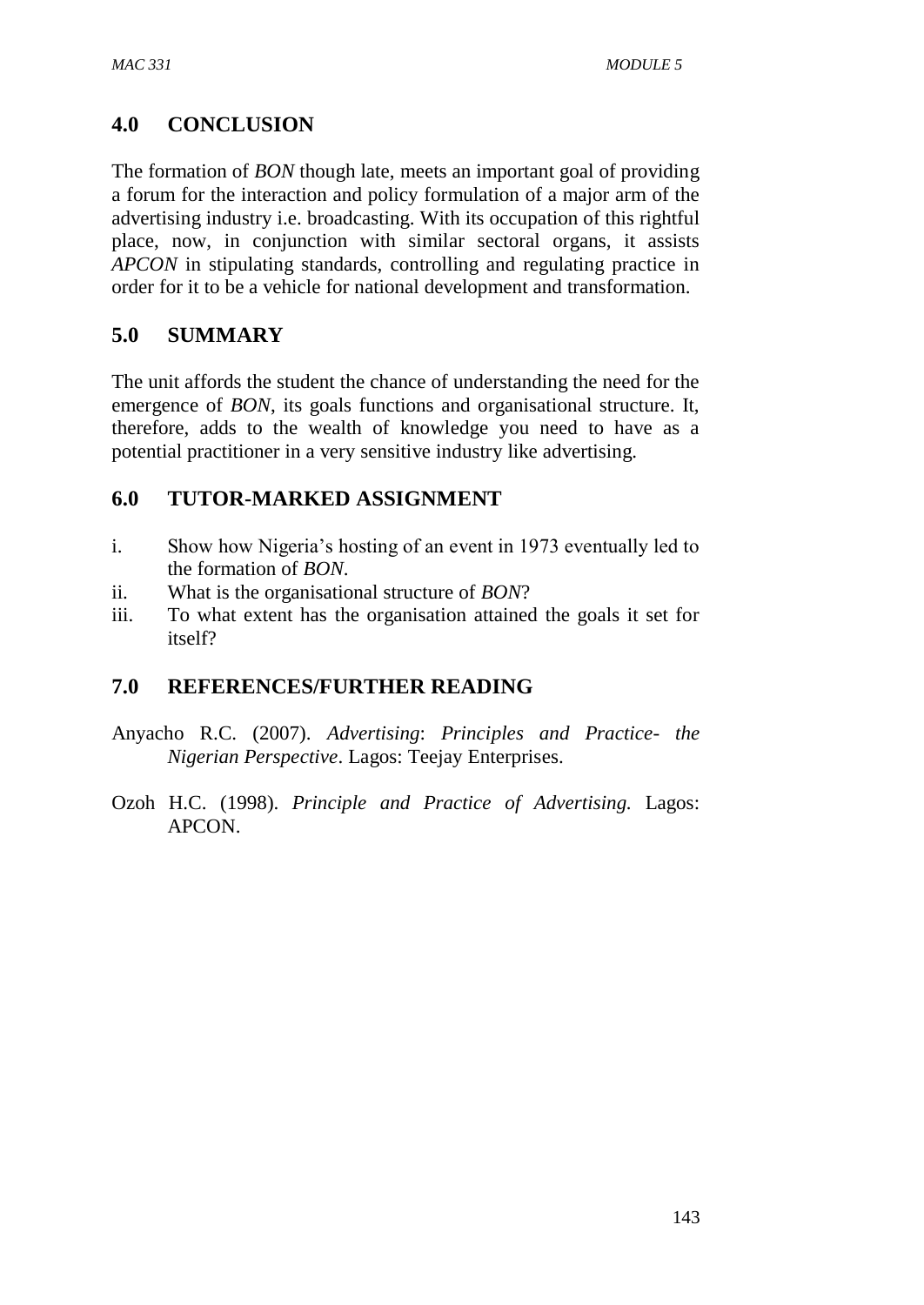# **UNIT 7 MEDIA INDEPENDENT PRACTITIONERS ASSOCIATION OF NIGERIA (MIPAN)**

#### **CONTENTS**

- 1.0 Introduction
- 2.0 Objectives
- 3.0 Main Content
	- 3.1 Emergence of MIPAN
	- 3.2 Composition of MIPAN
- 4.0 Conclusion
- 5.0 Summary
- 6.0 Tutor-Marked Assignment
- 7.0 References/Further Reading

### **1.0 INTRODUCTION**

With time, it became clear that the various groups of the media and their adjuncts working under the advertising industry can hardly come into the same sectoral umbrella, for various reasons. For one, some young and upcoming agencies could hardly meet some of the stringent conditions some of the existing sectoral bodies set. Too often, the job definitions of some of the emerging professionals were difficult to classify them into some specific sectoral unit. These among some other circumstances ultimately led to the need for an independent umbrella body that would take care of the interests of these professionals.

#### **2.0 OBJECTIVES**

At the end of this unit, you should be able to:

- explain the reasons why *MIPAN* was established
- discuss the structure of the association.

### **3.0 MAIN CONTENT**

### **3.1 Emergence of** *MIPAN*

An atmosphere of distrust, alienation and hostility, so to say, therefore, prevailed between the big agencies in the various sectors and some ungrouped production organisations. This scenario of unhealthy relationship eventually led to the formation of Media Independent Agencies in Nigeria. This did not, immediately, end the suspicion between the major practitioners and the new body. However, as Anyacho (2007:71) notes, time healed the wound. Finally, the new body transformed into *MIPAN*.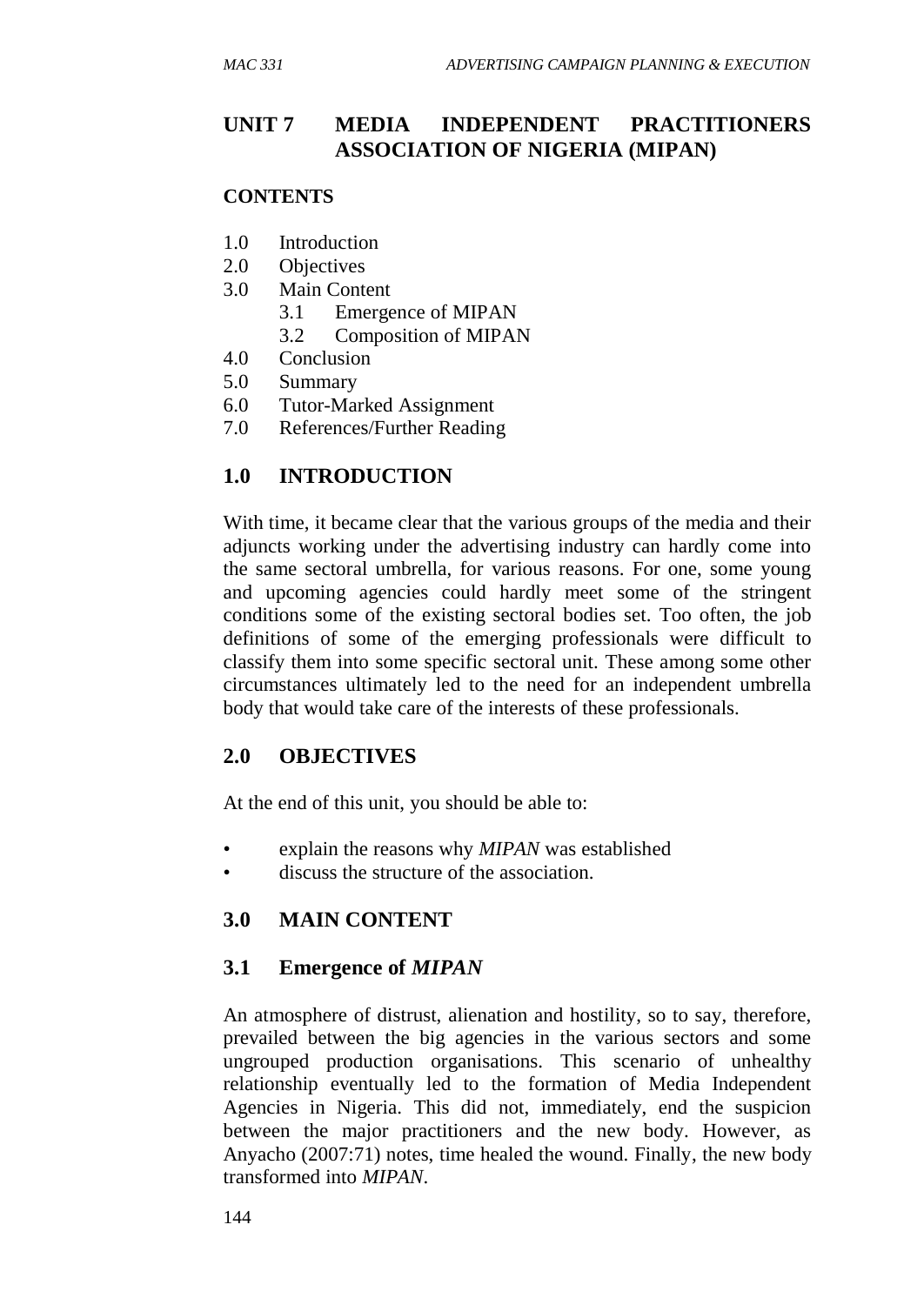The Media Independent Practitioners Association of Nigeria has three broad aims, namely contributing to the improvement of the quality of service delivery of the industry; empowerment of its membership and enhancing the operational environment for the association (Anyacho, 2007:71).

# **3.2 Composition of** *MIPAN*

The membership of *MIPAN* is on institutional basis. It has two membership categories- associate and full member. *MIPAN* has a Board of Trustees and an Executive Council as its organs. To ensure the attainment of the goals of the new dawn, *MIPAN* places high premium on strict adherence to ethical and social responsibility on the part of members. Towards its realisation, Anyacho (2007:73) notes, that some specific key ethical issues were stressed. These include integrity, fairness, independence, objectivity, confidentiality and avoidance of misrepresentation.

Members of this body occupy important places in the advertising industry. They are involved in the production of media materials the big agencies may not care for, either because of the low cost or it is not within their scope. Consequently, they that only occupy relevant organisational positions, but also cover seemingly arid areas, which lapses can cause disruption in the industry. Their outputs bridge these gaps that would have existed in the absence of small agencies like *MIPAN* membership.

Their skillful, creative and innovative expertise have been of immense value in packaging the commercials, jingles and other communication messages that keep some small and medium media houses going financially. It is, therefore, a vital segment one of the sectoral bodies that constitute important component of the Nigeria advertising industry.

### **SELF-ASSESSMENT EXERCISE**

- i. What are the factors that propelled the formation of *MIPAN*?
- ii. Discuss the structure of *MIPAN.*

# **4.0 CONCLUSION**

This organisation is a child of industrial squabble. Yet, through their effective organisational ability, *MIPAN* has been able to put such policy framework into place with which it has contributed to the growth of the advertising industry and profession. With the present understanding existing between it and other sectoral bodies of the industry, the stage is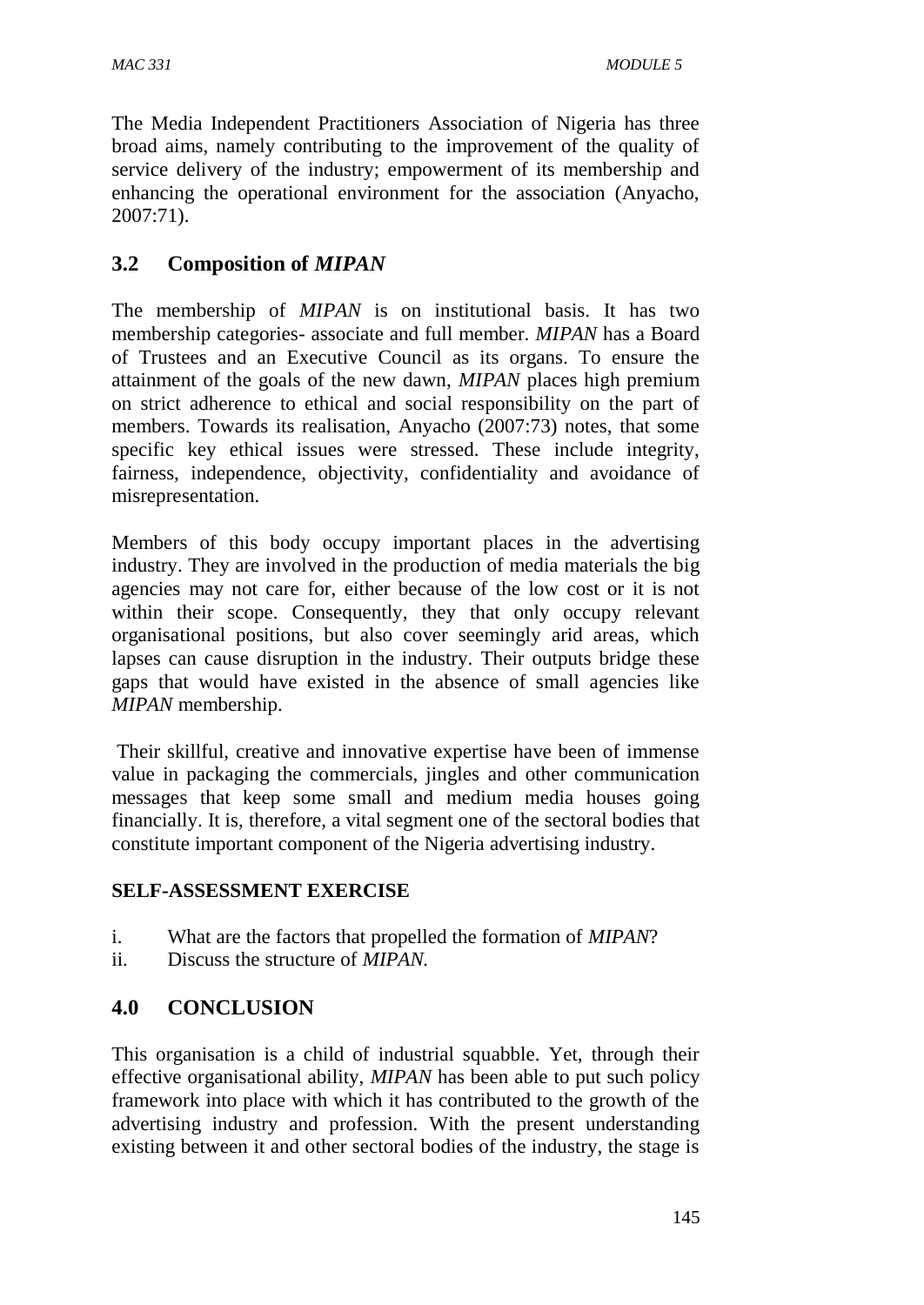set for *MIPAN's* more contributions towards the upliftment of the industry.

# **5.0 SUMMARY**

The unit has further illuminated an outstanding sectoral arm of the industry. A unique sector, MIPAN further provides yet an avenue for the ventilation of those bottled talents, skills, creativity and artistic endowments embodied in some practitioners who have no opportunity for expressing their endowments in the big agencies.

These and more are justifications why every student desires knowledge of the content of this unit.

# **6.0 TUTOR-MARKED ASSIGNMENT**

- i. *MIPAN* has proved, by its antecedents, to be a critical sectoral organ of the Nigerian advertising industry. Discuss.
- ii. What qualities and attributes have aided the contributions *MIPAN* has made in the advertising industry?

# **7.0 REFERENCES/FURTHER READING**

- Anyacho, R.C. (2007). *Advertising Principles and Practice - The Nigeria Perspective.* Lagos: Teejay Enterprises.
- APCON. (2003). *Advertising Annual*. Lagos: APCON.
- Ozoh, H.C. (1998). *Principles and Practice of Advertising.* Lagos: APCON.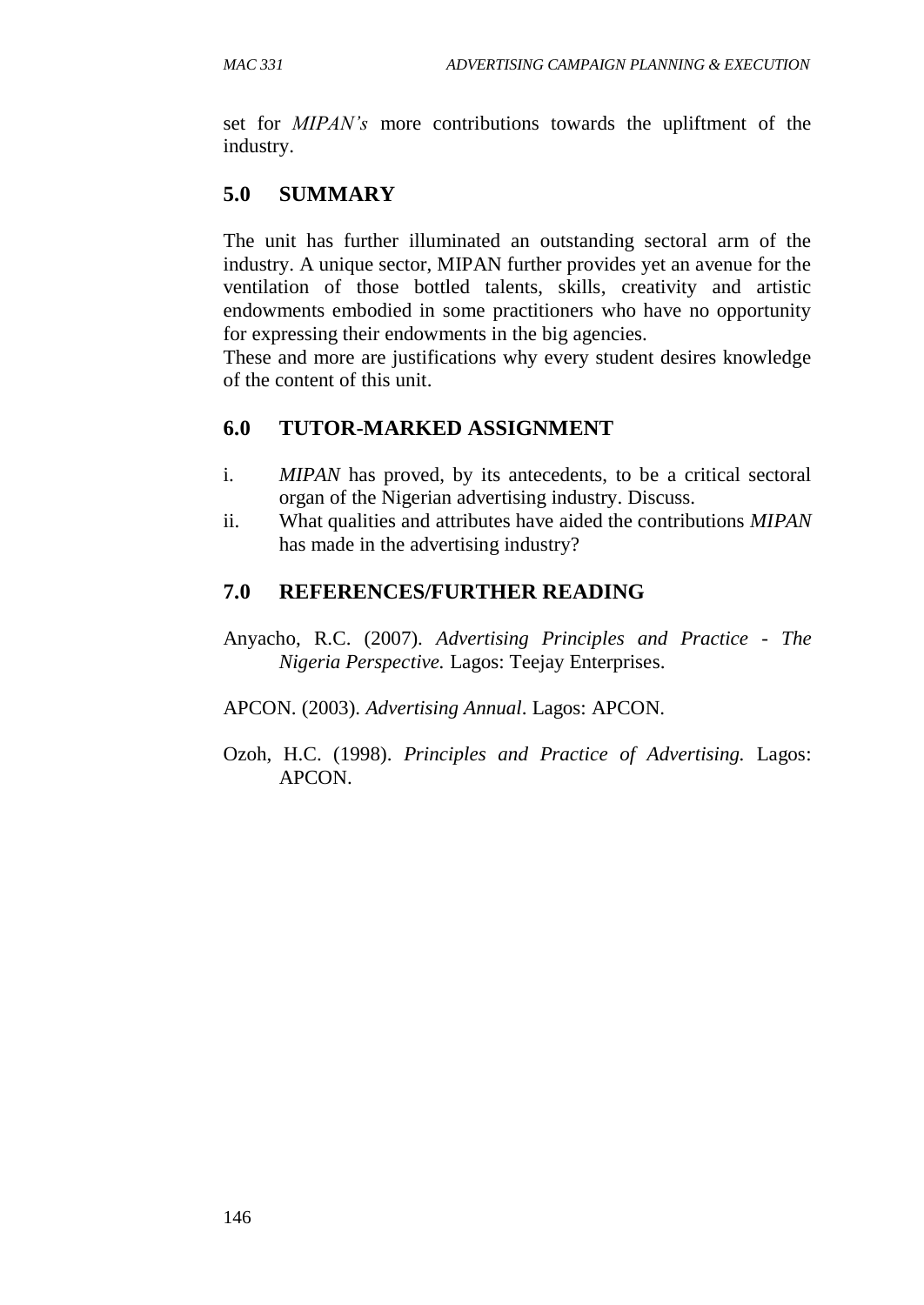# **MODULE 3 MEDIA OF ADVERTISING**

- Unit 1 The Print Media Sector
- Unit 2 Newspapers as Platform for Advertising
- Unit 3 Magazines as Fora for Advertising
- Unit 4 Billboards as Advertising Instruments
- Unit 5 The Broadcasting Media Sector
- Unit 6 Radio as a Platform for Advertising
- Unit 7 Television as a Special Advertising Tool
- Unit 8 Advertising Through Cinema/Film/Home Video
- Unit 9 Internet and Social Media as Advertising Channels

# **UNIT 1 THE PRINT MEDIA SECTOR**

# **CONTENTS**

- 1.0 Introduction
- 2.0 Objectives
- 3.0 Main Content
	- 3.1 Brief History of the Nigerian Print Media
	- 3.2 Potentials of the Print Media
	- 3.3 The Future of the Print Media
- 4.0 Conclusion
- 5.0 Summary
- 6.0 Tutor-Marked Assignment
- 7.0 References/Further Reading

# **1.0 INTRODUCTION**

Advertising is aimed at providing information to potential consumers about products, reminding consumers of their continued availability and using persuasion to convince them to patronise such products and services. These are the broad goals of advertising which is the dissemination of messages of goods and services through the media, usually paid for by an identified sponsor, persuasive in nature to a deliberately targeted audience (Bovee and Arens, 1992). A close look at the Nigerian media scene and environment shows their robust, vibrant and energetic potential as tools of advertising. All facets of the industry have since their respective inceptions proved committed and relentless enterprising partners in the business of promoting and publicising goods and services.

The print media (newspapers, magazines, billboards, posters, bulletins, journals) and the electronic media (radio, television, cinema/film/motion picture/home video, internet and now the social media, all have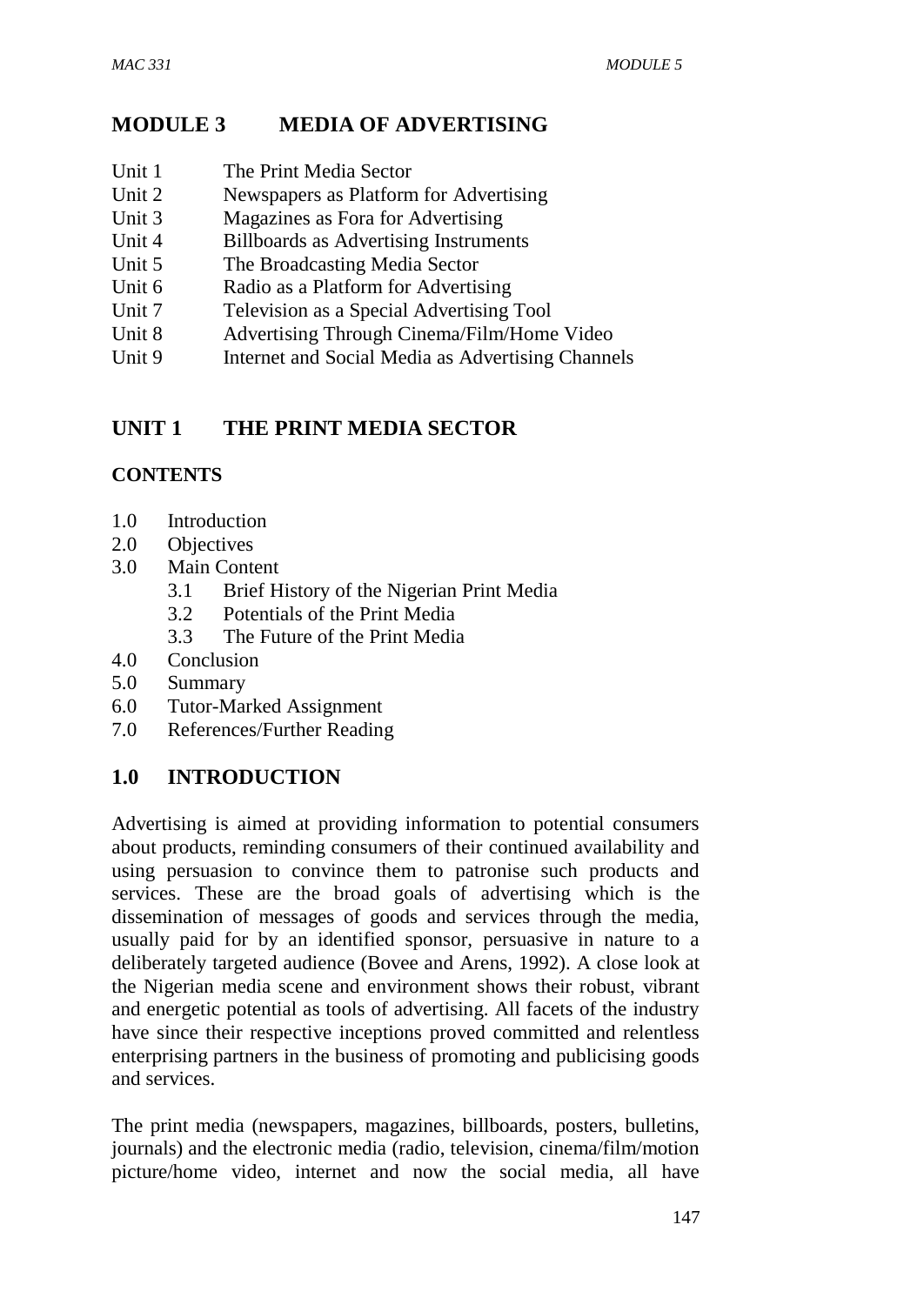combined, right from their formative stages and times of challenge, to give professional services to Nigerian industrial, business and other organisations. This has resulted in benefits, which have ensured the sustenance of the media economically, better business performance to their clients and improved socio-economic well-being of consumers.

Indeed the Nigerian media have been for long willing and ready tools for the placement of advertisement. This way, they remarkably changed the country's economic, educational, political, health, agricultural, cultural, religious and infrastructural fortunes. Their diversity, dynamism and resilience are some of the factors that aided those achievements.

# **2.0 OBJECTIVES**

At the end of this unit, you should be able to:

- discuss the evolutionary changes in the industry
- highlight the contribution of the print media to Nigeria's development.

# **3.0 MAIN CONTENT**

### **3.1 Brief History of the Nigerian Print Media**

The Nigeria print media is rich and flamboyant. Parts of its secret have been its diversity, focus and sense of mission. It began as a missionary enterprise in Abeokuta, with Rev. Henry Townsend's *Iwe Irohin* in 1859, followed by the *Anglo-African* in 1862. The era regarded as the time of the early press, was followed (around 1880) with the emergence of fairly modern newspapers like Ernest Ikoli's *African Massenger* (Aliede, 2003:19).

That second era was a harbinger to another set of political and nationalist newspapers, championed by Zik's Group of newspapers, Herbert Macaulay's *Daily Service*, among others. Other chains of papers followed- Awolowo's *Daily Sketch* and later the *Daily Times*, which had the privilege of external financing.

Another period was the pre-independence era (1947 to 1960). It saw the colonial authority's overt and covert attempts to contain the caustic nationalist papers. After independence, the Federal government even attempted an experimentation of newspaper ownership via the *Daily Mirror* and a magazine, the *Citizen*. The regional governments had theirs- North, *Gaskiya Tafi Kwabo* and *New Nigerian Newspaper*; the East and the West, *Daily Sketch* and *Eastern Outlook.*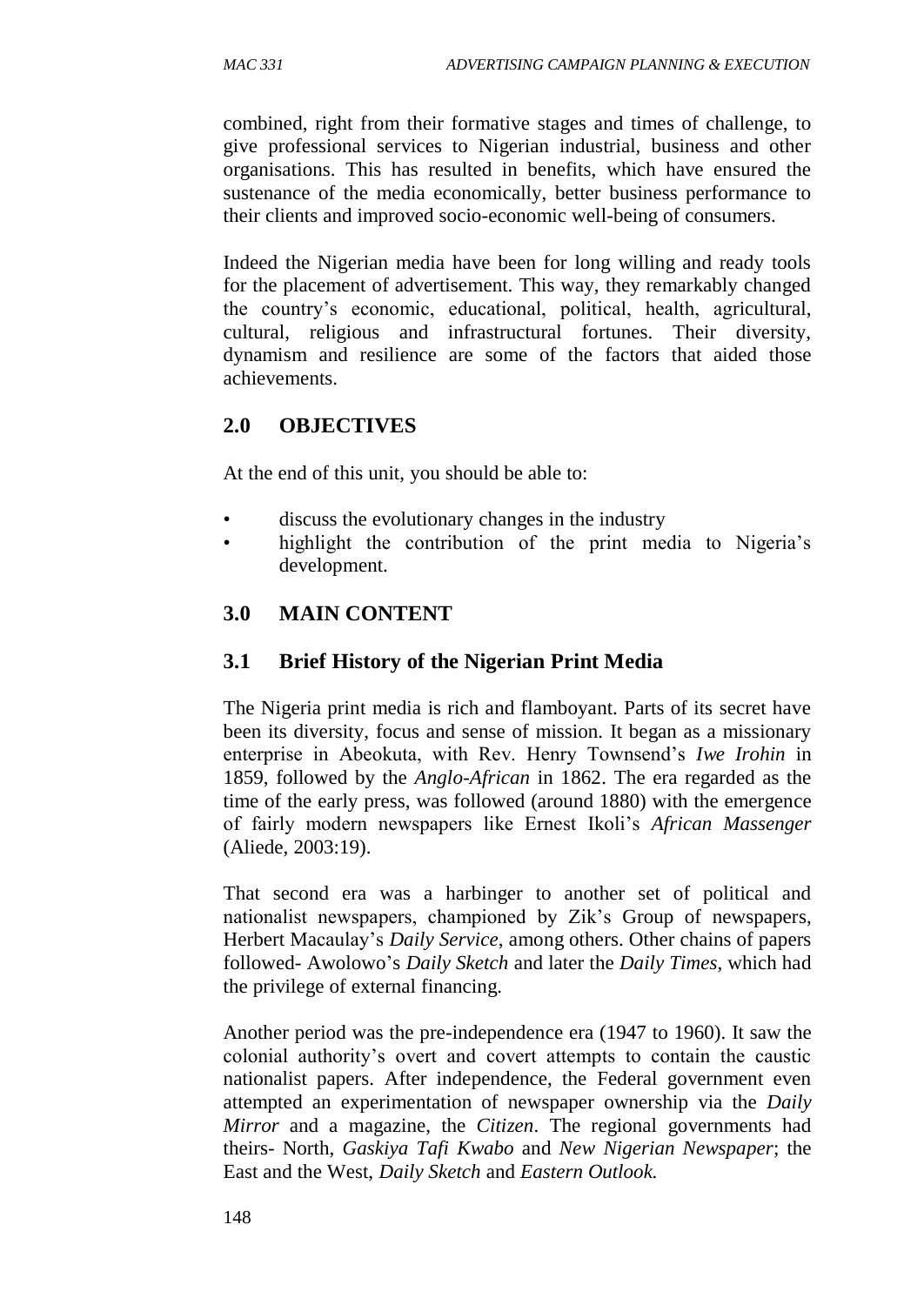A period that began with the 1966 military intervention eventually led to the takeover of the *Daily Times* and the *New Nigerian Newspaper*. By then, the *Daily Times* had diversified, also publishing magazines like *Drum*, *Flamingo*, *Home Studies,* which provided invaluable assistance and guidance to students preparing for the WAEC examination*.*

Another period of enhanced private print media ownership trailed the oil boom of the 1970s. Vibrant papers and magazines emerged, such as *National Concord, The Guardian, Champion, Vanguard, Punch, Newbreed, Newswatch, Tell, The News, TSM, Source,* among others. Industrial growth, diversification and oil revenue, in addition to democratisation, saw the entrance of more papers like *Thisday*, *The Nation*, and *Daily Independent and others*. Earlier, state government owned newspapers flourished. They included *Daily Star, Observer, Tide, Chronicle, Statesman, Herald, Triumph, Light, Ambassador, Voice, Democrat, Nigerian Patriot*, among others.

Till date, these dailies and weeklies have been potent forces for socioeconomic empowerment, growth and development through advertising, (Aliede, 2003). Their national outlooks, massive accessibility, popularity, independent treatment of issues, credibility social responsibility and wide coverage made them ready vehicles for channeling communication messages of household, consumer products, commercial, industrial, agricultural, corporate products, institutional communication and publicity to relevant audiences.

# **3.2 Potentials of the Print Media**

The print media have numerous characteristics which place them in vantage position as channels of advertisements. In Nigeria, for instance, it has colourful diversity, longevity, wealth of experience, technical knowledge, manpower, expertise and fertile operational environment.

These positive omens, in addition to the media's attributes like flexibility, documentability, retrievability, variety, colour and illustrative displays, have aided newspaper, magazines, billboards, posters, books, journals, periodicals and others to be key players as organs of advertisement in the country. On daily and weekly basis, street newspaper stands are inundated with avalanche displays of all manners of dailies and weeklies, with shouting and screaming attractive headlines and illustrative features.

In fact, emerging industries, businesses and other corporate organisations have not only immensely benefited from the Nigerian print media sector, but also have brought to bear spectacle features that distinguish them today. The country's financial institutions (banks,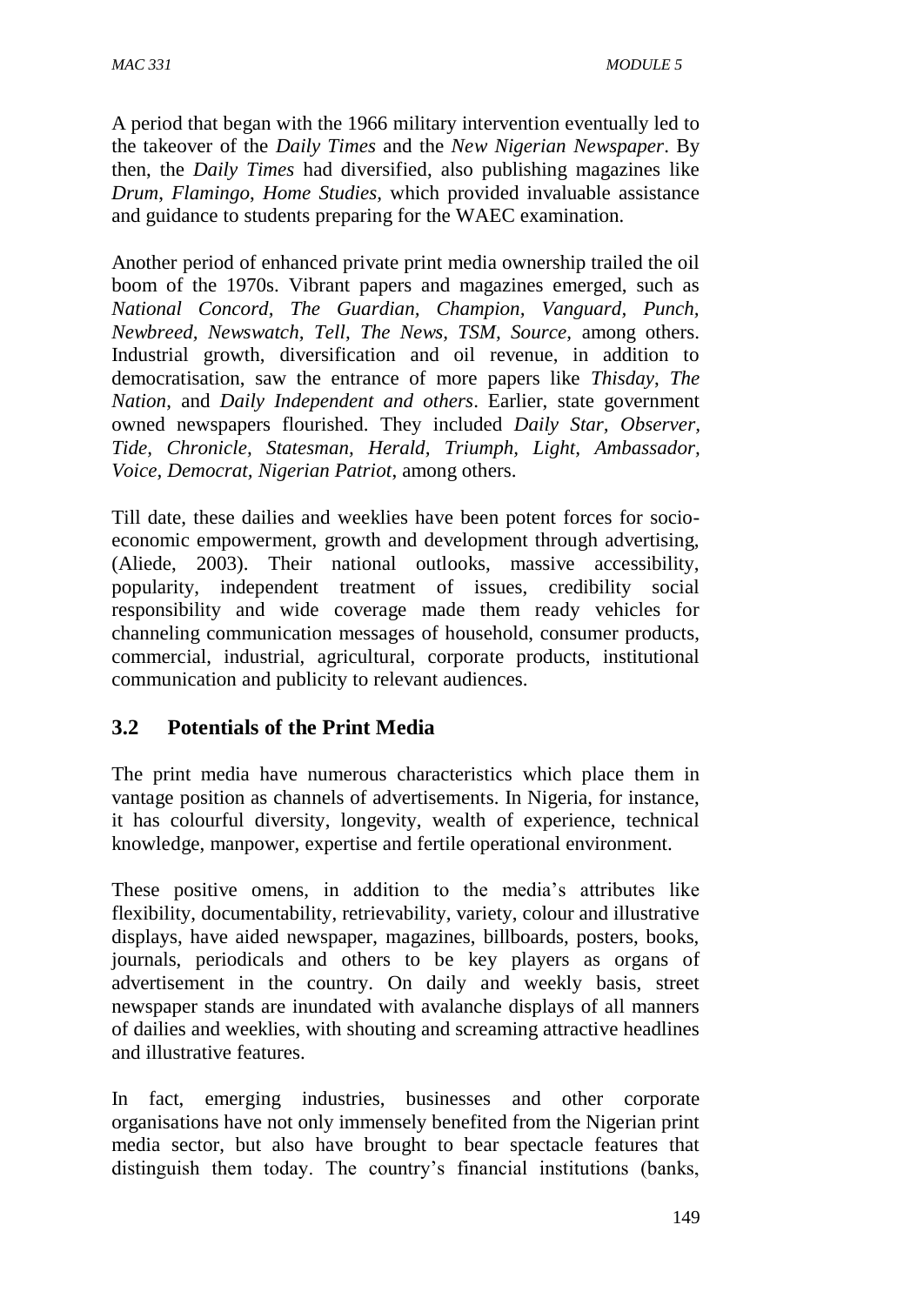mortgage houses and insurance companies) and the booming communication service providers sector are typical examples of them.

Unimaginably, front and back covers of newspapers are adorned with flamboyant colourful illustrations of their messages, besides the use of supplements, pullouts, insertions and bills. These creative and innovative techniques have added to known traditional principles and skills of newspaper, magazine and other print media production and packaging and therefore better placed them as unique and attractive means of conveying advertising messages, to the joy of clients.

# **3.3 Potentials of the Print Media**

The print media have come to stay as an unshakable industry at the forefront for product advertisements. This is so due to a number of factors, namely- increasing level of education and enlightenment of the press (for instance, the newly enacted Freedom of Information Act, deepening of democracy, improved communication and deregulation.

The vastness and large population of the country presents additional opportunities. These and gains of globalisation- for instance , professional and technical exchange and training faculties, all make the industry ever ready to continue to act as effective tool of advertising.

### **SELF-ASSESSMENT EXERCISE**

- i. Give the historical background of the Nigeria print media industry.
- ii. Show those attributes that have ensured its existence for over 150 years.
- iii. Is Nigeria's print media's future bright or bleak?

# **4.0 CONCLUSION**

More than any other institution, the country's print media industry has contributed to the improvement of her chequered history. It has sunk and swum with the citizen in their quest for nationalism, economic emancipation and democratisation. The story is the same on the social, industrial and business fronts. It, however, has benefitted from its hard work and labour, as it has financed itself from the revenue generated in the process, especially through advertising.

# **5.0 SUMMARY**

The unit is a sketchy but a graphic presentation of the background of the print media industry in Nigeria. It also x-rays its strengths and prospect,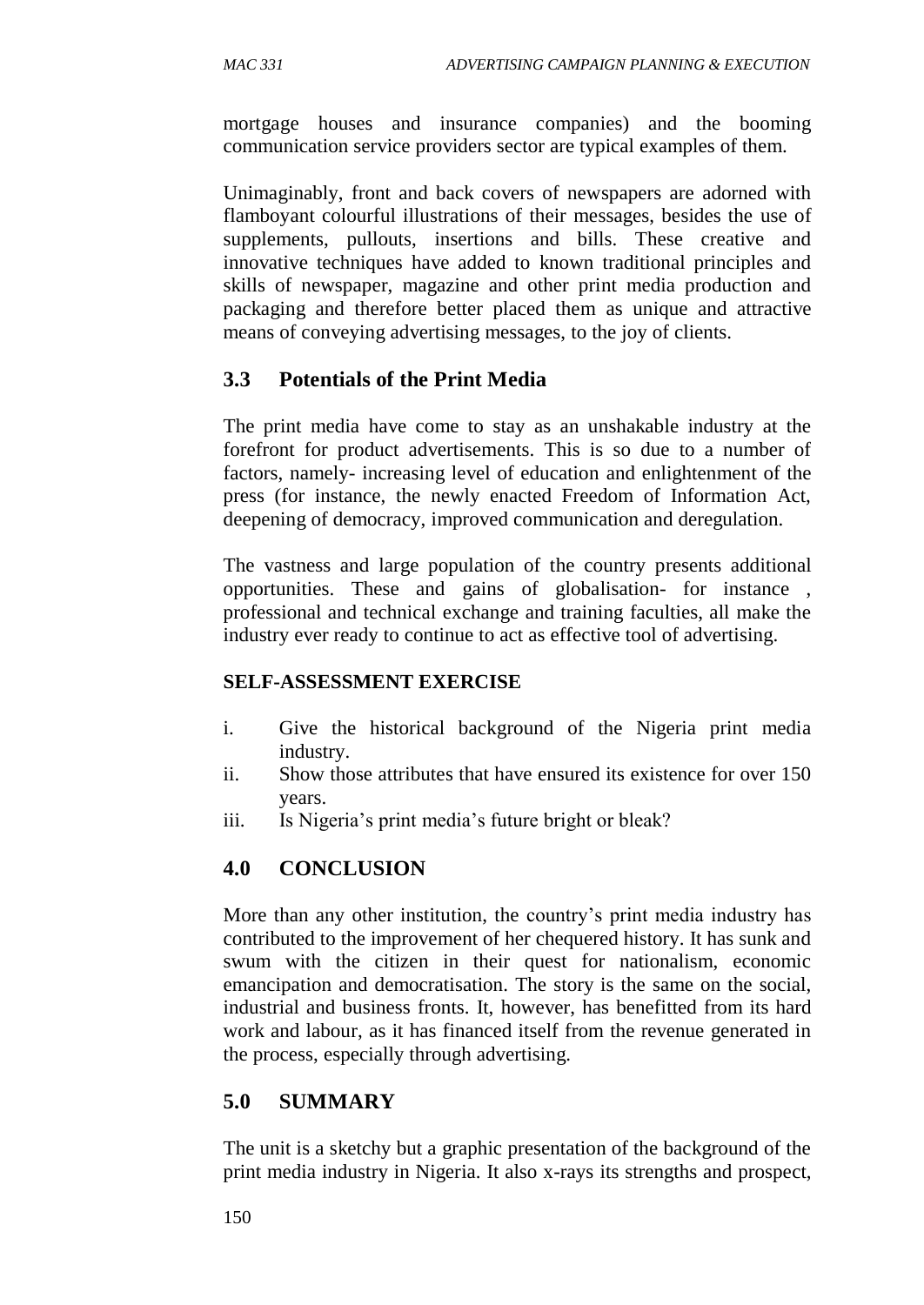summing up that it has and will continue to live up to the expectations of stakeholders.

# **6.0 TUTOR-MARKED ASSIGNMENT**

Nigeria's political history cannot be complete without mentioning the role of the print media. Discuss.

- i. Enumerate the features that have assisted the print industry to make its name.
- ii. Show how the background of the print industry has helped to guarantee its future.

# **7.0 REFERENCES/FUTHER READING**

- Aliede, J. E. (2003). "Media and Politics in Nigeria: A Historical and Contemporary Overview*".* In: Nwosu, I. E. (Ed.). *Polimedia: Media and Politics in Nigeria*. Enugu: Prime Target Ltd.
- Bovee, C.L. & Arens, W.F. (1992). *Contemporary Advertising. (4th ed.)* Boston: Richard D. Irwin Inc.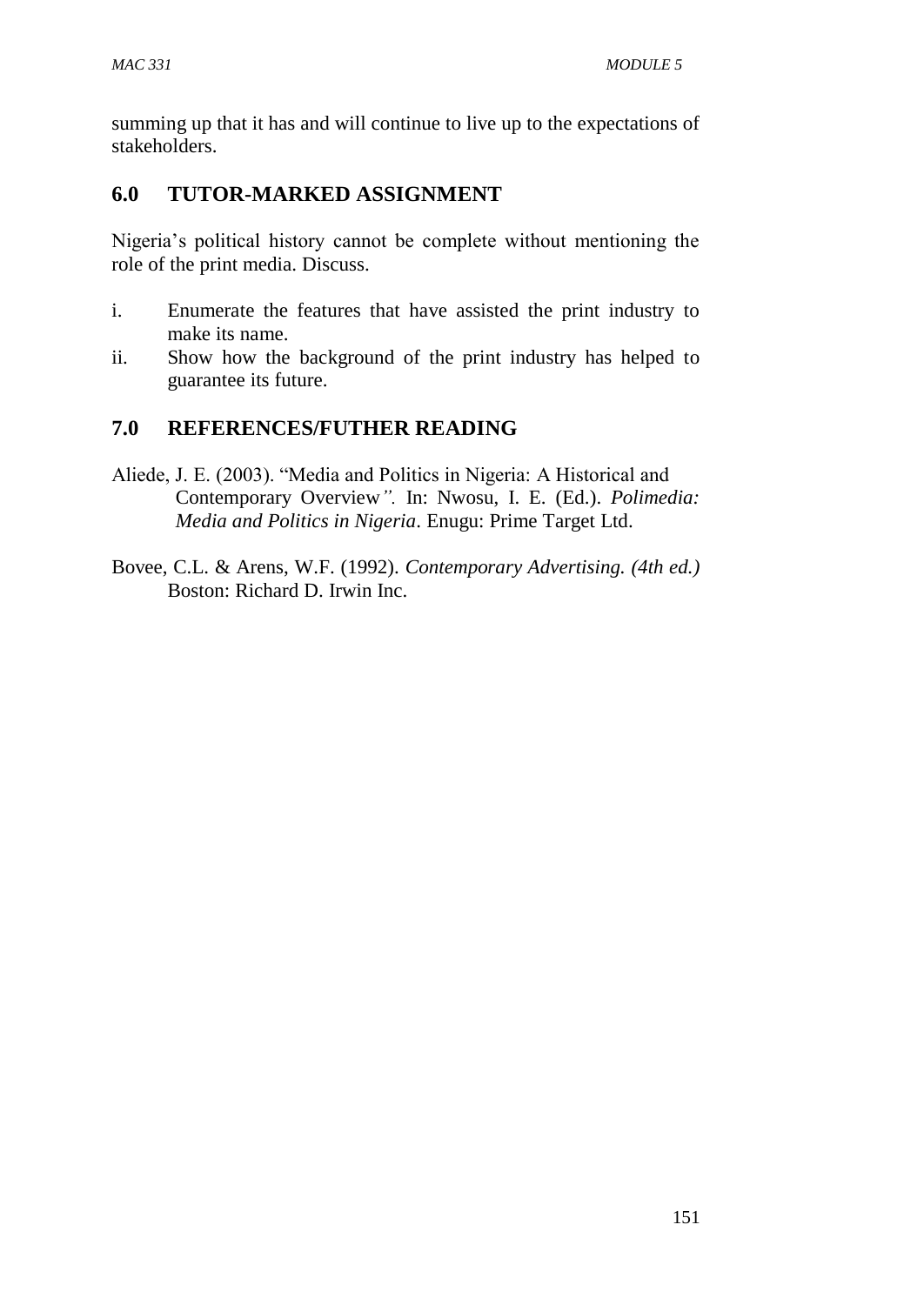# **UNIT 2 NEWSPAPERS AS PLATFORM FOR ADVERTISING**

#### **CONTENTS**

- 1.0 Introduction
- 2.0 Objectives
- 3.0 Main Content
	- 3.1 Strengths as a Tool of Advertising
	- 3.2 Weaknesses as means of Advertising
- 4.0 Conclusion
- 5.0 Summary
- 6.0 Tutor-Marked Assignment
- 7.0 References/Further Reading

# **1.0 INTRODUCTION**

The unique features of Newspapers- like massive readership, popularity, attractiveness, reliability and documentability, combine to make them veritable tools for advertising. No wonder its longevity has not, negatively, affected its utility and credibility. Yet, it still has some inherent weaknesses. They are negative variables students of advertising and journalism must be acquainted with.

# **2.0 OBJECTIVES**

At the end of this unit, you should be able to:

- point out the positive features of newspaper- as vehicle for advertising
- discuss their weaknesses as tools of advertising
- observe areas newspaper can be improved to enhance their operational capacity.

# **3.0 MAIN CONTENT**

# **3.1 Strengths as a Tool of Advertising**

As a medium of advertising, newspaper has some advantages. These include the following.

### **a) Variety of advertisement**

Newspapers have capacity to accommodate different kinds of advertisements including display, classified, public notices, advertorials, products, supplements and inserts (Ozoh, 1998; and Anyacho, 2007).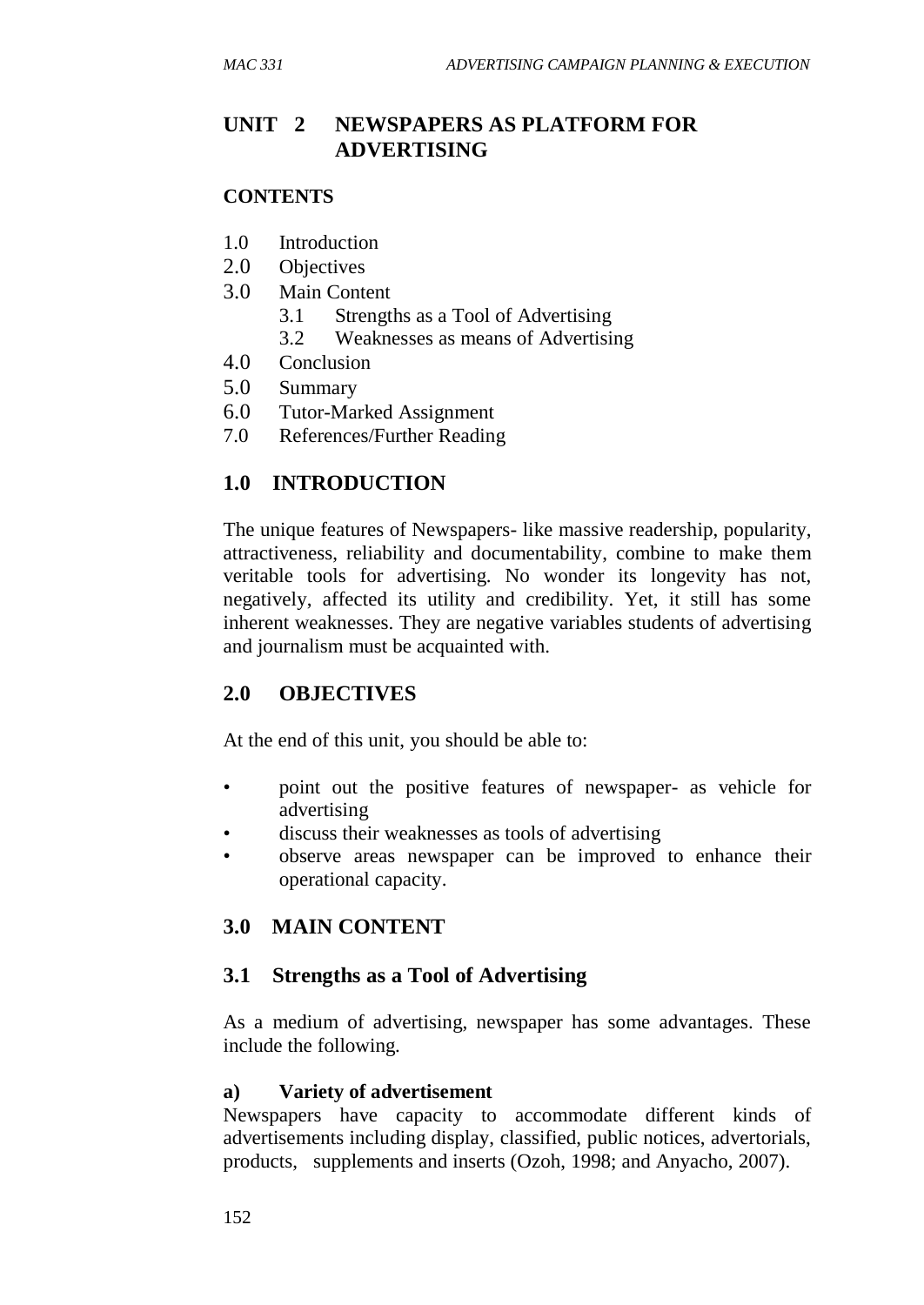#### **b) Massive outreach**

Newspapers are widely read and in a vast country like Nigeria, the readership can be staggering, especially if the level of literacy rate is high.

#### **c) Daily and weekly appearance**

With i ts daily frequency of appearance, newspapers repeatedly carry advertisements or fresh ones as is the case in aggressive campaigns, thereby acquainting the audience with the advertising message.

### **d) Flexibility**

The medium can easily adjust to change that may occur in the process of advertising a given product. This enables it to meet the demands of the time and still satisfy the aspiration of the client.

#### **e) Newspaper is transferable**

A single copy can be read by so many people, thereby exposing them to the advertisements contained.

#### **f) Provides more detailed information**

When an advertisement occupies a full page of a newspaper, chances of using it to provide exhaustive message of the product is there.

#### **h) Permanency**

Advertisements on newspapers can be stored and documented for future retrieval.

#### **i) Application of colour**

This enables advertisements to be often flamboyantly and aesthetically illustrated making them more attractive and appealing to the target audience.

### **3.2 Weaknesses as Means of Advertising**

Its numerous merits notwithstanding, newspapers have some disadvantages as a tool of advertising; according to Aliede (2003:17-30), they include the following.

#### **a) Elitism**

In order to satisfy their educated audience, newspapers often concentrate on contents that do not appeal to or serve the interest of the other classes. The audience is ,accordingly and unduly, segmented.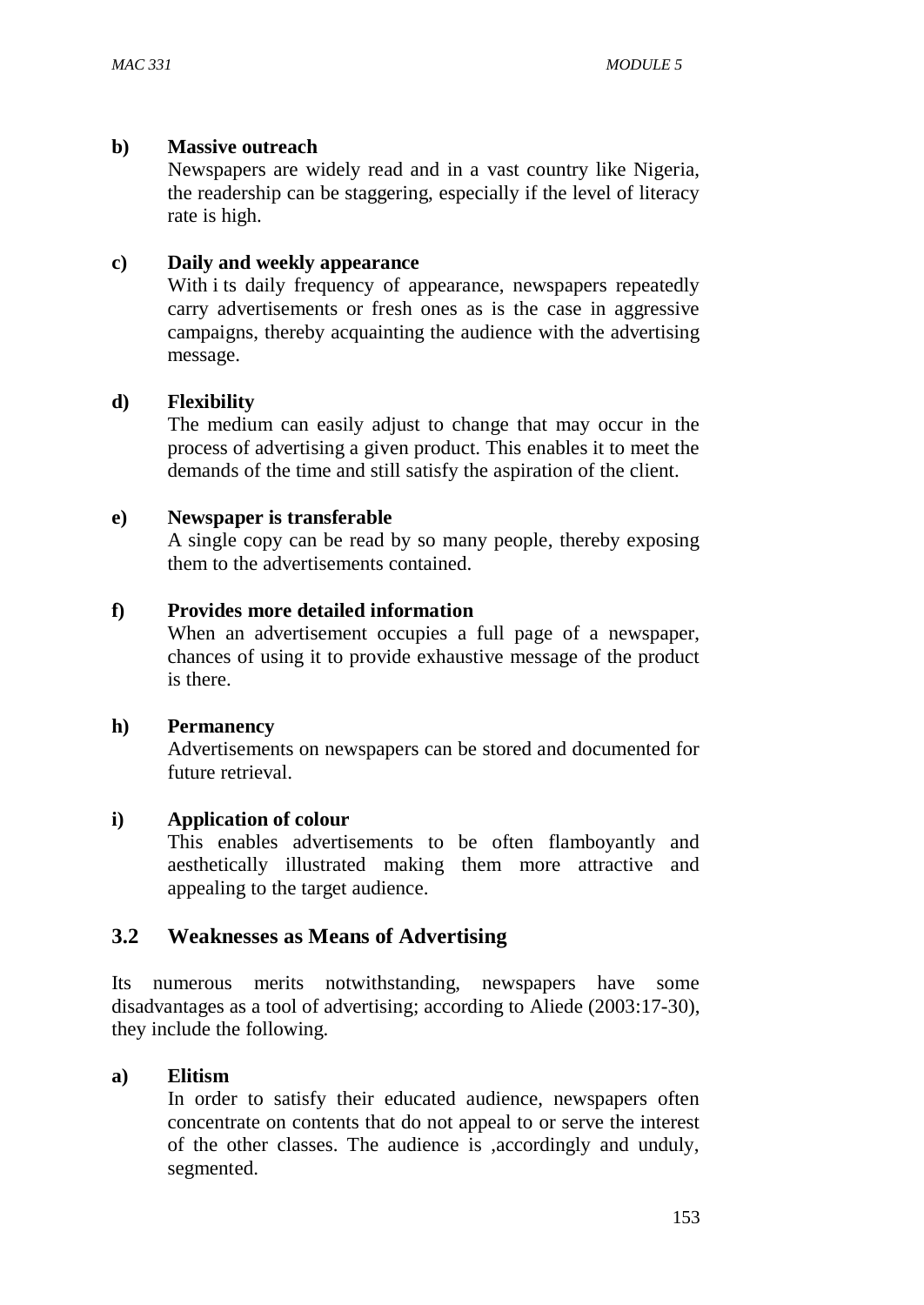#### **b) Linguistic barrier**

Since it is only the educated who can read newspapers, this further limits the audience.

### **c) Visual quality only**

It does not have audio quality like the electronic media and excludes the blind.

### **d) Absence of musical value**

Music and melody complement and enhance the efficacy of advertising as seen in commercials and jingles. Newspapers lack this feature, which is intrinsic obtainable in the electronic media.

#### **SELF-ASSESSMENT EXERCISE**

- i. Discuss the way newspapers attract their audience.
- ii. Show how the medium can enhance its readership and advertising audience.

# **4.0 CONCLUSION**

Some attributes make newspaper outstanding as a medium of advertising. These features have for ages presented the medium as a beautiful bride to corporate organisations, which use them for promoting and publicising their goods and services. As well, they have some disadvantages, which their operators still overcome in order to enhance the medium effectiveness as a tool for advertising.

# **5.0 SUMMARY**

The unit provides you with two sides of the coin. It is an area you must understand as a necessary guide in advertising practitioner's choice of advertising media.

# **6.0 TUTOR-MARKED ASSIGNMENT**

- i. What are those qualities that distinguish newspapers as media of advertising?
- ii. Show the inherent disadvantages and how they can be overcome.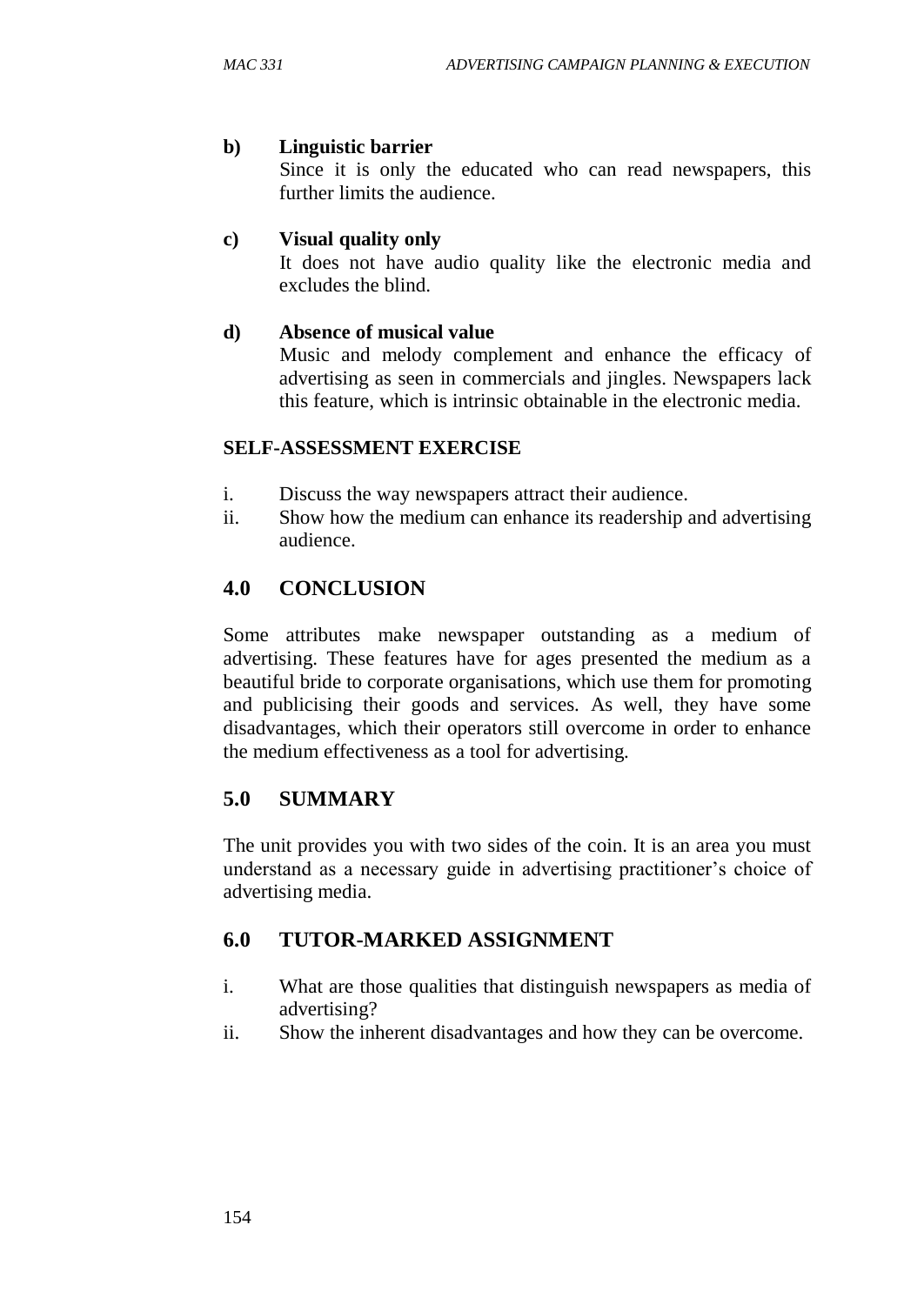### **7.0 REFERENCES/FURHTER READING**

- Aliede, J. E. (2003). "Media and Politics in Nigeria: A Historical and Contemporary Overview*".* In: Nwosu, I. E. (Ed.). *Polimedia: Media and Politics in Nigeria*. Enugu: Prime Target Ltd.
- Anyacho, R. C. (2007). *Advertising: Principles and Practice- The Nigerian Perspective.* Lagos. Teejay Enterprises.
- Ozoh, H.C. (1998). *Principles and Practice of Advertising*. Lagos: APCON.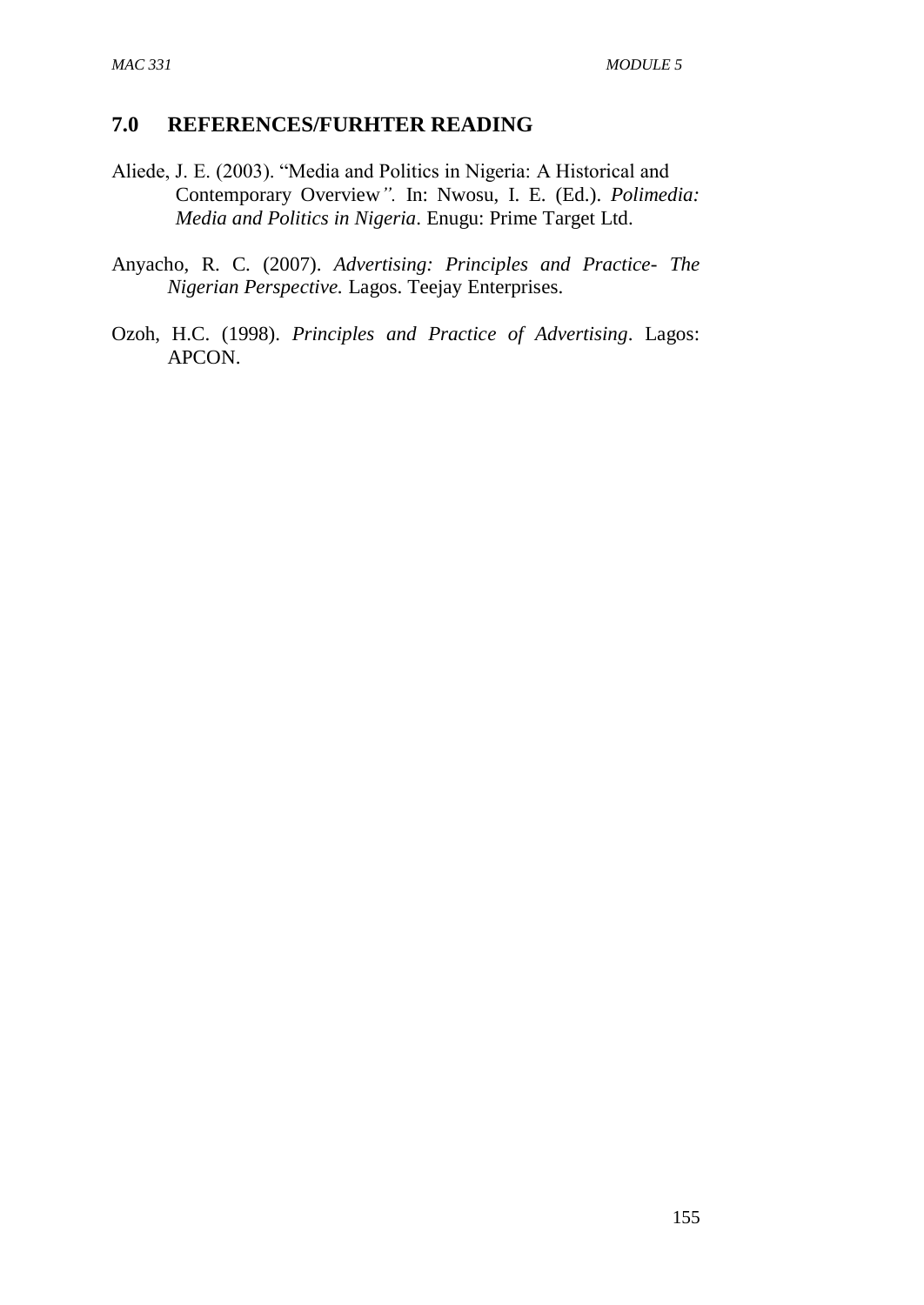# **UNIT 3 MAGAZINES AS FORA FOR ADVERTISING**

### **CONTENTS**

- 1.0 Introduction
- 2.0 Objectives
- 3.0 Main Content
	- 3.1 Strengths of Magazines as a Tool of Advertising
	- 3.2 Weakness of Magazines
- 4.0 Conclusion
- 5.0 Summary
- 6.0 Tutor-Marked Assignment
- 7.0 References/Further Reading

# **1.0 INTRODUCTION**

Magazines are the most prestigious of all the publication in the print industry. This has given it some outstanding position and elegance which make it the toast of advertisers. This is besides the fact that at the same time it has most of the qualities of newspaper.

The medium is in a class of its own, with room for divergent genre which serve the interest of different groups of its large audience. Its colourful and entertaining nature, too, has endeared magazine to so many readers.

# **2.0 OBJECTIVES**

At the end of this unit, you should be able to:

- distinguish between magazines and other components of the print media
- discuss the strengths of magazine as a medium of advertising.

# **3.0 MAIN CONTENT**

### **3.1 Strengths of Magazine as a Tool for Advertising**

Ozoh (1998:64) and Anyacho (2007:42) have indicated the following as the merits of magazine as a tool of advertising.

#### **a) Documentation**

The packaging of magazines makes them easily storable. That increases its potential as a tool of advertising.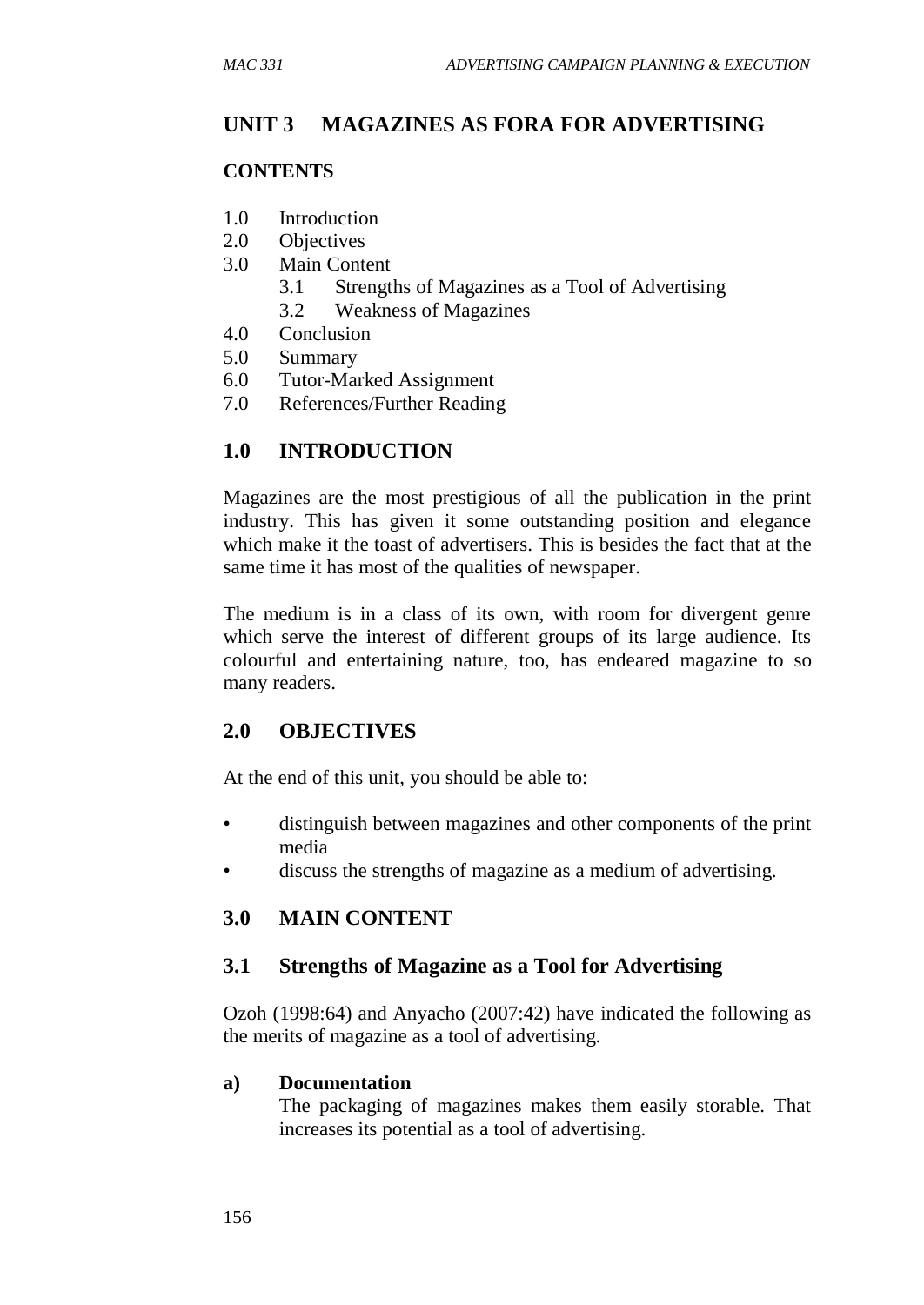#### **b) Colouration**

Magazines lavishly use colour for illustration and embellishment. This makes them attractive and appealing to a wide spectrum of audiences; young, old, and different genders. It also engenders the mediums elegance and high profile that places magazine higher than other print media.

#### **c) Serves many purposes**

Magazines serve such purposes of information, education and entertainment. These place them in a position to appeal to different classes of people for advertising variety of productsconsumer, business, industrial, trade, agriculture, professional and institutional.

#### **d) Transferable**

As a result of the appeal, copies of magazines are read and transferred to other readers, over and over, thereby enhancing the advertising capacity.

#### **e) Specialised audience**

Several classes of readers crave for magazine. Hence, there are professional magazines, fashion, motoring, entertainment, housekeeping, gardening, among others. All these present opportunities for advertising different kinds of goods and.

### **3.2 Weaknesses of Magazine**

Here, let us look at a number of disadvantages.

#### **a) Very expensive**

The high cost of production heightens the cost of placement of advertisements on magazines.

#### **b) Lack of flexibility**

This is the case and therefore limits both the advertising patronage and the audience.

#### **c) Lower circulation**

As a result of the lower patronage, compared to newspaper, vendors are often very reluctant to circulate some magazine.

#### **SELF- ASSESSMENT EXERCISE**

- i. Distinguish magazine from newspaper as a tool of advertising.
- ii. How do the qualities of magazines affect their patronage?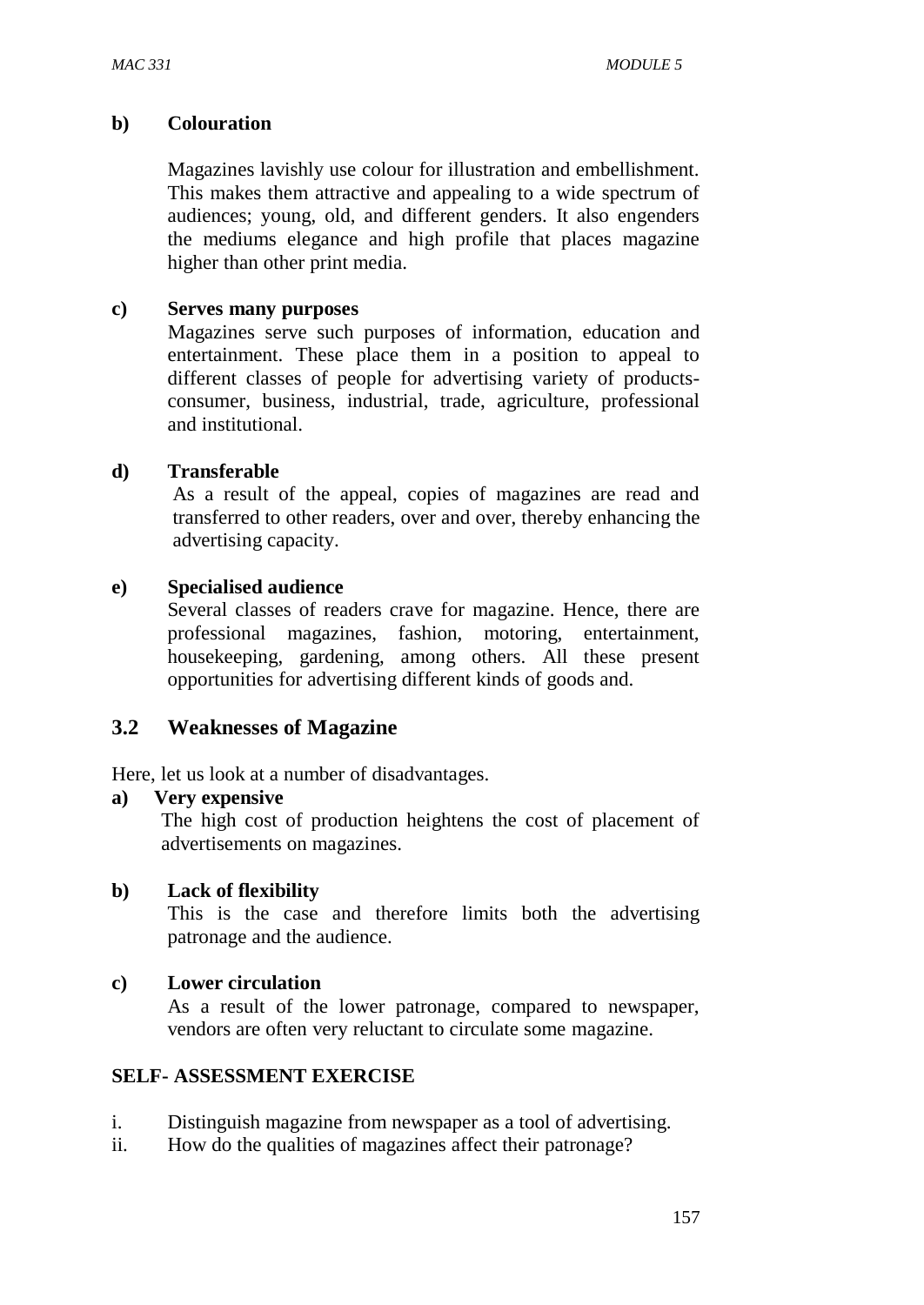# **4.0 CONCLUSION**

Magazine is clearly an outstanding medium. Its classic qualities endow it with numerous advantages which make it a darling of advertisers. As modern technologies pave way for the production of more qualitative magazines, the more advertising message sponsors will see it as a means of reaching their various customers and consumers.

# **5.0 SUMMARY**

This unit x-rays to you the advantages and disadvantages peculiar to magazines. You have, therefore, been presented with those reasons why advertisers go for magazine either in preference to, or in combination with other available media.

# **7.0 TUTOR-MARKED ASSIGNMENT**

- i. Name and explain the advantages which make magazines the toast of advertisers?
- ii. What makes magazine outstanding as a print medium?
- iii. What disadvantages are inherent in magazine as a tool of advertising?

# **7.0 REFERENCES/FURTHER READING**

- Anyacho, R.C. (2007). *Advertising: Principles and Practice - The Nigerian Perspertive*. Lagos. Teejay Enterprises.
- Ozoh, H. R. (1998). *Principles and Practices of Advertising.* Lagos: APCON.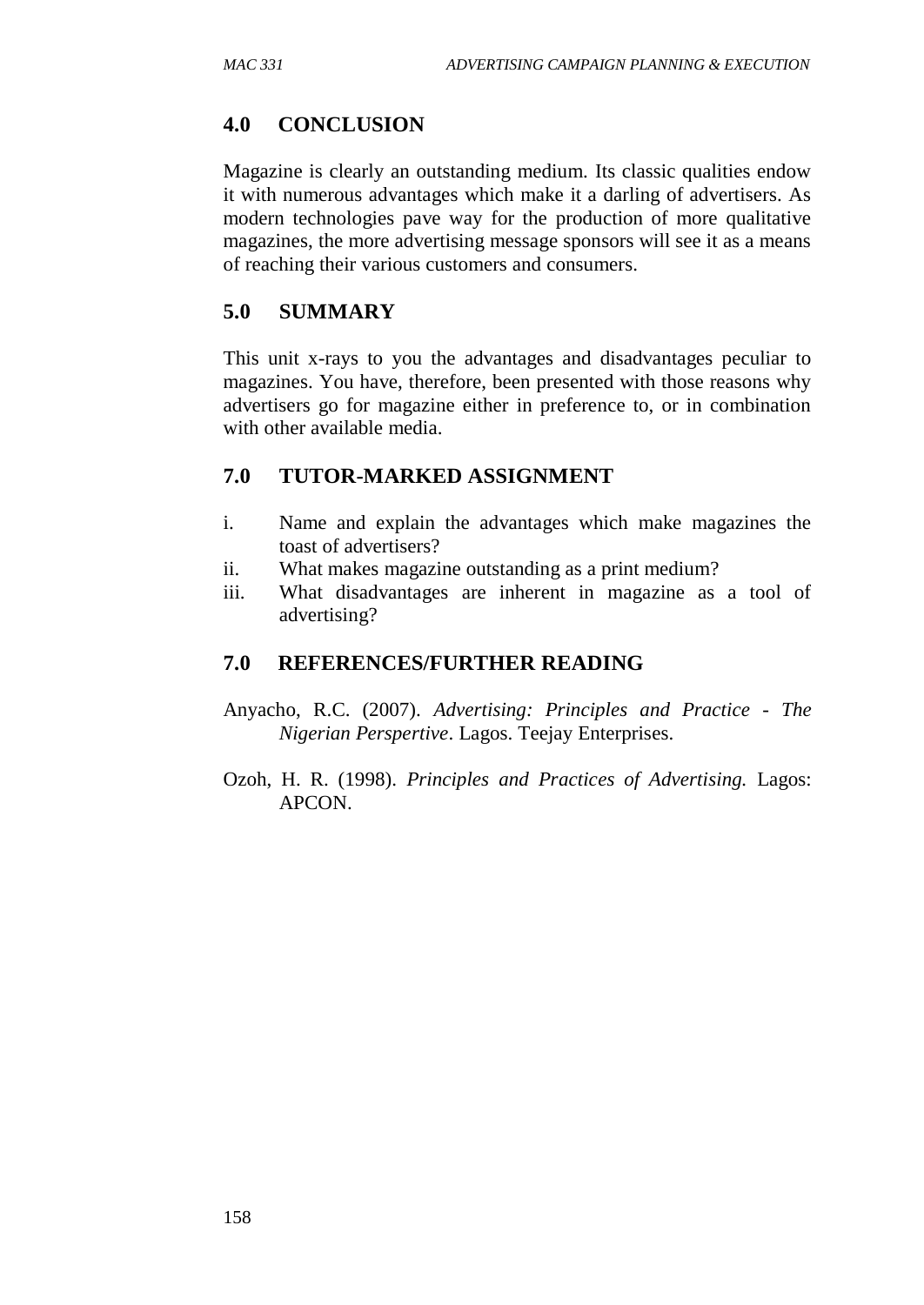# **UNIT 4 BILLBOARDS AS ADVERTISING INSTRUMENT**

### **CONTENTS**

- 1.0 Introduction
- 2.0 Objectives
- 3.0 Main Content
	- 3.1 Merits of Billboard as an Instrument for Advertising
	- 3.2 Demerits of Billboards
- 4.0 Conclusion
- 5.0 Summary
- 6.0 Tutor-Marked Assignment
- 7.0 References/Further Reading

## **1.0 INTRODUCTION**

Outdoor advertisements or billboards have very unique variables which differentiate them from others. These characteristics also determine their profile as well spell out the advertising functions they perform in their service to clients. These clear distinctive features are discussed in this unit. As well, the disadvantages involved in the medium are worthy of note as they guide advertisers and practitioners in their choice of advertising media.

### **2.0 OBJECTIVES**

At the end this unit, you should be able to:

- identify the special features of outdoor advertising
- explain the merits and demerits of the medium.

### **3.0 MAIN CONTENT**

### **3.1 Merits of Billboard as an Instrument of Advertising**

Certain features differentiate this medium from others. These, according to Ajayi (2005: 69-70), include- versatility and flexibility, corporate impact, colour and wide coverage. These attributes also translate to its advantages, according to Anyacho (2007:51-52) and Ozoh (1998:69); let us consider a few.

#### **a) Strategic positioning**

Its nature allows for strategic site selection to enable it target the audience. Their locations in city centres, corners, markets and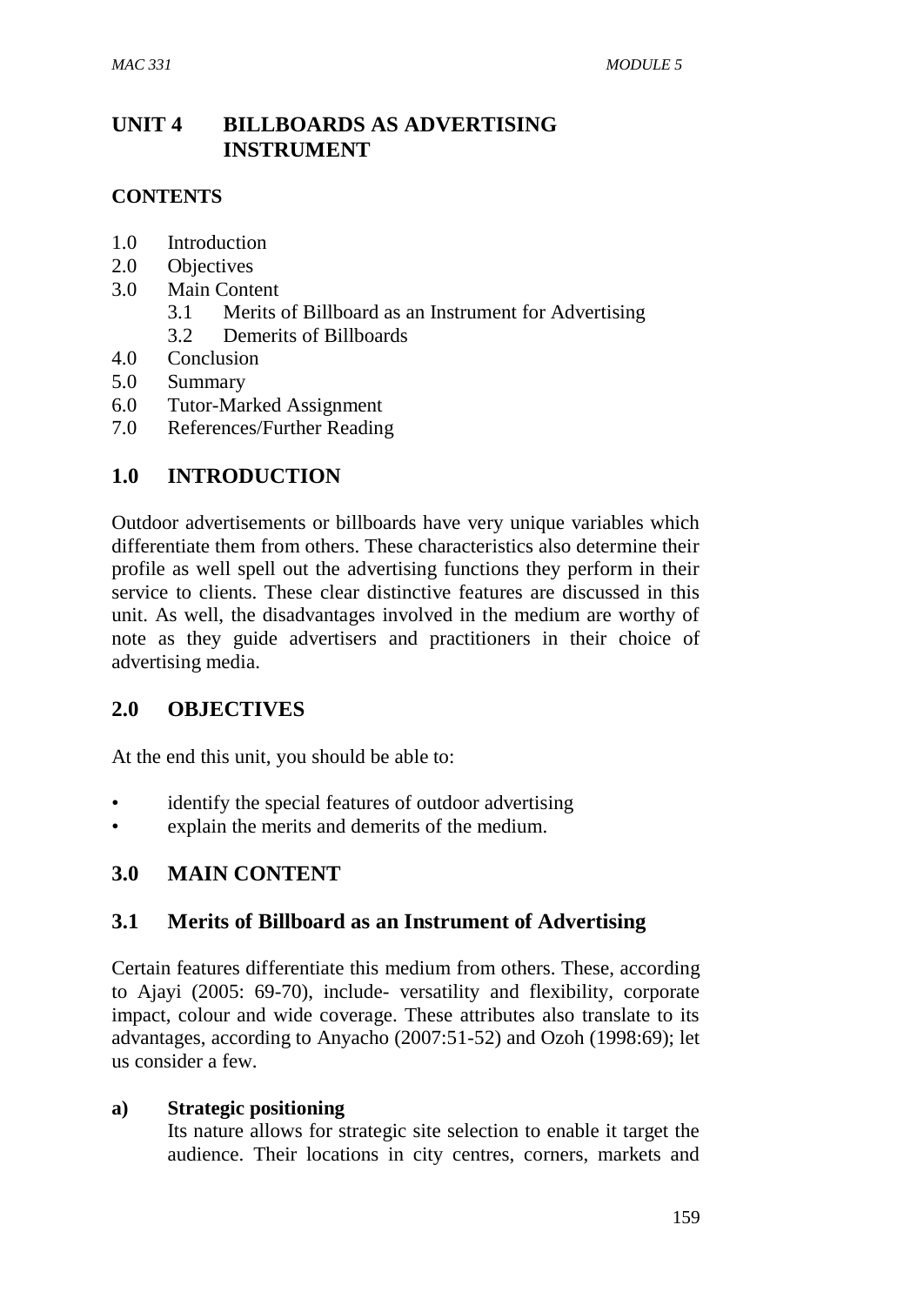similar places are guided by this factor and lead to maximised exposure and accessibility.

### **b) Colouration**

Billboards use colour, adroitly, to provide background illustration, aesthetic goals, beauty and highlight unique images, among others. These make the medium very attractive and lively.

## **c) Larger than life**

The sizes of billboards are often as much as 300x30 inches and therefore able to present images larger than reality. This multiplies the visibility of the advertised product even from far distances.

## **d) Environmental beautification**

They add beauty and aesthetics to the environment.

## **e) Lower cost**

It has been adjudged to be relatively cheaper than other media like television, radio or newspaper, when valued from the point of view of viewers per thousand.

## **f) Steadiness**

The permanence of the position billboard occupy adds to its advantage. This is opposed to the transient nature of some other media messages like radio, television and motion picture.

### **g) Apt message presentation**

Billboard's message is apt, precise, and concise and to the point, as it serves people who are often in motion. It talks less.

# **3.2 Demerits of Billboard**

The disadvantages of this medium are as listed below.

### **a) Exposure to hazardous weather conditions**

Rain, sunshine, harmatan, storms, hurricanes and floods are parts of the unfriendly atmospheric problems billboards face. Others are fire from bush burning; defacing, demolition and damages from miscreants.

### **b) Poor exposure**

The message may not be discernible if a passer-by cannot clearly read it. For instance, a billboard on the highway may give motorists meaningful information of the advertised product.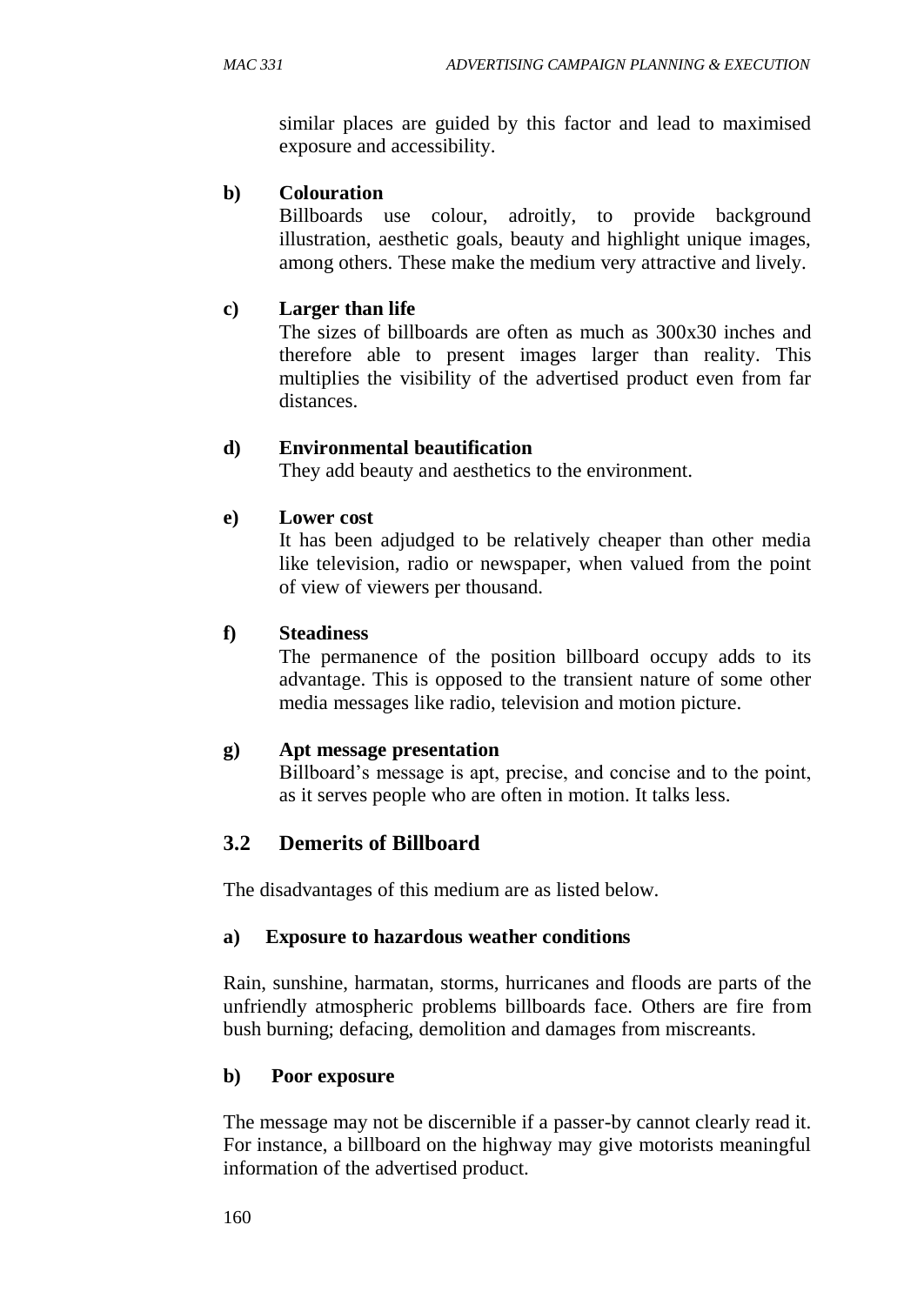#### **c) Restrictions**

Billboards may not be allowed in certain areas, according to Ajayi (2005:73); often, governments do this for environmental, security or traffic reasons.

#### **d) Destruction by governments**

This is rampant in major towns of the country, like Lagos and Port Harcourt and constitutes a major concern to *OAAN*.

#### **e) Operational cost**

The area is becoming more sophisticated, alongside the materials and construction of the boards. This, therefore, escalates the cost of their operation. This has continued to reduce the size of patronage of this medium.

### **SELF-ASSESSMENT EXERCISE**

- i. What are the peculiarities of billboards as a means of advertising?
- ii. Compare the merits of billboards with those of magazines.

## **5.0 CONCLUSION**

Outdoor advertising occupies a special place in the advertising industry. This is so in terms of the advantages, which are however almost overshadowed by some existing disadvantages. These challenges must be grappled with by the Outdoor Advertising Association of Nigeria (OAAN); still, the bountiful contributions of the sector to the growth of the advertising industry in Nigeria are not in doubt.

### **6.0 SUMMARY**

Insights are provided in this unit on the special place of the outdoor sector in the growing advertising industry. The unit also focused on the advantages and disadvantages of billboard as a medium.

### **6.0 TUTOR-MARKED ASSIGNMENT**

- i. What are the special features of the outdoor adertsing?
- ii. Refute the argument that its disadvantages outweigh the advantages.
- iii. Make a comparative analysis of the merits of outdoor and magazine advertising.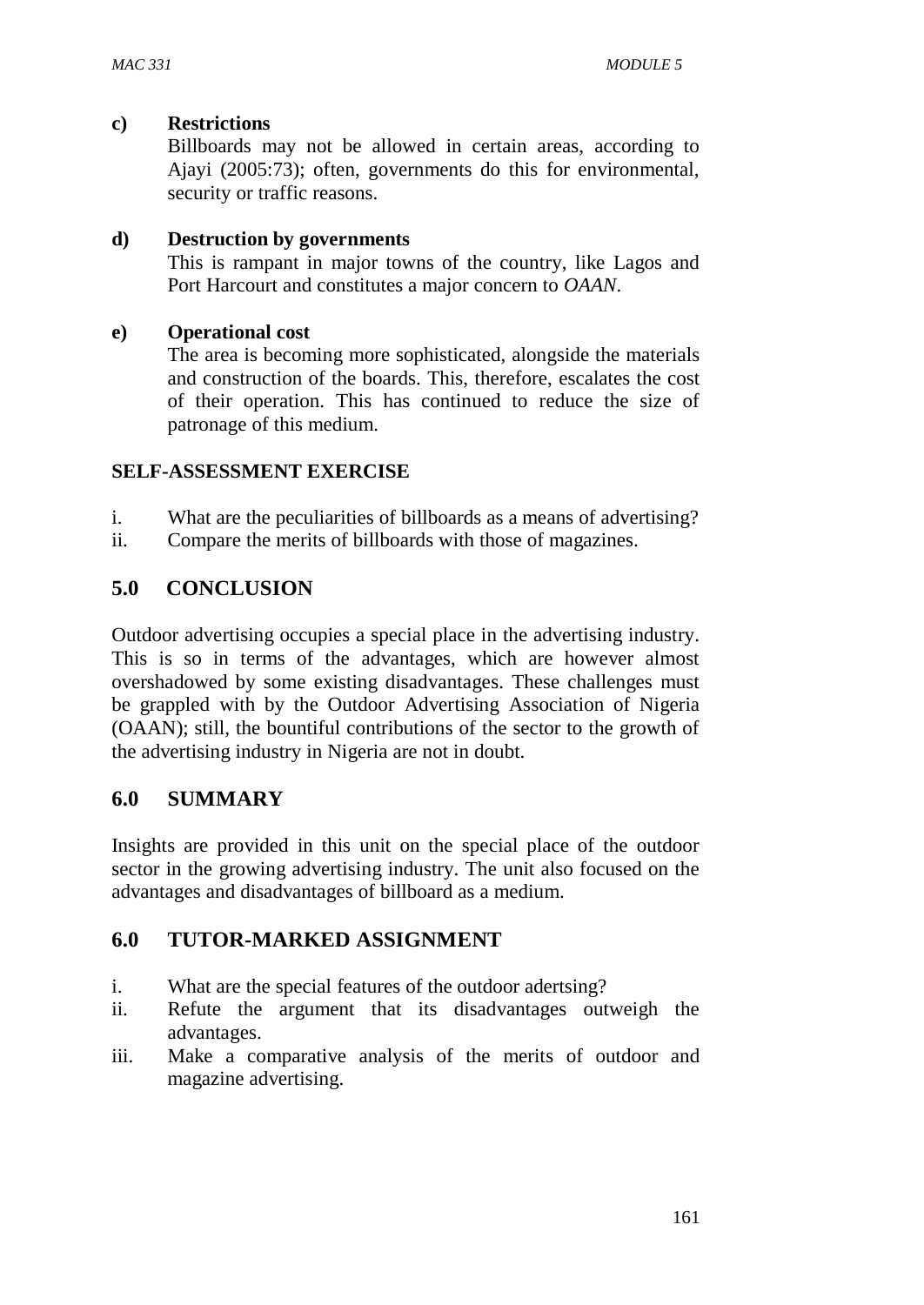### **7.0 REFERENCES/FURTHER READING**

- Ajayi, B.O. (2005). *Understanding Outdoor Advertising.* Lagos: Fem Publicity Ltd.
- Anyacho, R.C. (2007). *Advertising: Principles and Practices-the Nigerian Perperstive.* Lagos: TeejayEnterprises
- Ozoh, H. C. (1998). *Principles and Practice of Advertising.* Lagos: APCON.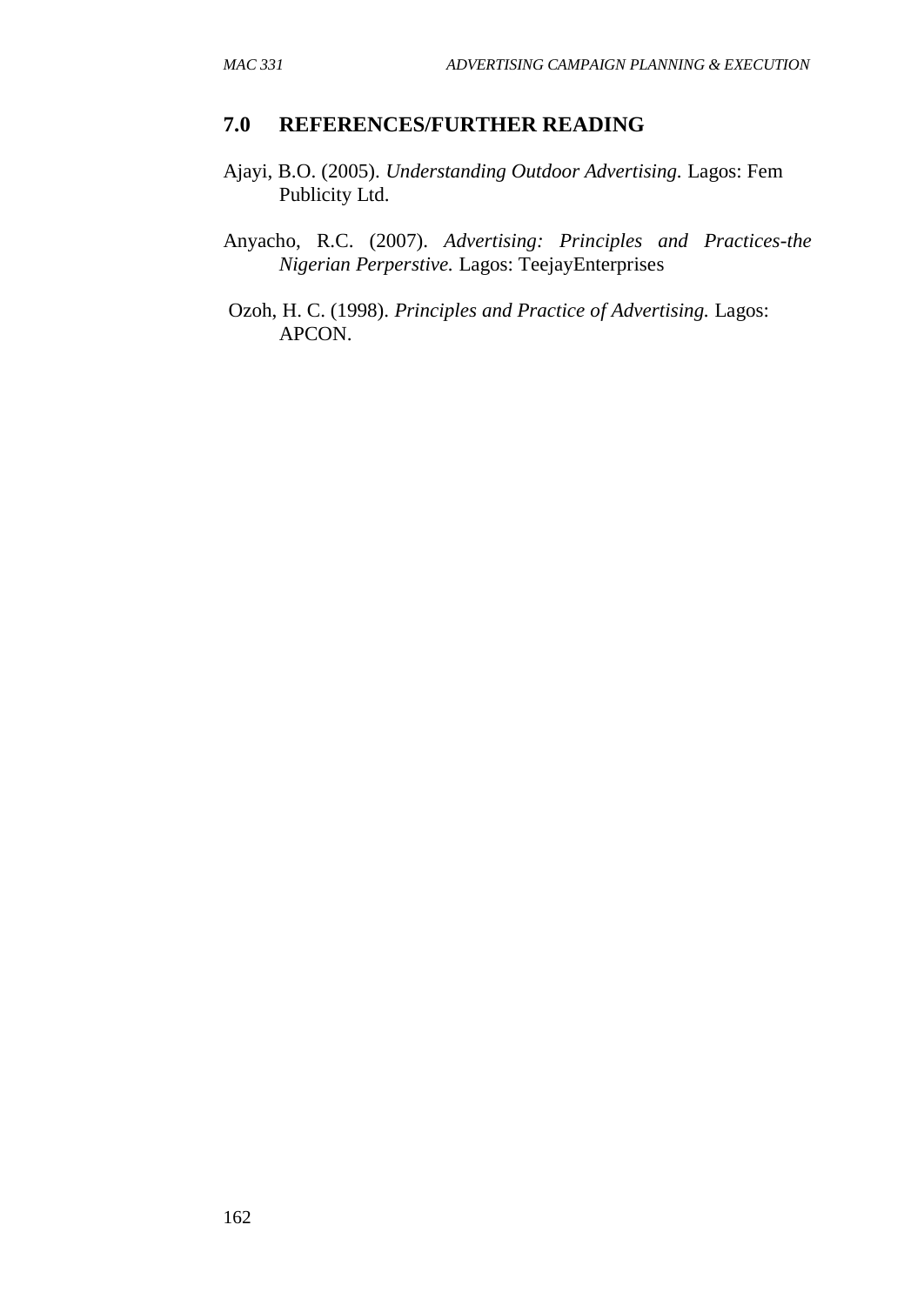# **UNIT 5 THE BROADCAST MEDIA SECTOR**

### **CONTENTS**

- 1.0 Introduction
- 2.0 Objectives
- 3.0 Main Content
	- 3.1 Background of the Broadcast Industry
	- 3.2 Potentials of the Broadcast Sector
	- 3.3 Prospects of the Broadcast Sector
- 4.0 Conclusion
- 5.0 Summary
- 6.0 Tutor-Marked Assignment
- 7.0 Reference/Further Reading

# **1.0 INTRODUCTION**

Broadcasting started at a rudimentary level in Nigeria, 80 years ago. Since then, it has gone through numerous revolutionary changes, at the same time being a key player in Nigeria's governance, politics and development. First established by the colonial authorities in 1932, it has subsisted through several democratic dispensations, military rules, both at peace and crises moments. Through federal, regional to state governments, radio, television and the electronic media have been relevant partners in progress in all facets of the country life and advertising in particular.

The sector, from inception, was an exclusive privilege of the government. This lasted till 1992, when it was deregulated. Today, so to speak, it is an all comers field with the federal, state, individuals and corporate institutions operating within the broadcasting media sector, even at community levels.

# **2.0 OBJECTIVES**

At the end of this unit, you should be able to:

- describe the genesis of the broadcast sector
- explain its role in Nigeria's development
- discuss its potentials as a tool of advertising.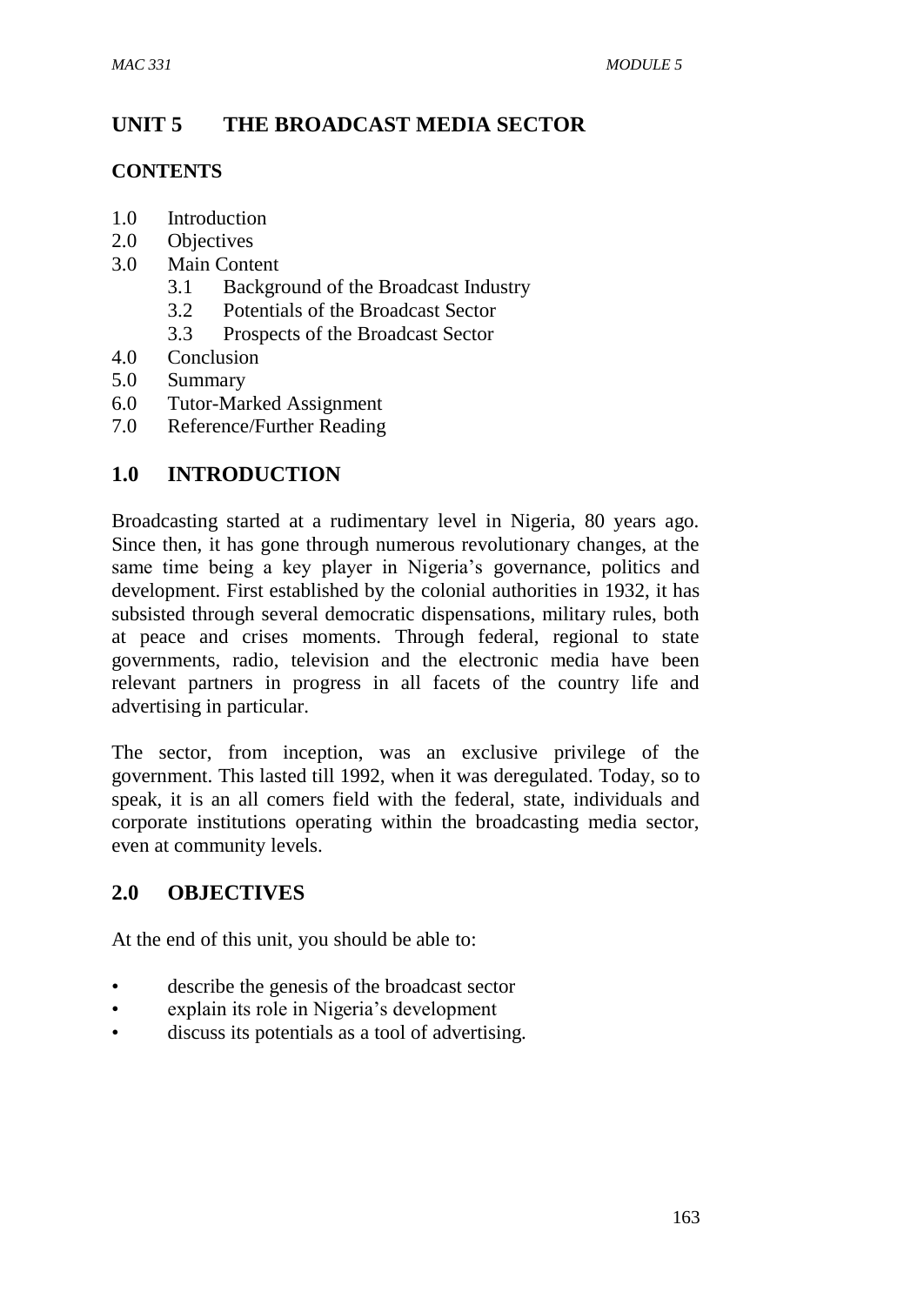# **3.0 MAIN CONTENT**

## **3.1 Background of the Broadcast Industry**

The sector started in Nigeria as a wired mechanism called Radio Diffusion Service. Information was relayed through to subscribers, first in Lagos, and later some other towns in the country. It was later transformed into Nigerian Broadcasting Service. Another change made it Nigerian Broadcasting Corporation, and later in 1976 it became Federal Radio Corporation of Nigeria (FRCN). Meanwhile, from three regions to the current 36 states, each state sees the establishment of radio as a necessity, Aliede (2003:30-35). In 1992, individual were authorised to own radio and television, thus Ray Power, the first private station in Nigeria, went on air in 1994.

Television service started in Ibadan by Chief Obafemi Awolowo, following a disagreement over the application of the NBC; that was in 1959- the first in black Africa. Other governments followed and today we have television stations in every state capital. Broadcasting has grown from regions to states, now to private stations, including community and training stations- for example, educational institutions like UNILAG, Madonna, Caritas, among other universities.

Another aspect of the electronic media which was very popular in the 1960s was cinema; also called motion picture or film. Cinema is fast losing its steam, perhaps as a result of home video and other interactive and personalised social media. It was then an exciting and vibrant means of mobilisation and advertising.

Internet is another prominent entrant into the broadcast media industry. Full of innovation, followership, opportunities and dynamism, the internet has taken the world by storm and making tremendous inroads into other areas due to its diverse features. It, therefore, portends a lot for the advertising industry when all it represents are fully harnessed.

# **3.2 Potentials of the Broadcast Sector**

Apart from their dynamism and diversity, the broadcast media have numerous potentials which accord them enormous respect as tools of advertising. Their demonstration ability, education, information and entertainment functions place the sector in vantage positions too. Besides, the media's audio (radio) and audio-visual qualities (television, cinema and internet) make the sector enticing, attractive and hot cake as means of projecting goods and services to buyers.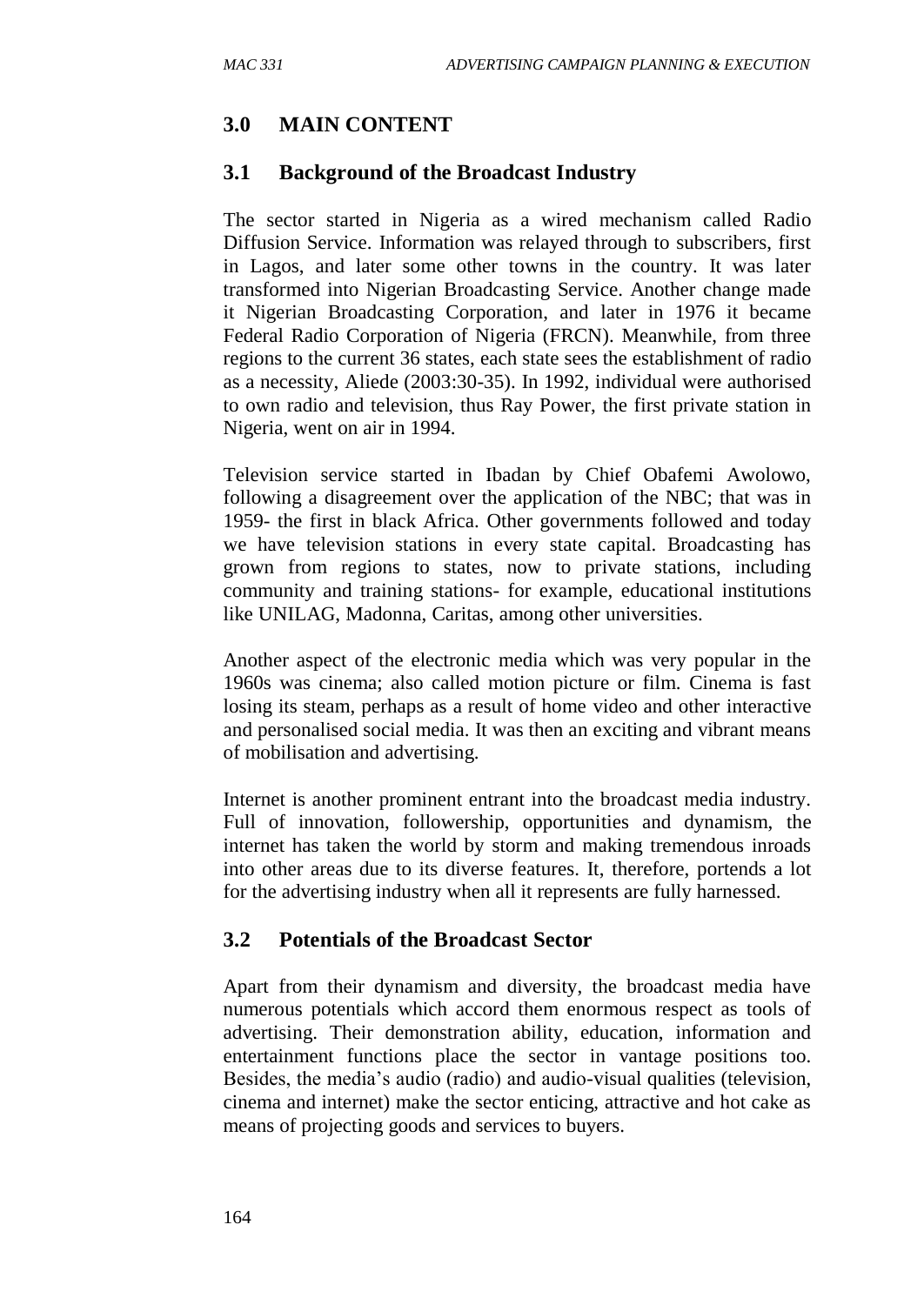In the same vein, the reach is massive and tremendous, unequalled by other contending media. This gives them an edge. Their global reception and appeal rank the electronic media high. Similarly, their quality of linguistic barrier breakage is yet another outstanding distinction. Their programmes and contents can be tailored to reach any segment of their audience in any language. This offers unimaginable boost to their teeming audience. Indeed, the audience of the media can only be guessed and estimated. It cuts across diverse socio-cultural, religiouspolitical spectrum which broadcast media mangers can only speculate.

In addition, by its nature, the electronic media are invisible penetrators whose effects and influence are intrusive, persuasive and hardly checkable. They are electronically transmitted through the air waves and receivable anywhere, any time. This apparent "barrier less" feature clearly places the broadcast media as the toast of discerning advertisers who want to take full advantage of this merit and reach their diverse audiences wherever they are, irrespective of their background and status.

# **3.3 Prospects of the Broadcast Sector**

The inherent qualities of this sector, going by their number and impact, speak volumes of the future of the sector in the scheme of advertising and other areas they are needed as platforms for human, societal and national development. They are the media of the future.

This unique position of the broadcasting media partly stem from their direct link to science and technology. Numerous breakthroughs in the two areas in past century have brought enormous leverages, innovations and positive changes to broadcast media application, use and utility into diverse spheres- communication, education, health, agriculture, military, to name but a few. This is not expected to abate, but rather multiple to the benefit of broadcast operators, advertisers and the end users, consumers.

In fact, the fear in some quarters, though still controversial, is that the broadcast media will overshadow the print media sector. However, this turns out to be, for now both sectors are playing symbiotic and synergistic and complementary roles towards societal development, advertisers' satisfaction and improvement of the conditions of the consumer. Hence, the future is bright, as the media strive and improve their capacity of giving the consumer the opportunity for informed, wise and rational choices.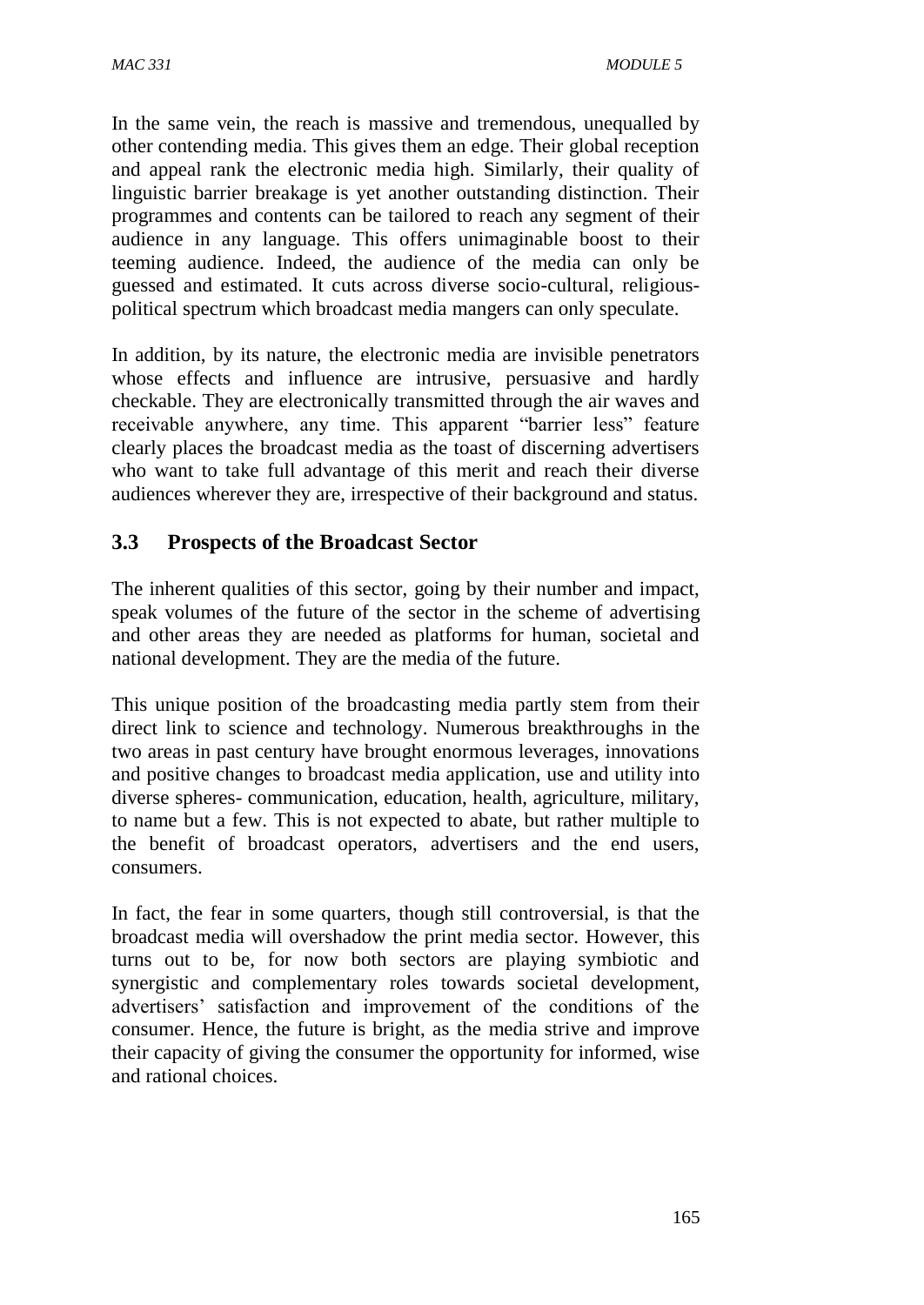#### **SELF-ASSESSMENT EXERCISE**

- i. Show the broadcast media as partners in progress with the print in their quest for customer satisfaction and national development.
- ii. What potentials distinguish the broadcast sector from others?
- iii. Is the future of the broadcast media bright or bleak?

# **4.0 CONCLUSION**

The broadcast sector has a lot of promises, just as it has delivered much to the advantage of the advertising industry. In Nigeria, it has a rich history often tainted with political intrigues, maneuvering and horsetrading, especially during the chequered years of nationalism and military dictatorship. All these, in addition to recent developments like improved economy, democratisation, freedom of the press, role of new information and communication technologies, have added to provide rejuvenated ground for the sector to continue to serve its publics and stakeholders better.

The sector has always weathered the storm of the past and expectedly will survive any challenge in this age of diversity. Perhaps needed is persistent affinity between the sector and the authorities of the advertising industry. This will pave the way for their more beneficial relationship, for instance, in the area of the contentious advertising indebtedness burden unsolved for long now.

# **5.0 SUMMARY**

The unit presents an exciting insight into the background, potentials and future of the broadcasting media sector. No doubt, this knowledge will help you to effectively operate within the field.

# **6.0 TUTOR-MARKED ASSIGNMENT**

- i. Show how the history of the broadcast media is closely tied to the country's political development.
- ii. The unique qualities of the broadcast media sector prepares it for the special position it today occupies in the society. Discuss.
- iii. Support the argument that the future of broadcasting, as a medium of advertising, is as bright as a star.

# **7.0 REFERENCE/FURTHER READING**

Aliede, J. E. (2003). "Media and Politics in Nigeria: A Historical and Contemporary Overview*".* In, Nwosu, I. E. (Ed.). *Polimedia: Media and Politics in Nigeria*. Enugu: Prime Target Ltd.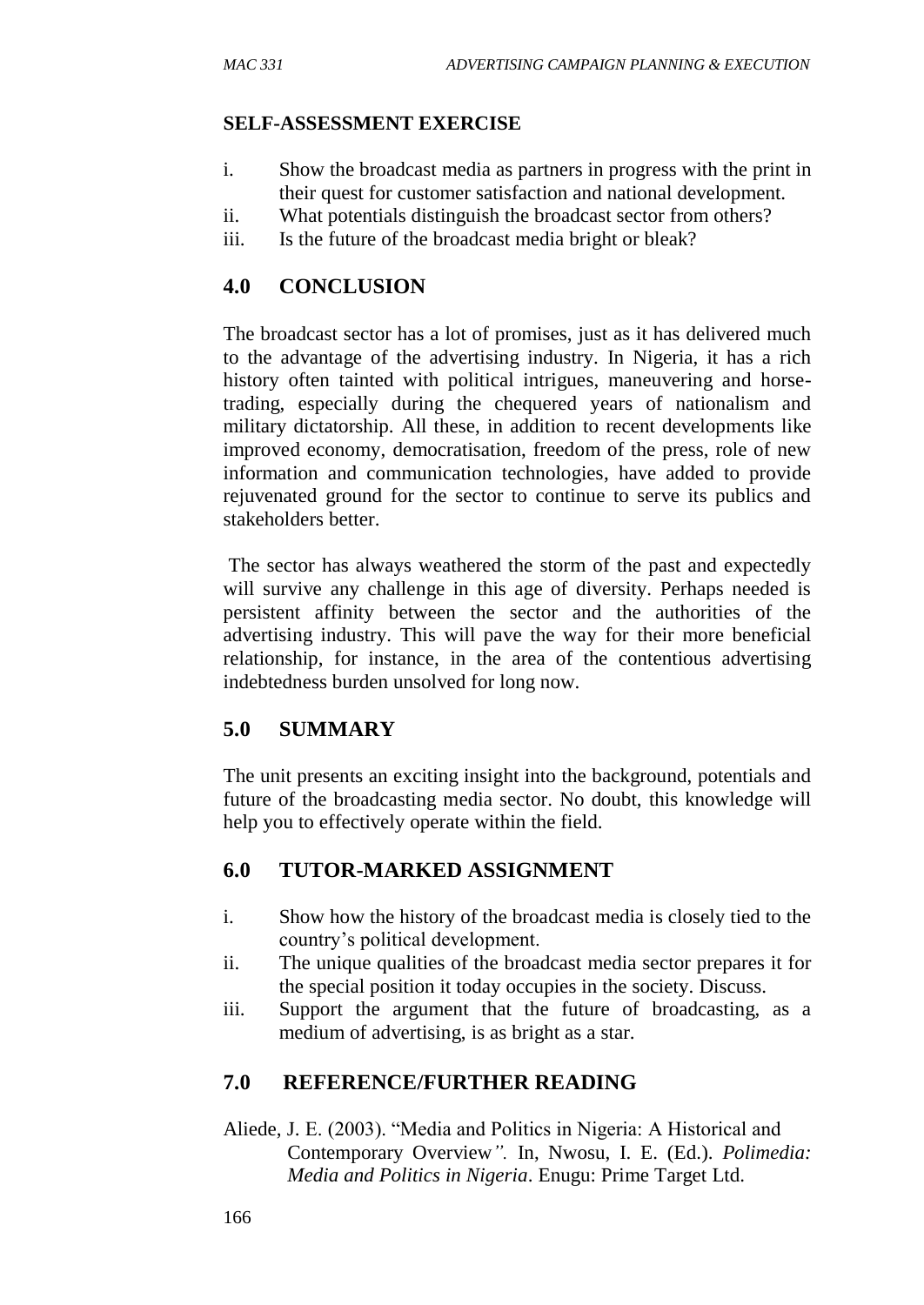# **UNIT 6 RADIO AS A PLATFORM FOR ADVERTISING**

### **CONTENTS**

- 1.0 Introduction
- 2.0 Objectives
- 3.0 Main Content
	- 3.1 Strengths and Weaknesses of Radio
	- 3.2 The Future of Radio
- 4.0 Conclusion
- 5.0 Summary
- 6.0 Tutor-Marked Assignment
- 7.0 References/Further Reading

# **1.0 INTRODUCTION**

Radio pioneered electronic mass communication services in Nigeria, in 1932. It has, therefore, over the years made remarkable progress in terms of achievements, consolidation and improvements. We are here afforded the opportunity of exploring all these and particularly the advantages and disadvantages of the medium as advertising instrument.

Businesses, industrial establishments, corporate bodies and individuals have extensively utilised radio as a means of reaching their target audiences. The medium is aided by its various qualities and merits in handling those tasks.

### **2.0 OBJECTIVES**

At the end of this unit, you should be able to:

- discuss the attendant qualities of radio
- explain the different areas radio differs from television.

### **3.0 MAIN CONTENT**

### **3.1 Strengths and Weaknesses of Radio**

As a tool of advertising, radio has the following advantages (Aliede, 2003)

#### a) **Massive outreach**

Radio has massive audience that includes the illiterate and cuts across divergent socio-cultural and economic spectrum; hence, it is a boast to advertising.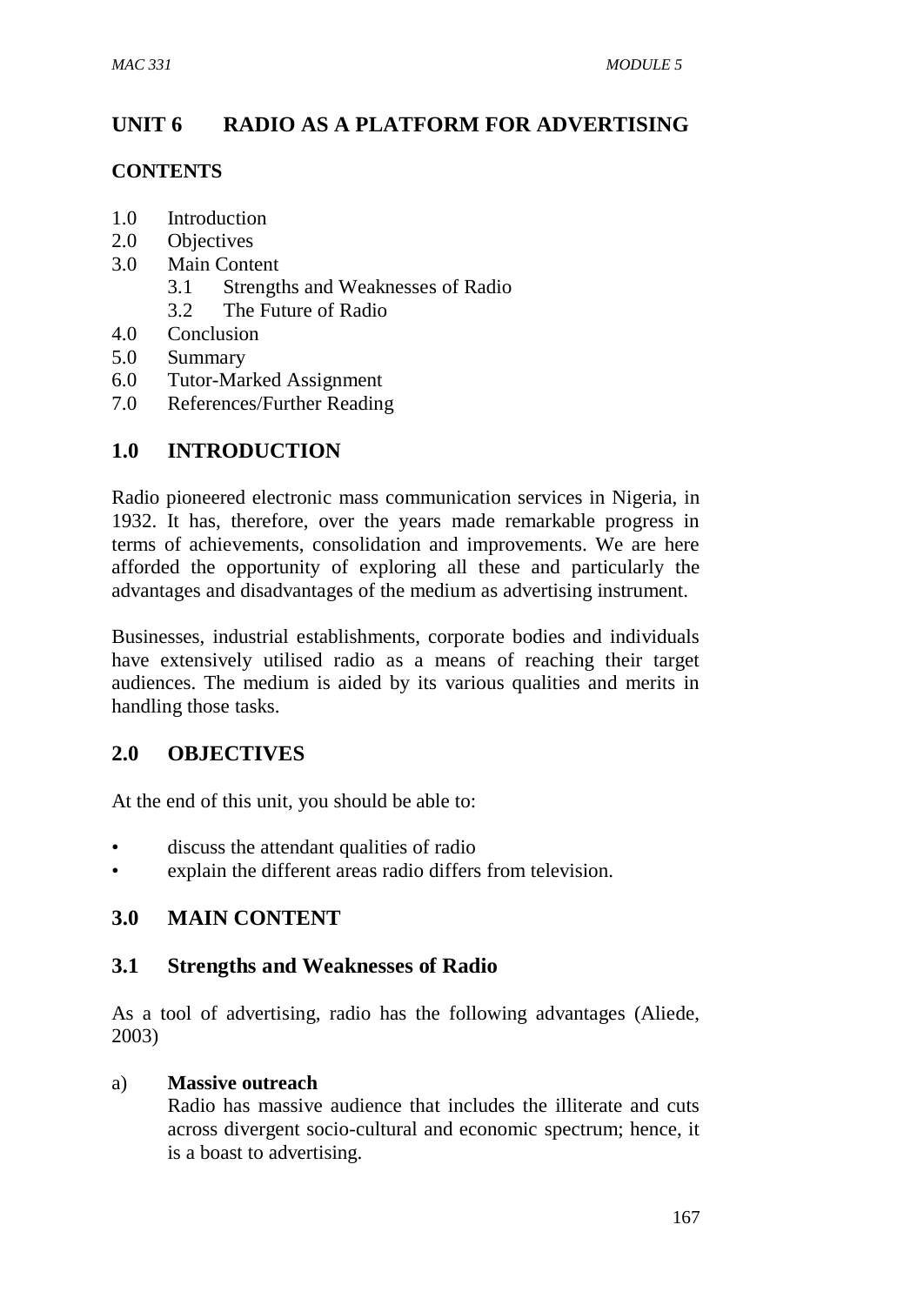#### **b) Minute technical operation**

Radio can easily be used by virtually anyone. It does not involve much technical or electricity operation and so does not require much technical knowledge to use. It is also cheaper than most other media.

#### **c) Absence of linguistic barrier**

With the medium large and diverse audience can be reached in their specific language. This adds to its advertising advantage.

#### **d) Non-elitist**

 Radio is more user-friendly than any other medium. Hence, the illiterate Fulani cattle rearer is always with his portable transistor radio wherever he is.

#### **e) Portable**

Radio sets have been miniaturised to the size of match boxes and hand sets. That makes it usable anywhere, since it is easily carried about; this partly accounts for its large audience.

#### **f) Cost effectiveness**

Ozoh (1998:67) adds that radio advertising is "comparatively inexpensive and less tedious to produce". Given its reach, it is a most cost effective medium.

### **g) Variety of advertising programmes**

With efficient programming, radio offers the chance for numerous advertising platforms, namely- music, drama, discussion sessions, news and current affairs, among others.

Below are a few of the disadvantages of Radio.

#### **a) A transient medium**

Since its advertisements come and go, Anyacho (2007:47), contends that it may require repetition.

### **b) Audio only**

Radio has no visual quality and therefore appeals to hearing only.

# **3.2 The Future of Radio**

With its various advantages, the future of radio as an instrument of advertising is bright. For now, it is not expected that any other medium can take its place. They can only complement it. The prospects of using radio as a medium of advertising are promising. This is more so, in developing countries, for instance Nigeria, where a greater percentage of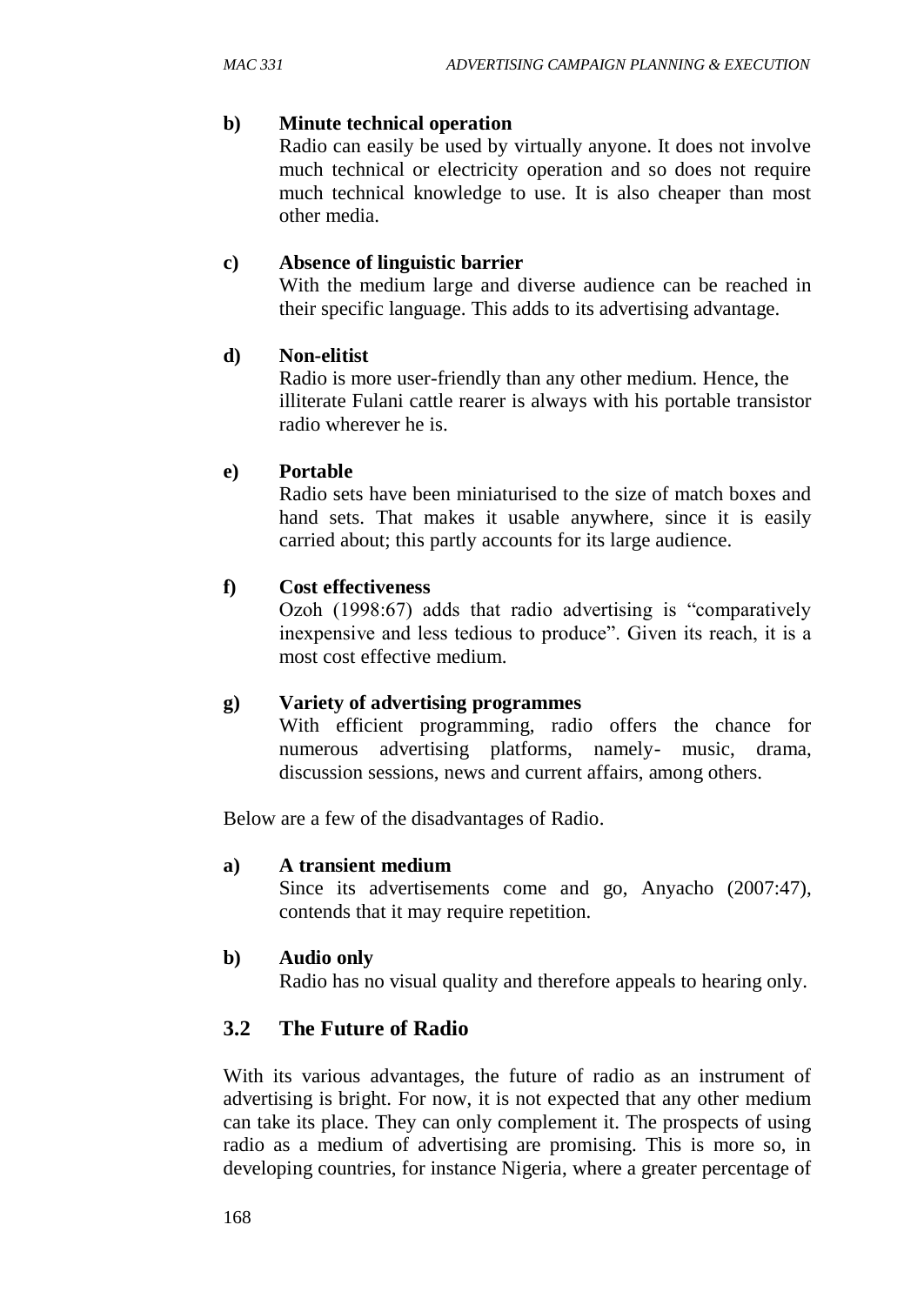its market has not been sufficiently reached in terms of suitable programmes. No wonder some experts advocate for community broadcasting in order to provide radio accessibility to the rural majority, which is an unexploited potential market for advertising.

However, a foreseeable challenge is the aggressive inroad of the social media, whose target, any way, is the youth. Needed to overcome its onslaught is professionally and creatively packaged variety of programmes that would appeal to diverse facets of the listening audience.

## **SELF-ASSESSMENT EXERCISE**

- i. Examine the similarities between radio and television.
- ii. Explain five qualities of radio.

# **4.0 CONCLUSION**

In this unit, the qualities, merits and demerits of radio has been presented. It shows the rich background of a foremost broadcast medium, whose usage and application make it an all time choice of the advertiser.

Radio is a traditional medium in terms of its excitement and attraction, especially to the masses. To ensure its legacies endure, managers should design and device more beneficial programmes that would appeal to its audience on a sustainable basis. That way, more of the vast unreached rural people will be reached to the benefit of advertising.

# **5.0 SUMMARY**

Through this unit, you have been given the opportunity of clearly understanding the characteristics which make radio a mass appeal medium. These are, as well, the factors advertising practitioners weigh while selecting from available media channels for disseminating their products messages. As the existing demerits can be overcome, the future of the medium is encouraging.

# **6.0 TUTOR-MARKED ASSIGNMENT**

- i. Show how the qualities of radio put it in a vantage position as a medium of advertising in a developing country like Nigeria.
- ii. Explain the demerits of radio as a tool of advertising.
- iii. What future awaits radio as an instrument of advertising?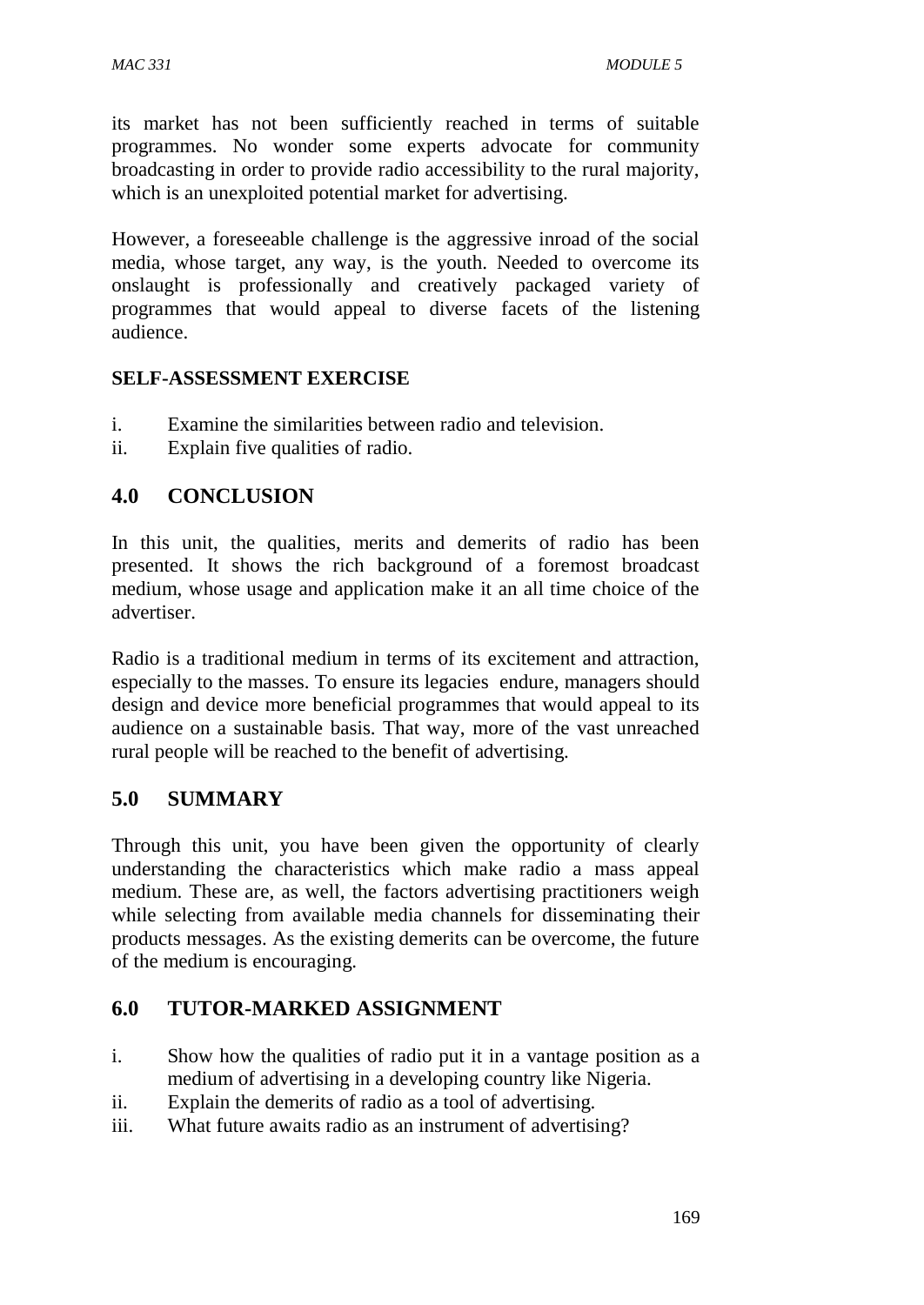#### **7.0 REFERENCES/FURTHER READING**

- Aliede, J. E. (2003). "Media and Politics in Nigeria: A Historical and Contemporary Overview*".* In, Nwosu, I. E. (Ed.). *Polimedia: Media and Politics in Nigeria*. Enugu: Prime Target Ltd.
- Anyacho, R. C. (2007). *Advertising: Principles and Practice- The Nigerian Perspective.* Lagos. Teejay Enterprises.
- Ozoh, H.C. (1998). *Principles and Practice of Advertising*. Lagos: APCON.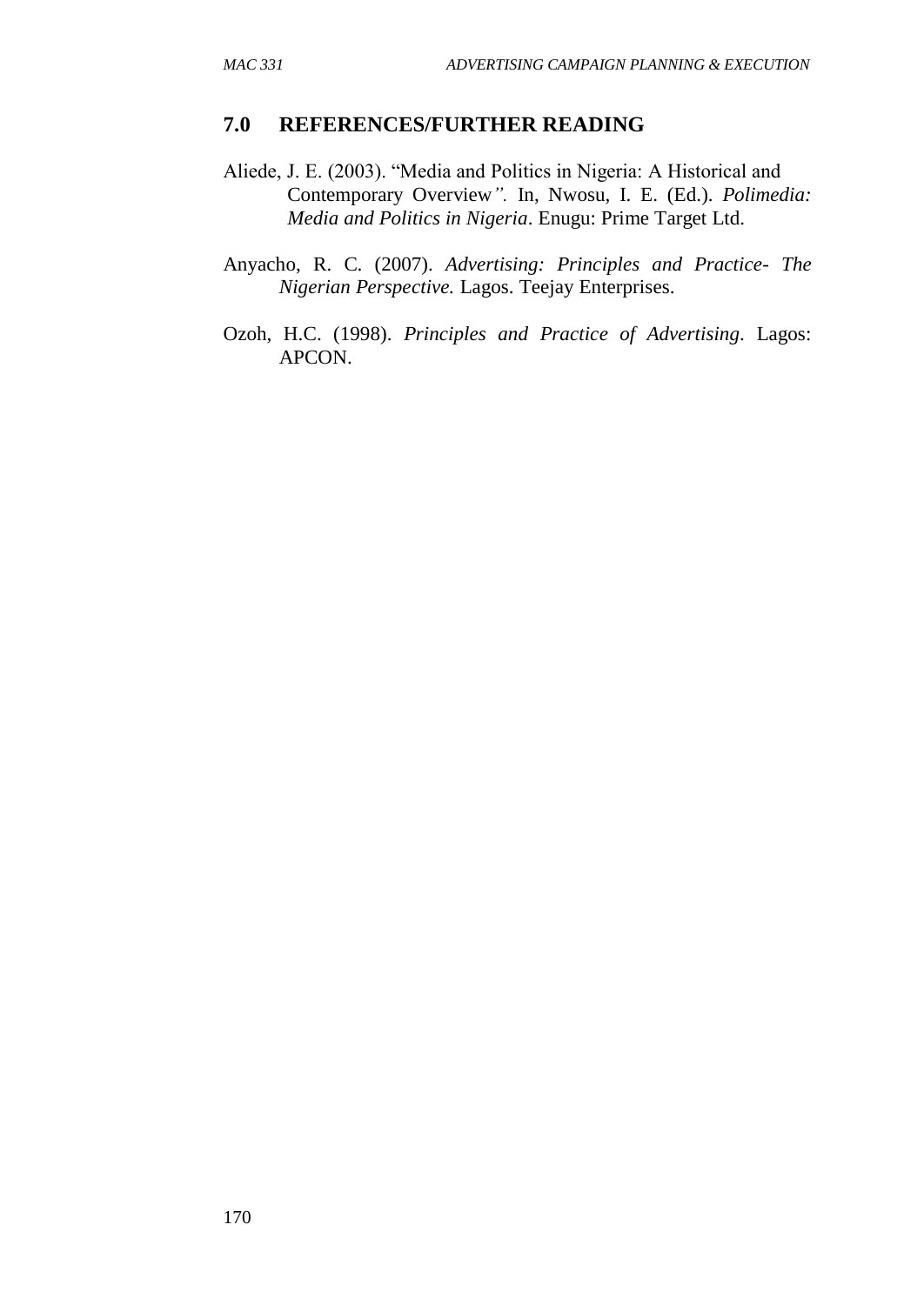# **UNIT 7 TELEVISION AS A SPECIAL ADVERTISING TOOL**

## **CONTENTS**

- 1.0 Introduction
- 2.0 Objectives
- 3.0 Main Content
	- 3.1 Advantages of Television Advertising
	- 3.2 Disadvantages of Television Advertising
	- 3.3 Prospects of Television Advertising
- 4.0 Conclusion
- 5.0 Summary
- 6.0 Tutor-Marked Assignment
- 7.0 Reference/Further Reading

# **1.0 INTRODUCTION**

Television as a tool of communication is an improvement on radio. It has the special additional quality of visual appeal. This feature elevates the medium to an enviable height, and hence, its status as a means of conveying advertising message. Though not without some inherent negative characteristics, television, especially in advanced societies, has proved to be an effective tool for reaching consumers.

# **2.0 OBJECTIVES**

At the end of this unit, you should be able to:

- identify those special attributes that distinguish television as an instrument of advertising
- explain some of its disadvantages and prospects.

# **3.0 MAIN CONTENT**

# **3.1 Advantages of Television Advertising**

As a means of disseminating commercial and other messages, television has the following advantages:

### **a) Audio-visual quality**

This is perhaps the greatest endowment television has. With it, it literally dwarfs rival media as channel of advertising. It provides its audience the chance of hearing and the same time watching/seeing aspects of the communication messages.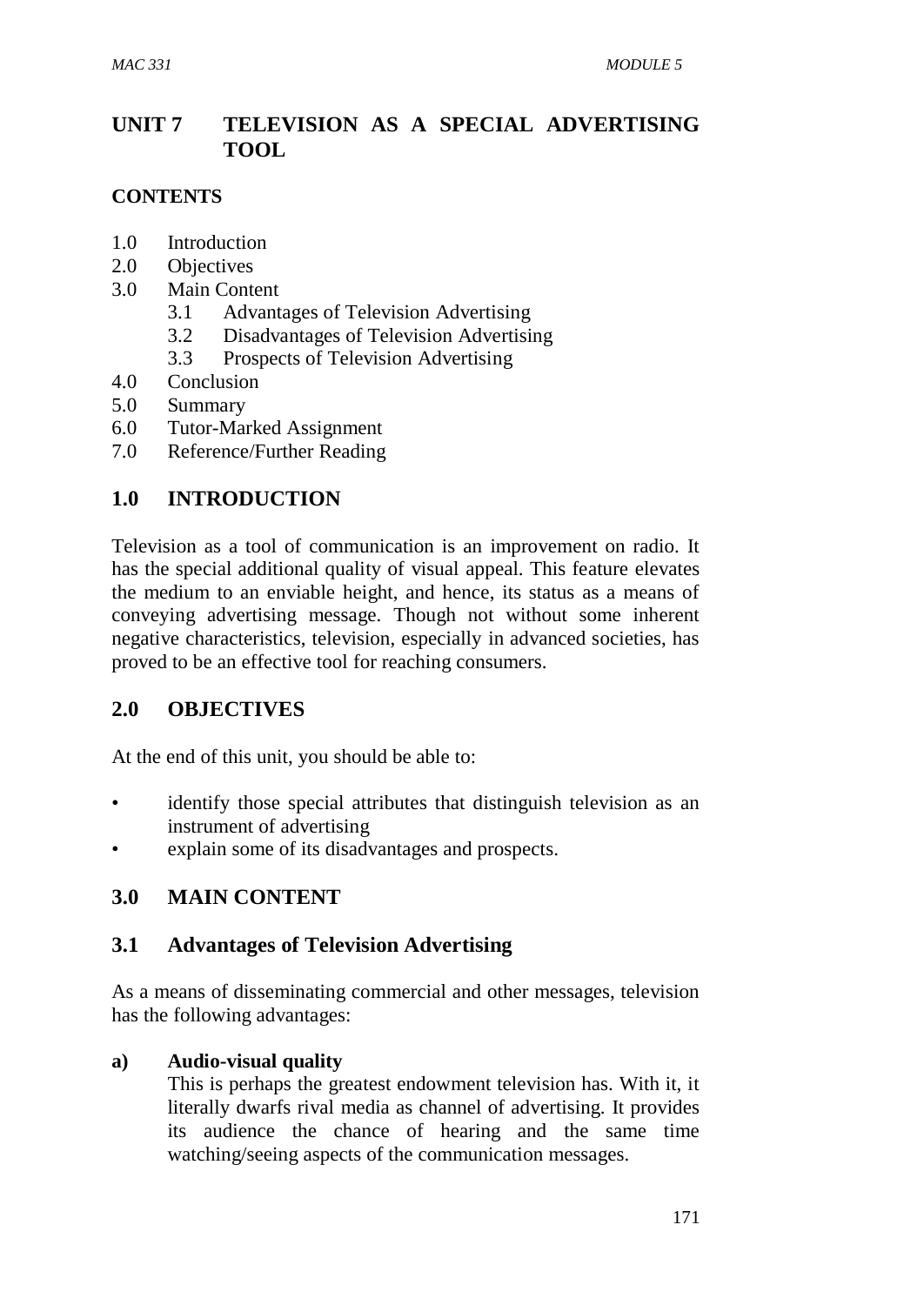## **b) Colour quality**

This makes television programmes and presentations aesthetic, exciting, dramatic and appealing to the audience more than other media.

# **c) Massive audience**

It reaches very wide audience of diverse capacities, thereby enabling the message to reach the desire target.

## **d) Linguistic barrier breakage**

Local languages can be used to reach different people with different languages for a wide reach. For instance, in Nigeria, vernacular and Pidgin English are also used.

### **e) Audience involvement**

The visual value of television forces on the audience some level of involvement- emotion and empathy, and therefore more influential and effective.

## **f) Product use demonstration**

This makes it very easy and practical to elicit audience empathy. Convincing the audience is the next natural thing to follow.

### **g) Entertainment value**

Television's musical, drama, cultural, documentary, sports and other programmes with, which advertising and commercial messages and sponsored use entertainment to enhance their appeals.

### **h) Cost of sponsorship**

This would have been high, ordinarily; but it is reduced by the massive audience, who watch television.

### **i) Instant effect**

Television runs live broadcasts, like sports tournaments, festivals and political rallies. All these are avenues for advertising to a large audience.

# **3.2 Disadvantages of Television Advertising**

Here, there are a number of demerits, let us consider them.

### **a) It is transient**

Television content and programmes are transient. As a result, it warrants repeatedly showing an advertisement for viewers to see and make their purchasing decisions.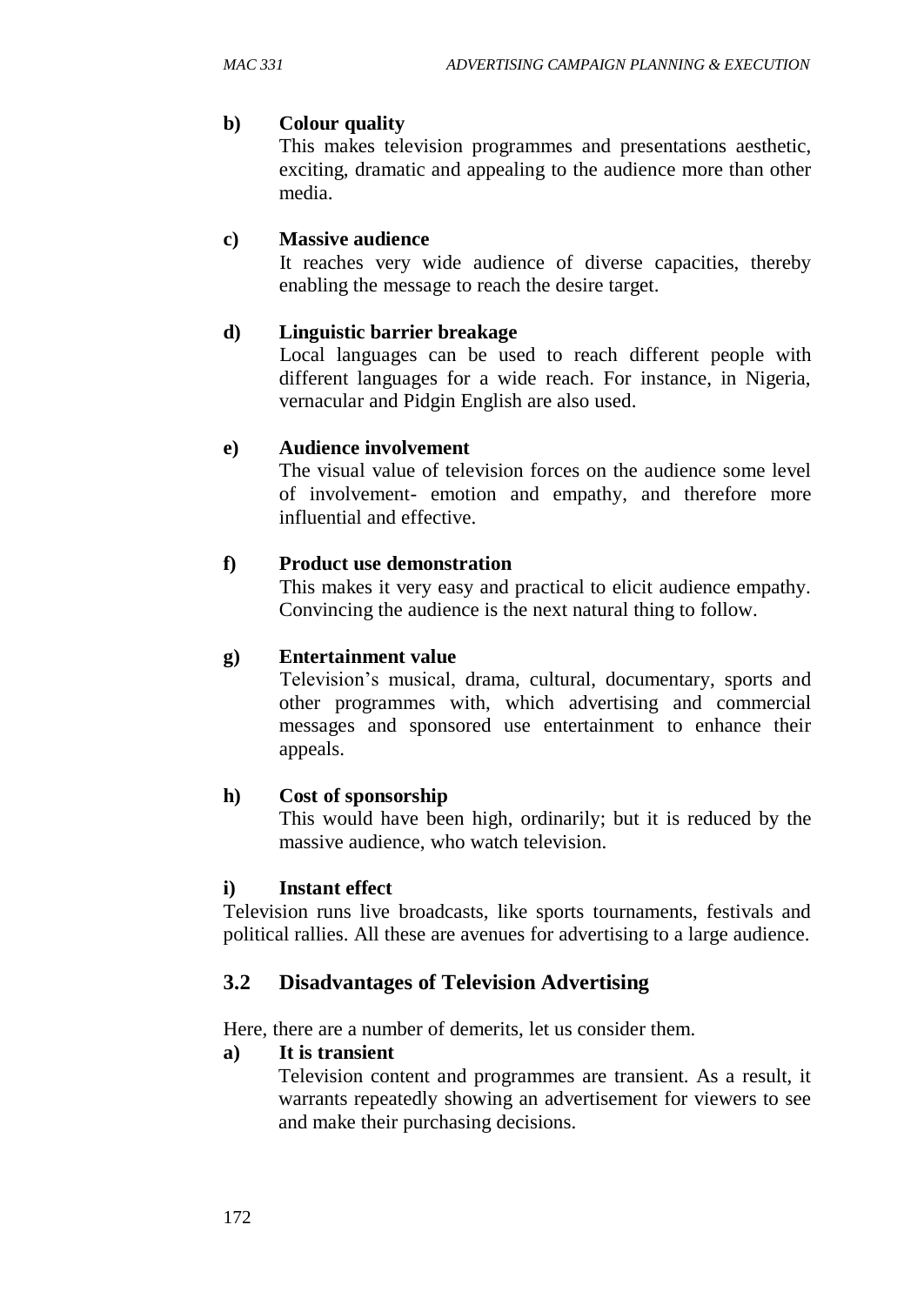#### **b) It is elitist**

Often, its programmes alienate the less privileged and serve only the interests of the upper class.

#### **c) Lacks portability**

It is not movable like some other media. This limits its audience.

#### **d) Electricity requirement**

It requires the use of electricity as an input. As a result of its scarcity and unavailability, the audience is further reduced. For example, most rural dwellers are counted out of its accessibility

#### **e) High cost**

Advertising through television is costlier; hence, affordability and greater patronage are impaired

### **f) Quality of production**

In some countries quality of production and transmission is low and it affects advertising.

## **3.3 Prospects of Television**

The medium with its colour presentation, massive outreach and audiovisual quality is the medium to beat, as long as those qualities subsist. However, emerging communication technologies seem to be posing some challenges. With the invention of gadgets with similar or even better features, television is under threat. For now, a lot of measures must be taken to tackle such challenges in view of their competitive implication.

#### **SELF-ASSESSMENT EXERCISE**

- i. Discuss and compare the characteristics of television and radio.
- ii. Explain the future of television as a tool of advertising.

# **4.0 CONCLUSION**

Television has features that make it to appeal to diverse groups of people. With that, all categories of goods and services can be advertised through television for optimum results.

For long, advertisers have courted the medium as the ultimate conveyor of their commercials. It is, therefore, the hope that managers of the medium evolve means of shielding it from the consequences of the challenges being posed by the social media. This is pertinent, if not now,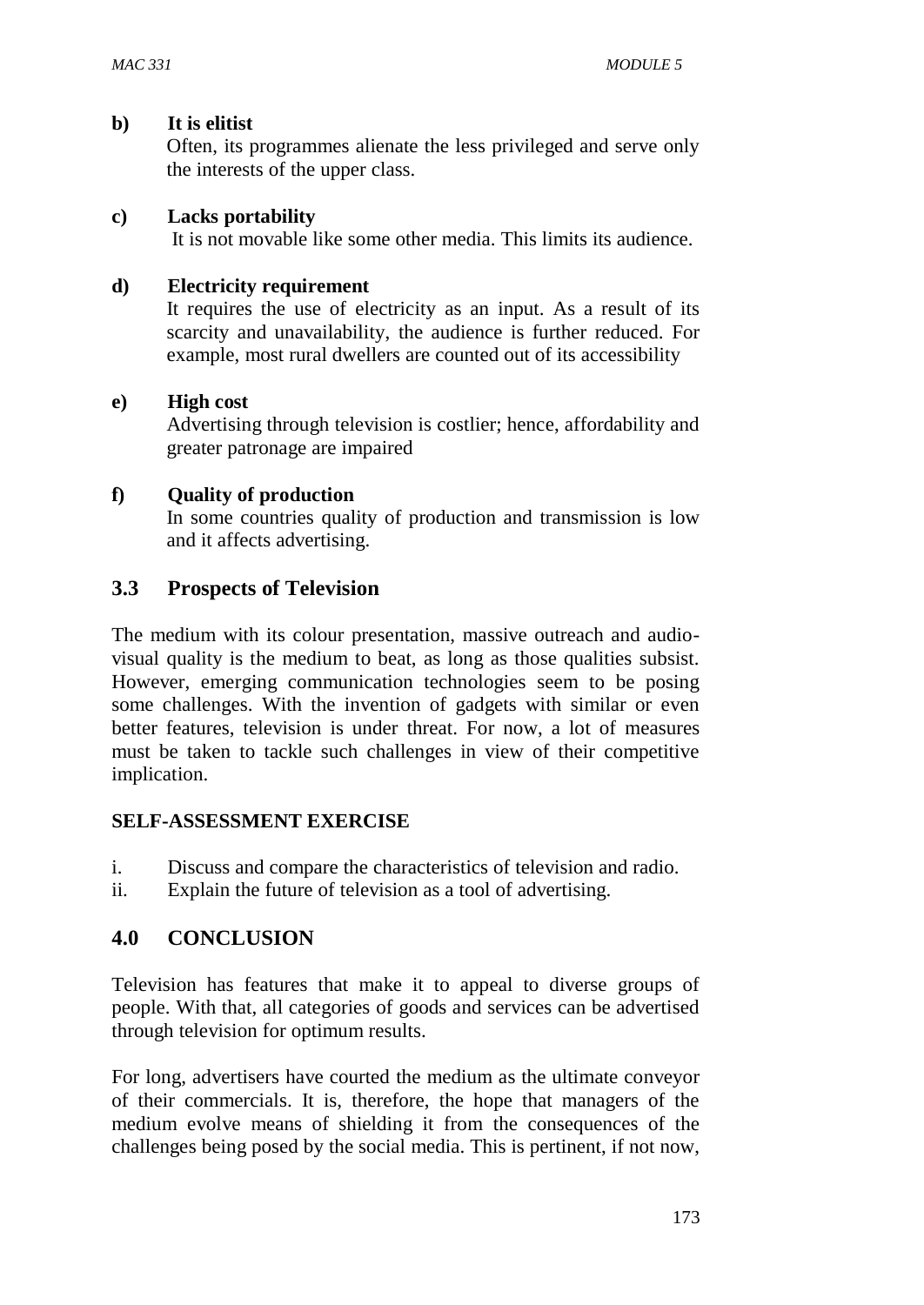certainly in the future and very necessary for securing the future of television.

# **5.0 SUMMARY**

Your knowledge of the edge that television has over other advertising media is very important. This unit has attempted to focus on this. This knowledge guides the choice of the media for advertising in practical situations.

# **6.0 TUTOR-MARKED ASSIGNMENT**

- i. Although seemingly elitist, television is a medium of choice in advertising. Discuss.
- ii. Compare the future of television with that of radio as a tool for advertising.

# **7.0 REFERENCE/FURTHER READING**

Aliede, J. E. (2003). "Media and Politics in Nigeria: A Historical and Contemporary Overview*".* In, Nwosu, I. E. (Ed.). *Polimedia: Media and Politics in Nigeria*. Enugu: Prime Target Ltd.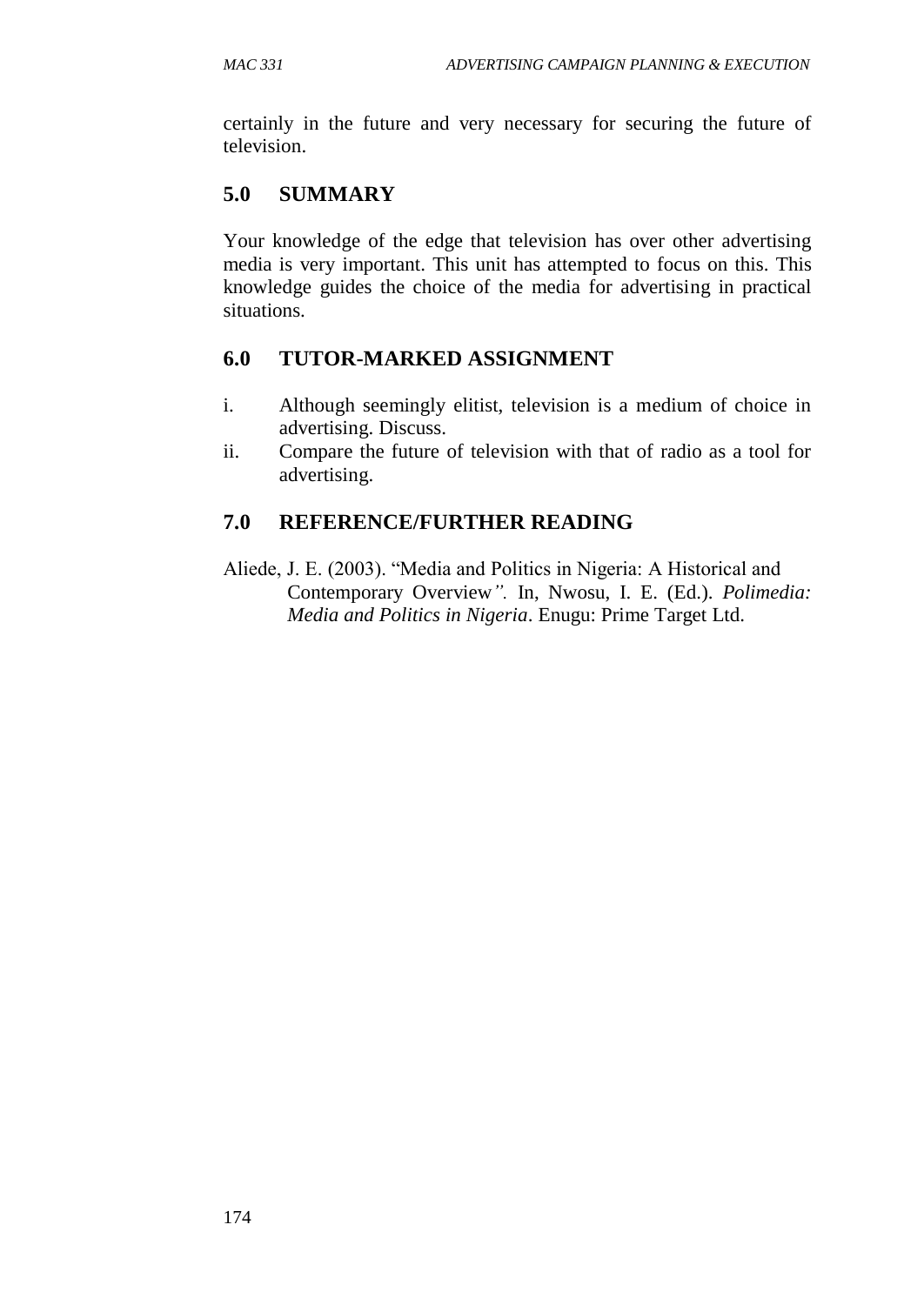# **UNIT 8 ADVERTISING THROUGH CINEMA/ FILM/HOME VIDEO**

### **CONTENTS**

- 1.0 Introduction
- 2.0 Objectives
- 3.0 Main Content
	- 3.1 Merits of Cinema and Home Video
	- 3.2 Demerits Cinema and Home Video
- 4.0 Conclusion
- 5.0 Summary
- 6.0 Tutor-Marked Assignment
- 7.0 Reference/Further Reading

## **1.0 INTRODUCTION**

Cinema, film or motion picture is another medium of advertising; but its fortunes are waning already as a result of the entrance of modern communication technologies and other competitive media. It was a popular medium in the 1960s and early1970s when it was used for advertising household products, cigarettes, beverages, beer and other products by agents of UAC, Lever Brothers, Leventis, Nigeria Tobacco Company, Nigerian Breweries, among other corporations and companies.

Cinema penetrated rural communities, market places, village squares and primary school premises for the evening shows usually earlier announced and publicised by pickup vans with loudspeakers on them. It used to be exciting and trilling moments, with the young and the old in attendance. Other media and home video seem to have taken its place.

### **2.0 OBJECTIVES**

At the end of this unit, you should be able to:

- give a brief history of cinema
- explain its roles and merits as a tool of advertising
- state its disadvantages.

### **3.0 MAIN CONTENT**

### **3.1 Merits of Cinema and Home Video**

Like other media of communication, cinema came into Nigeria through colonial masters. Like other media, it is an effective tool for social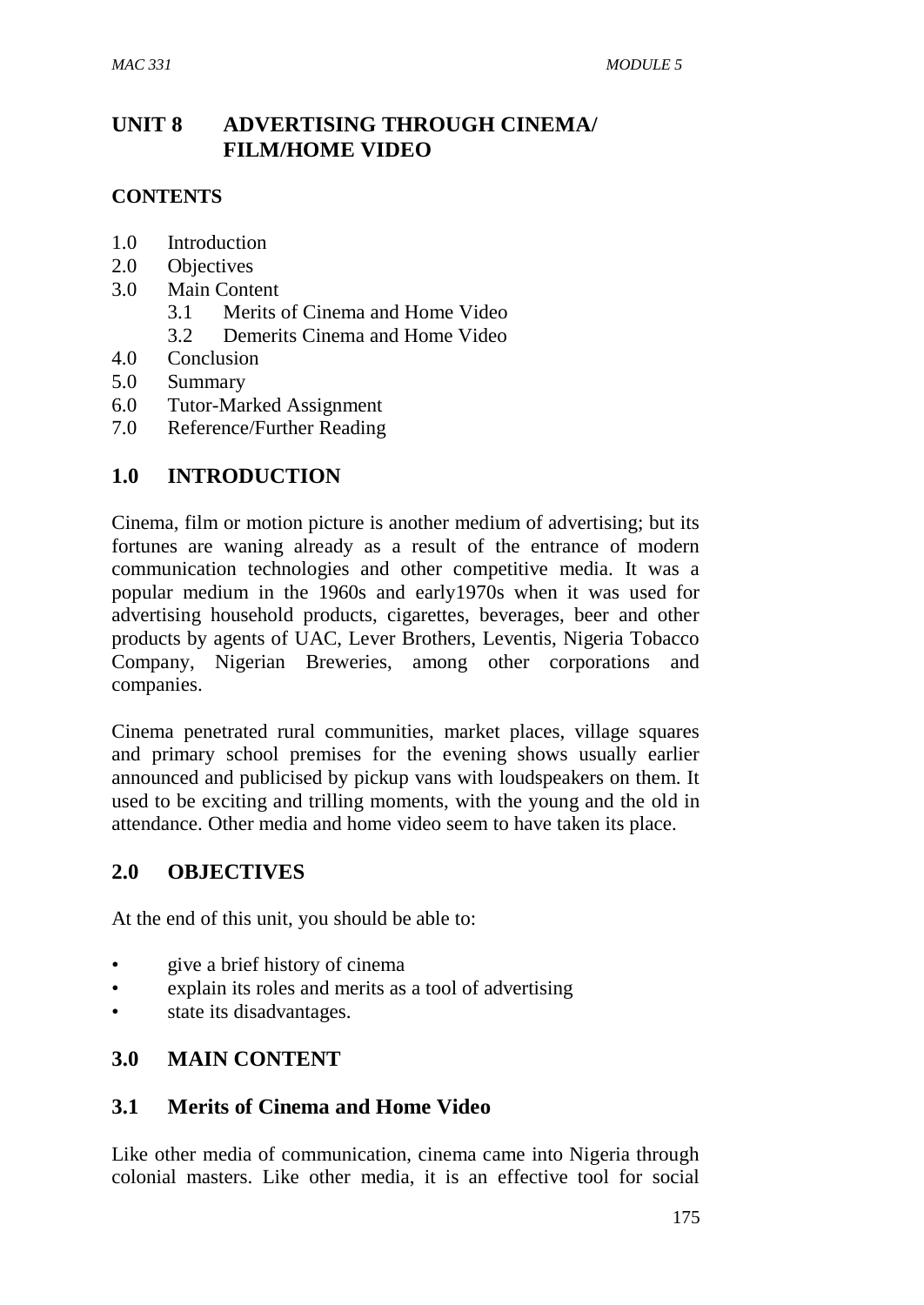mobilisation, social marketing, development and behaviourial change communication (Aliede, 2003). Therefore, at a time television and radio were luxury and newspapers and magazines the exclusive preserve of top government official or few men of affluence, cinema was the means of reaching the masses.

With time, the business, commercial and industrial sectors saw its utility and embraced it as a means of reaching out to the semi-urban and rural communities to advertise their goods and services. It turned out to be effective and reliable, as it afforded the opportunity for interaction between the cinema presenters and the audience, (crowd) who are often offered free samples of the advertised products.

A rare phenomenon, the audience would take home both the advertising messages and the free samples or low-priced products purchased in the process and perhaps wait for weeks or months before the coming of another team. The advantages of cinema/film or motion picture according to Aliede (2003:30-36) include the following.

#### **a) Audio-visual content**

This affords the audience empathy, emotion and involvement as they both hear and watch.

#### **b) Colour presentation**

Colour beautifies and illustrates the presentation, thereby boosting emotional attachment.

#### **c) Audience participation**

The crowd which constitutes the audience would lively jump, clap or shout in reaction to an episode of the film. This is followed by a sort of question and answer session (if need be) during and after the film show.

#### **d) Leads to extended information**

Participating audience take home the message thereby spreading it to non-participants.

#### **e) Product demonstration**

The use of new or improved products is practically acted to the education and entertainment of the audience.

#### **f) Entertainment value**

The accompanying music, drama and the like make the message memorable and entertaining.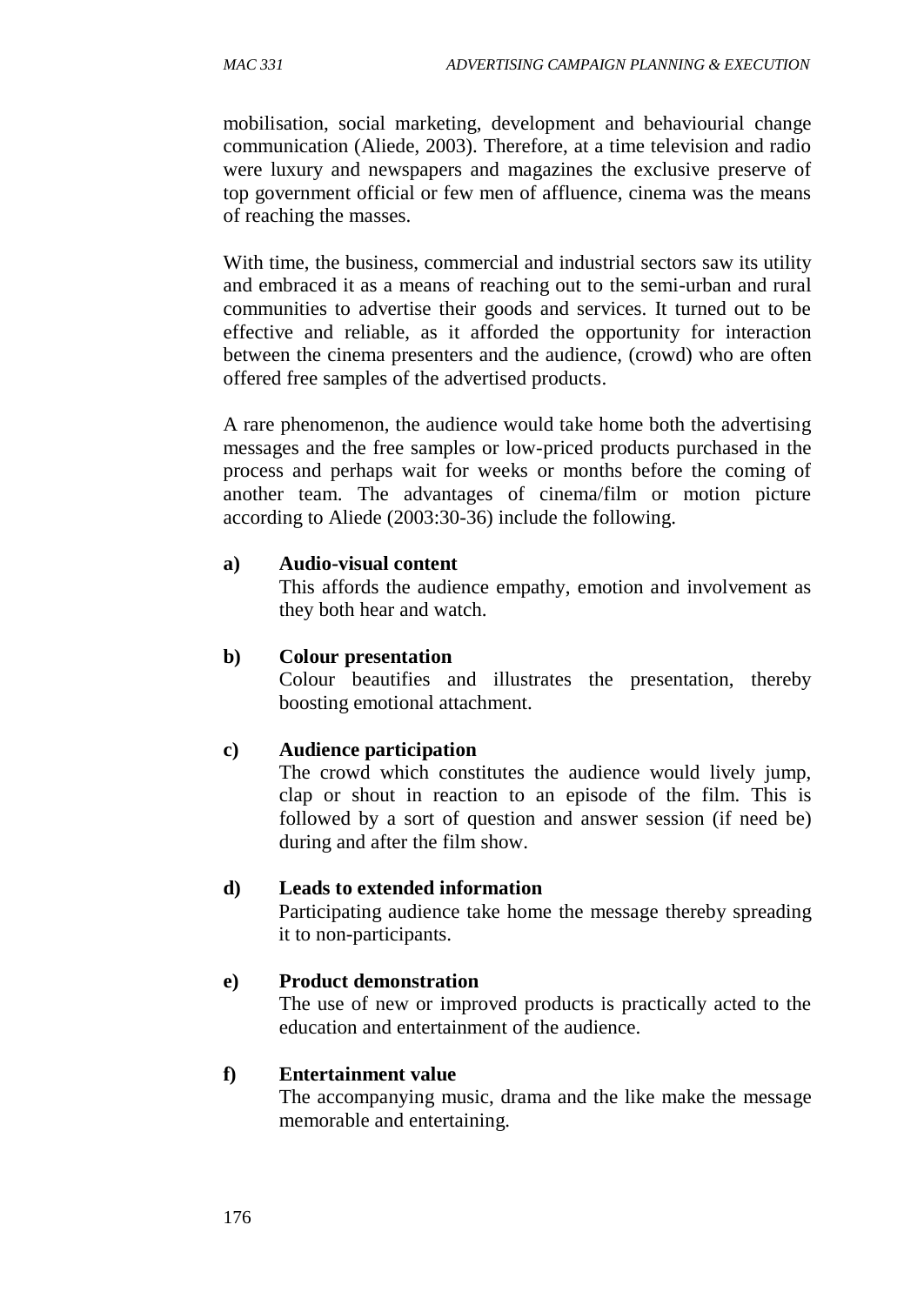#### **a) Larger-than-life images**

The large screen of the cinema make the projected footages larger than real and therefore very existing, emotional and joyous.

#### **3.2 Demerits of Cinema and Home Videos**

Here, take note of the following disadvantages.

#### **a) Unimpressive audience**

The audience is sizeable as it is only people within the vicinity that can partake in the show.

#### **b) Too technical**

The technicality involved only allows a team to make the presentation. It is cumbersome while the result may not tally with the efforts.

#### **c) Distorted conveyed message**

The message conveyed home by the watchers may be subject to distortion and misinterpretation. The result will then be negative.

#### **d) Need for power supply**

Showing cinema will require electricity which may not be available. This limits its application.

#### **e) Limited subject handling**

The production of a variety of products advertisements may be challenging, time consuming, costly and may not be worth the gains.

Home video seems to have taken over the place of cinema, whose fortunes have been eroded in the past few decades. With almost all the features of television, home video, however, are like customised or personalised cinema. The operator selects his desired DVC and slot for watching at a given time. The footages are intermittently followed by product advertisements. Among others, there is the difficulty of segmenting the audience since the purchasers of the video may not be known. In that case, the message is presented to a wrong audience. It also has a very limited viewership. Whatever is the case, home videos and television have effectively taken over the place of cinema.

#### **SELF-ASSESSMENT EXERCISE**

- i. Trace the story of cinema and its role in mobilisation.
- ii. Is there any prospect of restoring the lost glory of the medium?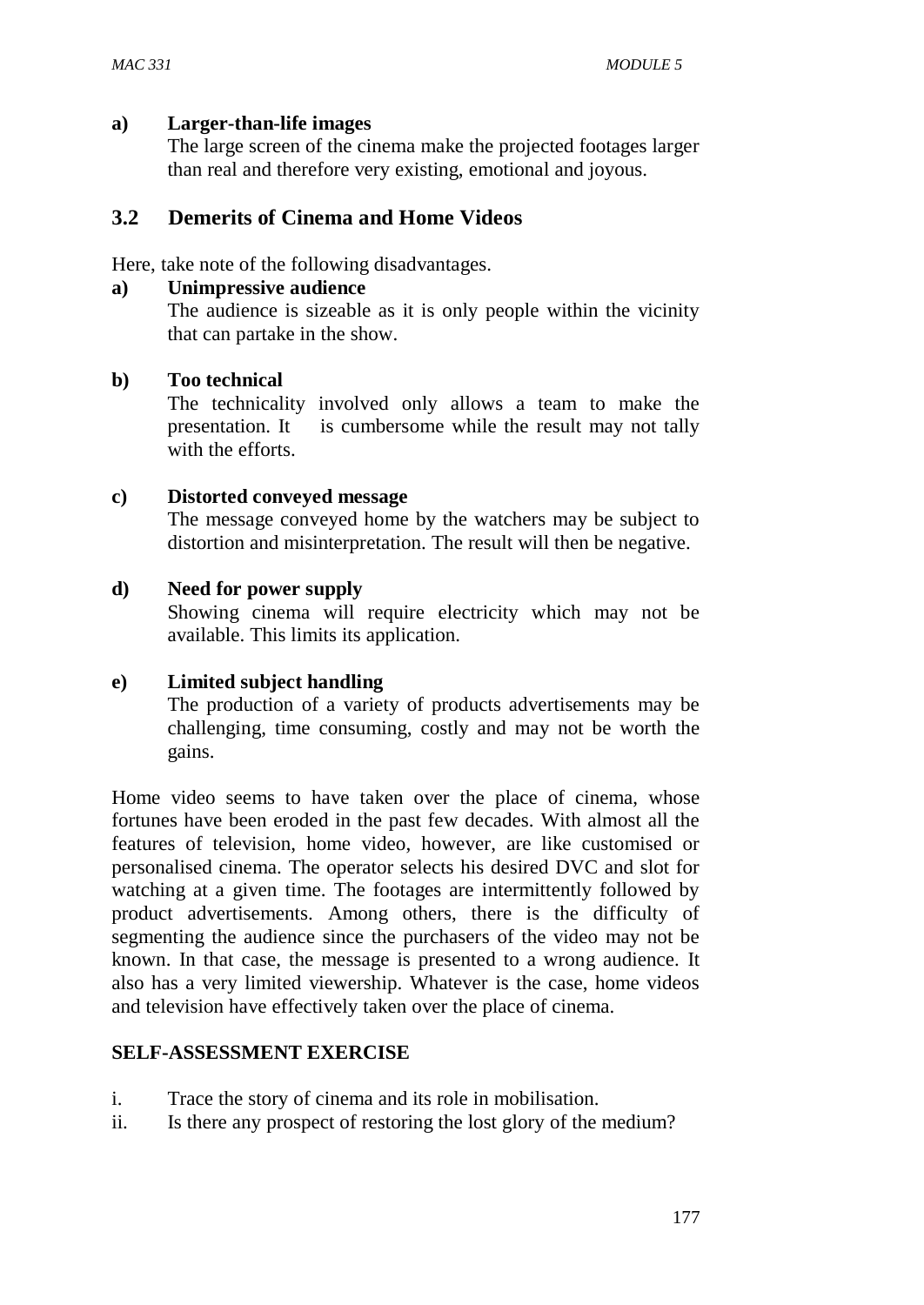# **4.0 CONCLUSION**

Cinema as a medium of communication and advertising, no doubt, seems to have outlived its usefulness. Although it was a veritable tool in the hands of bodies saddled with the implementation of government programmes that required mobilisation and advertisers then, it has been overtaken by some more personalised new media. So, from the look of things, its resuscitation is bound to be tasking if not impossible.

# **5.0 SUMMARY**

The unit shows what cinema stood for- for the early governments and multinational companies. It now seems to be moribund and it stands to be seen if anyone may attempt its revival. Yet, it has played its role( and effectively too) at the time. You should note this.

# **6.0 TUTOR-MARKED ASSIGNMENT**

- i. Show the coveted role of cinema, in the absence of radio and television in mobilisation and advertising in Nigeria.
- ii. What is responsible for the problem of cinema?

# **7.0 REFERENCE/FURTHER READING**

Aliede, J. E. (2003). "Media and Politics in Nigeria: A Historical and Contemporary Overview*".* In, Nwosu, I. E. (Ed.). *Polimedia: Media and Politics in Nigeria*. Enugu: Prime Target Ltd.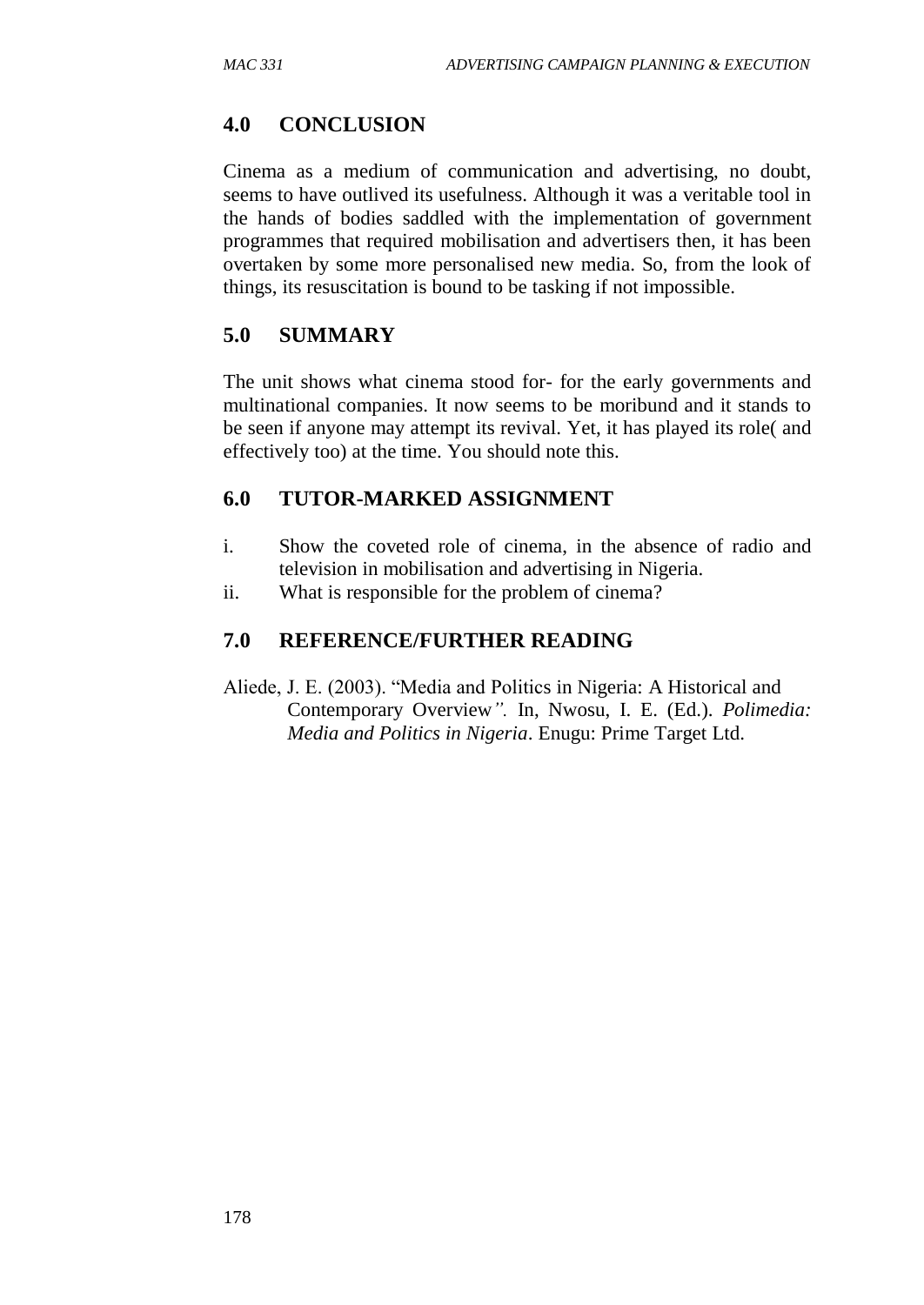# **UNIT 9 INTERNET AND SOCIAL MEDIA AS TOOLS OF ADVERTISING**

### **CONTENTS**

- 1.0 Introduction
- 2.0 Objectives
- 3.0 Main Content
	- 3.1 The World Awaited Medium
	- 3.2 Where Internet May be Taking us to
- 4.0 Conclusion
- 5.0 Summary
- 6.0 Tutor-Marked Assignment
- 7.0 Reference/Further Reading

## **1.0 INTRODUCTION**

Internet is one of the new entrants among the existing channels of advertising and offers immeasurable advertising opportunities to advertisers. If any sector has benefited from the boom in the information and communication technology industry, at the forefront is advertising/marketing. And this is not surprising, after all- to Nwosu and Nkamnebe (2006:275) advertising "is a communication function as well as marketing function, two areas in the new economy where *ICT* revolution seems to have registered its greatest impact".

More interestingly too, the internet is an amalgam of the already existing media. According to Anyacho (2007:52), internet "advertising, today, has become more of a convergence of traditional advertising, e.g. television, radio, print advertising, with direct response marketing". So, with this link, internet, as a vehicle for advertising, is bound to be more effective (in terms of reach, impact and influence).

# **2.0 OBJECTIVES**

At the end of this unit, you should be able to:

- identify the interface between the internet and advertising
- explain the versatile avenues existing in the internet for advertising
- state the merits and demerits of internet as a tool of advertising.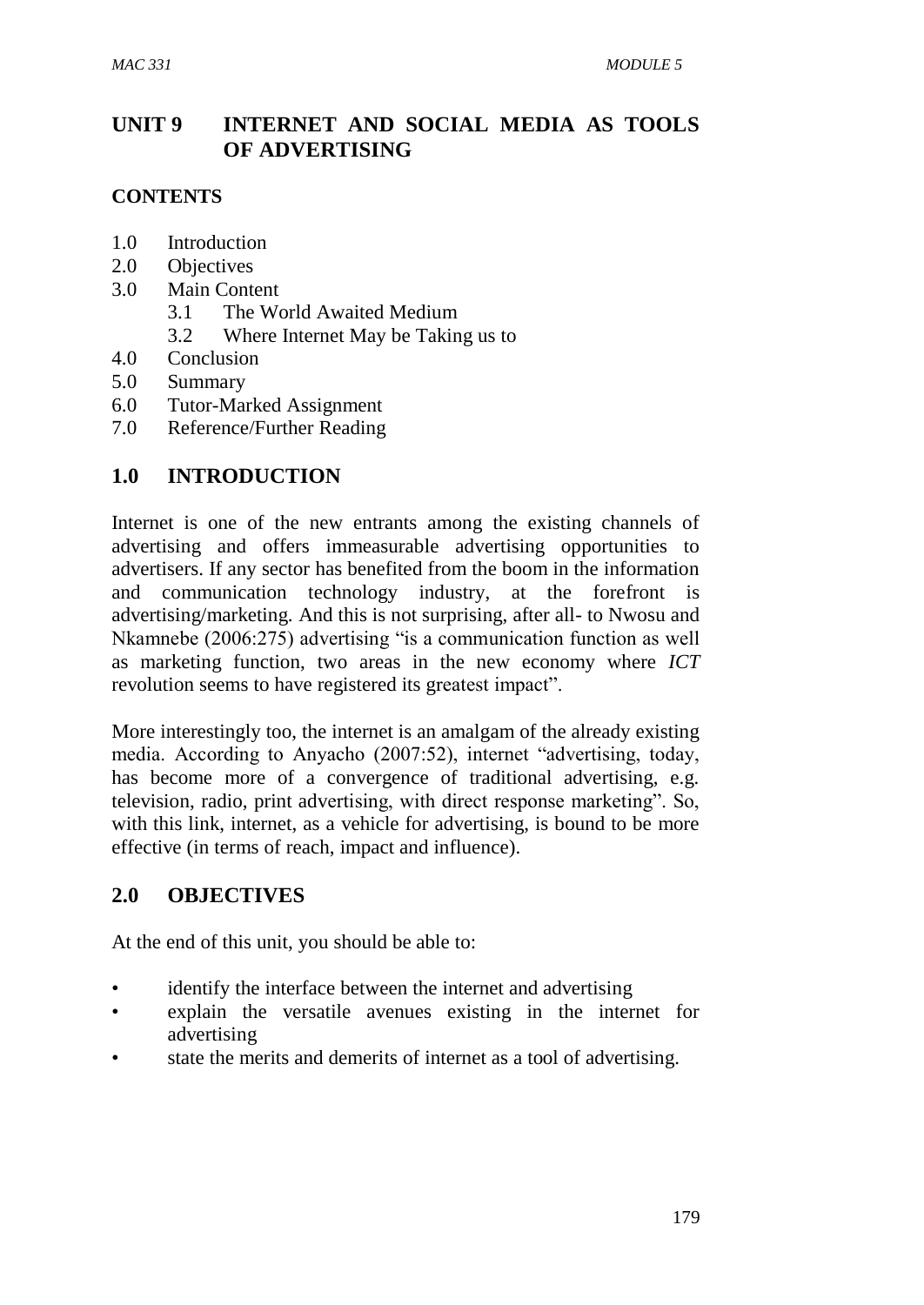# **3.0 MAIN CONTENT**

### **3.1 The World Awaited Medium**

As a communication effort, effective advertising highly relies on the number of people the advertising message can be conveyed to. The same is the case whether the channel is radio, television, cinema, internet, newspaper, magazine, billboards or posters. This explains the rejuvenation, so to speak, which occurred as a result of the emergence of internet as a mode of communication. It, therefore, brought unimaginable revolution to the advertising industry.

Although the gains are yet to be fully known, or tapped, especially in the developing world, yet, the medium is the long awaited tool and the industry will never be the same. Having combined the features of existing media, it presents spectacular and innovative advertising platforms ever seen. And with the globalised structure, the internet clearly stands out as a means of mass communication only comparable to Marshall Mcluhan's 'global village'.

The internet offers incredible and irresistible advertising outlets advertisers are gainfully exploiting today. In the process, the goal of heightening the profiles of their goods, services, ideas, ideologies, values, corporate and institutional images is receiving a boost. Nwosu and Nkammebe (2006:231-289), list some of such outlets to include the following.

- E-multimedia
- Usenet
- E-sponsorship
- Classified e-advertisements
- Internet chat rooms
- Video conferencing
- Internet telephone
- Virtual mail
- E-exhibition
- E-coupons
- E-event marketing
- E-public relations
- E-printing
- E-publication
- Virtual library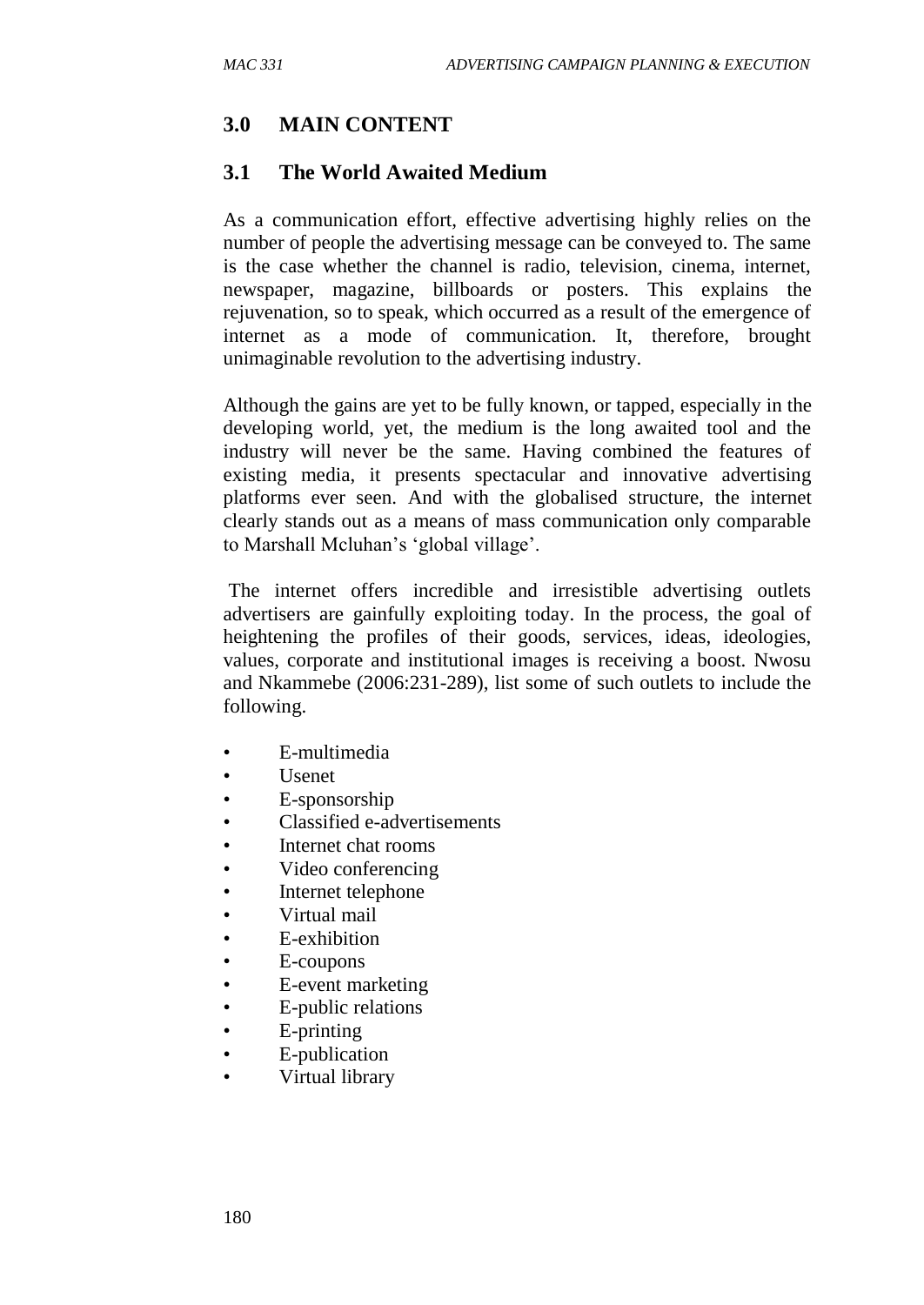## **3.2 Where Internet May be Taking us to**

Although the internet is already celebrated as the best thing that can happen to the communication world- and by extension advertising, it has not done yet with these industries and professions. This is because, it is the way advancement in science and technology brings change into available and applicative technological inputs, so does it affect the communication and advertising industry. Indeed, its dynamism is more real than imagined.

In that vein, the future of the internet as a source of advertising channels is not only open-ended, but limitless. This is even more so with the teeming group who are the most ardent users of the internet- the youth. This class (adventurous and inquisitive) who equally make up the potential market, constitute unquenchable and insatiable societal segment the internet will never find a wanting partner.

It suffices to mention some of the advantages derivable from using the internet as a tool of advertising. According to Anyacho (2007: 54-55), they include:

- a) target efficiency
- b) interactivity
- c) tracking
- d) message delivery
- e) flexibility.

### **SELF-ASSESSMENT EXERCISE**

- i. Discuss the revolutionary influence of the internet in the advertising industry.
- ii. Explain some of the existing avenues for advertising via the internet.

### **4.0 CONCLUSION**

The various openings the internet has through which advertising can take place give it a special position as the media of today and the future. This is more so as it combines the quantities obtainable in both the print and electronic media. The internet is further aided by endless emergence of new technological tools through which it can be accessed. For instance, handset or cellular phone today is means of accessing the net and web and therefore, adds another dimension of flexibility. It is portable, easy to operate, relatively cheap, massive in outreach, amorphous and interactive in nature. Advertising, therefore, has never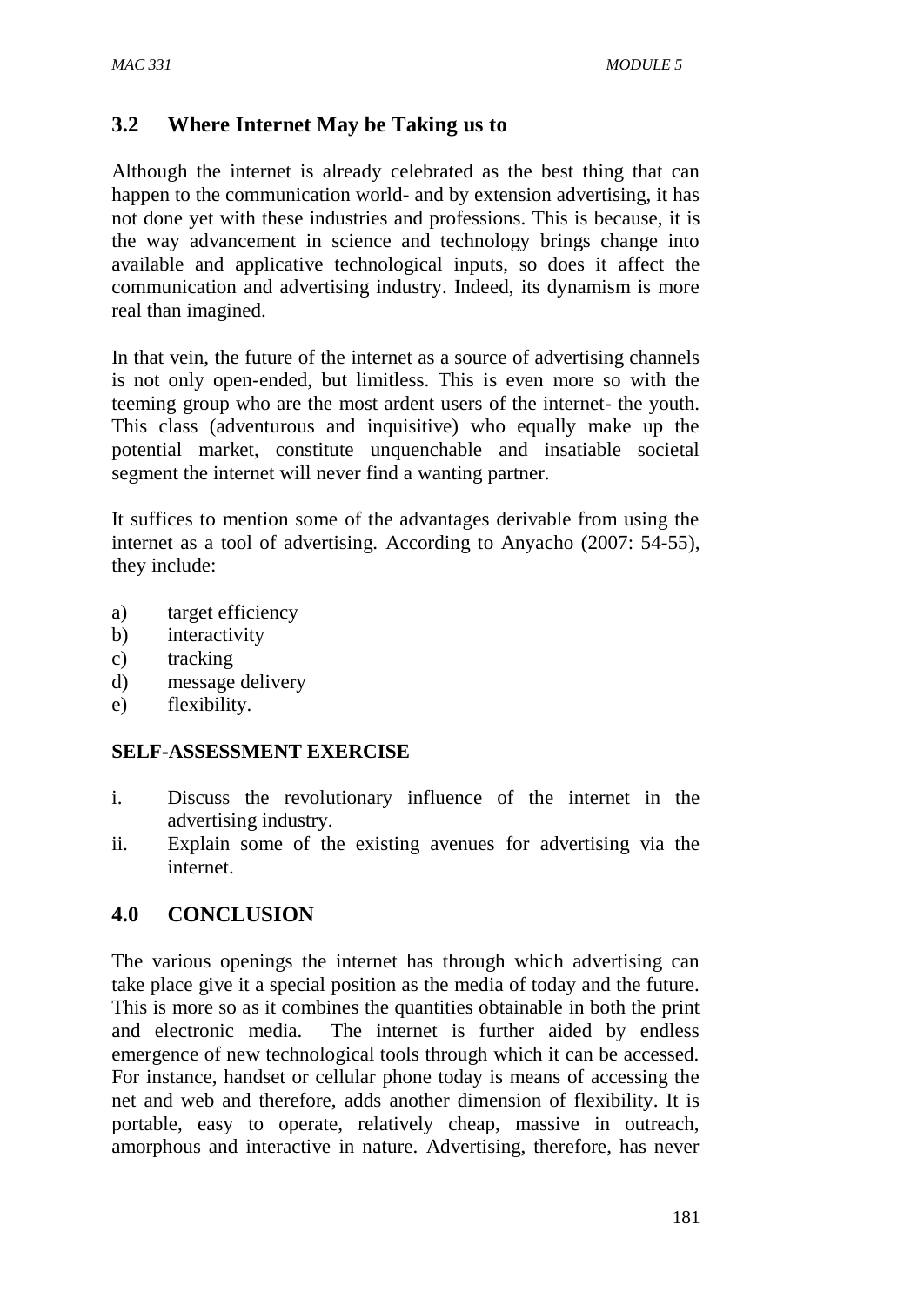had such opportunity of numerous outlets. It is, to say the least, record breaking to the advantage of advertising, as well as a tool of research.

# **5.0 SUMMARY**

The unit has made it possible for you to have an insight into the limitless opportunities internet provides as an instrument of advertising. As an information and communication technology, it presents advertising opportunities more than any other medium.

Its gains are unimaginable as they are numerous. Pertinent is the early evolvement of mechanisms for its regulation, control and management to ensure the projection of only the positive aspects of its benefits. The negative aspects, like its use for pornography and criminal activities, must be checked.

# **6.0 TUTOR-MARKED ASSIGNMENT**

- i. Make a comparative analysis between the internet and either television or radio.
- ii. Enumerate and explain in detail the various advertising avenues the internet offers to advertisers and marketers.
- iii. State the advantages and disadvantages of advertising on the internet.

# **7.0 REFERENCE/FURTHER READING**

Anyacho, R.C. (2007). *Advertising: Principles and Practice-the Nigerian Perspective.* Lagos: Teejay Enterprises.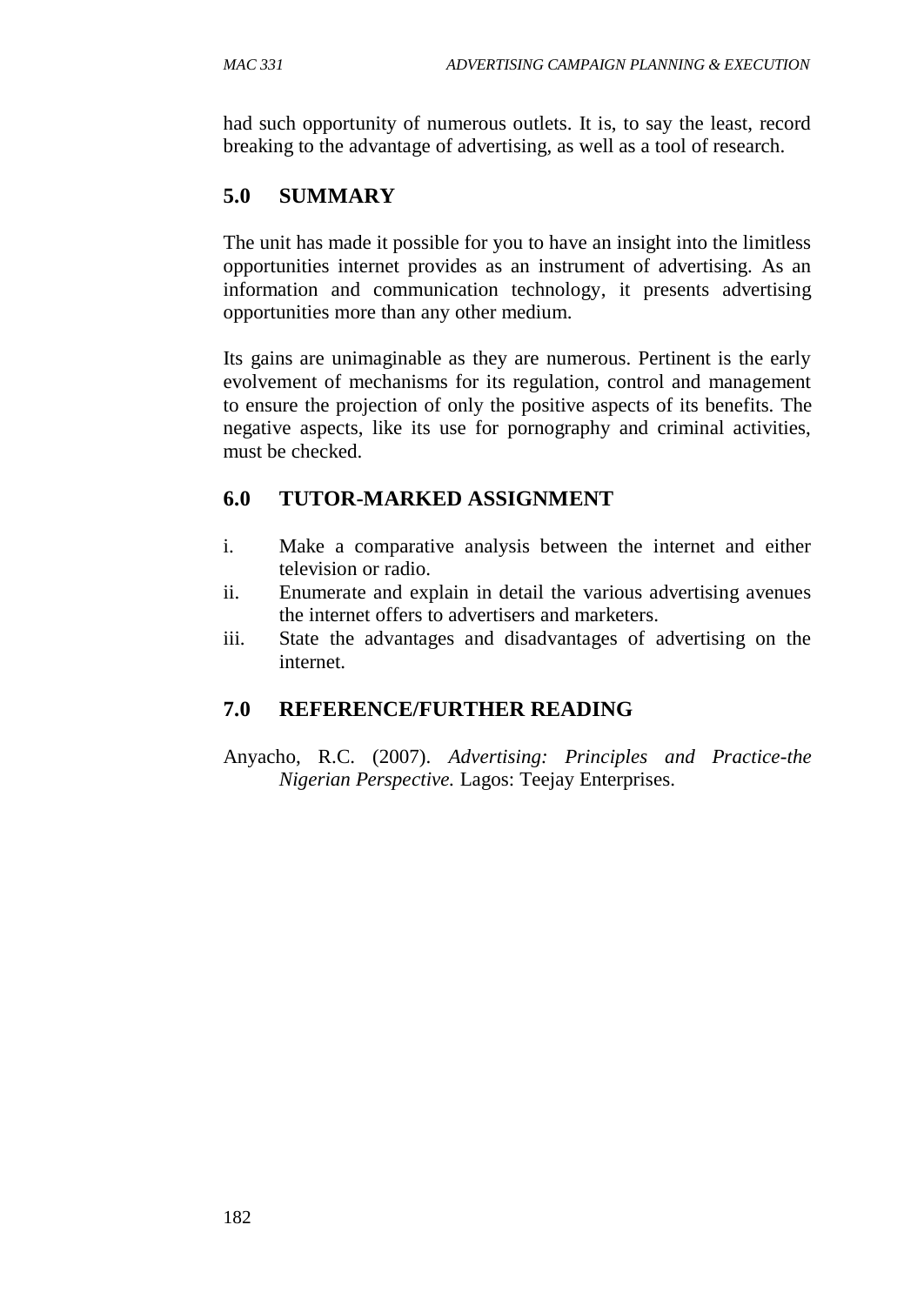# **MODULE 4 ADVERTISING CAMPAIGN EXCUTION**

- Unit 1 Pre-Advertising Campaign Execution Arrangements
- Unit 2 Advertising Campaign Execution Proper
- Unit 3 Post-Advertising Campaign Execution Activity: Evaluation

# **UNIT 1 PRE-ADVERTISING CAMPAIGN EXECUTION ARRANGEMENTS**

## **CONTENTS**

- 1.0 Introduction
- 2.0 Objectives
- 3.0 Main Content
	- 3.1 Critical Preparatory Arrangements
	- 3.2 Multiple Approaches- One Goal
- 4.0 Conclusion
- 5.0 Summary
- 6.0 Tutor-Marked Assignment
- 7.0 References/Further Reading

# **1.0 INTRODUCTION**

The execution stage of an advertising campaign or programme is a crucial point which finally determines the outcome of the entire processes of the enterprise. It is, therefore, a serious business or undertaking. The stage involves the actual implementation of the advertising programme and requires the injection of all necessary inputs and resources to ensure a successful conclusion of the campaign.

For the advertising agency to affectively carry out the programme there must have been an adequate preparatory arrangement. Hence, a successfully executed campaign has direct relationship with a well planned advertising programme. The foundation must be formidably laid, by ensuring that every step is carefully taken providing the investment of costly inputs, including expertise and professionalism.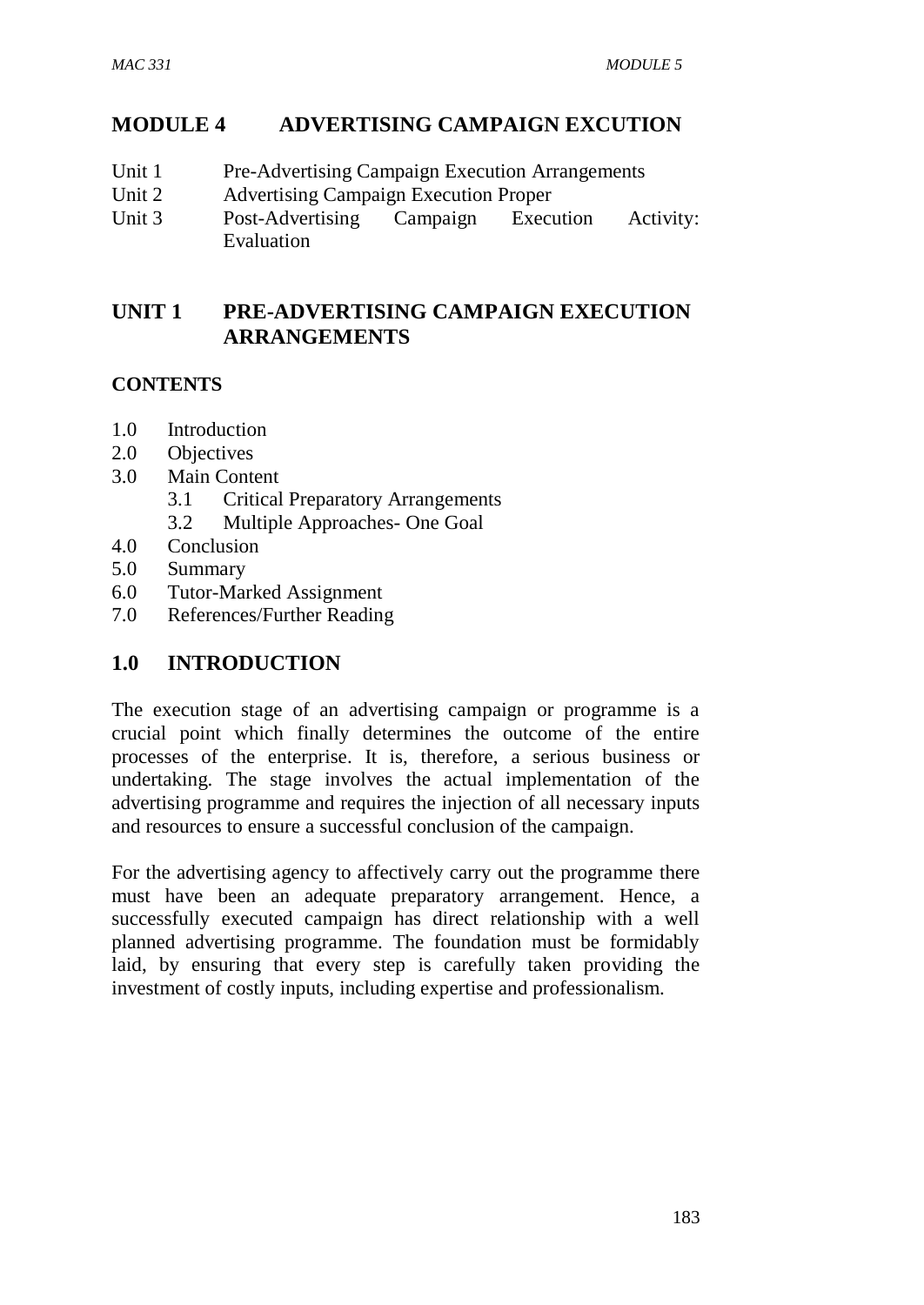# **2.0 OBJECTIVES**

At the end of this unit, you should be able to:

- identify what proper execution of an advertising campaign entails
- explain the vital inputs required at this stage of advertising
- discuss the interface between proper planning and execution of advertising campaign programme.

# **3.0 MAIN CONTENT**

## **3.1 Critical Preparatory Arrangements**

The application of such strong military term as 'campaign', perhaps, further stresses the seriousness of advertising. Other terms are strategies, tactics, techniques, planning, execution and intelligence (Nwosu and Nkamnebe, 2006: John-Kamen, 2006). Advertising is seen as a war; and according to Nwosu and Nkamnebe (2006:167), as in "war, it has to do with winning the battles as well as the war....This is why advertising campaigns are planned and executed like wars".

Advertising entails various measures and efforts involving scheming, maneuvering and formulating- all geared to surpassing, outwitting and the outshining opponents and rivals in winning the hearts and convincing potential consumers to patronise the advertised goods and services. The campaign execution stage is the procedure during which all the earlier efforts at the planning process are put to use in order to finalise the programme.

All available machinery are put into use as the advertising media, through effective management, in liaison with the agency, coordinates, controls and harnesses the resources at their disposal for the attainment of the advertising objectives. Often, this is tackled in such a serious and, aggressive approach in a way to quicken the realisation of the set goals.

However, the ability of the implementers to ginger consumers to act according to the intents of the advertisers is highly contingent on the adequacy of the planning stage arrangements. Consequently, the requisite earlier activities like advertising brief, research and planning should have been meticulously handled. We should also note that the sensitive processes involved at the planning stage are what, to a very large extent, determine the efficiency of the implementation stage (Aliede, 2007:125-126). These include budgeting, copywriting, and recruitment of talents, media selection, scheduling and placement.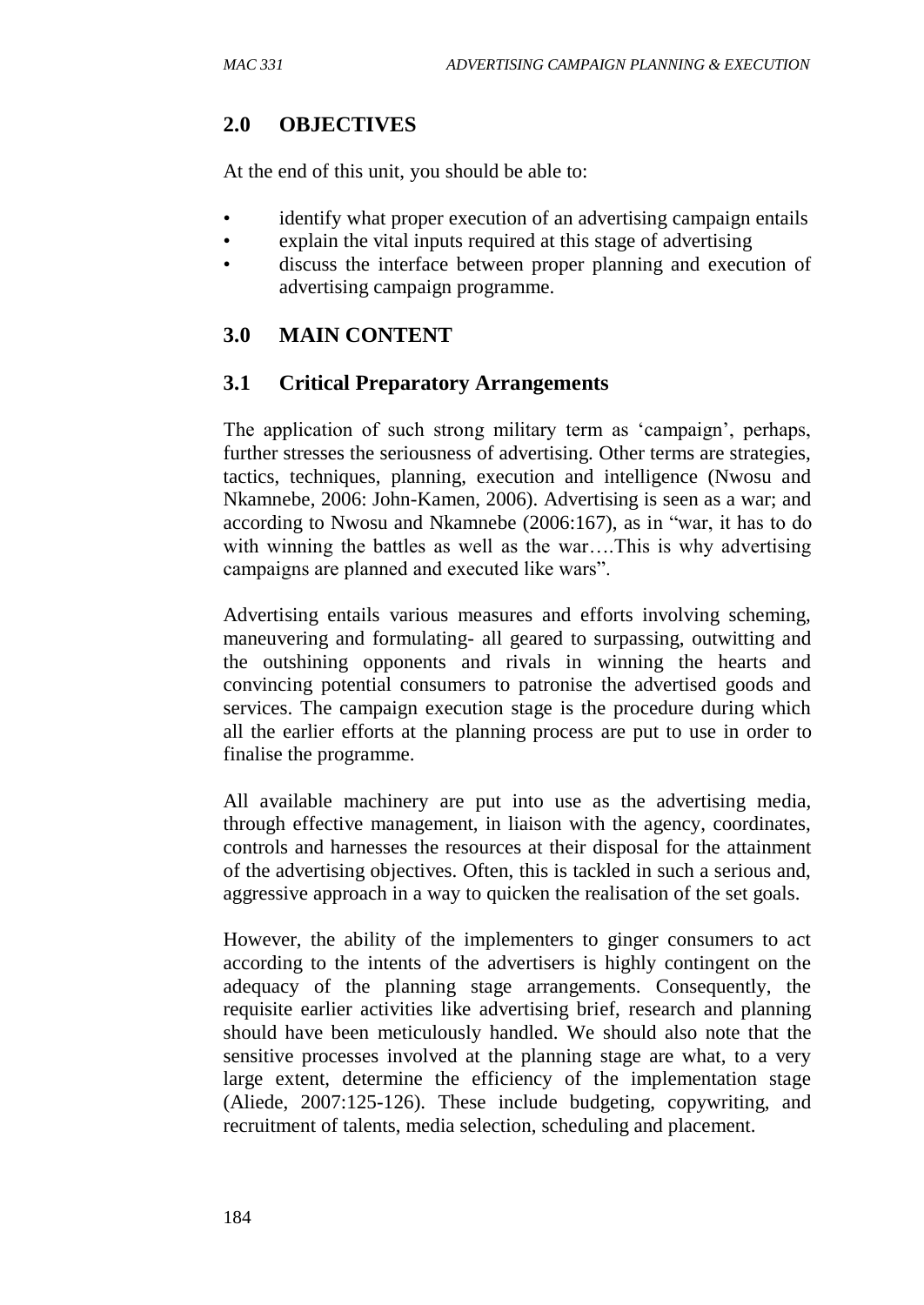Every stage of the entire exercise should be allocated sufficient financial resources for their proper execution. Also, quality and suitable messages should be written by professional copywriters to ensure they are informative, convincing and persuasive as to trigger the right reactions and responses from the targeted audience.

In case of jingles and commercials, qualified talents are contacted so that after training, rehearsals and production, the output is good enough to deliver the intended messages to the audience. In the same vein, the knowledge of the consumer, his nature (demographic and psychographic variables) and his needs guide the choice of the media through which the advertising messages are channeled. Such selection must be based on information from relevant data, as well as sound judgment of the advertising practitioner. When every input is ready, the agency arranges with the chosen media the most suitable time, place and space for sending the messages to the segmented audience. This is called placement and scheduling.

# **3.2 Multiple Approaches- One Goal**

Advertising involves meticulous process all of which must be handled alongside crucial components without which a particular campaign will fail. They then must work harmoniously and in synchronisation if the set objectives are to be attained. It is to be likened to the proverbial black and white keys of the piano, which work in synergy in order to achieve the intended melodious result the player hopes to get.

Bearing in mind the concept of advertising tripod, synergy takes off from the client who supplies the advertising brief and finances the advertisement. Budgeting, recruitment, copywriting, media selection, placement and scheduling are done by the agency. On the other hand, the media are at the centre of the campaign execution or implementation. After placement and scheduling, in conjunction with the agency, the media ensure that the targeted listeners, viewers or readers are reached with the advertising message, in such form, time and mood the right impact and reactions are elicited.

Efforts geared towards advertising campaign execution clearly underscore advertising as a management philosophy. Apart from research and planning, two crucial management elements, other components it encompasses include controlling, directing, coordinating, monitoring, supervising, delegating and evaluation.

In all, these diverse approaches and processes aim at the achieving one goal: communicating impactful and convincing advertising messages capable of propelling the targeted potential consumer to patronise the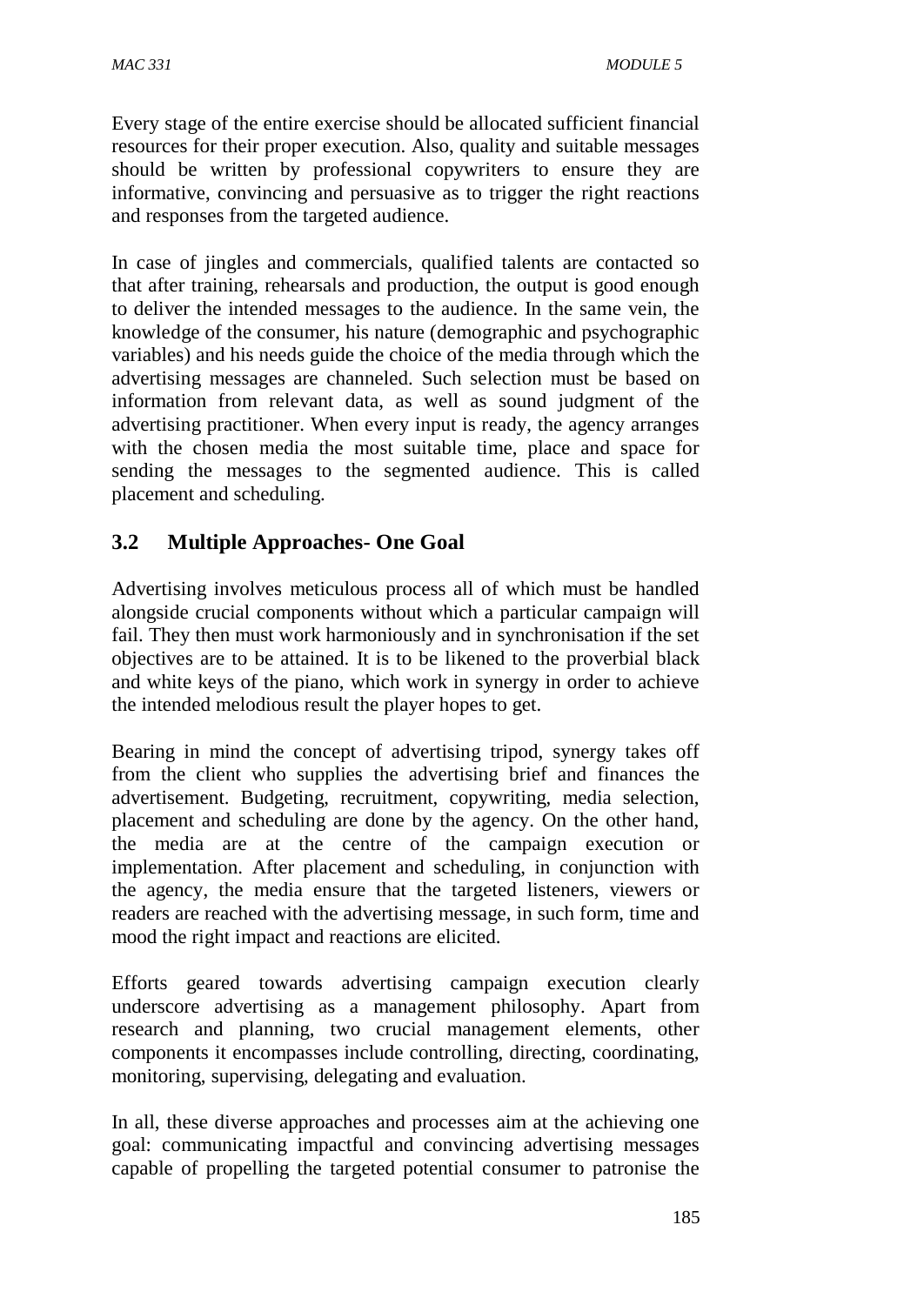advertised product. All investments- finance, manpower, materials, logistics, infrastructure and technology, are geared to the realisation of this singular goal, which eventually translates to the materialisation of the profit motive of the advertisers

# **4.0 CONCLUSION**

This unit aims at stressing the importance of adequate preparation before the execution of any advertising campaign. Similarly, all the diverse measures aimed at realising the advertising goals must be coordinated, if there must be effectiveness. Equally, all the sectors involved- advertisers, agency and media, must work cooperatively, collectively and collaboratively to ensure success and avoid dissipation of scare resources. These are some of the principles that must guide professionally packaged and executed advertisements.

# **5.0 SUMMARY**

You have been exposed to the various segments involved in a successfully executed advertising programme. Whether the advertisement is that of household product, beverage, alcohol, tobacco, food, industrial or institutional, the various steps should be carefully and effectively coordinated. That is the only guarantee for a successful campaign.

# **6.0 TUTOR-MARKED ASSIGNMENT**

- i. Justify the insistence that all advertising processes must be coordinated.
- ii. Of what importance is adequate planning before executing an advertising programme?
- iii. Show the interface between advertising and management.

# **7.0 REFERENCES/FURTHER READING**

Aliede, J. E. (2007). "Advertising and Public Relations Campaign Planning and Execution". In: Nwosu, I.E. (Ed.). *Public Relations-Insights from Nigeria, NIPR Public Relation Management and Practice Series. (No.1).* Enugu: Ezu Books Ltd.

John, Kamen. (2006). *Advertising: Genesis, Evolution, Principles and Practice*. Enugu: Snaap Press Ltd.

Nwosu, I. E. & Namnebe, A. D. (2006). *Triple-P Advertising: Principles, Processes, Practices.* Aba: Afri-Towers Ltd.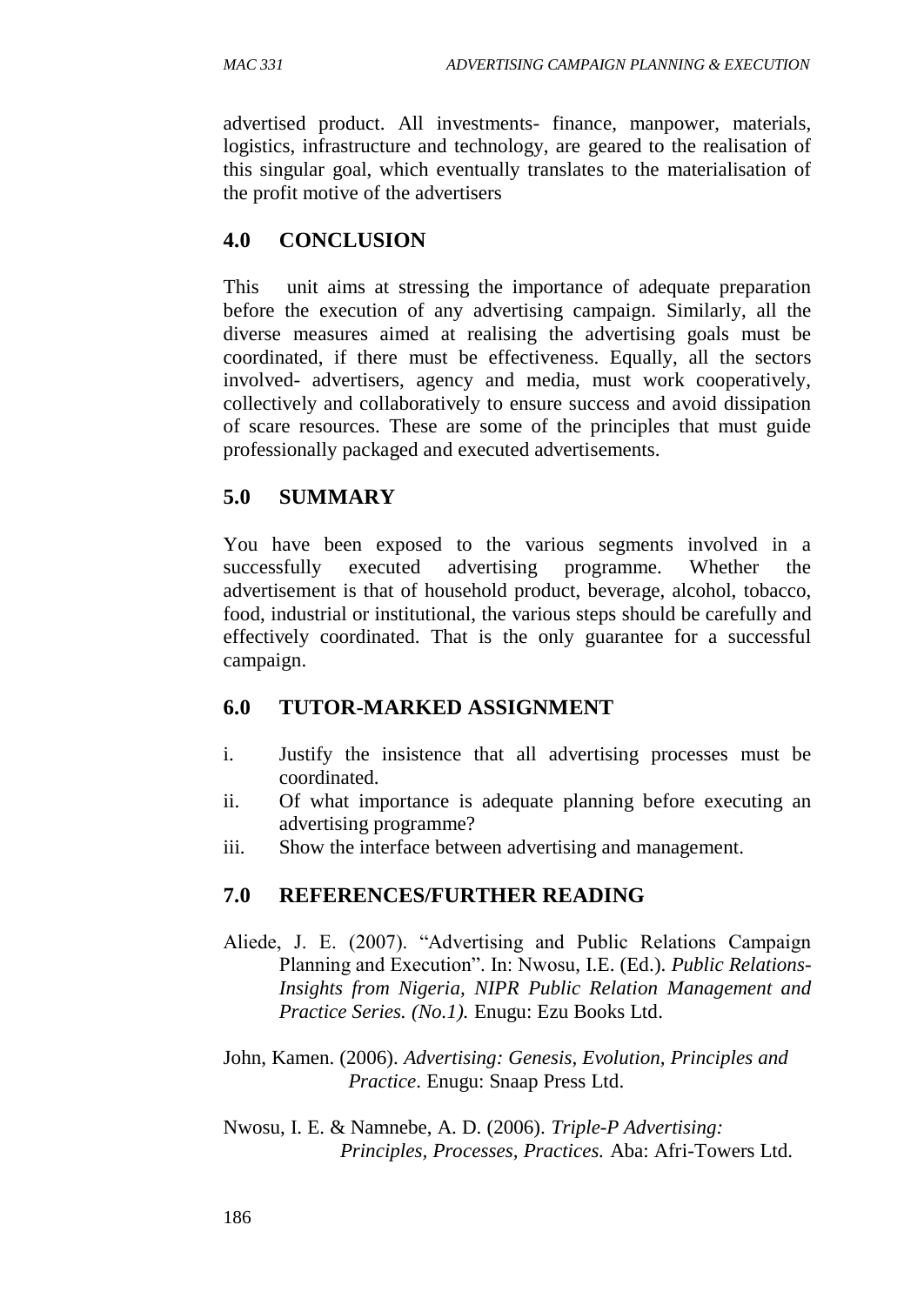# **UNIT 2 ADVERTISING CAMPAIGN EXECUTION**

## **CONTENT**

- 1.0 Introduction
- 2.0 Objectives
- 3.0 Main Content
	- 3.1 Implementing the Campaign: Putting the Tools to Work
- 4.0 Conclusion
- 5.0 Summary
- 6.0 Tutor-Marked Assignment
- 7.0 References/Further Reading

# **1.0 INTRODUCTION**

Even if all needed resources (financial, technological) are put in place, they are not enough to ensure positive results until the campaign is executed. Effective execution is the key to profitable investment in the advertising industry. The climax of all the diverse efforts and measures aimed at publicising and promoting the product, advertising campaign execution is the nerve-centre the advertising practitioner must take special care of.

When proper planning is carried out, what remains is effective implementation- professional dissemination of the advertising messages to the intended consumers. The success of the implementation of any advertising programme does not depend on the amount expended. Rather, it is contingent on the effectiveness and efficiency of the implementation. This justifies the importance of this particular stage and why it is taken seriously.

# **2.0 OBJECTIVES**

At the end of this unit, you should be able to:

- explain the importance and centrality of advertising campaign execution to the success of any programme
- discuss the measures that must be taken for any advertising campaign to be fruitful.

# **3.0 MAIN CONTENT**

# **3.1 Implementing the Campaign: Putting the Tools to Work**

With skillful management, all the various tools assembled for the campaign are now put into use. Although this stage centers on the media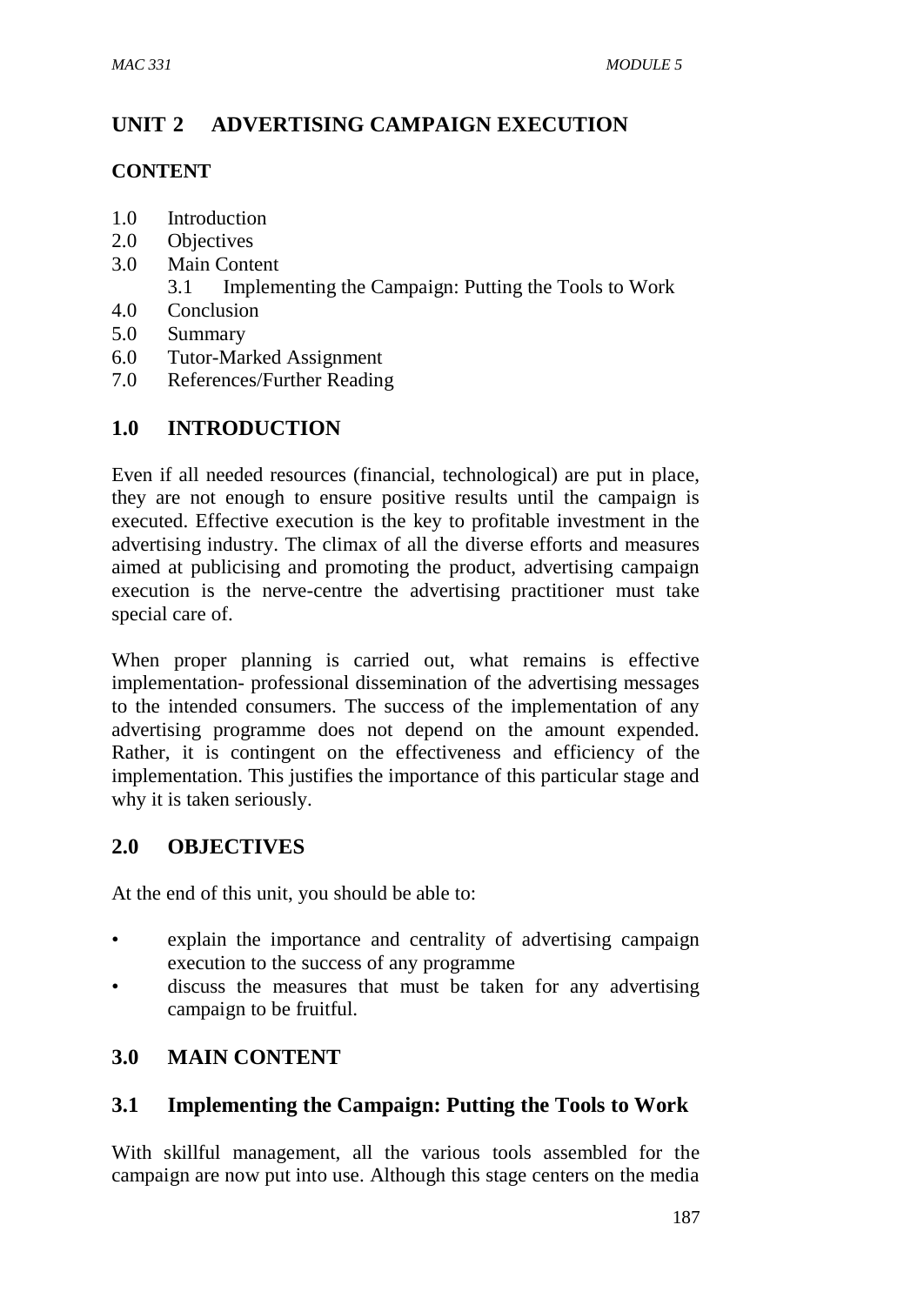which are the channels for the information and message dissemination to the consumers, the advertising agency, nonetheless, plays key role of ensuring the right things are done at the right time. According to Nwosu and Nkamnebe (2006:172), at this point in the advertising campaign, plans, tactics, strategies (the entire 'war machine') for the advertisements are rolled out into the dynamic market.

The crucial thing at "this stage is to ensure that the right targets are hit, that unexpected environmental problems or factors are contained and that the 'war' moves according to plan" (Nwosu and Nkamnebe ,2006:172). Indeed, it is, literally akin to executing a war. Resources, inputs, skills, ingenuity, expertise, experience, innovation, creativity, professionalism, ethical orientation and social responsibility are some of the essential ingredients required of the practitioners involved to successfully carry out the programme. In Aliede's (2007:126) view, it is the actual execution of the campaign.

Aliede further opines that depending on "the events deemed suitable for solving the existing problem, some specific tools must have been chosen as veritable means for the attainment of the set goal". It could be jingle for radio; commercials for television, billboards, newspaper, magazines or posters for the print media; the personnel of these media, while sticking to agreed schedule and specifications convey the messages to the targeted audience. During placement and scheduling, contractual arrangements are made between the agency and the media. These are strictly adhered to in the process of the advertising campaign execution. The agency, being the link between the advertiser and the media has to make sure this is the case. This the agency does through strict monitoring and supervision.

Monitoring is important and is done at all levels of advertising processes, right from the stage of planning. It means close watch over the way every step is carried out to ensure it is in accordance with the plan and set objectives. However, at this stage, it goes beyond that. Here it involves the second to second viewing, listening and reading of the advertising message to ensure it is done in compliance with the terms of contract reached during the placement and scheduling.

It is the close supervision or keeping watch of every stage and segment of the implementation process in order to dictate any apparent lapses, mistakes, omissions and the like. This singular action keeps the media on their toes, as it compels them to be more serious, committed and dutiful to their obligations and contractual responsibilities. The audience or target markets' getting the right or wrong advertising messages, to a large extent, depends on what is done or not done here. It is, therefore, a very sensitive stage of advertising. All sorts of managerial activities and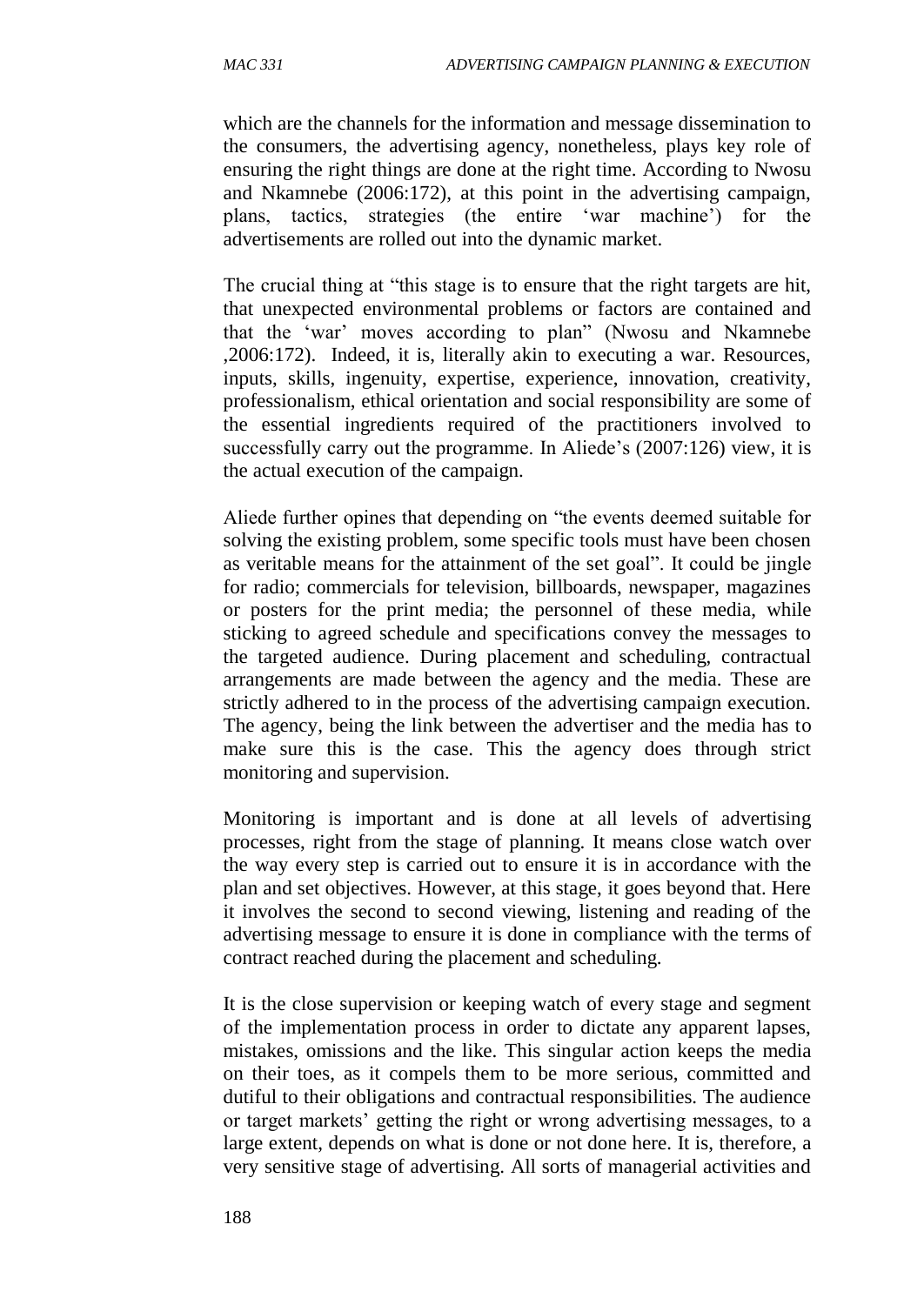actions like superintending, controlling, guidance and surveillance are put into use in order to achieve results here.

In his contribution, Ozoh (1998:186) asserts that the major chunk of the tasks will normally be carried out by the account management team of the agency. He further notes that "with regards to due exposure of the advertisement, it delves on the account management team and the media department to monitor continuously the exposure of the advertisement". He goes on to add that part of this is periodic studies that should yield data with which the progress of the campaign can be measured and discussed as "regular situation analysis" during meetings between the agency and the client.

Dedicated engagement towards the achievement of the advertising goals is very pertinent for number of resources. For one, the client's profit aspiration after his huge investment must be met and not betrayed. At the same time, the agency's professional reputation and integrity, as well as its corporate image, are at stake and must be protected. The only way of doing these two things, is by succeeding in the advertising campaign and in turn proper execution through team work between the agency and the media is one of the means of their realisation.

# **SELF-ASSESSMENT EXERCISE**

- i. What are the major activities of this stage of advertising?
- ii. Who and who must work as a team for advertising campaign execution to succeed?

# **4.0 CONCLUSION**

Campaign execution (a central nervous stage of advertising) must be handled carefully, with all the key stakeholders involved. Succeeding here is not based on the amount spent, but on the managerial skills brought to bear on this sensitive segment. It is this stage that presents a clear picture of attainable goals of any campaign. However, proper planning is a first step. With adequate planning and other arrangements, chances are that effective and professional implementation will lead to good results. That is the ultimate aim as no agency can afford to disappoint a client who has invested in the advertising campaign.

# **5.0 SUMMARY**

This, no doubt, has provided insights on the crucial nature of this stage of advertising. It is where the success or failure of the entire exercise manifests. Careful assimilation of the demands of handling the section very well is a necessity for every student of advertising. High cost of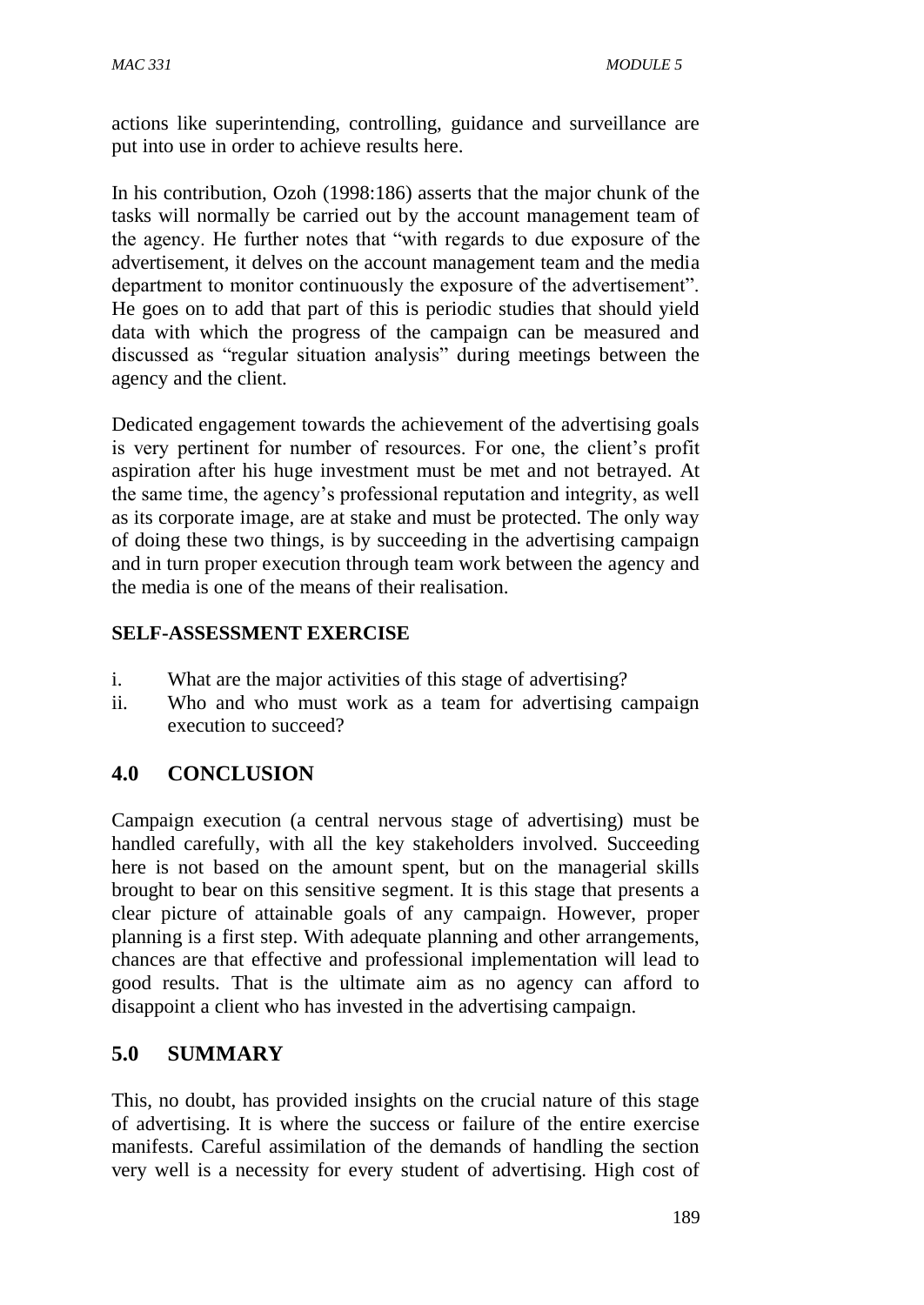advertising, globalisation and competition are some of the factors that make this very essential.

# **6.0 TUTOR-MARKED ASSIGNMENT**

- i. With detailed discussion, show the importance of advertising campaign planning to the overall success of an advertising programme.
- ii. Explain why it is important that an agency and the media have to work closely together at this stage of advertising?
- iii. Pick a particular product and create an advertising scenario of how you can handle it at its execution stage.

# **7.0 REFERENCES/FURTHER READING**

Aliede, J. E. (2007). "Advertising and Public Relations Campaign

- Nwosu, I. E. & Nkamnebe, A. D. (2006). *Triple-P Advertising:Principles, Processes, Practices.* Aba: Afri-Towers Ltd.
- Ozoh, H.C. (1998). *Principles and Practice of Advertising*. Lagos: APCON.
- Planning and Execution". In: Nwosu, I.E. (Ed.). *Public Relations-Insights from Nigeria, NIPR Public Relation Management and Practice Series.( No.1).* Enugu: Ezu Books Ltd.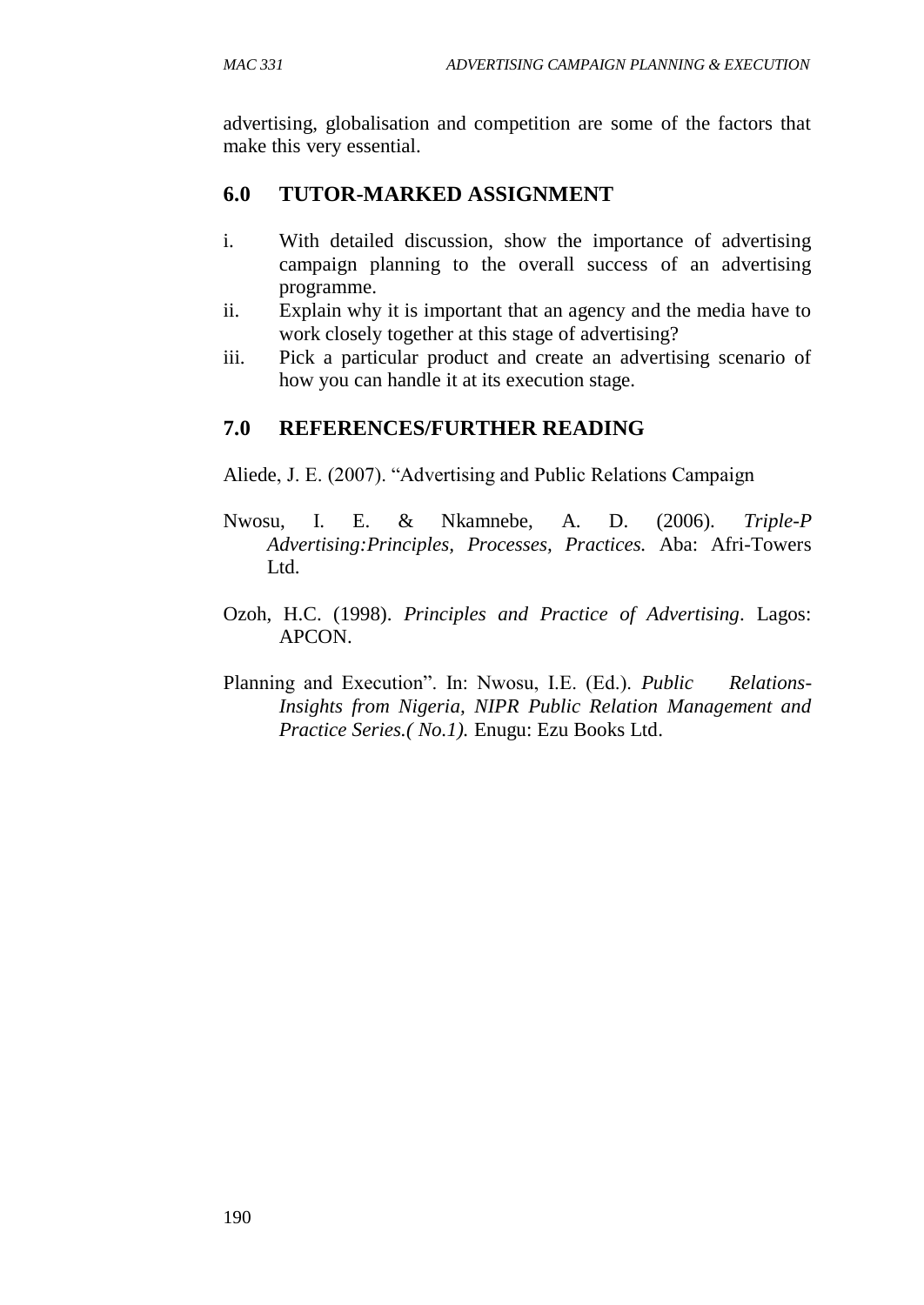# **UNIT 3 POST-ADVERTISING CAMPAIGN EXECUTION ACTIVITY: EVALUATION**

#### **CONTENTS**

- 1.0 Introduction
- 2.0 Objectives
- 3.0 Main Content
	- 3.1 Advertising Evaluation
- 4.0 Conclusion
- 5.0 Summary
- 6.0 Tutor-Marked Assignment
- 7.0 References/Further Reading

### **1.0 INTRODUCTION**

The conclusive stage of advertising is evaluation. Regarded as the stage for stocktaking after the implementation of an advertising programme, it is yet another essential process. It provides an opportunity for examining the far gone in realising the advertising goals and objectives. Evaluation is important in advertising as it is in any other human endeavor. It is naturally vital that after expending resources in a programme, an appraisal is done in order to determine the level of success or failure. That is what evaluation does and achieves.

This exercise is even more crucial in advertising, considering the enormity of resources usually involved in carrying out a single campaign programme evaluation. It provides the road map for further navigation in the murky and competitive waters of advertising. The data it provides yield information with which corrections, adjustments and other decisions are made.

#### **2.0 OBJECTIVES**

At the end of this unit, you should be able to:

- explain the role of evaluation in advertising
- identify the significance of this stage in the advertising process.

### **3.0 MAIN CONTENT**

#### **3.1 Advertising Evaluation**

Evaluation as the very last stage of advertising provides a platform for situation analysis in order to fully understand the probable impediments to the realisation of advertising campaign goals, as well as appreciating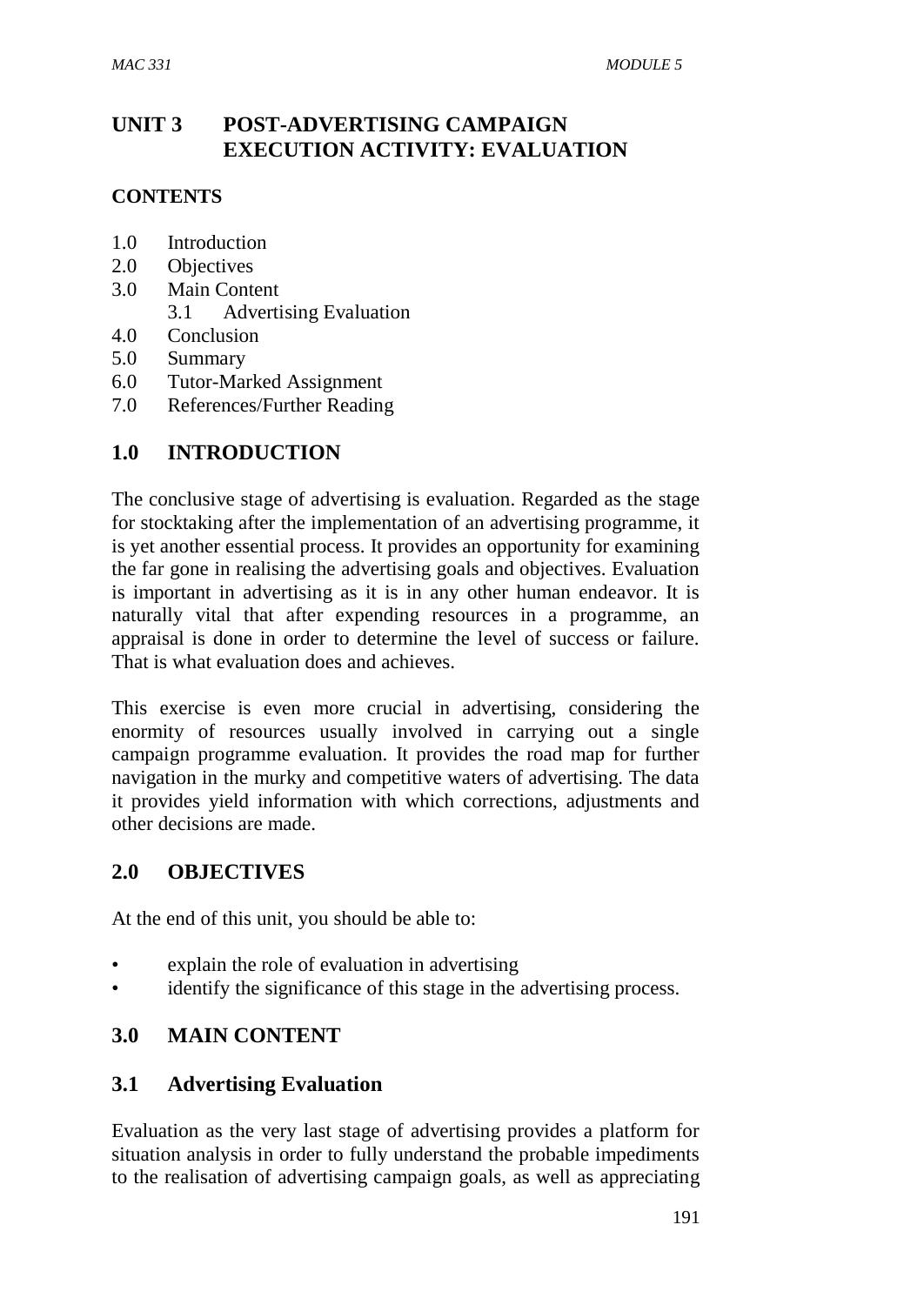the level of success after the campaign. Here, therefore, lies its significance. Agreeing with this notion, Aliede (2007:126) notes:

> "Finally, the entire exercise is reviewed, appraised and analysed. The assessment enables a clear picture of the level of success or failure in the campaign execution. The outcome leads to going back to the drawing board to refocus, retarget, reposition or smile to the bank, if the goals are achieved".

Although Ozoh (1998:188) refers to it as a kind of research, evaluation aims at ascertaining the level of the attainment of the goals of the advertising campaign. On their part, Nwosu and Nkamnebe (2007:172) opine that "evaluation assesses how effective or ineffective the part of the campaign as well as the entire campaign has been". Consequently, evaluation is very significant for the following reasons.

- It provides the data and information for the assessment of the extent of success or failure of an advertising campaign.
- It gives room for that situation analysis that enables the client to personally assess the level of progress made in the campaign.
- It enables the measurement of the objectives or benchmarks set for the advertising campaign.
- It curtails wastages as the information it provides can deter further investments in the event of massive failure of the campaign.
- It provides useful data that can be of value in future campaigns.
- Its nature and output make evaluation a logical conclusion of an advertising campaign.

# **4.0 CONCLUSION**

The knowledge of this concept is a must for every practitioner in an industry that is daily becoming more complex, diverse and dynamic. With the opportunity it provides for the review of the progress in the advertising campaign, evaluation is a critical and conclusive step of the advertising campaign programme. Although it is given various kinds of names- including research, evaluation basically affords the opportunity for the review of achievements or failures after a campaign. It has come to stay as a vital component of the advertising process.

### **5.0 SUMMARY**

No single activity of advertising can be said to be unnecessary. Yet, if any of them is crucial to the overall realisation of advertising goals,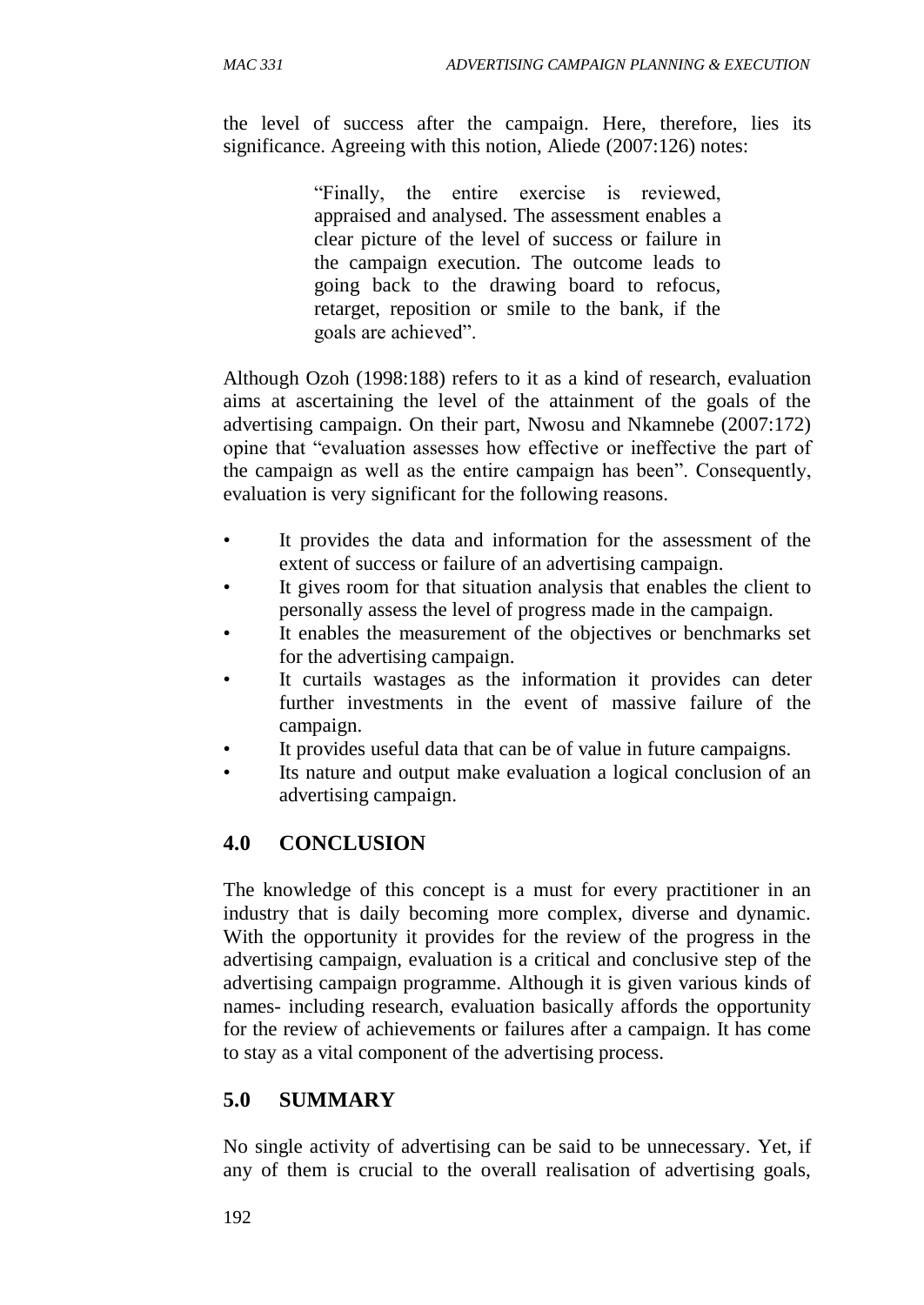evaluation is one of them. You are, therefore, expected to accord it priority, by attaching importance to its knowledge and understanding. It is though the last of the advertising process, but that does not limit is significance and vital roles in a successful advertising.

# **6.0 TUTOR-MARKED ASSIGNMENT**

- i. Identify and discuss the importance of evaluation as a process of advertising
- ii. Differentiate between research and evaluation.
- iii. Of what benefits is evaluation to the advertiser?

# **7.0 REFERENCES/FURTHER READING**

- Aliede, J. E. (2007). "Advertising and Public Relations Campaign Planning and Execution". In: Nwosu, I.E. (Ed.). *Public Relations-Insights from Nigeria, NIPR Public Relation Management and Practice Series. (No.1).* Enugu: Ezu Books Ltd.
- Nwosu, I. E. & Nkamnebe, A. D. (2006). *Triple-P Advertising: Principles, Processes, Practices.* Aba: Afri-Towers Ltd.
- Ozoh, H.C. (1998). *Principles and Practice of Advertising*. Lagos: APCON.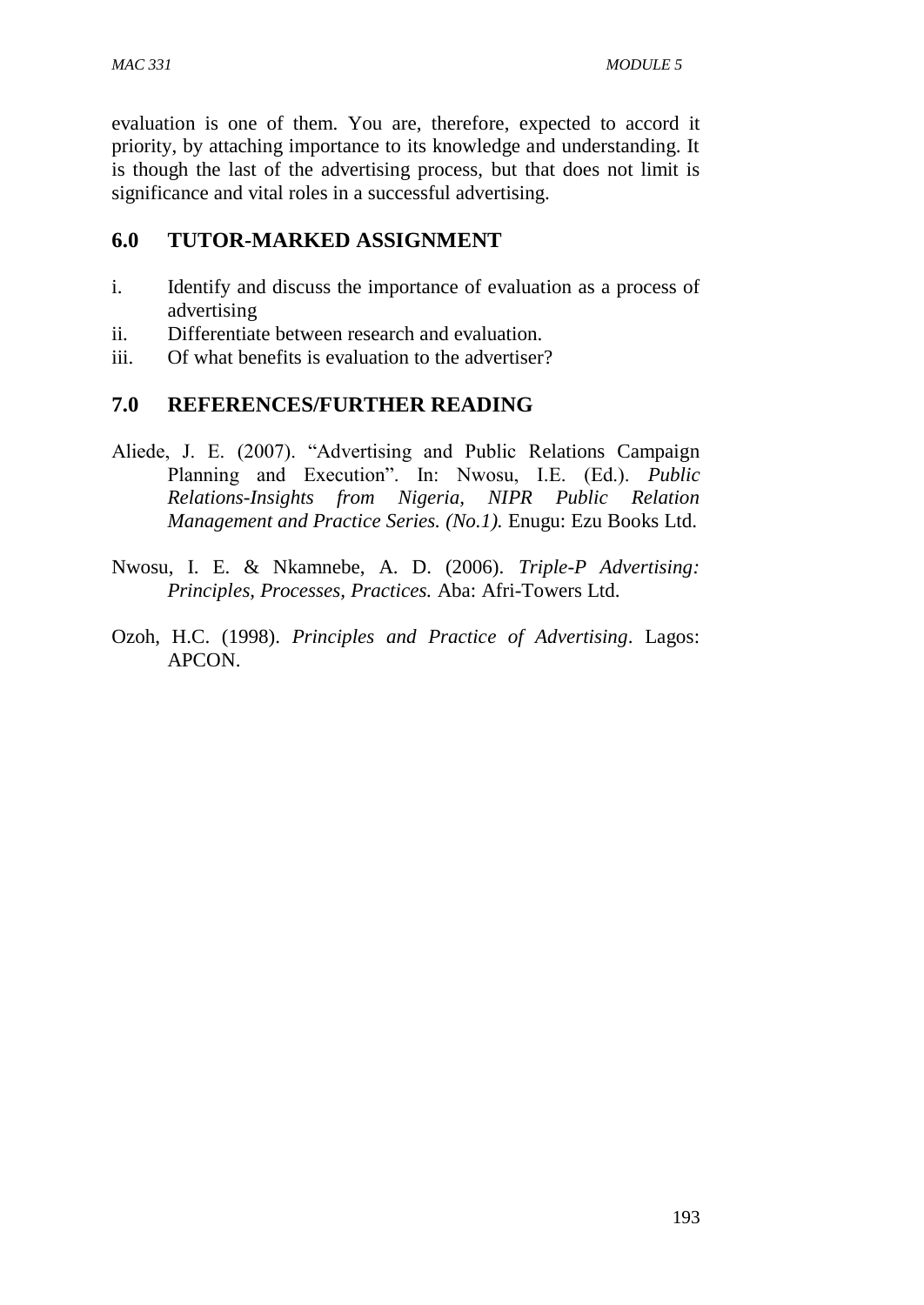# **MODULE 5 THE IMPERATIVE OF ADVERTISING REGULATION**

- Unit 1 APCON as a Regulatory Agency
- Unit 2 Regulating Advertising: Tools at APCON's Disposal
- Unit 3 Regulating Advertising: Areas Requiring Special Attention

# **UNIT 1 APCON AS A REGULATORY AGENCY**

## **CONTENTS**

- 1.0 Introduction
- 2.0 Objectives
- 3.0 Main Content
	- 3.1 The Establishment of APCON
	- 3.2 Strengths from the Supporting Sectors
- 4.0 Conclusion
- 5.0 Summary
- 6.0 Tutor-Marked Assignment
- 7.0 References/Further Reading

# **1.0 INTRODUCTION**

The beauty of the civilised world is the prevalent orderliness in the society, respect for others' rights and liberty, decency and decorum as people go about their businesses. This scenario is everyone's expectation in every segment or facet of the society. Advertising- a social agent, undoubtedly, is one of the areas the above rosy picture must be put in place. As a social agent, advertising has enormous powers which if allowed to be applied negatively, will spell doom for, not just the audience and consumers, but also the entire society. This pertinently raises the issues of supervision, monitoring, coordination and control in the industry.

In a nutshell, to prevent adverse implications to consumers and anarchy to the entire society, there is the urgent need for advertising regulation. And attaining the goal is no mean task. Yet, it must be done, hence the establishment of an agency with the necessary authority to carry that out. That body is APCON. The Advertising Practitioners Council of Nigeria (APCON) was brought to life through Decree 55 of 1988. This law institutionalised and professionalised the practice of advertising in Nigeria, (Aliede, 2000:104-105).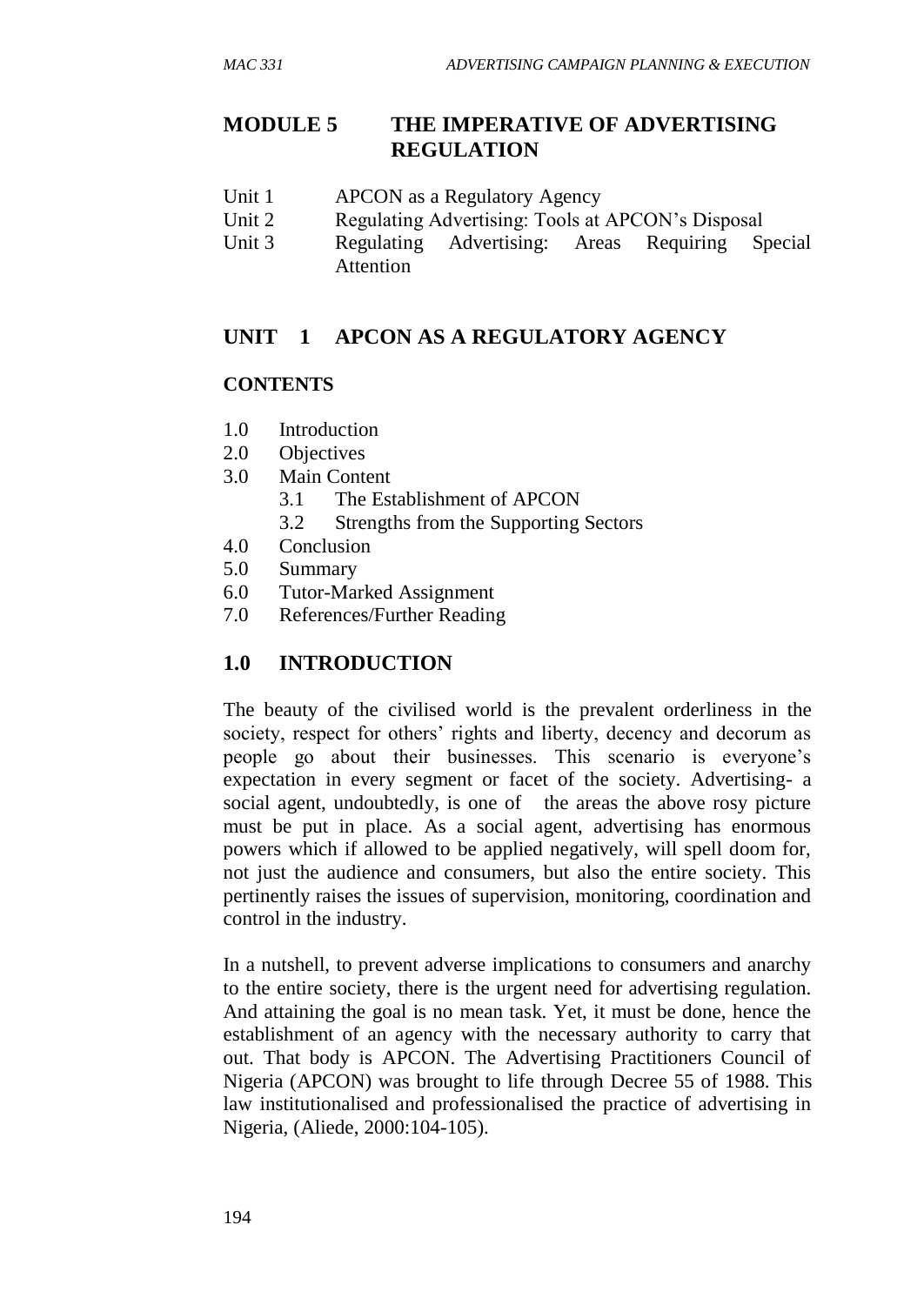#### **2.0 OBJECTIVES**

At the end of this unit, you should be able to:

- discuss the important mandates given to APCON
- identify the sectoral and complementary organs with which APCON is carrying out its responsibilities.

#### **3.0 MAIN CONTENT**

#### **3.1 The Establishment of APCON**

The decree establishing APCON, No. 55 of 1988 was later amended as Act 93 of 1992. With it, a legal framework was put in place for the management of the dynamic and influential industry that must be part of social agents committed to societal growth and development. That is a sketchy picture of society's expectation from advertising. Advertising is both an arm of the communication process and a communication process in itself. Following its years of influence on the society and interactive relationship that often turned controversial, a definite and resolute understanding emerged between man and communication; and that isits agents must be held in trust for the society.

This metamorphosed into the concept of social responsibility. It simply insists that as those organs pursue their goals, including that of profit making, it must not be at the expense of the society; rather the society, particularly the clients, customers, consumers, publics and stakeholders should be made to benefit from its gains, through their rational, reasonable and responsible activities. However, unfortunately, not all arms of communication are expected to willingly submit to such tenets. This further underscores the need for a regulatory authority whose duty will be to ensure that rules are obeyed to the mutual interests of all the parties involved in the obviously a social contract,

Before the creation of APCON, a number of organisations and associations existed, representing most of the sectors of the advertising industry. With their evolved rules and regulations, they guided the activities of the practitioners in every sector. At the same time, they individually and collectively pursued the goal of professionalising the industry. Most vigorous in this crusade was the then Association of Advertising Practitioners of Nigeria (AAPN), now Association of Advertising Agencies of Nigeria (AAAN).

To be part of the vanguard for nurturing the society, advertising must strictly conform to certain norms. Ozoh (1998: 196) is in support of this when he asserts that one of such areas is being accountable to the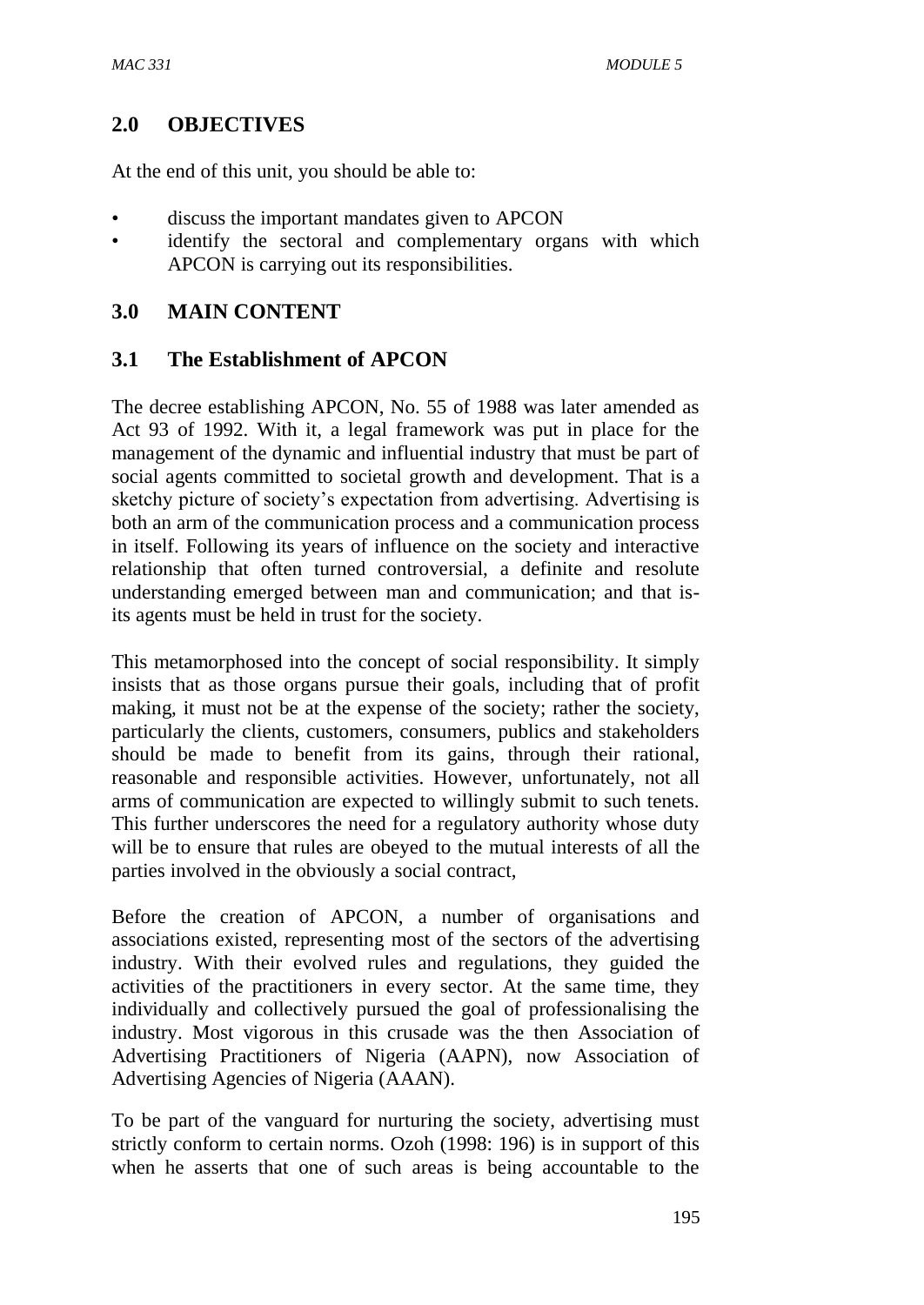people. According to him, "the greatest manifestation of the accountability is the professional ethic that every advertisement shall be honest, legal, decent and truthful"; and there must be an existing policy framework with which to engender its compliance. APCON, therefore, was created to do just that.

Anyacho (2007:254) alludes to this when he contends that there must be means of ensuring that "the remedy chosen to avert, or redress market failures is the best that can be designed". Such failure arises when advertising messages become "misleading, deceptive or offensive"; hence, regulation is imperative, citing derivable benefits of regulation to include- maintaining consumer confidence in advertising, facilitating consumer protection, encouraging brand competition; "build goodwill and respect for the profession; promote advertising practitioners as core professionals". This is done through the application of measures that may be statutory, self-regulatory or both.

Already, there are some existing mass media laws which also relate to advertising. Nwosu and Nkamnebe (2006:180) note that practitioners in both industries take cognizance of them as part of the measures to ensure acceptable advertising practices. To them, these include defamation (libel and slander), copyright infringement, contempt and privacy. These are in addition to the moral philosophy or ethics practitioners should voluntarily subscribe to as means of self-regulation.

To robustly pursue its statutory obligations, APCON, besides the law establishing it, went on to formulate a code of ethics to guide, control and regulate the practice of advertising in the country. In the opinion of Ozoh (1998:195), this is in furtherance of the dictates of Decree No. 55 of 1988, which enjoined the agency to "regulate and control the practice of advertising in all its aspects and ramifications", and other related existing laws. Therefore, in pursuance of its statutory responsibilities, APCON has sufficient weapons at his disposal. There are, as Anyacho (2007:255) points out:

- Advertising Practitioners Regulation, Etc Act 55 of 1988 as Amended in Act 93 of 1992.
- Code of Advertising Ethics, Act 1993.
- Banks and other Financial Institutions Act 1991, Section 40.
- Constitution of Federal Republic of Nigeria (Promulgation) Act 1999 (LFN) Cap.63, Fourth Schedule, Part 1.
- Federal Highways Act 1990, LFN, Cap. Section 1 (5)(d) Section 27(1)(d), Section 28 (4).
- Consumer Protection Act, No. 66 of 1992.
- Federal Environmental Protection Agency Act, 1990 LFN, Cap.131, Section 4 (d) and (e), Section 17, Section 20 (1) and (5) Section 38 Interpretation.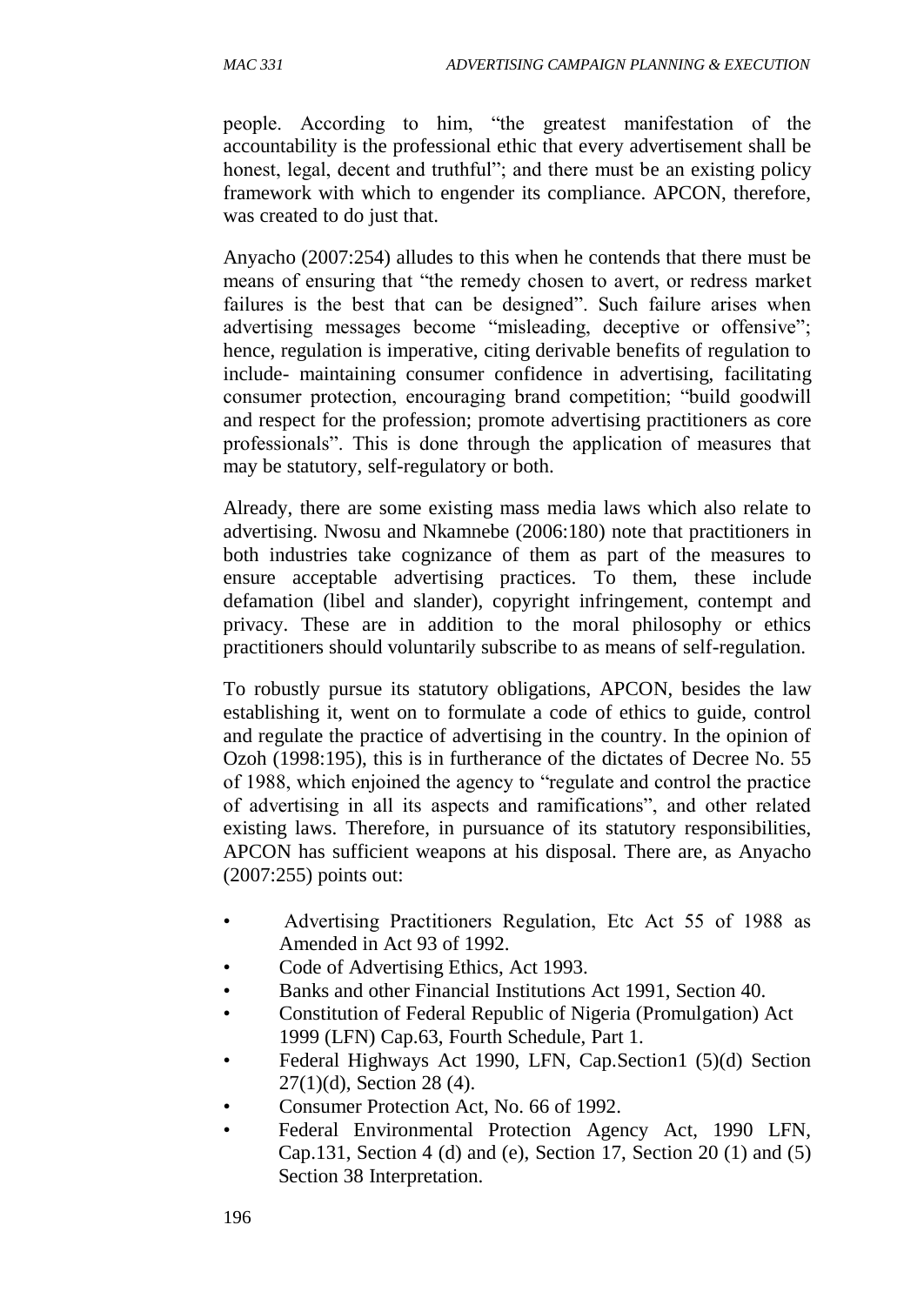- National Agency for Food and Drug Administration and Control (NAFDAC) (a) Food Production (Advertisement) Regulations 1996 and (b) Cosmetic and Medical Devices (Advertisement) Regulations, 1996.
- Copyright Act, 1990, etc
- The Land Use Act, 1990 (LFN).
- Tobacco Smoking (Control) Act, 1990
- **Trespass**
- Nuisance
- Public Criminal Offence, Ref. Penal Code, Section 192 and 194, Criminal Code, Section 234.
- Private Nuisance
- Negligence
- A Proclamation on Registration to Practice Advertising in Nigeria, Public Notice No. 3 of 1997.
- Advertising Practitioners Disciplinary Committee Rules, Government Notice No. 42 0f 1999
- Decisions on the Advertising of Tobacco Products and Alcoholic Beverages.

All these statutes, laws, rules and regulations form bulk of the instruments at the beck and call of APCON for the discharge of its functions. However, as it is, the agency can hardly go it alone. As a matter of necessity, APCON needs constant collaboration with related agencies in order to operate smoothly. This is unavoidably so even as some areas of overlaps can be noticed in the functions of APCON and those of some other regulatory agencies, for instance NAFDAC, Standards Organisation of Nigeria, NDLEA, Consumer Protection Agency, National Broadcasting Commission (NBC) and National Communications Commission (NCC).

### **3.1 Strengths from the Supporting Sectors**

To achieve its assigned responsibilities, APCON requires a lot of support. The enormity of its tasks, the vastness of the country, the sensitivity of the profession and the dearth of expertise, all combined to heighten the challenges before the agency. However, APCON is surrounded by able and professional hands whose efforts and support have made the agency to see the light of the day, in the first instance. Among them are the professional sectoral bodies, which include the following.

- 1. Association of Advertising Agencies of Nigeria (AAAN)
- 2. Advertising Association of Nigeria (ADVAN)
- 3. Newspaper Proprietors Association of Nigeria (NPAN)
- 4. Outdoor Advertising Association of Nigeria (OAAN)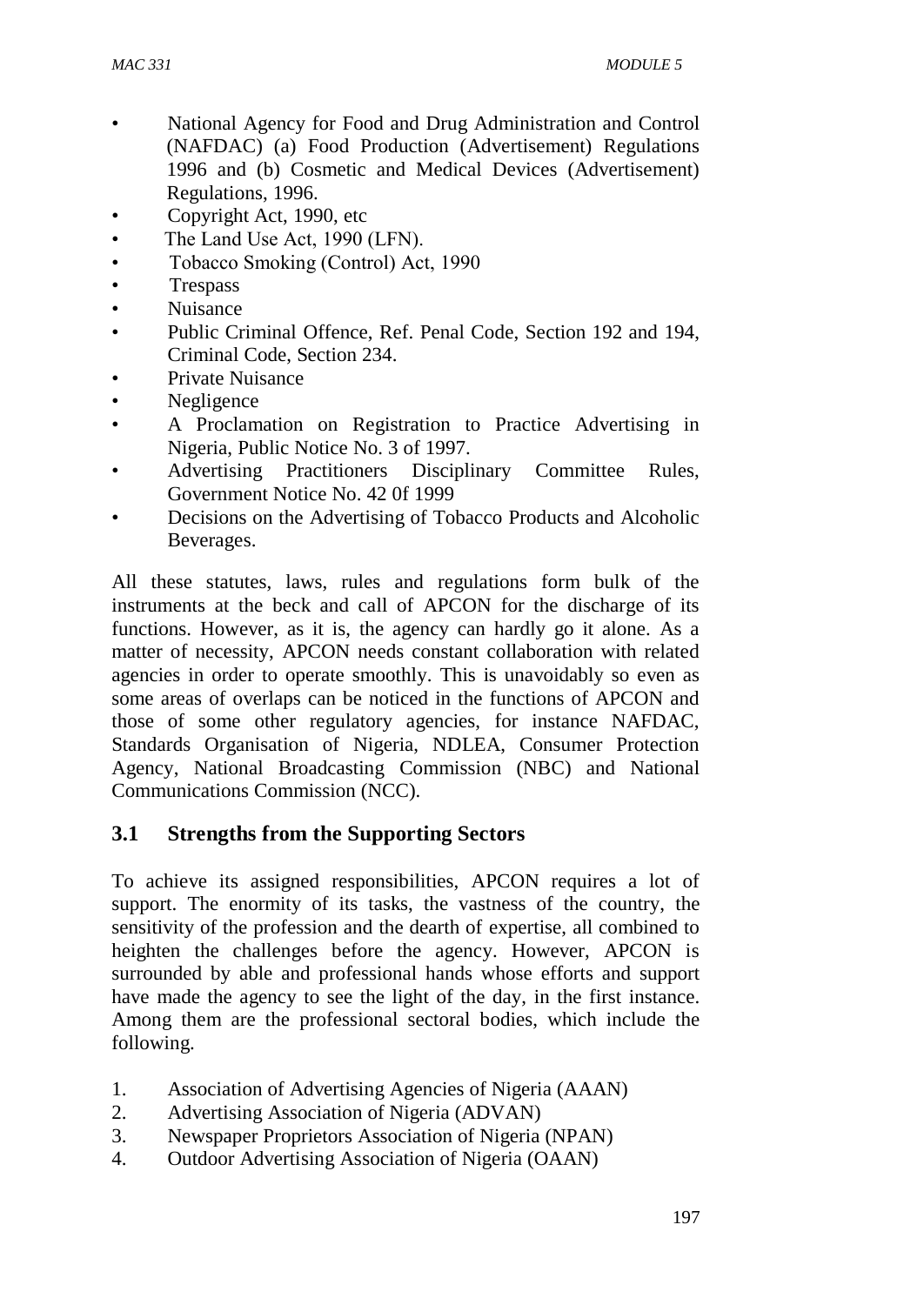- 5. Broadcasting Organisation of Nigeria (BON).
- 6. Media Independent Practitioners Association of Nigeria (MIPAN).
- 7. Independent Television Producers Association of Nigeria (ITPAN

Apart from subjecting themselves, members and corporate institutions to the dictates of advertising regulation and control as stipulated by APCON, these organisations additionally subject themselves to more self-regulatory measures. Each has its own code of ethics, and other rules and regulations, to ensure that the members practice according to the demands of the profession. What a thorough arrangement.

In addition, the regulating body itself is so structured to give the subsisting components needed leverages with which to play supportive and complementary roles to the attainment of the corporate objectives. In this direction, there are the following structures.

- a) Advertising Practitioners Investigating Panel (APIP)
- b) Advertising Standards Panels (ASP)
- c) Advertising practitioners disciplinary committee
- d) Membership and privileges committee
- e) Education and Training Committee
- f) Administration and finance committee

The secretariat has this structural organisation to complement and assist the council; the departments are listed below.

- Office of the registrar
- Research, planning and statistics
- Administration and finance
- Registration and career matters
- Regulation, monitoring and enforcement.

All these work together towards the achievement of the mandates of APCON. To further assist it administratively and in its rules enforcement, APCON has established some zonal offices. These are at Abuja, Kano, Owerri, Enugu, Kaduna, Jos and Port-Harcourt.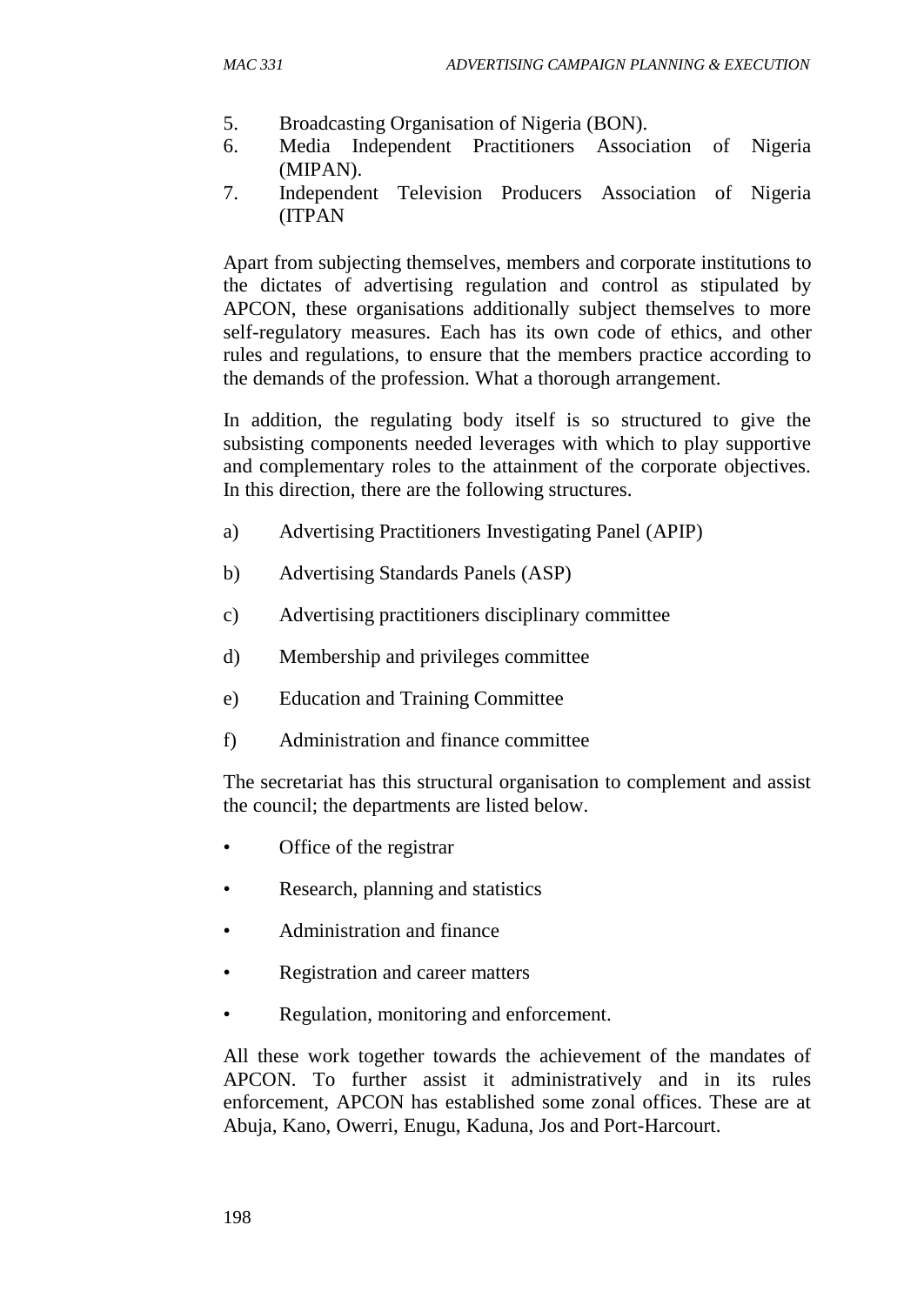#### **SELF-ASSESSMENT EXERCISE**

- i. Give the historical background of APCON.
- ii. Discuss the supportive sectors APCON needs to succeed.
- iii. What are the sources of APCON's power?

### **4.0 CONCLUSION**

The Advertising Practitioners Council of Nigeria (APCON) has come of age. It has gone through a rigorous process of formation. It has all the support it desires to function very effectively still, it must overcome some challenges in order to succeed. Some of such obstacles include the infiltration of the profession by quacks that refuse to go through the right processes of registration and other formalities before practicing the profession. Another is the inadequacy of the needed manpower with which it can properly police the vast country in its regulatory activities. Besides, more can still be done to improve the level of professionalism in the industry, and above all enhancing the contributions of the profession to national growth and development.

# **5.0 SUMMARY**

The unit has exposed you to the historical background, sectoral structure, the powers and legal backings APCON requires and has and how they are affecting the discharge of its statutory responsibilities. This is to further strengthen your knowledge about the industry. The knowledge is very vital for current and would-be practitioners in the industry.

# **6.0 TUTOR-MARKED ASSIGNMENT**

- i. Discuss the historical background of APCON
- ii. Explain the symbiotic role of the sectoral bodies to effective performance of APCON.
- iii. How does the structural organisation of APCON aid the effective attainment of its objectives?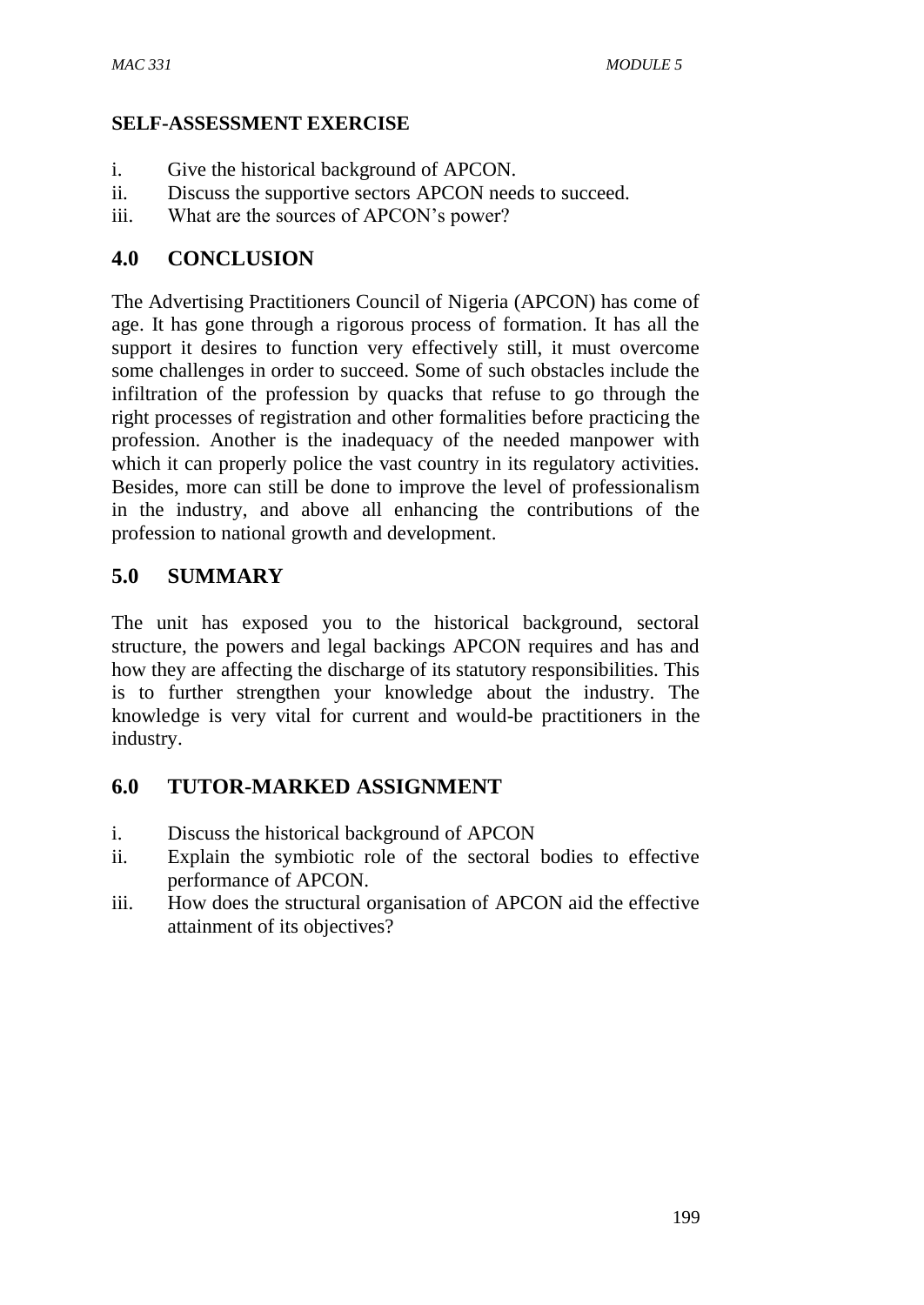#### **7.0 REFERENCES/FURTHER READING**

Aliede, J. E. (2000). "Professionalising Advertising in Nigeria: The Role of the Advertising Practitioners Council of Nigeria", In: Okunna, C. S. (Ed.). *Teaching Mass Communication: A Multidimentional Approach.* Enugu: New Generation Books.

Anyacho, R, C. (2007). *Advertising: Principles and Practice - The Nigeria Perspective.* Lagos: Teejay Enterprises.

APCON(2003). *Advertising Annual,* Vol. II. Lagos: APCON.

Nwosu, I. E & Nkamnebe, A.D. (2006). *Triple P Advertising: Principle, Process, Practices.* Aba: Afri-Towers Ltd

Ozoh, H.C. (1998). *Principles and Practice of Advertising.* Lagos: APCON.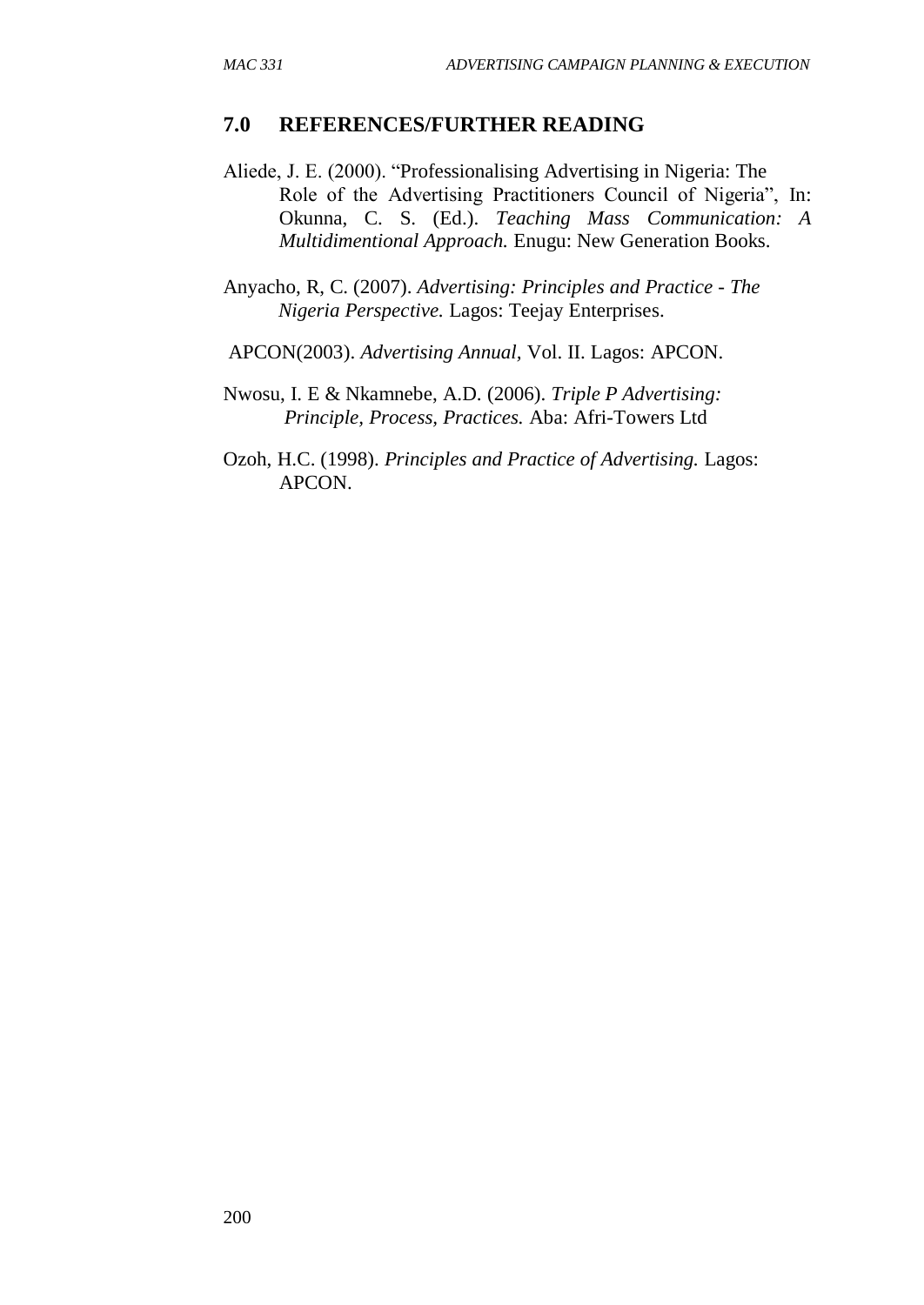# **UNIT 2 REGULATING ADVERTISING: TOOLS AT APCON'S DISPOSAL**

#### **CONTENTS**

- 1.0 Introduction
- 2.0 Objectives
- 3.0 Main Content
	- 3.1 Decree No. 55 of 1988 and its Powers
	- 3.2 Code of Advertising Practice
- 4.0 Conclusion
- 5.0 Summary
- 6.0 Tutor-Marked Assignment
- 7.0 References/Further Reading

### **1.0 INTRODUCTION**

The responsibilities of APCON revolve around control and regulation of "advertising in all its aspects and ramification". To carry this out, APCON requires a measure of authority. This it got with the promulgation of Decree No. 55 of 1988. The council later gave to itself the code of advertising practice to provide guidelines for handling of advertisers' products. These two items constitute the main tools with which APCON is performing its statutory functions. This unit will, therefore, closely examine the contents of these instruments, with a view to exposing how they aid the body to achieve its goals.

### **2.0 OBJECTIVES**

At the end of this unit, you should be able to:

- describe the detailed content of Decree no. 55 of 1988 and Code of Advertising Practice of APCON
- relate their contents to the statutory responsibilities of APCON.

### **3.0 MAIN CONTENT**

### **3.1 Decree No. 55 of 1988 and its Powers**

With the promulgation of the decree, now an act, the following were achieved- as APCON (2003:5) puts it:

- a principal act is provided to APCON
- it sets up APCON and specifies its functions and powers
- it professionalises advertising in Nigeria; and
- opens a new chapter in the growth in the sector and economy.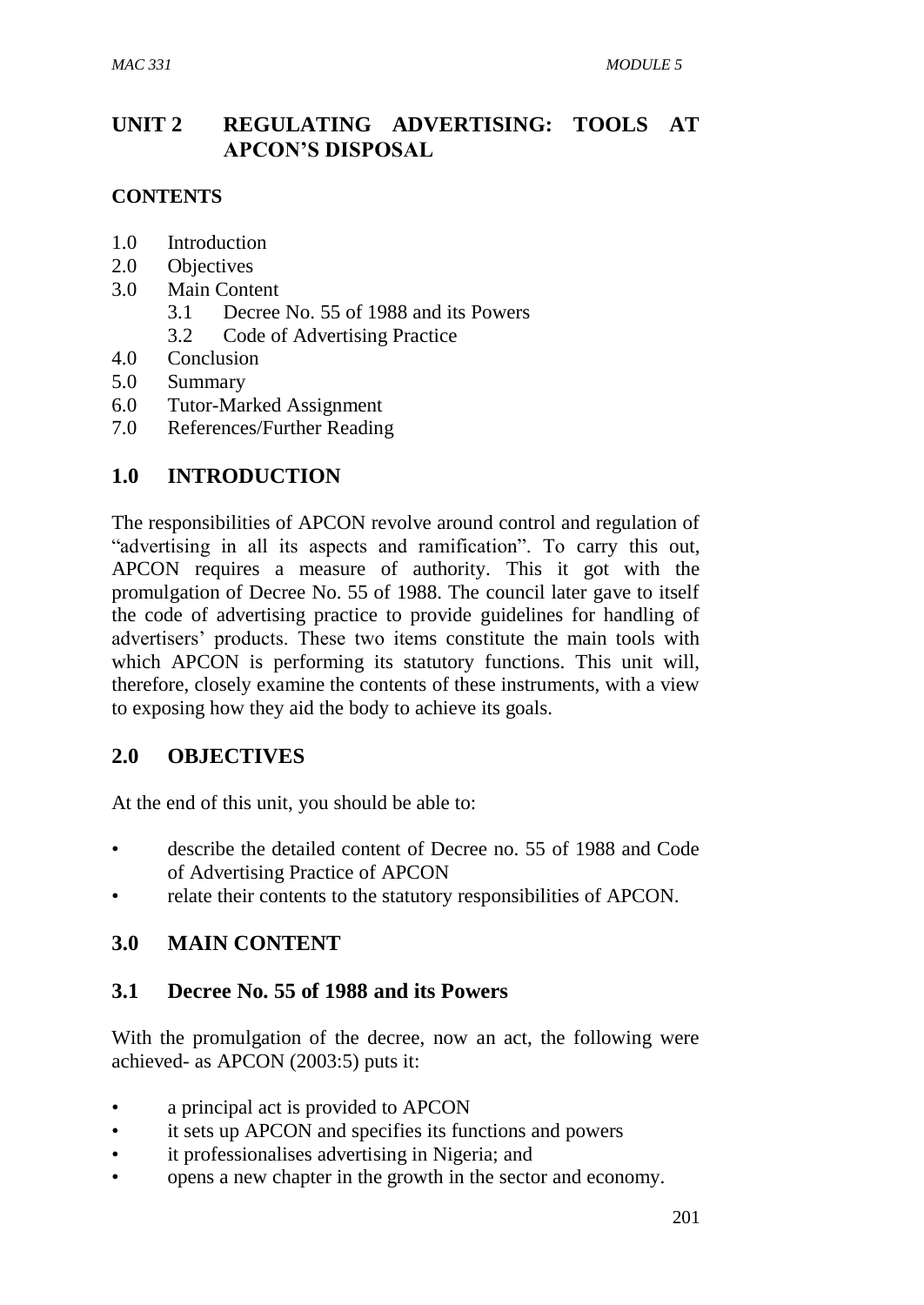The law became effective from December 27, 1988. It has seven parts and two schedules, as follows.

Part 1: Establishment of APCON, etc. It declares the Council established and specified its functions. It also enumerates the members of the Council; its powers, funding, financial provision; directives of the Minister of Information and Communication; registrar and staff of the Council.

**Part 2:** Registration: details how the Council will prepare and maintain register of advertising practitioners in the country; its publication and correction; the division of the register, conditions for registration and qualifications.

**Part 3:** Training: This part contains approval of courses, supervision of institutions and nature of examination leading to qualification and power of the Council to consider matters relating to training, etc.

Part 4: Privileges of registered persons and offenses by unregistered persons. The details include the invalidity of certification given by unregistered person; positions non-registered persons cannot hold; punishments for false claims an unregistered person, recovery of fees and committable offences.

**Part 5:** Discipline. This part establishes APCON disciplinary committee and investigation panel. It spells out the proceedings of the committee; punishments for behaving unprofessionally, restoration of the position of a registered person, removal of the name of a fraudulent member and procedure for his appeal in the Court of Appeal.

**Part 6:** Supplementary: This part deals with regulations, interpretation and actions.

**Schedule 1:** This stipulates the qualification and tenure of office of members of the Council; proceedings of the Council, its communities and miscellaneous.

**Schedule 2:** Supplementary provisions relating to the disciplinary committee and the investigating panel and miscellaneous.

The Act was later amended. The first, on December 15, 1992, included such provisions as the establishment of the Advertising Standard Panel and numerous other amendments. The second amendment was on November 18, 1993. This slightly touched two areas of the principal Act's provisions.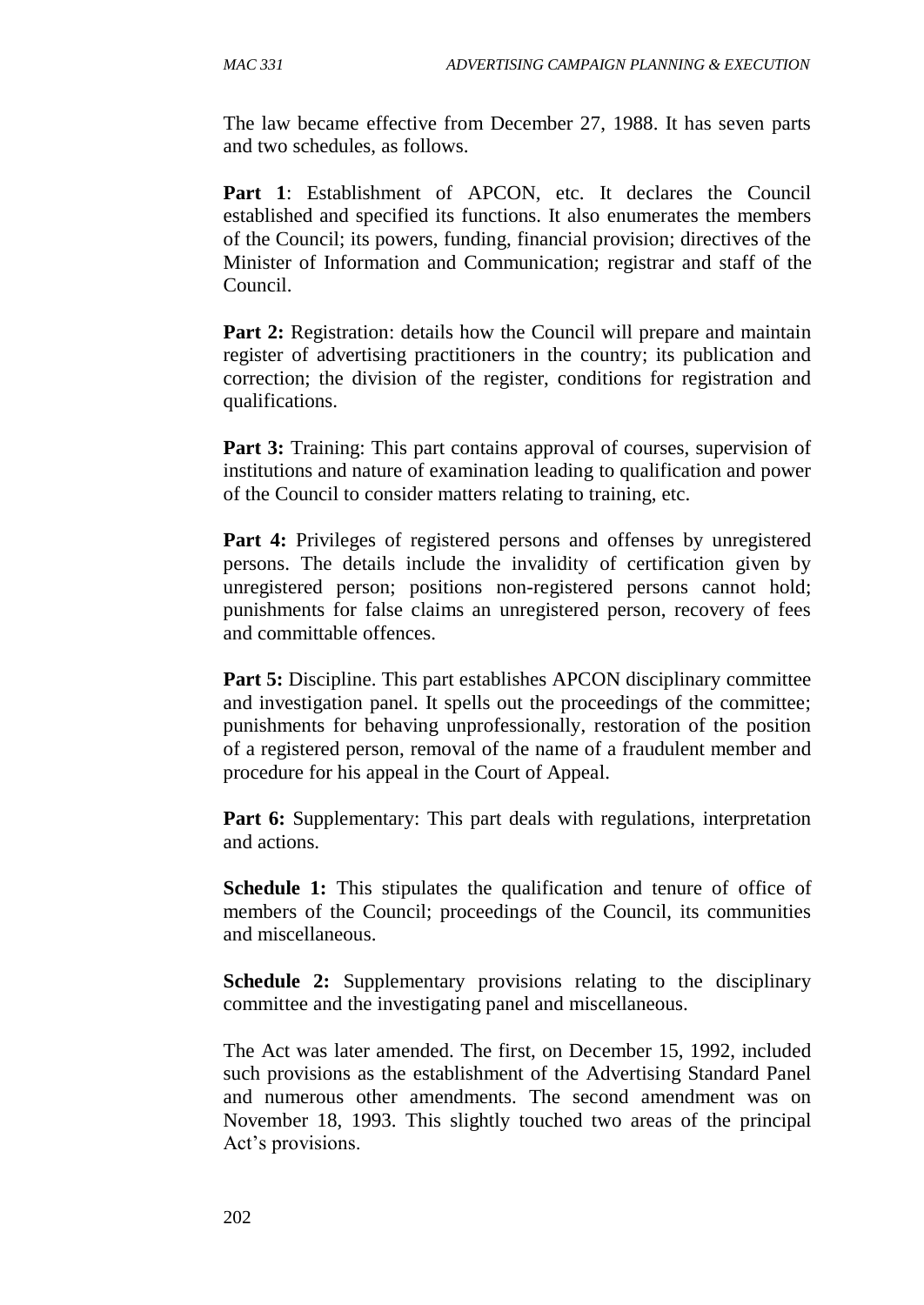# **3.2 Code of Advertising Practice**

A detailed and comprehensive document touching virtually all segments of advertising, the code treats about eleven issues and other special areas of equal number APCON (1993). The issues handled include the following.

- Responsibilities of APCON
- Definition of advertising
- Definition of advertisement
- Essence of advertising
- The scope of the code (sectors covered)
- Essence of good advertising
- Administration of the code
- General principles
- Presentation and claims
- Special categories of advertisements
- Guidelines on handling sensitive advertisements: alcoholic beverages, tobacco products, direct media buying, media owners, political advertising, medicine and treatment, food, cosmetics, children, mail order advertising, direct sale advertising, banking and financial services.
- Vetting guidelines advertisements.

These make clear to the advertising practitioner what he/she should know, and how he/she should act among others, in order to ensure advertisement that conform to the principle and essence of good advertising, APCON (1993:2):

- 1. be legal decent, honest, truthful and respectful of our culture
- 2. prepared with high sense of social responsibility and regard to consumers and the entire society
- 3. act in conformity with the principle of fair competition as in business and fair comment acceptable in human communication
- 4. enhance public confidence in the advertising industry and profession.

### **SELF-ASSESSMENT EXERCISE**

- i. Discuss the major contents of Decree No. 55 of 1988.
- ii. Highlight the contents of the Code of Advertising Practices (CAP).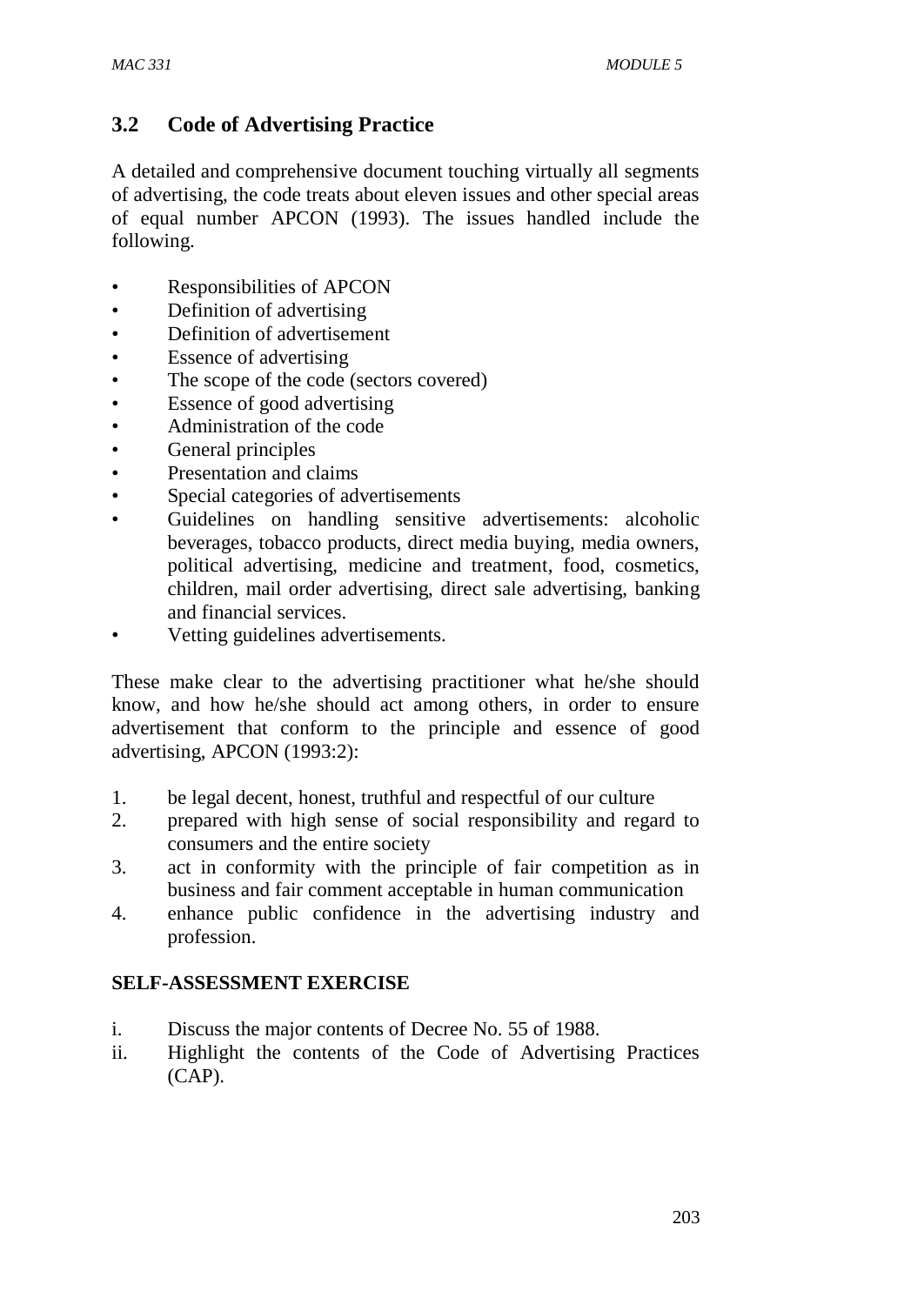### **4.0 CONCLUSION**

These are the codes of the advertising profession. Every intending practitioner must be acquainted with them so as to be knowledgeable of the critical principles that guarantee credible practice. This knowledge of the enabling law and the code of principles is a stepping stone to that informed application that will lead to effective advertising practice.

### **5.0 SUMMARY**

This unit has exposed you to the nitty-gritty of the enabling law of the regulator of the advertising industry. You should, therefore, regard your knowledge of this unit as very essential. This profession is not for the half-informed, due to its sensitivity and pervasiveness.

### **6.0 TUTOR-MARKED ASSIGNMENT**

- i. Discuss the major components of the law establishing APCON.
- ii. Critically analyse the importance of the code of advertising to the effective practice of the profession.
- iii. Show the interface between the law establishing APCON and the code of advertising practice.

### **7.0 REFERENCES/FURTHER READING**

Decree No. 55 of 1988 (Advertising Practitioners Registration) Decree

Decree No. 93 of 1992 (First Amendment to the Principal Act (Advertising Practitioners Registration, etc).

Decree No. 116 of 1993 (Second Amendment to the Principal Act (Advertising Practitioners Registration, etc).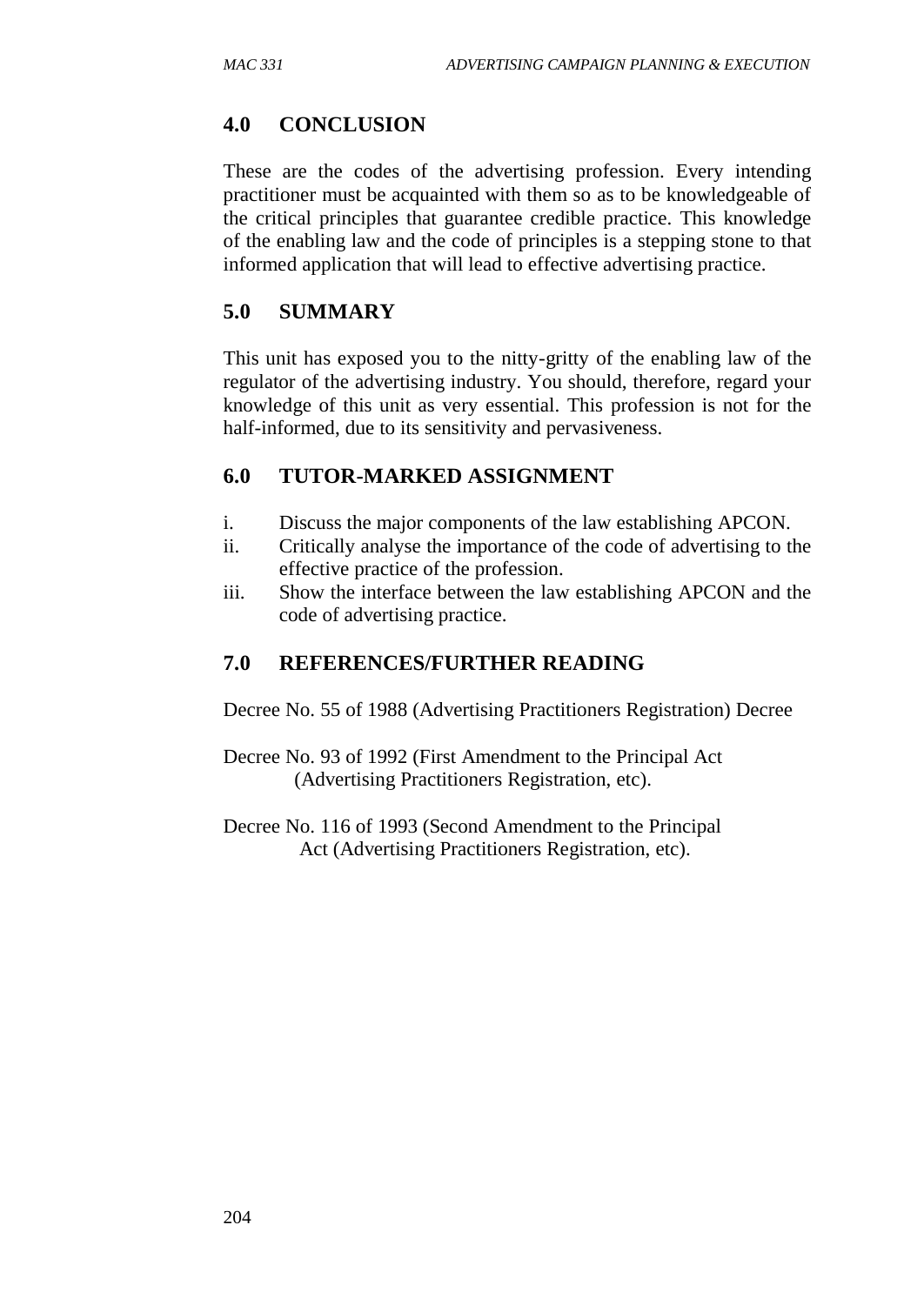# **UNIT 3 REGULATING ADVERTISING: AREAS REQUIRING SPECIAL ATTENTION**

#### **CONTENTS**

- 1.0Introduction
- 2.0 Objectives
- 3.0 Main content
	- 3.1 Alcoholic Beverages
	- 3.2 Tobacco Products
	- 3.3 Medicine and Treatment
	- 3.4 Children
	- 3.5 Political Advertising
- 4.0 Conclusion
- 5.0 Summary
- 6.0 Tutor-Marked Assignment
- 7.0 References/Further Reading

### **1.0 INTRODUCTION**

By now, it is no more in doubt that there are sufficient justifications to regulate advertising. However, for the purpose of reiteration, let it be made known that advertising as a form of communication and a social agent is very sensitive and pervasive that it must be handled with care, maturity, responsibility, rationality, decorum and decency. This is more so when some of the issues, items, products or ideas that are involved are very delicate, critical and often very dangerous, for instance, drugs.

It is, therefore, very pertinent we wrap up this very crucial unit with a close look at some of those products that require special care, handling and treatment in order not to mishandle their advertisements or use such promotional publicity to cause disruption or harm to the society.

### **2.0 OBJECTIVES**

At the end of this unit, you should be able to:

- identify some of the sensitive products requiring special care
- state why they require special care when advertised
- explain how care can be taken to ensure such products are positioned by advertising to aid and not harm the consumers.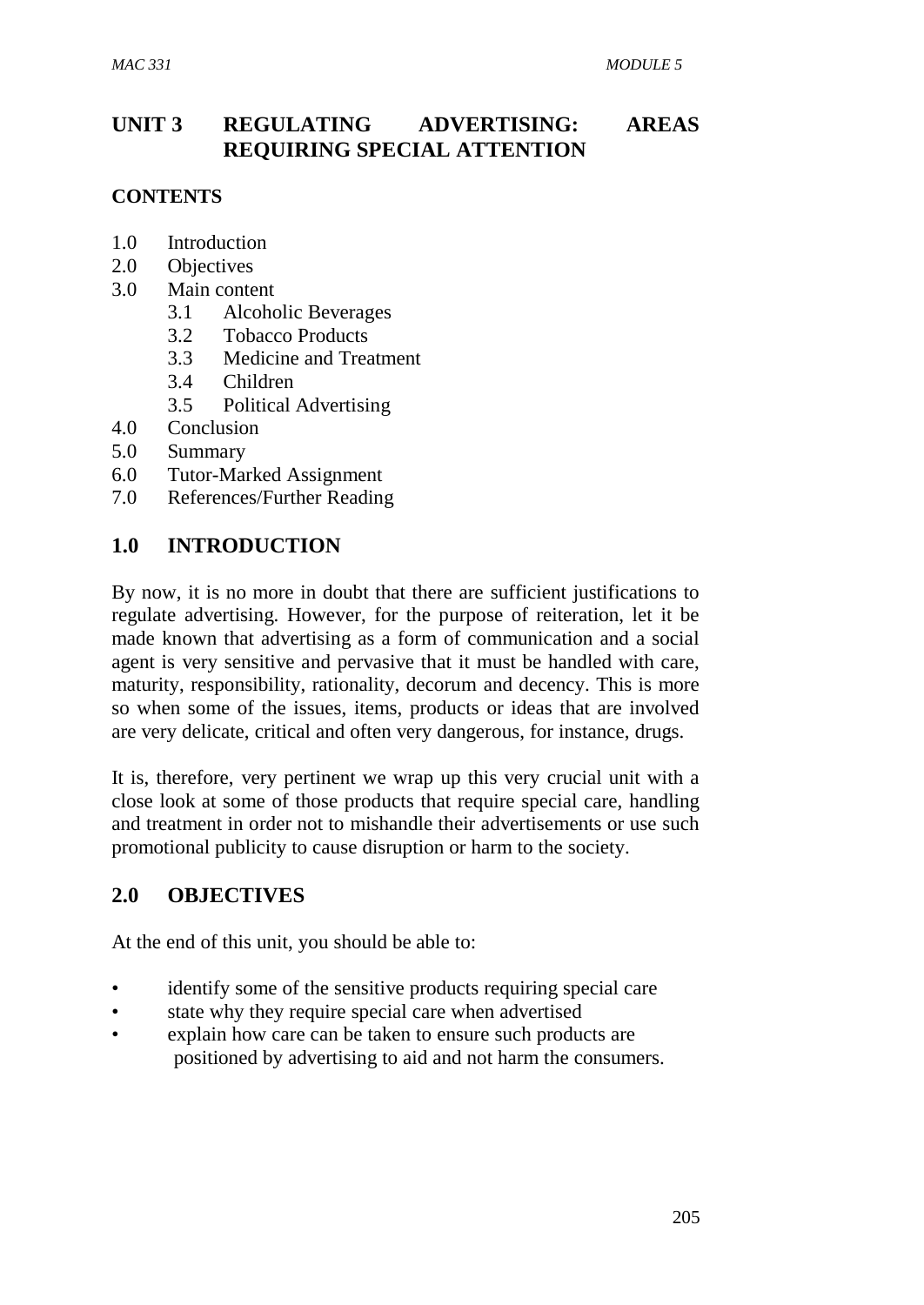### **3.0 MAIN CONTENT**

#### **3.1 Alcoholic Beverages**

Among these categories of products are beer, stout, dry gin, tonic wine and caffeinated provisions. The Code of Advertising Practice(CAP), APCON (1993) demands honesty, truthfulness, decency and legality. However, handling these kinds of products goes beyond the above tenets. Put in another way, measures must be taken to ensure that the consumption of the products do not cause any harm to the user or the society at large. Indeed an aspect of the advertising code, APCON (1993:2) speaks on this and says that every advertisement should be "prepared with high sense of social responsibility and should not show disregard for the interests of consumers and the wide Nigerian society."

Contending against the ban of alcoholic advertising, Akingbade (1994:35-38) at the same time counts the benefits of alcohol to include:

- key ingredient for mutual social interactions.
- veritable items for the entertainment of guests.
- needed to inject excitement and liveliness in social occasions
- required for relaxation.
- important as a digestive and nutritional supplement
- inextricably linked with the cultural heritage of all classes of Nigerians.
- have positive roles in the lives of consumers when consumed moderately and responsibly.
- alcoholic drinks are not strictly hazardous to health, but rather have some medicinal values as some people argue.

However, the issue is the serious havoc its misuse can cause, and such misuse can result from wrong or negative advertising. For that reason, its regulation, control and restriction is necessary. Akingbade (1994:34) agrees with this: The ostensible reason given for these restrictions are linked with the feeling in some official quarters that "these advertisements do not only constitute serious health hazards to the citizenry, they also contain misleading information." He further states that:

> "there is a link between the "advertisement of alcoholic beverages" and excessive consumption, which is in turn linked with the following: reckless driving and resultant increase in road accidents; public disorder, hooliganism and other forms of anti-social behaviours; and (ill-healths, like) liver sclerosis and heart disease."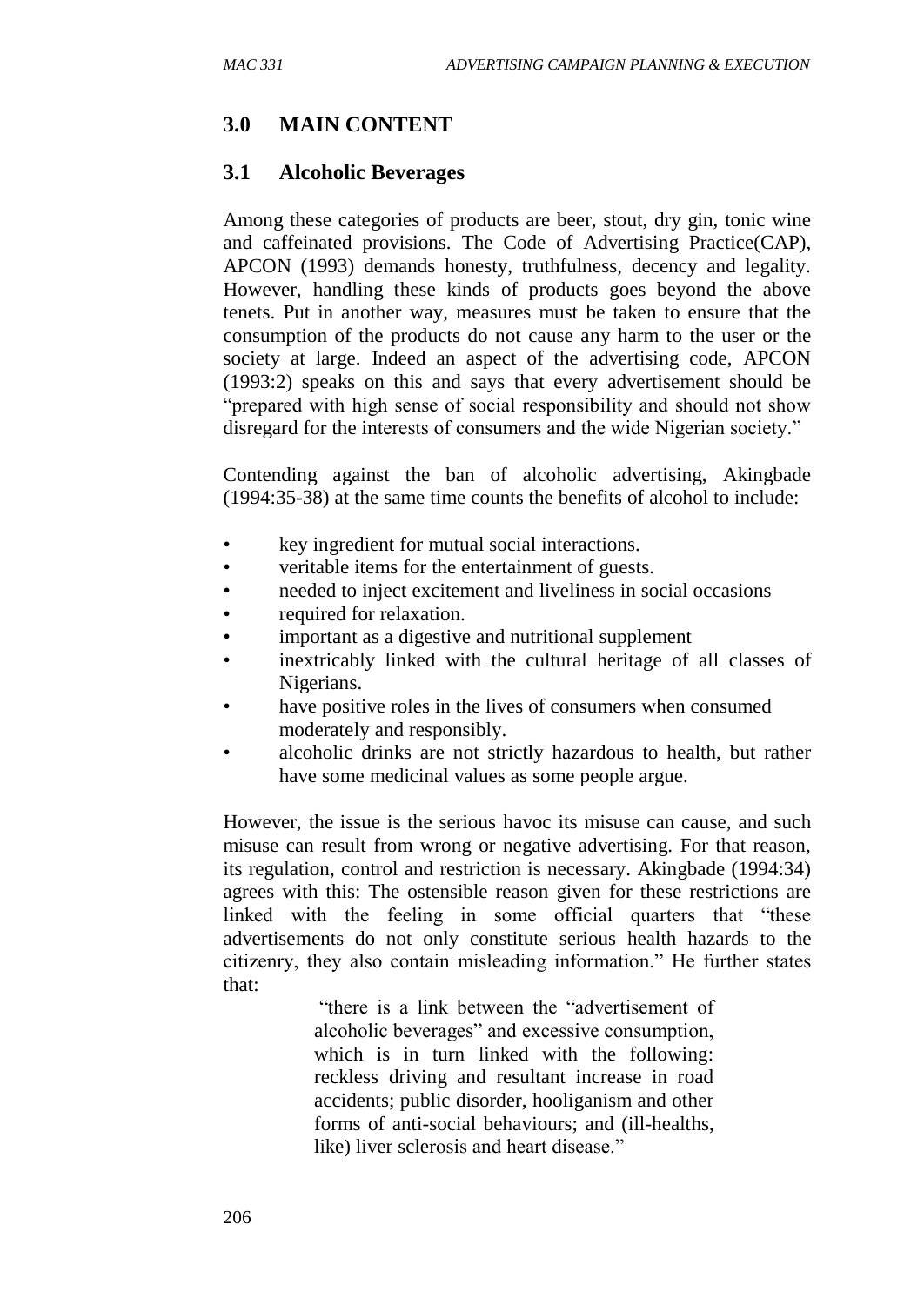These are enough justifications to warrant serious checks. It is also more important if we recall that the group who are most exposed and accessible to such advertisements, no matter the medium, is the youth. Such negative influences of the advertisements can also cause reckless spending and alcoholic addiction, which ruins the consumer at such tender age.

To forestall this, the code of advertising ethics made some prescriptive guidelines of what all adverting media outlets must and should not do, APCON (1993), when advertising alcoholic beverages. Besides, "All advertisements for alcoholic beverages should be cleared with APCON (through the process of their vetting) before they are exposed through the media to the public," the code insists.

# **3.2 Tobacco Products**

Tobacco products are other sensitive goods whose advertising requires strict control. Experts say that tobacco smoking affects the lungs, causing cardiovascular pain and coronary heart diseases in the heart region and blood vessels. It is also said to further hurt women by causing infertility and giving birth to babies with low birth weight, who may be prone to infant mortality syndrome.

Incidentally, analysts insist that the easiest and surest means of promoting tobacco smoking is through advertisement. To put a check to this, according to Okigbo (1994:13), government has to come in, as is the case globally, first in 1990, through Tobacco Smoking (Control) Decree, No. 20. Among others, it stipulates the following.

- It makes it an offence to advertise tobacco without a warning.
- Tobacco cannot be promoted during any sport event.
- Every packet of tobacco meant for sale in Nigeria must have the Inscription- 'The Federal Ministry of Health warns that tobacco smoking is dangerous to health, and smokers are liable to die young'.
- The packet of the tobacco must contain the amount of tar and nicotine contents of the product.

The advertising code of ethics, hence, recommends dos and don'ts for the various media, including the timing of tobacco advertisements on radio and television. Also, no tobacco billboard should be sited near stadia, schools, churches and hospitals, APCON (1993). The special interest and the measures in place for a long way to underscore the high premium placed on the matter.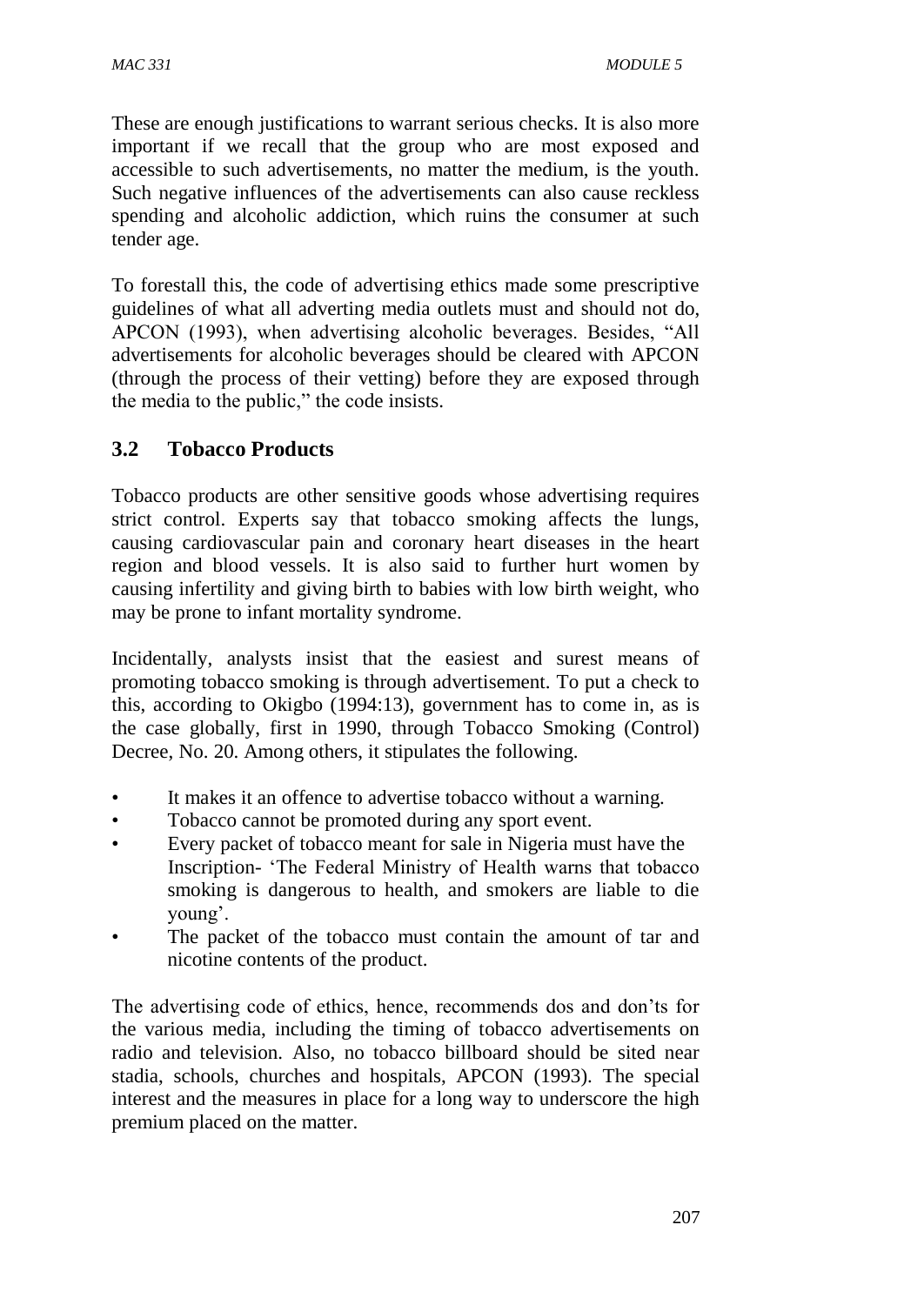### **3.3 Medicine and Treatment**

The sensitivity and delicacy of drugs and their administration do not require emphasis. Consequently, to curb the tendency for some people to take undue advantage of the anxiety and worry of the sick; uncontrollable quest to get brisk business by some dealers; disregard for norms and rules by quacks, and the gullible nature of some citizens, the control of advertising, the main vehicle for conveying drug messages, publicity and promotion, becomes expedient.

The checks through advertising code of ethics are complementary. Before, there existed series of measures through the Federal Ministry of Health and its agencies like NAFDAC, NDLEA, among others. The code in an 18-piont stipulation, spelt out guidelines on the advertisement of medicine and treatment using medicine and drugs. It is a wise decision since unless it is checked, the misapplication of medicine can cause more harm than good, and more deaths than levies it can save.

### **3.4 Children**

At their age, children are at the stage of ignorance, gullibility, shyness, fear and uncritical mindedness. As such, they must be shielded from the activities of quacks, charlatans and irresponsible advertisers and advertising practitioners, whose goal is never to use the profession and industry to improve the citizenry and the society, but to enhance their financial well being. Their activities compel every responsible government to put measures in place to protect the vulnerable in the society like children, as is the case through this Code, APCON (1993).

The guidelines in an 11-point guideline that includes not inducing children to mount undue pressure on their parents and guardians, not exaggerating of the use of products to children, their safety, keeping medicines out of their reach and not presenting children driving cars or similar objects. These areas are summed up with the "advertisements directed at children must promote their physical and moral wellbeing and should not exploit their natural credulity". Certainly, without these types of rules, some advertisers and marketers would not really mind the appropriateness of their messages, but how they make profits at the end.

# **3.3 Political Advertising**

This is yet another sensitive and explosive type of advertising and may, due to its nature require more careful policing of the media than the other areas, especially during intense political periods like elections, more so in the developing nations like Nigeria. Accordingly, to handle this, the code harps on such areas as truthful, issue-oriented, sponsorship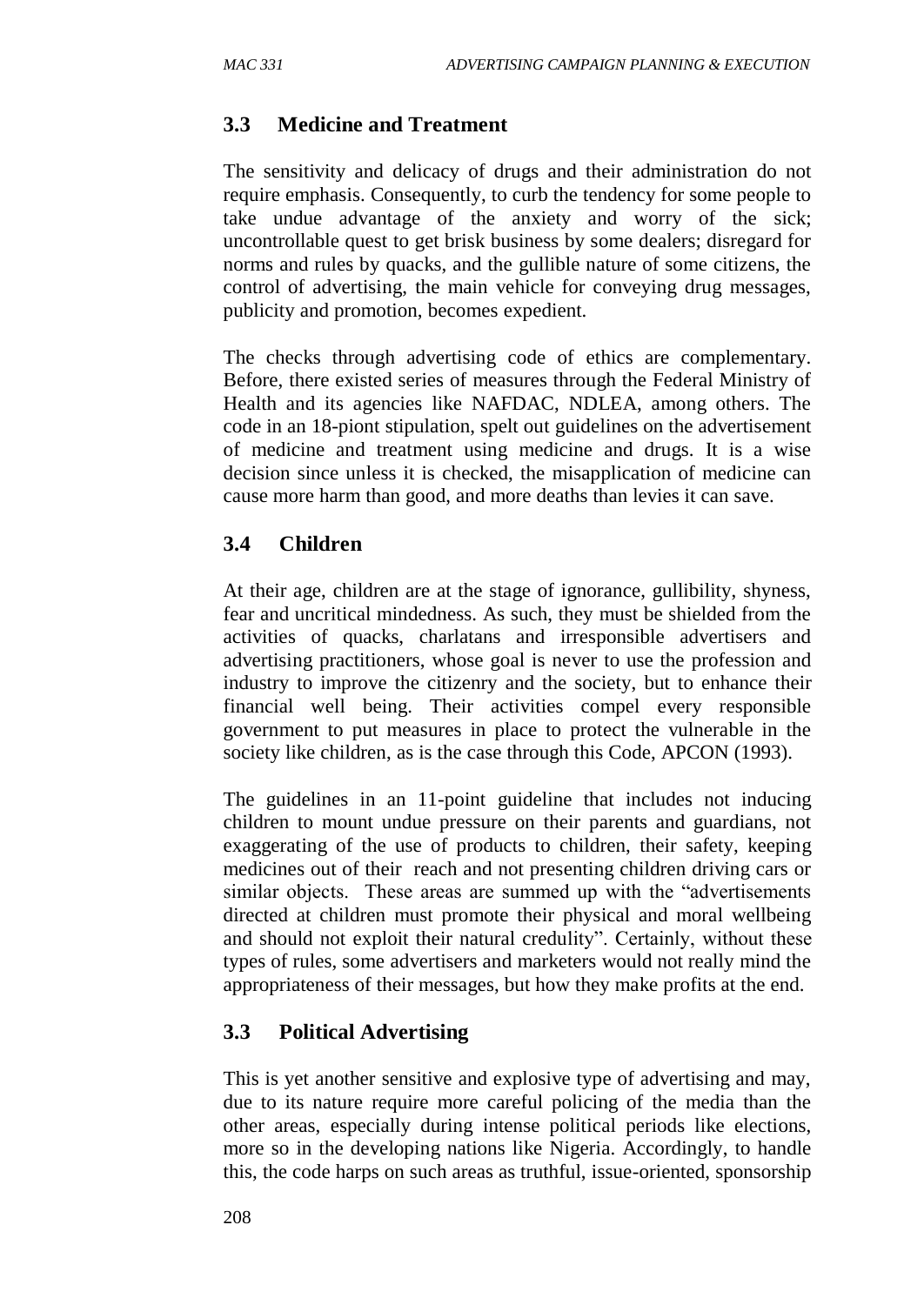identification, avoidance of sectionalism, equal opportunity to political opponents (Fairness Doctrine in USA) and strict compliance with the provisions of this section of the code.

In Nigeria, what we witness during periods of electioneering campaigns and election result announcement is usually an awful experience. One then wonders what the case would be without guidelines, rules and regulations. It is then necessary to liaise with all the relevant authorities and stakeholders and take necessary steps to check the excesses of politicians, their agents, advertising agencies and media, who are beclouded by the quest for power and money and ignore the ugly consequences of their actions. Decorum, decency, public peace and orderliness, responsibility and professionalism are thrown over-board.

They deliberately dish out false, misleading, distorted, deceptive, fake, unsubstantiated, disparaging and volatile information to cause disaffection, disunity, disorderliness and chaos in the society. Desperate politicians stop at nothing to achieve their selfish ambitions and do not case for the harm that befall the society because of their actions and inactions. The only means of checking them is through effective regulation as is already the case. There should be collective actions by *INEC*, the police, the civil society, the media and the advertising industry to achieve this vital goal.

#### **SELF-ASSESSMENT EXERCISE**

- i. Discuss some of the sensitive sections of advertising that require the provision of guidelines.
- ii. Explain why alcohol requires special attention, as an advertising product.
- iii. Why do some advertising practitioners, after proper training, need further policing to do their work professionally?

# **4.0 CONCLUSION**

There have been some bold steps towards underlining the need for the enforcement of proper handling of the advertisement of certain products. This stems from their nature, sensitivity and the fact that they are prone to misapplication. Such products and issues some of which we have given in-depth insight include alcoholic, medical, tobacco and political advertising require serious care.

Practitioners need to appreciate that it is in their own reputation, integrity and professional interests for this ethical issues to be taken maturely and responsibly. The days of anything goes are over. Besides, without this kind of self-checks, government is bound to clamp down on